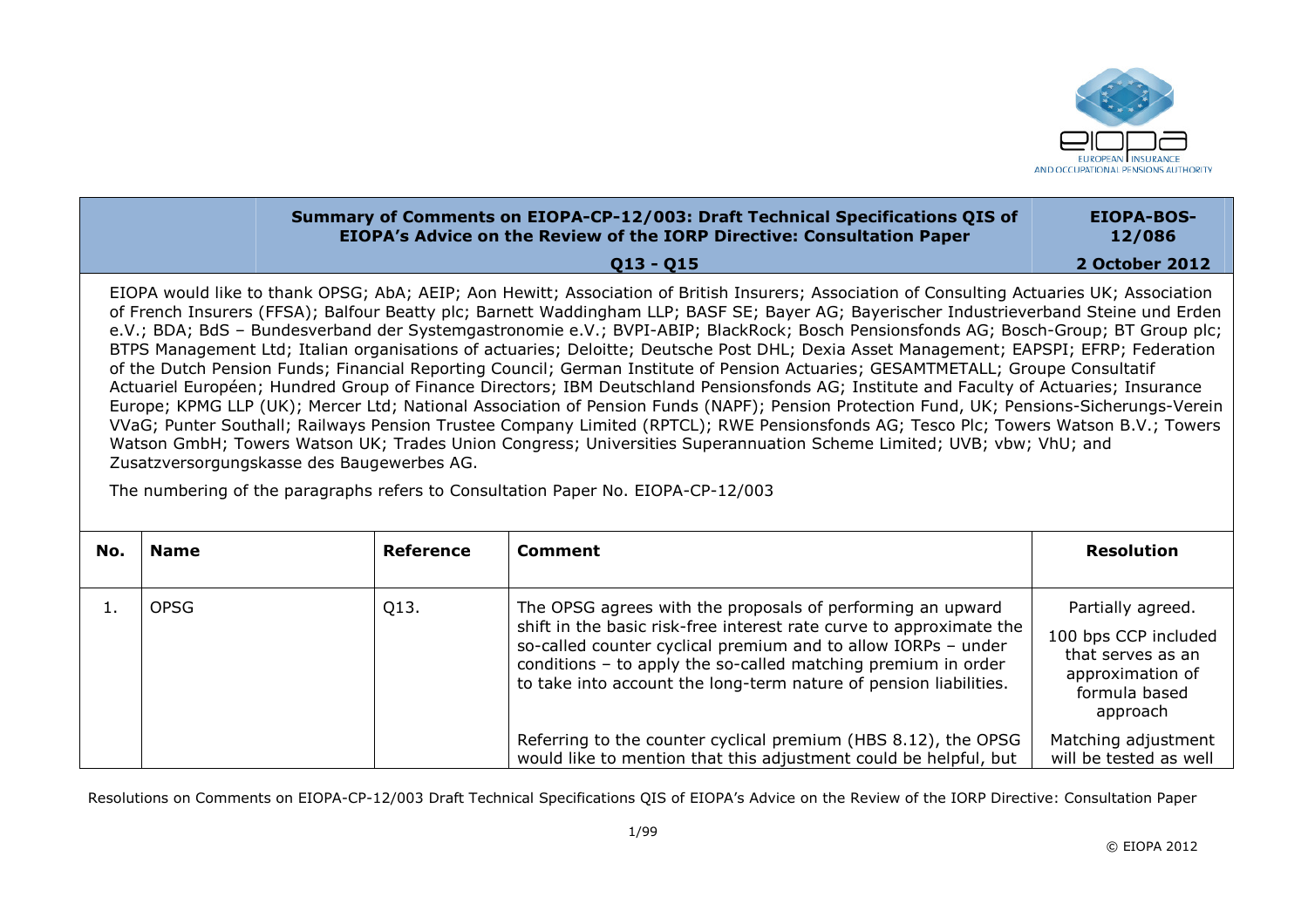

|    |                                                       |      | in the current market environment (distorted by government<br>intervention) a 50bp upward adjustment in the risk-free yield<br>curve does not do justice to historical observations. In addition,<br>more information will be necessary with respect to the<br>conditions for when the counter cyclical premium can be used.                                                                                                                                                                                                                                    | as its conditions<br>IORP should use<br>(adjusted) basic risk<br>free interest rate curve<br>in valuation       |
|----|-------------------------------------------------------|------|-----------------------------------------------------------------------------------------------------------------------------------------------------------------------------------------------------------------------------------------------------------------------------------------------------------------------------------------------------------------------------------------------------------------------------------------------------------------------------------------------------------------------------------------------------------------|-----------------------------------------------------------------------------------------------------------------|
|    |                                                       |      | With respect to the matching premium (HBS.8.13), the OPSG<br>welcomes the QISs recognition that near and medium term<br>duration technical provisions will often be hedged by IORPs as<br>the market for risk-free (government) hedging 'short and<br>medium term' instruments is deep.                                                                                                                                                                                                                                                                         |                                                                                                                 |
|    |                                                       |      | It is still unclear in the technical specifications how the<br>adjustment of the risk-free interest rate curve (Ultimate<br>Forward Rate, counter cyclical premium) will interfere with the<br>(option) valuation of the steering and adjustment mechanisms.<br>For this valuation, normally a non-adjusted risk-free interest<br>rate curve is used (risk neutral valuation). More explanation in<br>the technical specifications will be necessary in order to<br>prescribe a consistent valuation approach in the HBS, as<br>currently this is not possible. |                                                                                                                 |
| 2. | aba Arbeitsgemeinschaft<br>für betriebliche Altersver | Q13. | We endorse any counter cyclical measures in specifying<br>solvency standards. These would be achieved by using valuation<br>assumptions that are based on long-term equilibrium values<br>and not short-term market rates. Shifting the yield curve by 50<br>bps is insufficient given the historical range of interest rates and<br>does not adequately take into account the long-term nature of<br>pension liabilities.                                                                                                                                      | Partially agreed.<br>100 bps CCP included<br>that serves as an<br>approximation of<br>formula based<br>approach |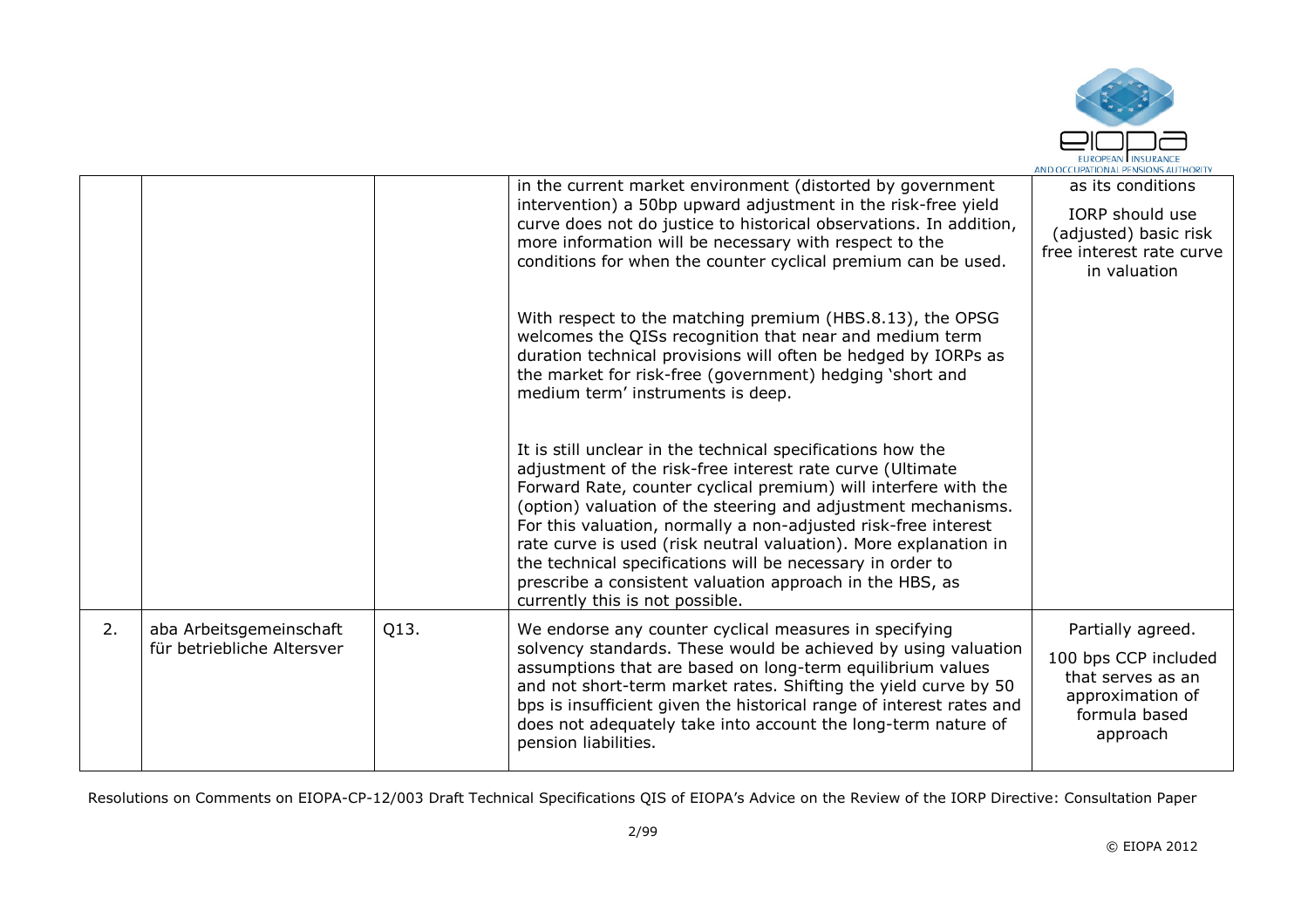

| 3. | AEIP - The European<br>Association of Paritarian<br>Inst | Q13. | No, AEIP does not agree with this approach to take into account<br>the long-term nature of pension liabilities.<br>AEIP would like to remind that the calibration of the counter<br>cyclical premium and the matching premium for Solvency II is<br>still under discussion and that IORPs have not been formally<br>consulted in this discussion. We thus believe it is difficult to<br>agree with the approach proposed.<br>Moreover, it is not clear if the dampener proposed would be<br>effective and if 50bp would actually be enough.<br>As there is no market deep enough for pension liabilities in<br>Europe, we invite EIOPA to further reflect on that and be careful<br>to use market rates because there is risk to distort the market<br>and to push pension funds in hedging those risks, thus | Noted.<br>100 bps CCP included<br>that serves as an<br>approximation of<br>formula based<br>approach<br>Aim of QIS is to test<br>the adjustments for<br><b>IORPS</b> |
|----|----------------------------------------------------------|------|---------------------------------------------------------------------------------------------------------------------------------------------------------------------------------------------------------------------------------------------------------------------------------------------------------------------------------------------------------------------------------------------------------------------------------------------------------------------------------------------------------------------------------------------------------------------------------------------------------------------------------------------------------------------------------------------------------------------------------------------------------------------------------------------------------------|----------------------------------------------------------------------------------------------------------------------------------------------------------------------|
| 6. | Aon Hewitt                                               | Q13. | distorting the markets even further.<br>We agree it is appropriate to consider use of a counter-cyclical<br>premium and a matching premium. This reflects the strong,                                                                                                                                                                                                                                                                                                                                                                                                                                                                                                                                                                                                                                         | Noted.<br>Matching adjustment                                                                                                                                        |
|    |                                                          |      | long term nature of support to IORPs. We are concerned that,<br>for many IORPs, they will not be able to benefit from a<br>matching premium as assets and obligations are not ring-<br>fenced.                                                                                                                                                                                                                                                                                                                                                                                                                                                                                                                                                                                                                | will be tested as well<br>as its conditions                                                                                                                          |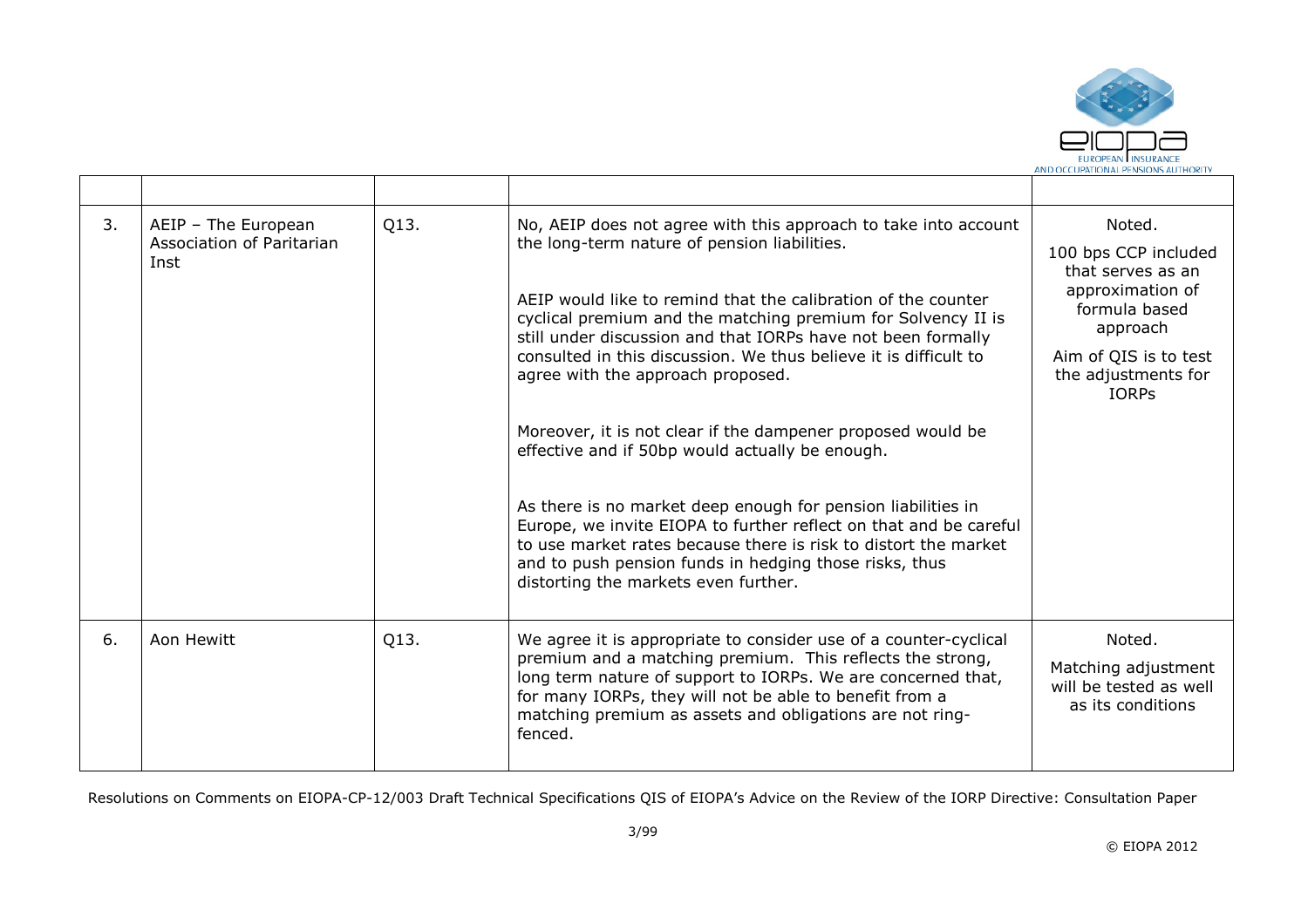

|    |                                                  |      | In order to use a matching premium, Annex 2 contains a<br>number of conditions, including that the assigned portfolio of<br>assets are ring-fenced and managed separately from the rest of<br>the obligations. This appears to be overly restrictive. Many<br>IORPs, especially in the UK, back part of their obligations (e.g.<br>pensioners) with bonds and other assets with similar<br>characteristics. However these are not separately ring-fenced<br>within the IORP, and so it may not be possible to benefit from<br>the matching premium based on the current drafting of Annex<br>2.<br>We recommend that EIOPA considers further how this can be<br>applied to IORPs in order that they can potentially benefit from<br>this approach. |                                                            |
|----|--------------------------------------------------|------|----------------------------------------------------------------------------------------------------------------------------------------------------------------------------------------------------------------------------------------------------------------------------------------------------------------------------------------------------------------------------------------------------------------------------------------------------------------------------------------------------------------------------------------------------------------------------------------------------------------------------------------------------------------------------------------------------------------------------------------------------|------------------------------------------------------------|
| 7. | Association of British<br>Insurers               | Q13. | The ABI welcomes an approach that will reflect the long-term<br>nature of the liabilities of pension funds.<br>However as already noted uncertainty remains in the Solvency<br>II framework especially around the area of mechanisms for<br>products which offer long-term guarantees. Workable solutions<br>for these products should be found there before testing these<br>mechanisms for IORPs. Further adjustments may also be<br>required to account for the differences between pension funds<br>and insurance contracts.                                                                                                                                                                                                                   | Noted.<br>Some of the latest<br>measures will be<br>tested |
| 8. | Association of Consulting<br><b>Actuaries UK</b> | Q13. | We question whether many IORPs will in reality be able to take<br>advantage of the "matching premium" given the current                                                                                                                                                                                                                                                                                                                                                                                                                                                                                                                                                                                                                            | Noted.<br>OIS will test matching                           |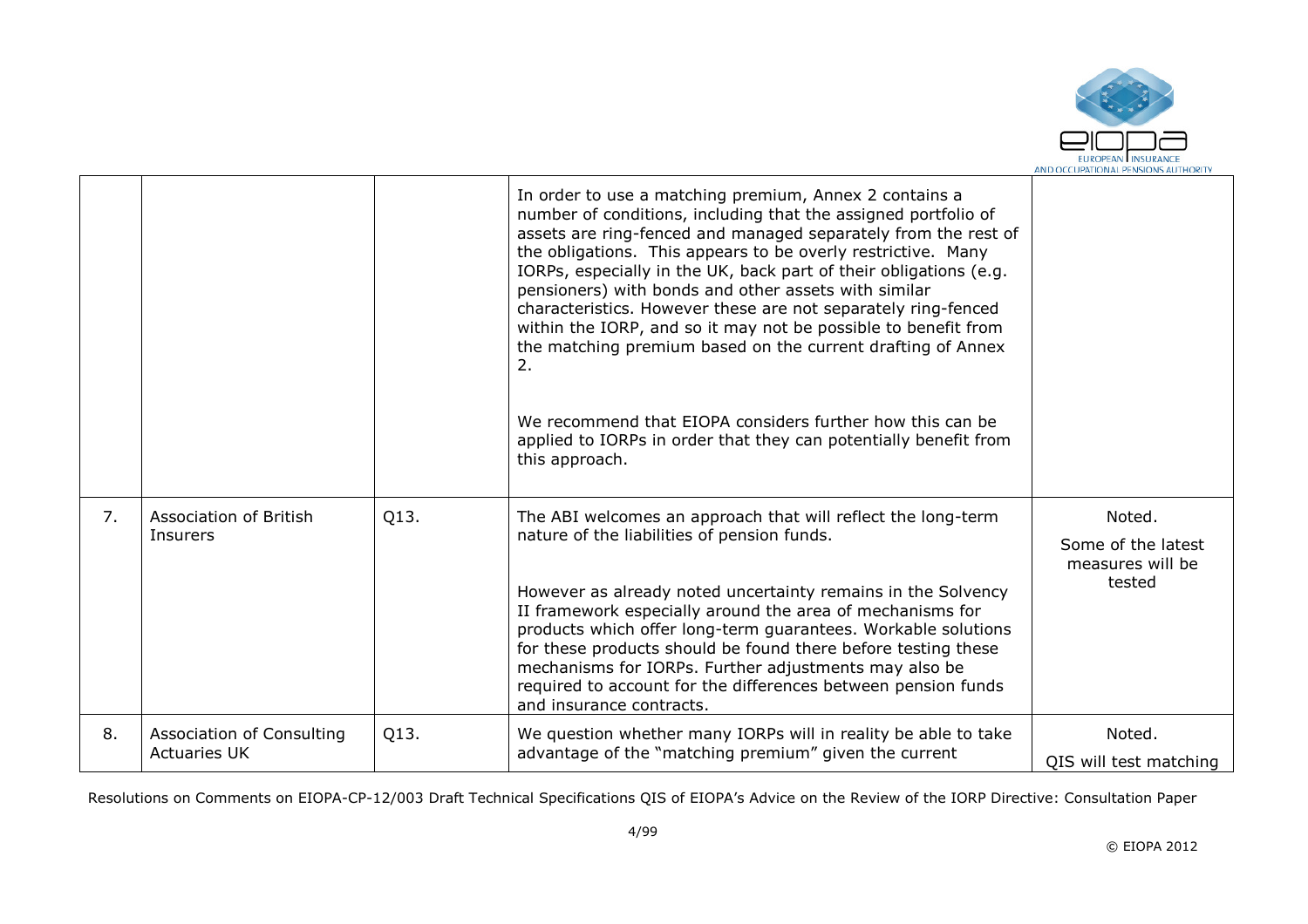

|     |                        |      | wording/restrictions.                                                                                                                                                                                                                                                                                                                                                                                                                                                                                                                               | adjustment as well as<br>its conditions                                                              |
|-----|------------------------|------|-----------------------------------------------------------------------------------------------------------------------------------------------------------------------------------------------------------------------------------------------------------------------------------------------------------------------------------------------------------------------------------------------------------------------------------------------------------------------------------------------------------------------------------------------------|------------------------------------------------------------------------------------------------------|
| 9.  | Balfour Beatty plc     | Q13. | The draft technical specifications propose performing an upward<br>shift in the basic risk-free interest rate curve to approximate the<br>so-called counter cyclical premium or to allow IORPs - under<br>conditions - to apply the so- called matching premium (Section<br>2.8). Do stakeholders agree with this approach to take into<br>account the long_term nature of pension liabilities?<br>We consider that EIOPA should consider all the options for                                                                                       | Noted.                                                                                               |
| 10. | Barnett Waddingham LLP | Q13. | taking into account the long-term nature of pension liabilities.<br>We do not believe the matching premium, as drafted, will be of<br>any benefit to IORPs due to the stringent conditions which<br>apply, for example ringfencing. We believe Annex 2 should be<br>rewritten to allow IORPs to make allowance for the matching<br>premium where the IORP's Statement of Investment Principles<br>or equivalent can demonstrate that part of the asset portfolio is<br>intended to match part of the liability cashflows to a reasonable<br>degree. | Noted.<br>QIS will test matching<br>adjustment as well as<br>its conditions                          |
| 11. | <b>BASF SE</b>         | Q13. | The draft technical specifications propose performing an upward<br>shift in the basic risk free interest rate curve to approximate the<br>so called counter cyclical premium or to allow IORPs - under<br>conditions - to apply the so called matching premium (Section<br>2.8). Do stakeholders agree with this approach to take into<br>account the long-term nature of pension liabilities?                                                                                                                                                      | Noted.<br>100 bps CCP included<br>that serves as an<br>approximation of<br>formula based<br>approach |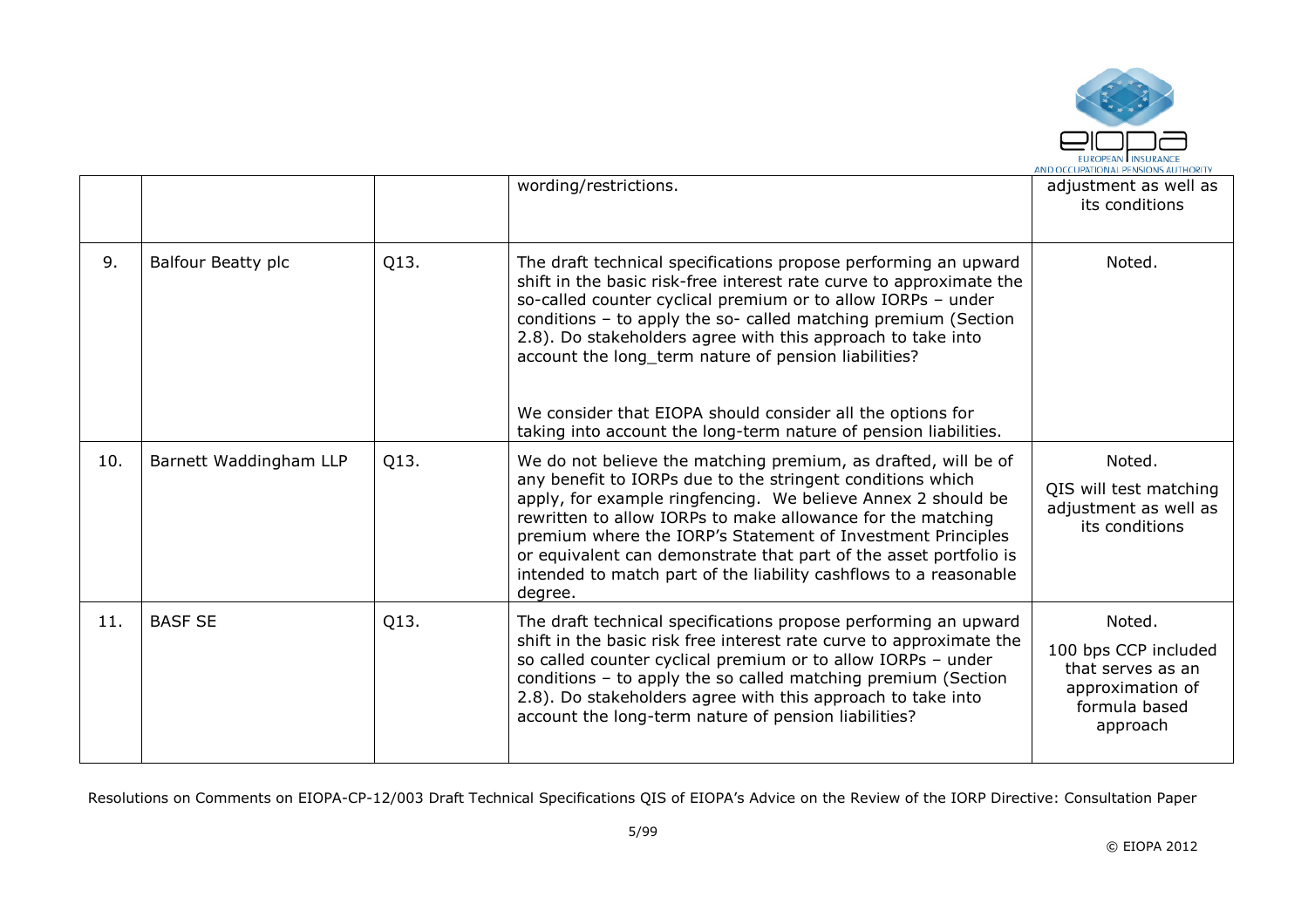

|     |                                                          |      | We welcome all measures that better take the long-term nature<br>of pension liabilities into account. However, shifting the yield<br>curve by 50 basis points will have only a very little impact and<br>does not adequately take into account the long-term nature of<br>pension liabilities.                                                                                                                                  |                                                                                                      |
|-----|----------------------------------------------------------|------|---------------------------------------------------------------------------------------------------------------------------------------------------------------------------------------------------------------------------------------------------------------------------------------------------------------------------------------------------------------------------------------------------------------------------------|------------------------------------------------------------------------------------------------------|
|     |                                                          |      | The valuation for technical provisions on a market-consistent<br>basis does not fit the business model of IORPs and will lead to<br>volatile and pro-cyclical results.                                                                                                                                                                                                                                                          |                                                                                                      |
|     |                                                          |      | Furthermore, given that the Holistic Balance Sheet approach is<br>based on Solvency II which in turn relies on the capital<br>adequacy framework for the banking industry, we fear that the<br>convergence of behaviour influencing regulation will increase<br>the risk to the financial system and the wider economy (for<br>example, in crises situations effects on capital markets will be<br>pro-cyclically accelerated). |                                                                                                      |
| 12. | Bayer AG                                                 | Q13. | No, see previous answers.                                                                                                                                                                                                                                                                                                                                                                                                       |                                                                                                      |
| 13. | Bayerischer<br>Industrieverband Steine<br>und Erden e.V. | Q13. | We endorse any counter cyclical measures in specifying<br>solvency standards. These would be achieved by using valuation<br>assumptions that are based on long-term equilibrium values<br>and not short-term market rates. Shifting the yield curve by 50<br>bps is arbitrary, will have little impact and does not adequately<br>take into account the long-term nature of pension liabilities.                                | Noted.<br>100 bps CCP included<br>that serves as an<br>approximation of<br>formula based<br>approach |
|     |                                                          |      | The matching premium methodology raises a number of issues<br>with regard to intergenerational equity and could possibly be<br>illegal in many instances in Germany. Firstly, if assets/liabilities<br>are separated without any possibility of transfer (e.g. in respect<br>of pensioners) and obligations do not give rise to future                                                                                          | Aim is to test matching<br>adjustment as well as<br>its conditions                                   |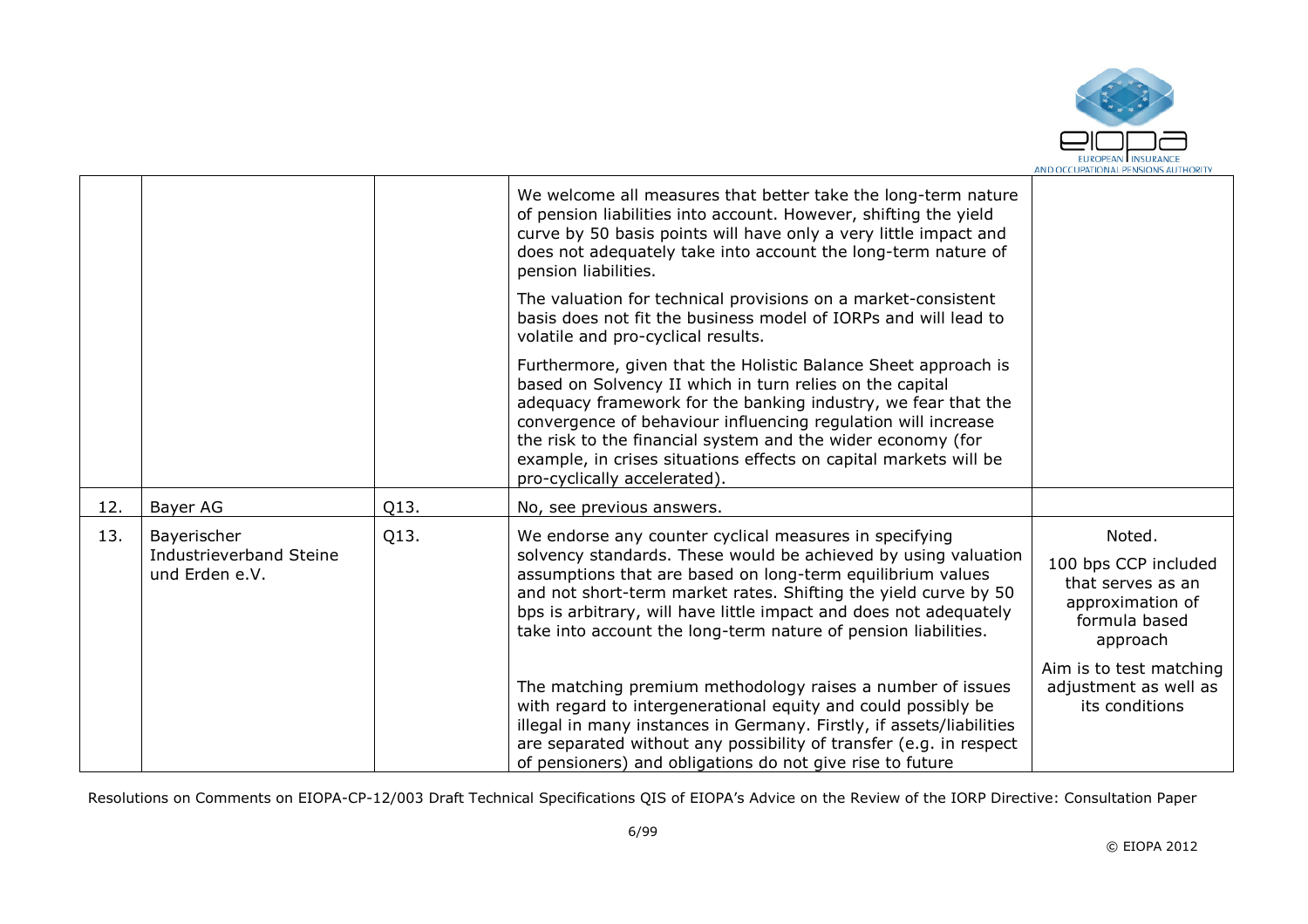

|     |                                                                 |      | premiums, who makes up the shortfall if an asset defaults? Is it<br>justifiable that actives can enjoy benefit increases (due to<br>investments in real assets) whereas pensioners can't (due to<br>matched fixed income investment)? Because of these questions,<br>we do not consider the matching premium methodology a<br>realistic alternative for IORPs in Germany.                                                                                                                                                                                                                                                                                                                                                                                                                                                                                                                                                                                                                                                                                                                                               |                                                                                                                                                                            |
|-----|-----------------------------------------------------------------|------|-------------------------------------------------------------------------------------------------------------------------------------------------------------------------------------------------------------------------------------------------------------------------------------------------------------------------------------------------------------------------------------------------------------------------------------------------------------------------------------------------------------------------------------------------------------------------------------------------------------------------------------------------------------------------------------------------------------------------------------------------------------------------------------------------------------------------------------------------------------------------------------------------------------------------------------------------------------------------------------------------------------------------------------------------------------------------------------------------------------------------|----------------------------------------------------------------------------------------------------------------------------------------------------------------------------|
| 14. | <b>BDA Bundesvereinigung</b><br>der Deutschen<br>Arbeitgeberver | Q13. | We endorse any counter cyclical measures in specifying<br>solvency standards. These would be achieved by using valuation<br>assumptions that are based on long-term equilibrium values<br>and not short-term market rates. Shifting the yield curve by 50<br>bps is arbitrary, will have little impact and does not adequately<br>take into account the long-term nature of pension liabilities.<br>The matching premium methodology raises a number of issues<br>with regard to intergenerational equity and could possibly be<br>illegal in many instances in Germany. Firstly, if assets/liabilities<br>are separated without any possibility of transfer (e.g. in respect<br>of pensioners) and obligations do not give rise to future<br>premiums, who makes up the shortfall if an asset defaults? Is it<br>justifiable that actives can enjoy benefit increases (due to<br>investments in real assets) whereas pensioners can't (due to<br>matched fixed income investment)? Because of these questions,<br>we do not consider the matching premium methodology a<br>realistic alternative for IORPs in Germany. | Noted.<br>100 bps CCP included<br>that serves as an<br>approximation of<br>formula based<br>approach<br>Aim is to test matching<br>adjustment as well as<br>its conditions |
| 15. | BdS - Bundesverband der<br>Systemgastronomie e.V.               | Q13. | We endorse any counter cyclical measures in specifying<br>solvency standards. These would be achieved by using valuation                                                                                                                                                                                                                                                                                                                                                                                                                                                                                                                                                                                                                                                                                                                                                                                                                                                                                                                                                                                                | Noted.<br>100 bps CCP included                                                                                                                                             |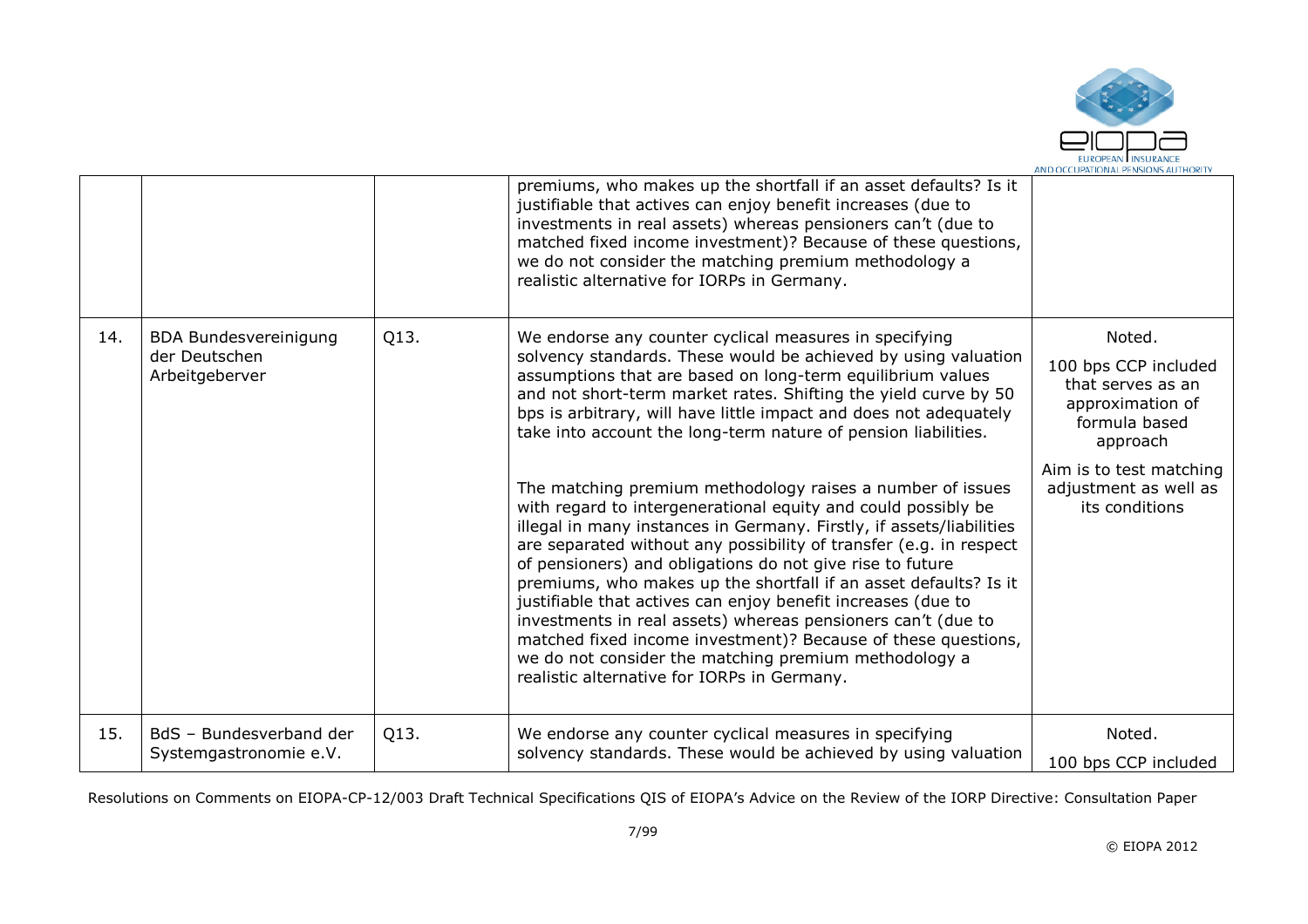

|     |                                                       |      | assumptions that are based on long-term equilibrium values<br>and not short-term market rates. Shifting the yield curve by 50<br>bps is arbitrary, will have little impact and does not adequately<br>take into account the long-term nature of pension liabilities.                                                                                                                                                                                                                                                                                                                                                                                                                                                | that serves as an<br>approximation of<br>formula based<br>approach                                   |
|-----|-------------------------------------------------------|------|---------------------------------------------------------------------------------------------------------------------------------------------------------------------------------------------------------------------------------------------------------------------------------------------------------------------------------------------------------------------------------------------------------------------------------------------------------------------------------------------------------------------------------------------------------------------------------------------------------------------------------------------------------------------------------------------------------------------|------------------------------------------------------------------------------------------------------|
|     |                                                       |      | The matching premium methodology raises a number of issues<br>with regard to intergenerational equity and could possibly be<br>illegal in many instances in Germany. Firstly, if assets/liabilities<br>are separated without any possibility of transfer (e.g. in respect<br>of pensioners) and obligations do not give rise to future<br>premiums, who makes up the shortfall if an asset defaults? Is it<br>justifiable that actives can enjoy benefit increases (due to<br>investments in real assets) whereas pensioners can't (due to<br>matched fixed income investment)? Because of these questions,<br>we do not consider the matching premium methodology a<br>realistic alternative for IORPs in Germany. | Aim is to test matching<br>adjustment as well as<br>its conditions                                   |
| 16. | Belgian Association of<br>Pension Institutions (BVPI- | Q13. | No.<br>We raise the question if the swap curve is the adequate point of<br>reference, since these are financial derivatives offered by and<br>thus marketed by banks. Pricing of swaps in itself bears market<br>and default risk. Through the pricing of swaps by banks, there<br>may be significant market effects (e.g. deviation between the<br>swap spread and Belgian OLO's or Europe aggregate AAA<br>government bond curve ?) in function of the bank balance<br>sheets.<br>We wonder and doubt if the swap market can really be                                                                                                                                                                            | Noted.<br>100 bps CCP included<br>that serves as an<br>approximation of<br>formula based<br>approach |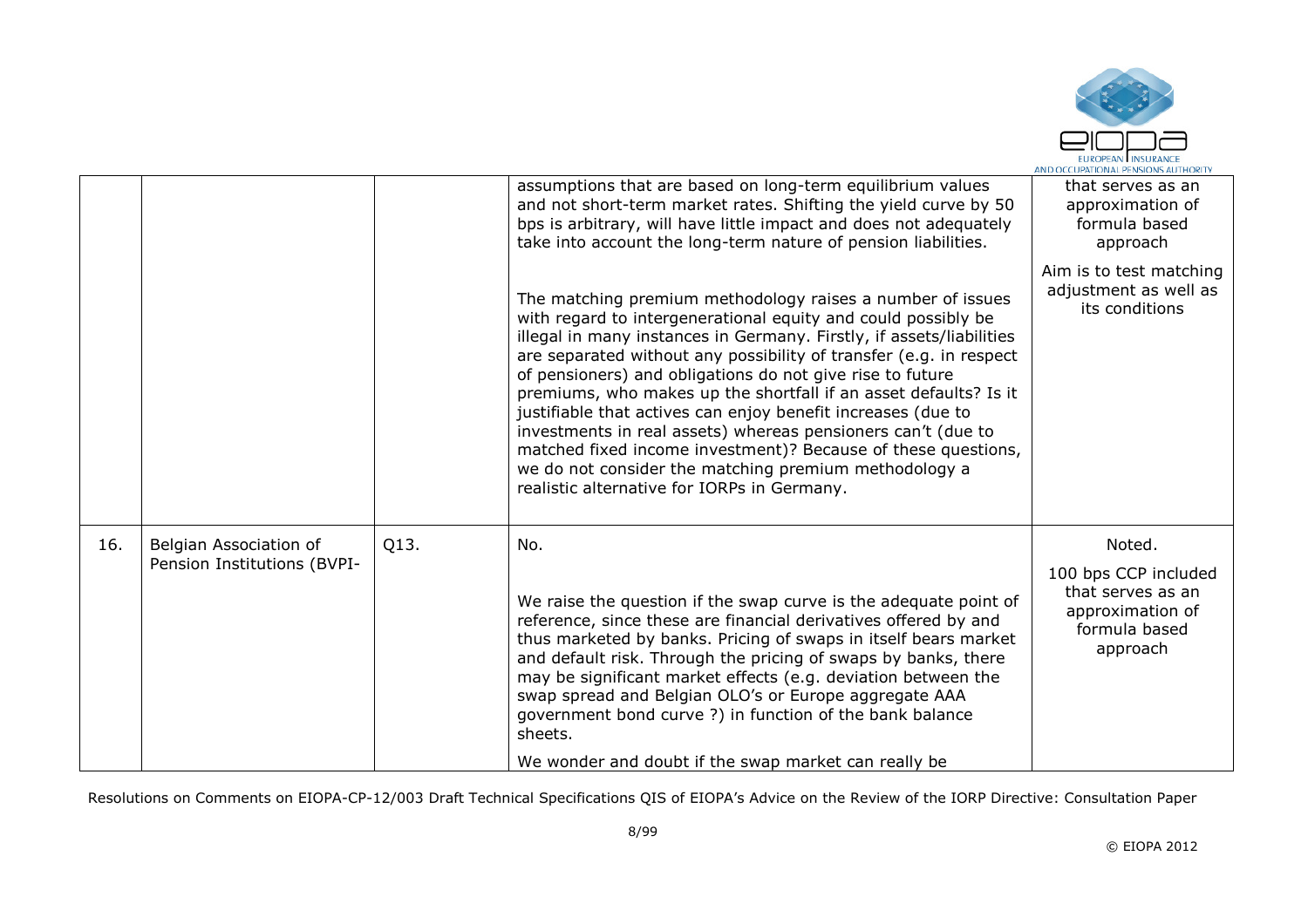

|                  |      | considered as a market which is deep enough as described in<br>HBS 3.13?                                                                                                                                                                                                                                                                                                                      |        |
|------------------|------|-----------------------------------------------------------------------------------------------------------------------------------------------------------------------------------------------------------------------------------------------------------------------------------------------------------------------------------------------------------------------------------------------|--------|
|                  |      | One could question as well if their exist uberhaupt a financial<br>market which is deep enough to absorb - without distortion- all<br>European occupational pension liabilities?                                                                                                                                                                                                              |        |
|                  |      | It is not totally clear if the shift of 50 basis points is enough to<br>reflect the long term nature of the pension liabilities of the<br>IORP. This needs further investigation.                                                                                                                                                                                                             |        |
|                  |      | We wonder why EIOPA does not use the expected rate of return<br>(as allowed in the actual IORP directive, eventually with the<br>returns given by EIOPA in HBS 8.18 and following)?                                                                                                                                                                                                           |        |
|                  |      | We consider that this would reflect much more the real live of<br>the IORP then a (constructed) index without a direct link to the<br>IORP.                                                                                                                                                                                                                                                   |        |
|                  |      | As such we would prefer to get level B, the expected return on<br>assets, as the default approach.                                                                                                                                                                                                                                                                                            |        |
| <b>BlackRock</b> | Q13. | Please see our General Comment above.                                                                                                                                                                                                                                                                                                                                                         |        |
| BT Group plc     | Q13. | The draft technical specifications propose performing an upward<br>shift in the basic risk free interest rate curve to approximate the<br>so called countercyclical premium or to allow IORPs - under<br>conditions - to apply the so-called matching premium (Section<br>2.8). Do stakeholders agree with this approach to take into<br>account the long term nature of pension liabilities? | Noted. |
|                  |      |                                                                                                                                                                                                                                                                                                                                                                                               |        |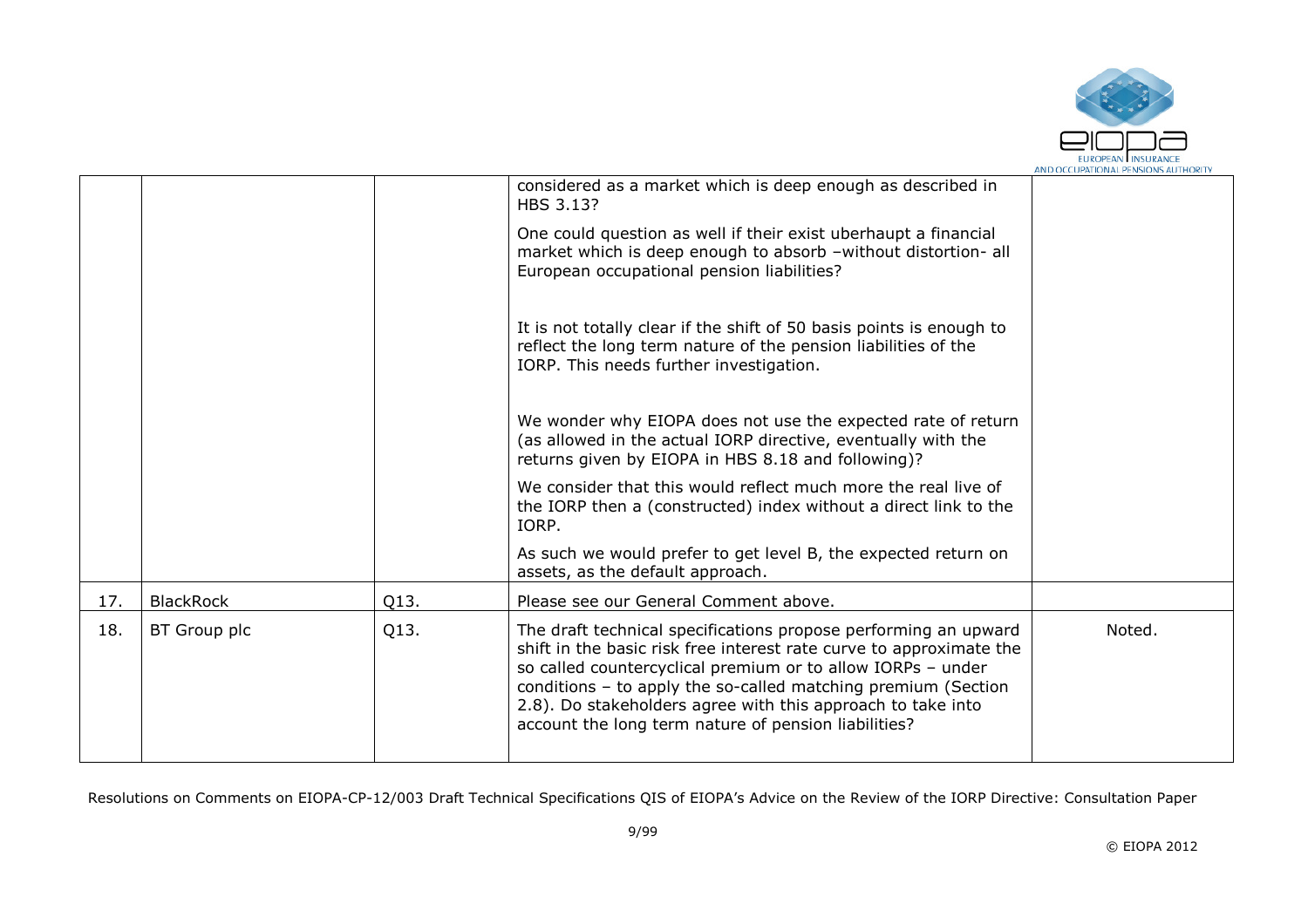

|     |                            |      | Any methodology should reflect the position of pension schemes<br>as long term investors. As a result of differences between<br>pension schemes and insurers, EIOPA should consider a suitable<br>approach from first principles rather than directly transposing<br>any Solvency II measures.<br>In the UK, gilt yields are at historic lows as a result of<br>quantitative easing and the current status of UK gilts as a safe-<br>haven investment. Any framework should not be overly reliant<br>on market pricing at any particular date given the long term<br>nature of IORPs.                                                                                                                                                                                                                                                                                                                                                                                                  |                                                                                                                                                                                                                 |
|-----|----------------------------|------|----------------------------------------------------------------------------------------------------------------------------------------------------------------------------------------------------------------------------------------------------------------------------------------------------------------------------------------------------------------------------------------------------------------------------------------------------------------------------------------------------------------------------------------------------------------------------------------------------------------------------------------------------------------------------------------------------------------------------------------------------------------------------------------------------------------------------------------------------------------------------------------------------------------------------------------------------------------------------------------|-----------------------------------------------------------------------------------------------------------------------------------------------------------------------------------------------------------------|
| 19. | <b>BTPS Management Ltd</b> | Q13. | It will be difficult for UK IORPs to apply the matching premium<br>methodology as liability matching assets are not segregated<br>until an actual buy-out has occurred. Given that this is typically<br>through an insurance company the liabilities at that stage are<br>covered by the Solvency II regime.<br>We are concerned about a proposal to calculate the HBS based<br>on a single day's figure for swap bid rates. We understand that<br>the Dutch regulatory authorities will shortly move to the use of<br>figures from the prior month, introducing some smoothing and<br>reducing the risk of single spike figures having severe and<br>unhelpful implications. We would go further and argue that a<br>methodology needs to be applied which reflects the long-term<br>nature of pension schemes and their ability to traverse cycles<br>such as today's low interest rates - meaning that a smoothing<br>approach should encompass more than a single month's figures. | Noted.<br>Matching adjustment<br>will be tested as well<br>as its conditions<br>100 bps CCP included<br>that serves as an<br>approximation of<br>formula based<br>approach, which may<br>differ between markets |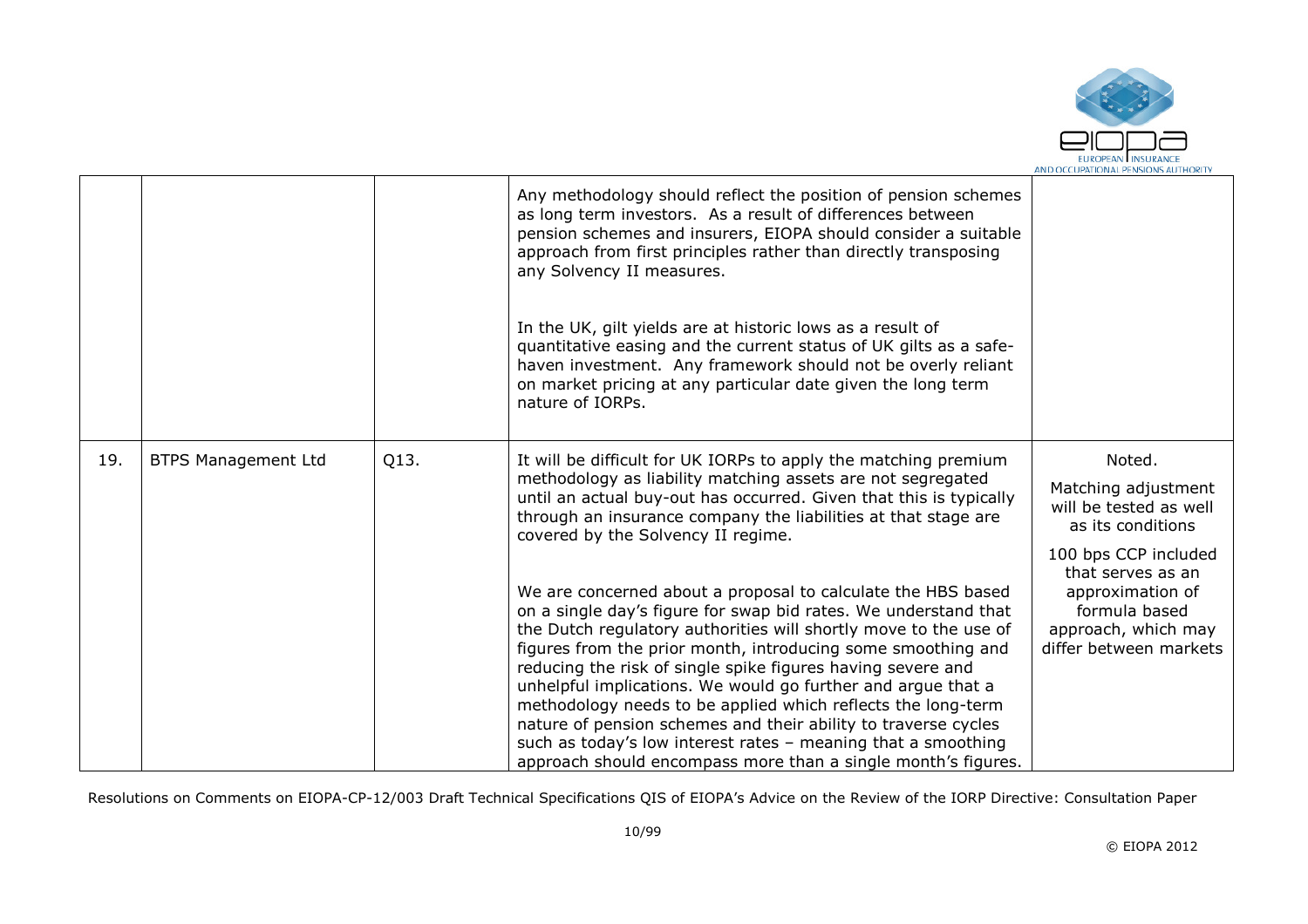

|     |                                                       |      | Having said this, we would add further that smoothing is not the<br>ideal approach as even with a long-term approach the quality of<br>the data and the quality of the markets can mean that the<br>impact is highly variable. We encourage EIOPA to explore a<br>more appropriate approach which recognises the long-term<br>nature of pension schemes (as contrasted with the different<br>nature of insurance provision), one option for which would be to<br>take a flexible approach to recovery plans.<br>We are also concerned about the proposal for the counter-<br>cyclical premium which suggests that a uniform adjustment<br>(50bp) be applied across all markets. We would suggest that to<br>be market consistent this would need to vary across markets to<br>take account of different yield curves and related different<br>historical and implied volatilities in each market. |                                                                    |
|-----|-------------------------------------------------------|------|---------------------------------------------------------------------------------------------------------------------------------------------------------------------------------------------------------------------------------------------------------------------------------------------------------------------------------------------------------------------------------------------------------------------------------------------------------------------------------------------------------------------------------------------------------------------------------------------------------------------------------------------------------------------------------------------------------------------------------------------------------------------------------------------------------------------------------------------------------------------------------------------------|--------------------------------------------------------------------|
| 20. | Consiglio Nazionale degli<br>Attuari and Ordine Nazio | Q13. | About basic risk free interest rate curve:                                                                                                                                                                                                                                                                                                                                                                                                                                                                                                                                                                                                                                                                                                                                                                                                                                                        | Noted.<br>100 bps CCP included<br>that serves as an                |
|     |                                                       |      | Risk free rate does not represent the liability of a pension fund;<br>it is possible there is no market deep enough for pension<br>liabilities in Europe. We need a rate that reflects the nature of<br>the risk of long-term liabilities of a pension fund.                                                                                                                                                                                                                                                                                                                                                                                                                                                                                                                                                                                                                                      | approximation of<br>formula based<br>approach                      |
|     |                                                       |      | The use of a countercyclical premium can be a good solution<br>during stress market conditions but it's necessary that EIOPA                                                                                                                                                                                                                                                                                                                                                                                                                                                                                                                                                                                                                                                                                                                                                                      | Matching adjustment<br>will be tested as well<br>as its conditions |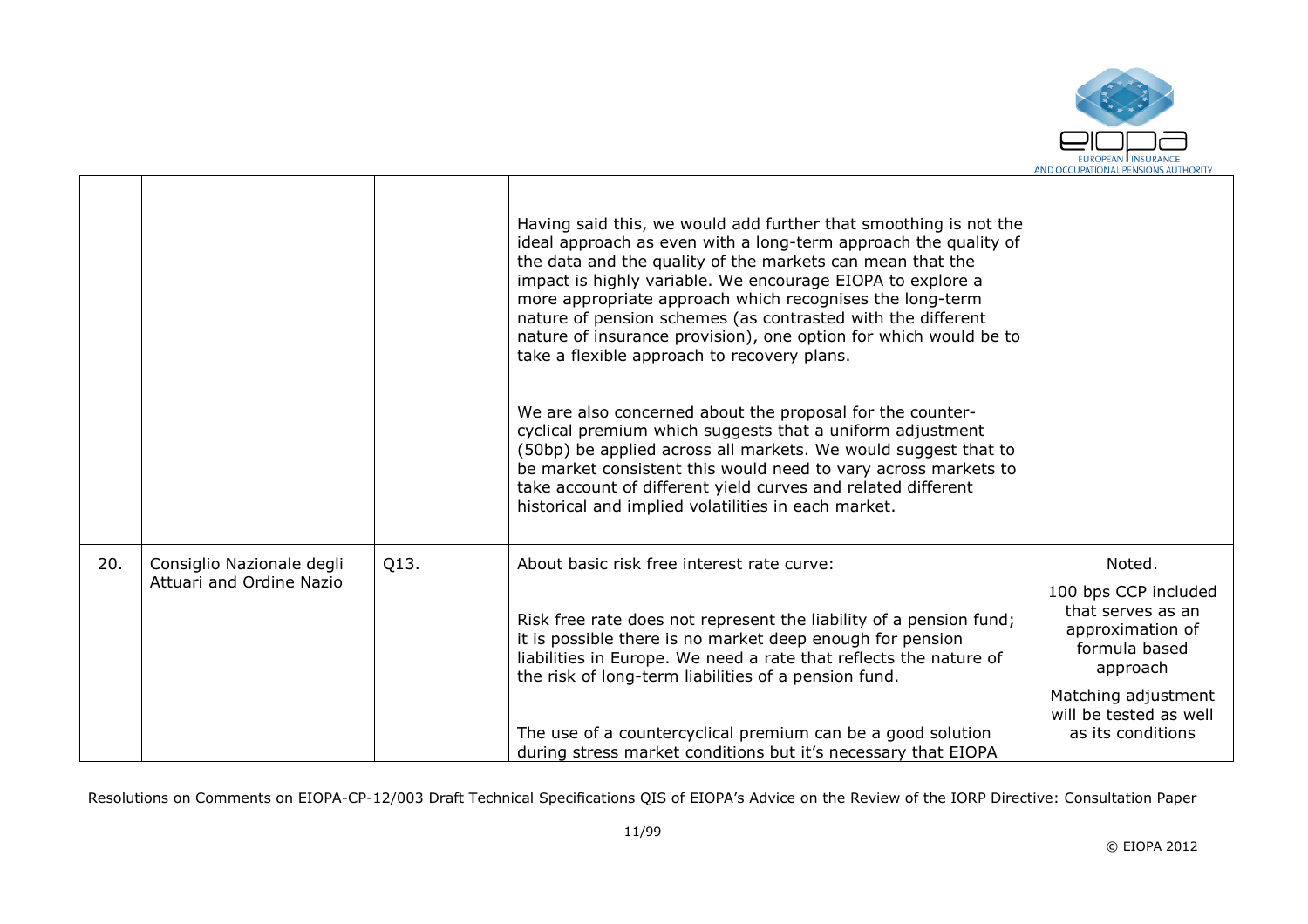

|     |                                                    |      | defines a rule about the application's time and methodology. It<br>is mandatory that the rules have to be adjusted in order to<br>meet the specificity of every country.                                                                                                                                                                                                                                                                                                                                                                                                                                                                                                                                                                                                                                                                                                                                                                   |                                                                                                                                                                            |
|-----|----------------------------------------------------|------|--------------------------------------------------------------------------------------------------------------------------------------------------------------------------------------------------------------------------------------------------------------------------------------------------------------------------------------------------------------------------------------------------------------------------------------------------------------------------------------------------------------------------------------------------------------------------------------------------------------------------------------------------------------------------------------------------------------------------------------------------------------------------------------------------------------------------------------------------------------------------------------------------------------------------------------------|----------------------------------------------------------------------------------------------------------------------------------------------------------------------------|
|     |                                                    |      | About Matching Premium we think that is necessary a more<br>appropriate definition of the requirements in particular about<br>surrender options. For example in Italy there is the possibility<br>for a pension fund member to choose to move his financial<br>position to another IORP or to require an early payment of lump<br>sum in particular cases.                                                                                                                                                                                                                                                                                                                                                                                                                                                                                                                                                                                 |                                                                                                                                                                            |
|     |                                                    |      | In short in our opinion the use of the two different approaches<br>doesn't seem enough adequate as adjustment of risk free<br>interest rate structure because for example it doesn't reflect in<br>a right manner the problem linked with the substitution rate<br>that characterizes the pension fund business. In other words,<br>the assets mix correlated to liabilities could be different in case<br>of accumulation period or annuity payment period.                                                                                                                                                                                                                                                                                                                                                                                                                                                                               |                                                                                                                                                                            |
| 21. | Deloitte Total Reward and<br>Benefits Limited (UK) | Q13. | The technical specifications propose that the starting point for<br>discount rates is the risk free interest rate curve derived from<br>swap yields. However, there is a very active current debate<br>within the global pensions industry around the appropriate<br>starting point in setting discount rates. The very long-term<br>nature of pension liabilities, the spread of supposedly 'risk free'<br>rates depending on the issuer (for example, at the time of<br>writing the spread between French and German sovereign debt<br>is c.1%) and the impact of temporary factors such as<br>Quantitative Easing on certain rates are creating challenges in<br>setting a baseline risk free rate and leading to a wider range of<br>market practice in this area. We suggest that in light of this<br>current debate, all stakeholders require a longer timescale to<br>give due consideration to the rate which would be appropriate | Noted.<br>100 bps CCP included<br>that serves as an<br>approximation of<br>formula based<br>approach<br>Matching adjustment<br>will be tested as well<br>as its conditions |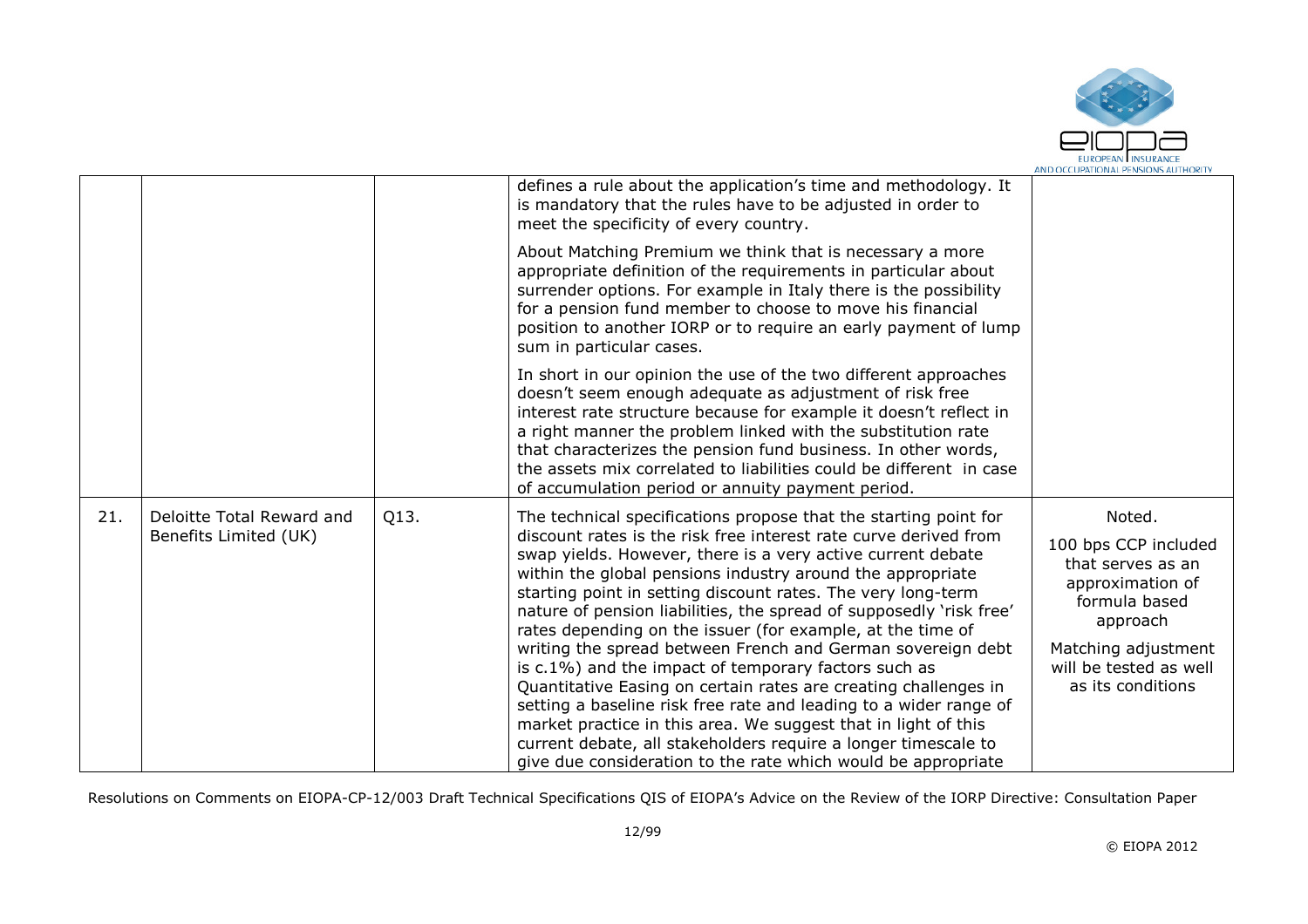

|  | to use under a holistic balance sheet approach.                                                                                                                                                                                                                                                                                                                                                                                                                                                                                                                                                                                                                                   |  |
|--|-----------------------------------------------------------------------------------------------------------------------------------------------------------------------------------------------------------------------------------------------------------------------------------------------------------------------------------------------------------------------------------------------------------------------------------------------------------------------------------------------------------------------------------------------------------------------------------------------------------------------------------------------------------------------------------|--|
|  | Given the long-term nature of IORPs liabilities and the relatively<br>stable cash outflow, IORPs can generally withstand a high<br>degree of illiquidity on their investments. We therefore consider<br>that the proposed upward shift to the interest rate curve to<br>reflect market illiquidity and credit risk exaggeration is<br>justifiable, if a holistic balance sheet approach were to be<br>adopted.                                                                                                                                                                                                                                                                    |  |
|  | As regards the matching premium option, the conditions that<br>must be satisfied appear to have been lifted directly from<br>Solvency II requirements. Some changes to the requirements to<br>reflect the differing position of IORPs are likely to be required;<br>as currently drafted, we believe the conditions are too<br>restrictive to apply to IORPs. For example:                                                                                                                                                                                                                                                                                                        |  |
|  | condition 1.b) set out in Annex 2 requires that the<br>П<br>assigned asset portfolio be ring-fenced without any possibility of<br>transfer. This is likely to be too restrictive to apply to UK IORPs.<br>We propose that the requirement is adjusted such that the<br>assigned portfolio of assets needs to be ring-fenced, however<br>this may be a notional ring-fencing provided it is specified in<br>relevant IORP documentation (e.g. the Statement of Investment<br>Principles). In addition, such ring-fencing should be permitted to<br>be reversible, provided of course that application of the<br>matching premium would cease if the ring-fencing were to<br>cease. |  |
|  | condition 1.e) set out in Annex 2 is also likely to be too<br>□<br>restrictive to apply to many IORPs. Given the wide range of<br>different risks to which IORPs across the EU are subject, we<br>consider it would be reasonable to delete this condition. The                                                                                                                                                                                                                                                                                                                                                                                                                   |  |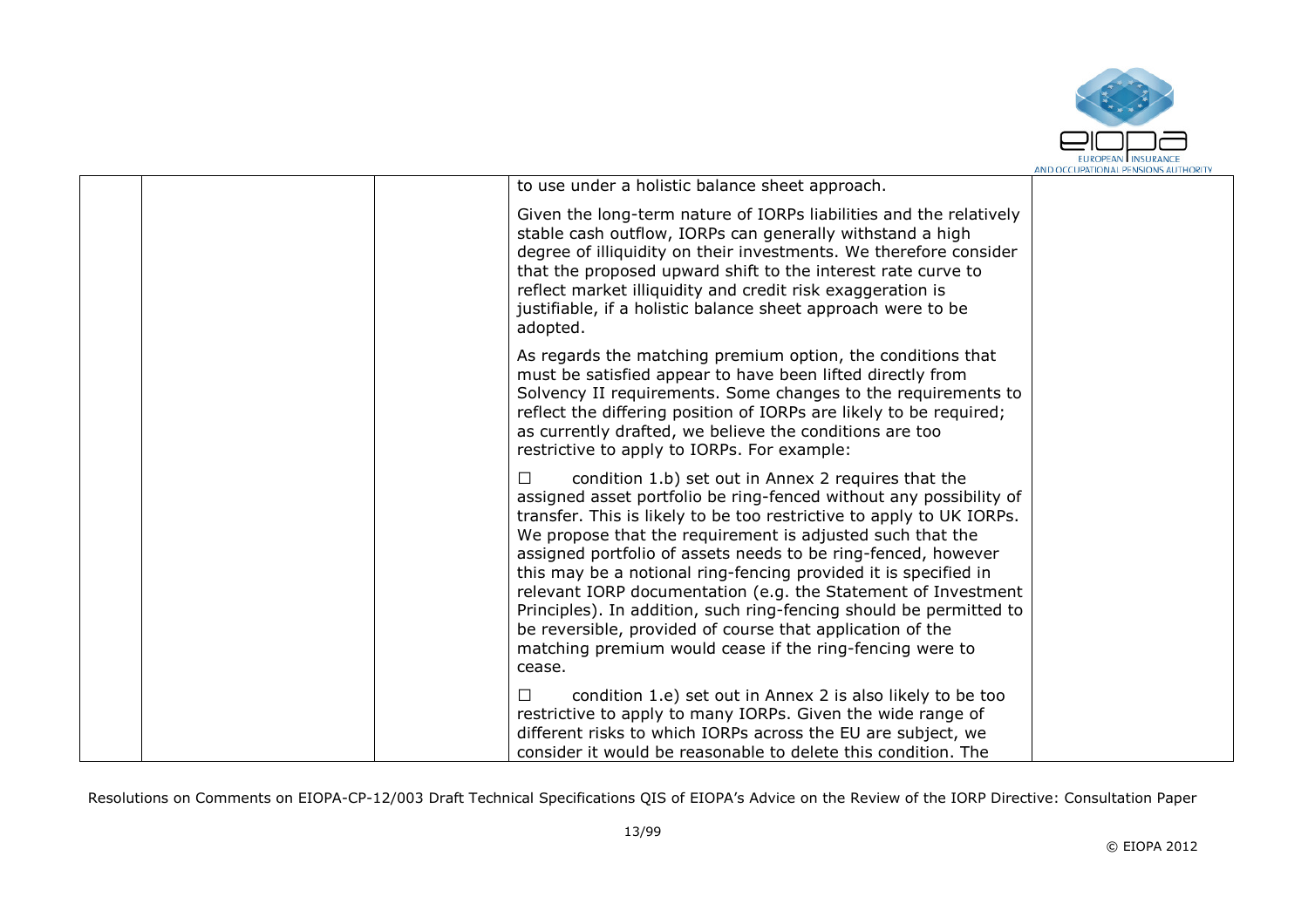

|     |                        |      | remaining conditions should provide sufficient comfort that<br>IORPs will only be able to apply the matching premium where<br>appropriate.<br>in several areas of Annex 2, the IORP is required to<br>$\perp$<br>notify the supervisory authority of any changes. Given the large<br>number of IORPs across the EU, this risks supervisory<br>authorities being overwhelmed with notifications. We suggest<br>any requirements to notify supervisory authorities are dealt with<br>as part of the decision on the overall purpose of the holistic<br>balance sheet and requirement to provide the output to<br>supervisory authorities. |                                                                                                      |
|-----|------------------------|------|-----------------------------------------------------------------------------------------------------------------------------------------------------------------------------------------------------------------------------------------------------------------------------------------------------------------------------------------------------------------------------------------------------------------------------------------------------------------------------------------------------------------------------------------------------------------------------------------------------------------------------------------|------------------------------------------------------------------------------------------------------|
| 22. | Deutsche Post DHL      | Q13. | Yes, basically counter cyclical measures are more than<br>welcomed. Shifting the yield curve by 50 bps is however<br>somehow arbitrary, will have only limited impact and does not<br>adequately take into account the long-term nature of pension<br>liabilities. A more long-term approach (average over longer<br>period) appears to us more reasonable and feasible.                                                                                                                                                                                                                                                                | Noted.<br>100 bps CCP included<br>that serves as an<br>approximation of<br>formula based<br>approach |
| 23. | Dexia Asset Management | Q13. | Q13. The draft technical specifications propose performing an<br>upward shift in the basic risk-free interest rate curve to<br>approximate the so-called counter cyclical premium or to allow<br>IORPs – under conditions – to apply the so-called matching<br>premium (Section 2.8). Do stakeholders agree with this<br>approach to take into account the long-term nature of pension<br>liabilities?                                                                                                                                                                                                                                  | Noted.<br>Methodology of CCP<br>and MA is elaborated<br>upon                                         |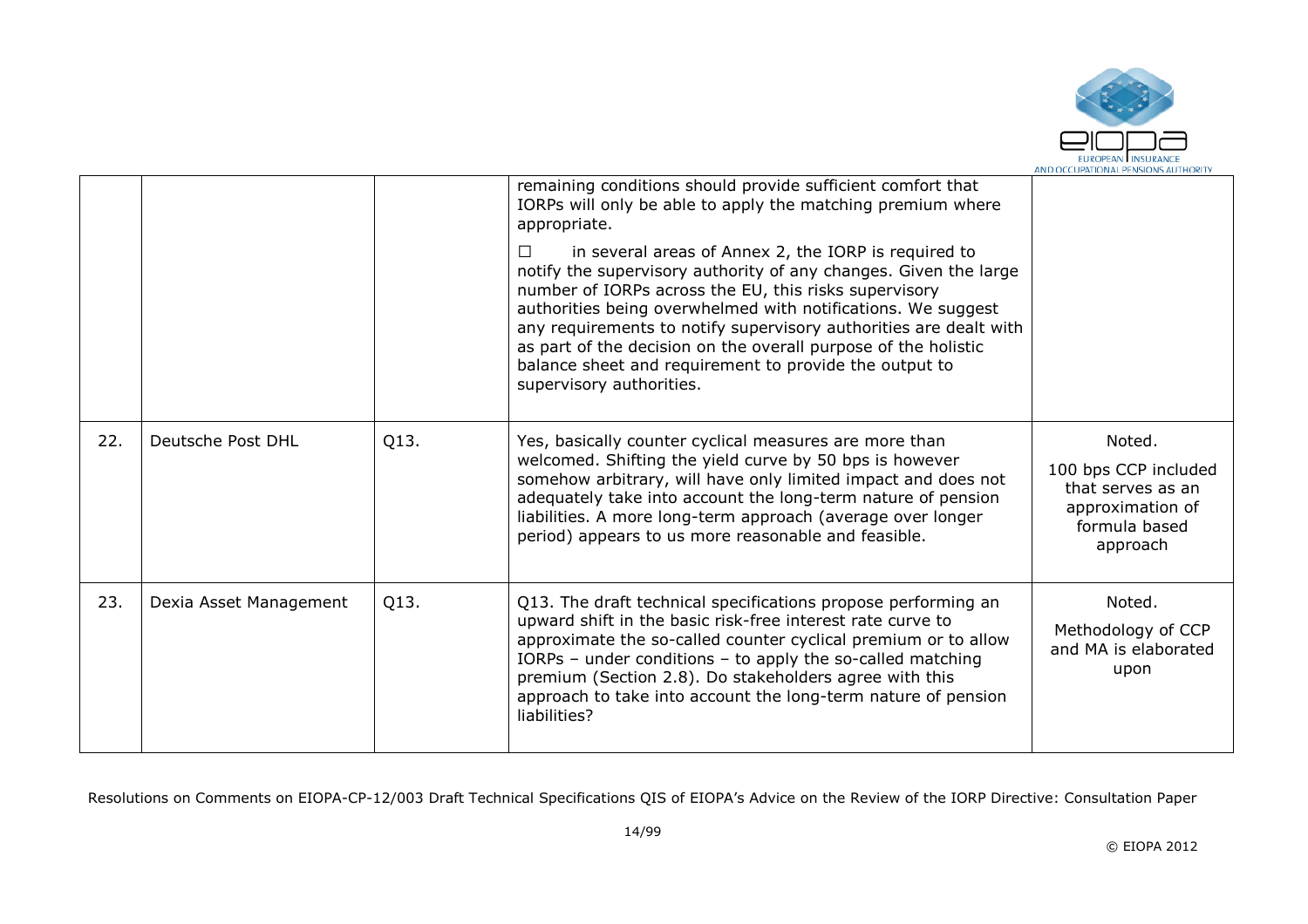

|  | We think it would be simpler and more useful to lower the<br>volatility of discount rates using an extrapolation of the swap<br>curve from year 10 to year 30 to an UFR of 4.2%, all the more<br>when little guidance is given on the calculation methodology of<br>countercyclical and matching premiums. |  |
|--|------------------------------------------------------------------------------------------------------------------------------------------------------------------------------------------------------------------------------------------------------------------------------------------------------------|--|
|  | Liquidity is not a major risk for the IORP: they have a long time<br>horizon and their members do not play against the IORP<br>(repurchasing its pension rights is not always possible and<br>would in any case involve to change job).                                                                    |  |
|  | Using market valuation for valuing pension liabilities is<br>theoretically the best option, but not only does it create short<br>term volatility where there is no short term liquidity risk but<br>also most of the pensions risks cannot be hedged at macro<br>level:                                    |  |
|  | 1.<br>There are supply and demand mismatches:                                                                                                                                                                                                                                                              |  |
|  | Only 20% of the bond market matures after 10 years<br>a.<br>while pension liabilities are much longer. At macro level it is<br>thus impossible to hedge the interest rate risk.                                                                                                                            |  |
|  | b.<br>The inflation market is not deep enough to remove<br>inflation risk (UK inflation linked gilt market is not large enough<br>to hedge all UK pension liabilities)                                                                                                                                     |  |
|  | 2.<br>Inflation and demographic hedging markets are<br>incomplete (you can neither hedge Belgian inflation nor<br>longevity risk)                                                                                                                                                                          |  |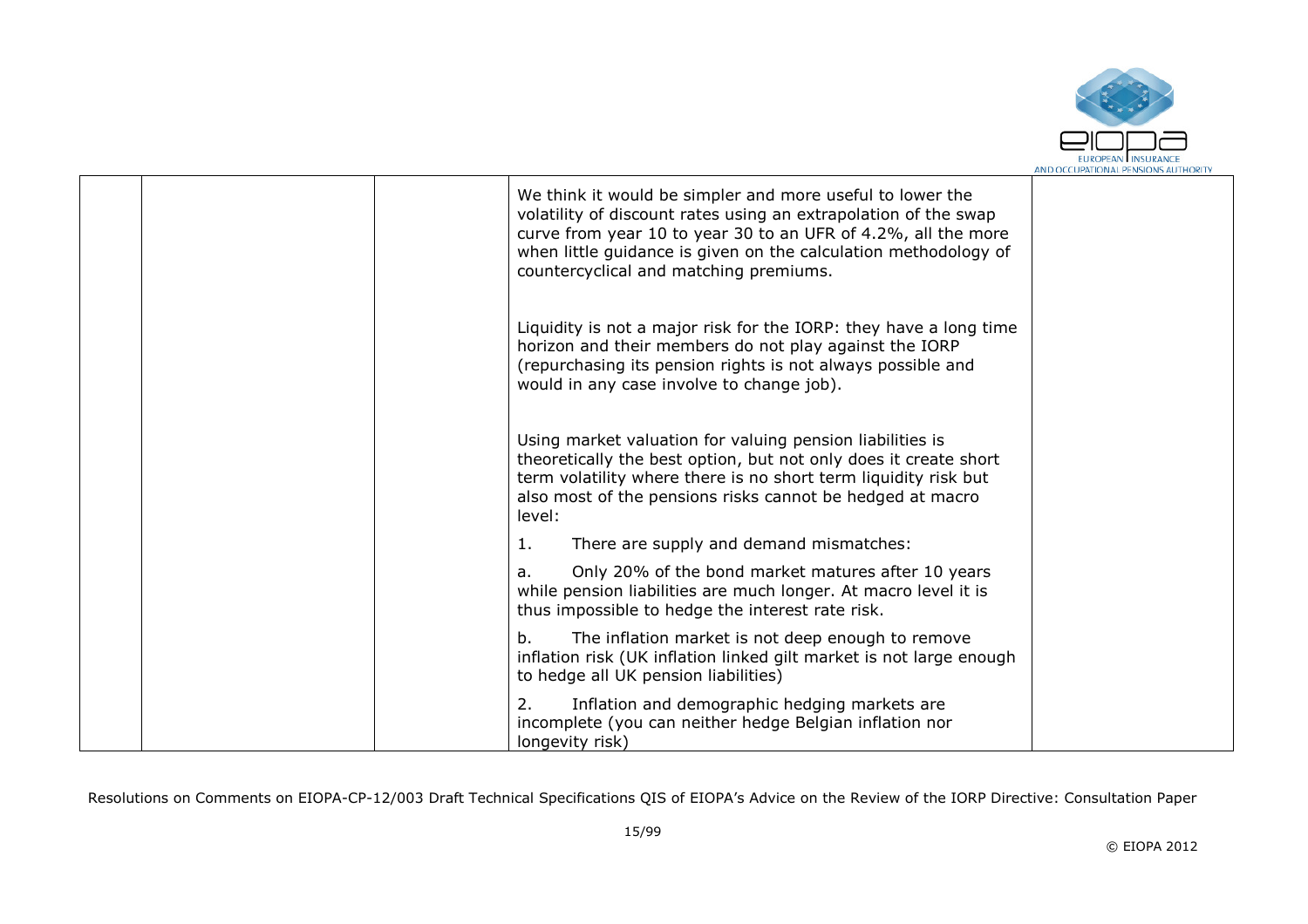

| 24. | European Association of<br><b>Public Sector Pension Inst</b> | Q13. | The draft technical specifications propose performing an upward<br>shift in the basic risk-free interest rate curve to approximate the<br>so-called counter cyclical premium or to allow IORPs - under<br>conditions - to apply the so-called matching premium (Section<br>2.8). Do stakeholders agree with this approach to take into<br>account the long-term nature of pension liabilities?                                                                                                                                                                                                                                  | Noted.<br>Solvency II based<br>approach follows from<br>Commission's CfA |
|-----|--------------------------------------------------------------|------|---------------------------------------------------------------------------------------------------------------------------------------------------------------------------------------------------------------------------------------------------------------------------------------------------------------------------------------------------------------------------------------------------------------------------------------------------------------------------------------------------------------------------------------------------------------------------------------------------------------------------------|--------------------------------------------------------------------------|
|     |                                                              |      | EAPSPI welcomes EIOPA's attempt to reach a higher discount<br>rate for valuing pension obligations as it lowers the burden of<br>the inappropriate and immense increase of the value of<br>technical provisions when calculated with the fictitious basic<br>risk-free interest rate. However, a vertical shift in the yield<br>curve still transfers the volatility of market interest rates into<br>the balance sheets of IORPs. Thus the counter cyclical premium<br>and the matching premim are not appropriate for IORPs as they<br>do not take into account appropriately the long-term nature of<br>pension liabilities: |                                                                          |
|     |                                                              |      | The general inappropriateness of Solvency II's pillar I and the<br>SCR for IORPs cannot be solved by allowing for some<br>adjustments for an inappropriate structure. The necessity of<br>introducing a markup on the discount rate to reflect somehow<br>the long-term nature of pension liabilities seems to be arbitrary.<br>It is necessary to include the specific characteristics of IORPs:<br>the stability and the long term character of liabilities lead to<br>long reaction periods and investment horizons of IORPs that<br>strongly mitigate various risks IORPs are facing. The structure                         |                                                                          |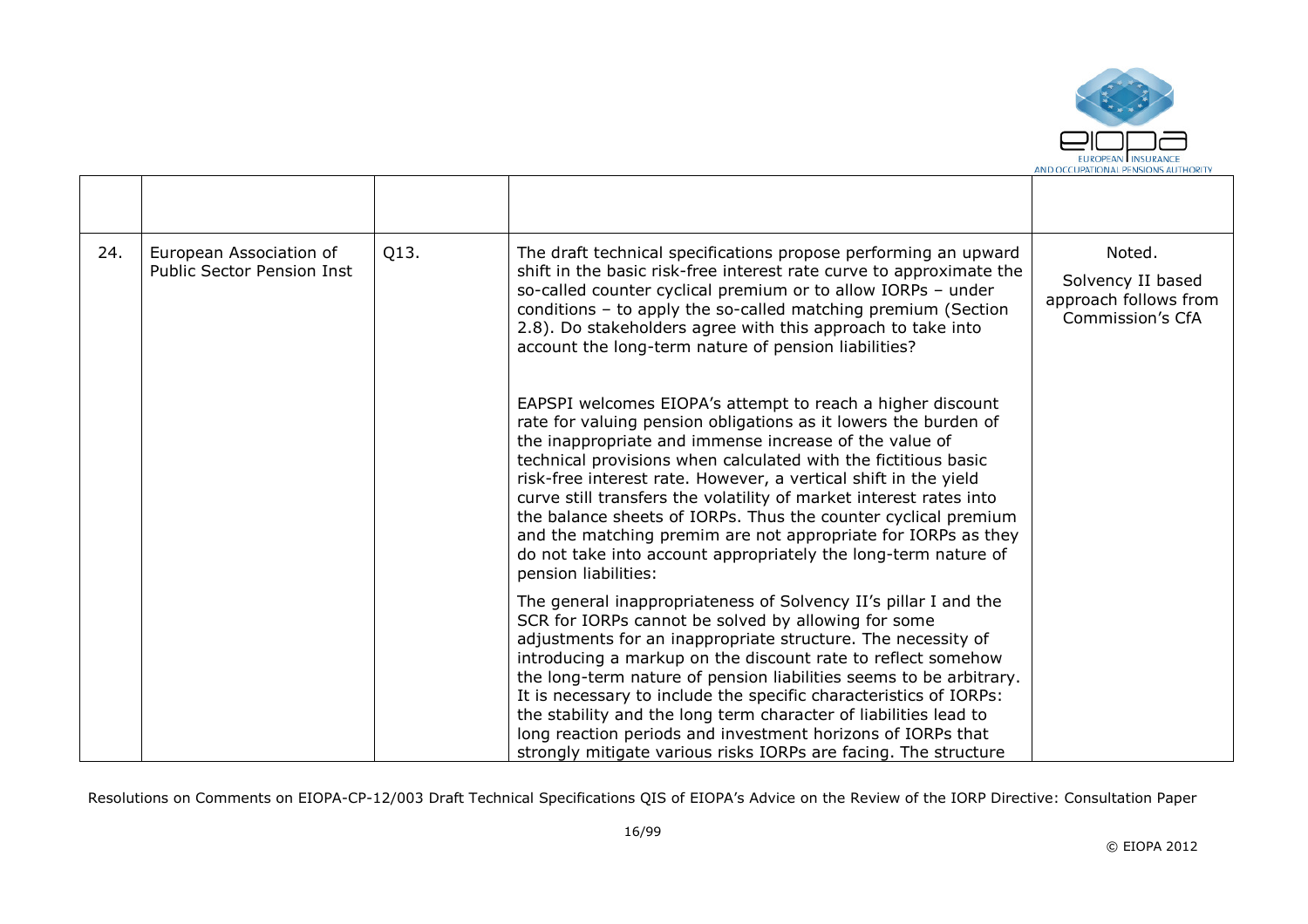

|     |                                                       |                                                                                                                                                                                                                                                                         | of Solvency II does not properly reflect this substitutional<br>character.                                                                                                                                                                                                                                                                           |                                               |
|-----|-------------------------------------------------------|-------------------------------------------------------------------------------------------------------------------------------------------------------------------------------------------------------------------------------------------------------------------------|------------------------------------------------------------------------------------------------------------------------------------------------------------------------------------------------------------------------------------------------------------------------------------------------------------------------------------------------------|-----------------------------------------------|
| 25. | European Federation for<br>Retirement Provision (EFRP | Q13.                                                                                                                                                                                                                                                                    | Q13. The draft technical specifications propose performing an<br>upward shift in the basic risk_free interest rate curve to                                                                                                                                                                                                                          | Noted.                                        |
|     |                                                       | approximate the so_called counter cyclical premium or to allow<br>IORPs - under conditions - to apply the so_called matching<br>premium (Section 2.8). Do stakeholders agree with this<br>approach to take into account the long_term nature of pension<br>liabilities? | 100 bps CCP included<br>that serves as an<br>approximation of<br>formula based<br>approach                                                                                                                                                                                                                                                           |                                               |
|     |                                                       |                                                                                                                                                                                                                                                                         |                                                                                                                                                                                                                                                                                                                                                      | Matching adjustment<br>will be tested as well |
|     |                                                       |                                                                                                                                                                                                                                                                         | The EFRP wonders if financial markets will be deep enough to<br>fulfill the requirements sets by EIOPA in HBS 3.13. Not all EFRP<br>members agree that market-based valuation of liabilities is<br>useful.                                                                                                                                           | as its conditions                             |
|     |                                                       |                                                                                                                                                                                                                                                                         | If the European Commission and EIOPA impose market-based<br>valuation of liabilities, the EFRP would welcome the principle of<br>the use of the counter-cyclical premium. But we do not agree<br>with the proposed approach and feels that more analysis and<br>guidance from EIOPA is needed.                                                       |                                               |
|     |                                                       |                                                                                                                                                                                                                                                                         | A vertical shift in the yield curve does not change the volatility<br>and hence does not adequately take into account the long-term<br>nature of pension liabilities. It is not clear if the shift of 50 basis<br>points is enough to reflect the long term nature of the pension<br>liabilities of the IORP. Given current market circumstances, 50 |                                               |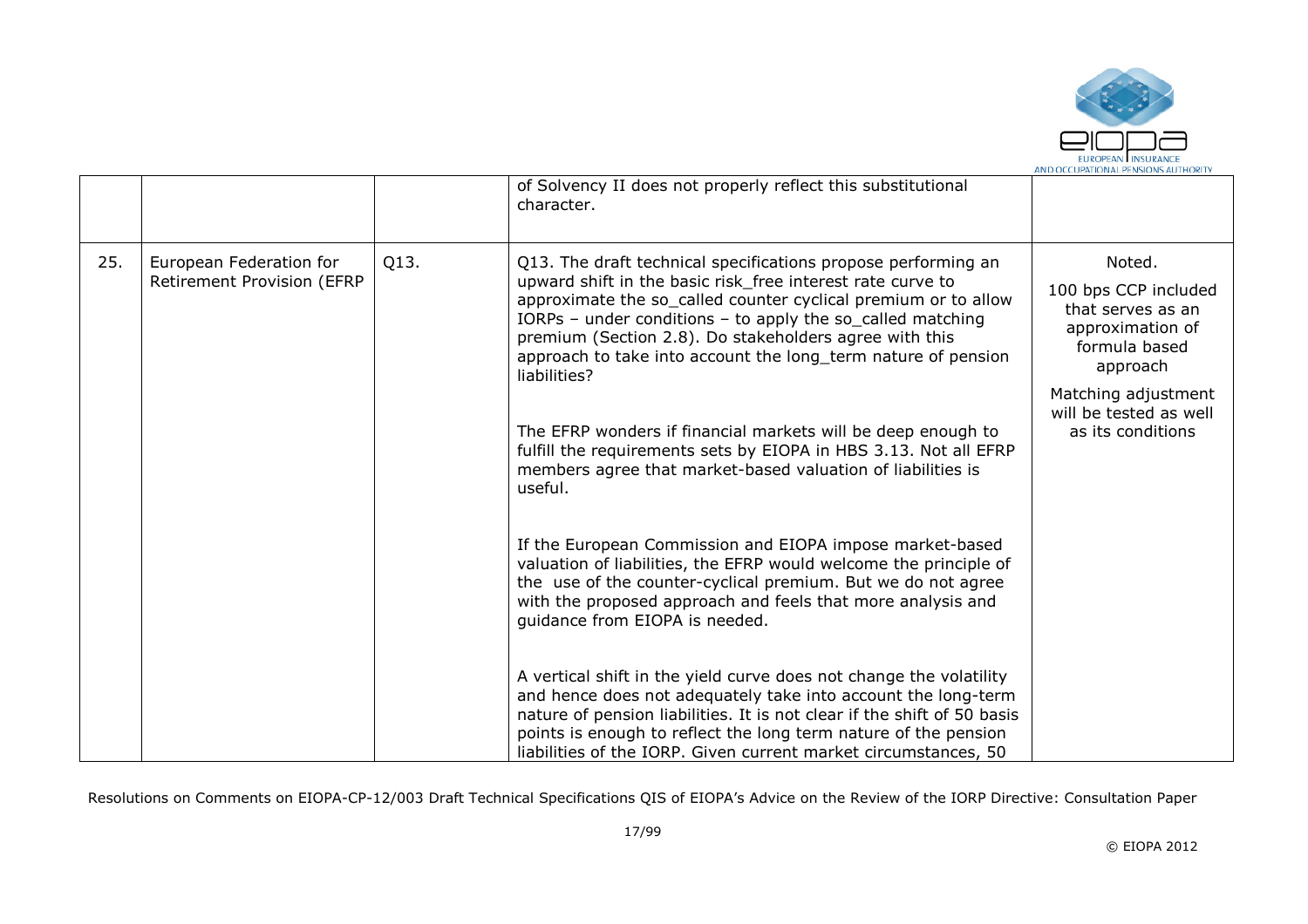

|     |                                                 |      | bps seems to be a low number from an historical perspective.<br>This needs further investigation.                                                                                                                                                                                                                                                                                                                                                                                                                                                                                                                       |                                                                                                      |
|-----|-------------------------------------------------|------|-------------------------------------------------------------------------------------------------------------------------------------------------------------------------------------------------------------------------------------------------------------------------------------------------------------------------------------------------------------------------------------------------------------------------------------------------------------------------------------------------------------------------------------------------------------------------------------------------------------------------|------------------------------------------------------------------------------------------------------|
|     |                                                 |      | Besides that, this could possibly be illegal in many instances in<br>Germany. Firstly, if assets/liabilities are separated without any<br>possibility of transfer (eg. in respect of pensioners) and<br>obligations do not give rise to future premiums, who makes up<br>the shortfall if an asset defaults? Is it ethical that actives can<br>enjoy benefit increases (due to investments in real assets)<br>whereas pensioners can't (due to matched fixed income<br>investment)? Because of these questions, we do not consider<br>the matching premium methodology a realistic alternative for<br>IORPs in Germany. |                                                                                                      |
|     |                                                 |      | The proposed criteria for using the matching premium seem to<br>be ill-suited for IORPs, because it is directly copied from<br>Solvency II. Using the matching premium will not be allowed for<br>pension contracts based on intergenerational risk sharing, which<br>is one of the distinctive characteristics of IORPs compared to<br>insurance companies.                                                                                                                                                                                                                                                            |                                                                                                      |
| 26. | Federation of the Dutch<br><b>Pension Funds</b> | Q13. | For the purpose of this QIS and for the time being until<br>discussions on this matter will be final, we can support this<br>approximation.<br>We give into consideration to study whether 50 bps are enough<br>to estimate both matching and countercyclical premium. Given<br>current market circumstances, 50 bps seems to be a low<br>number from a historical perspective.                                                                                                                                                                                                                                         | Noted.<br>100 bps CCP included<br>that serves as an<br>approximation of<br>formula based<br>approach |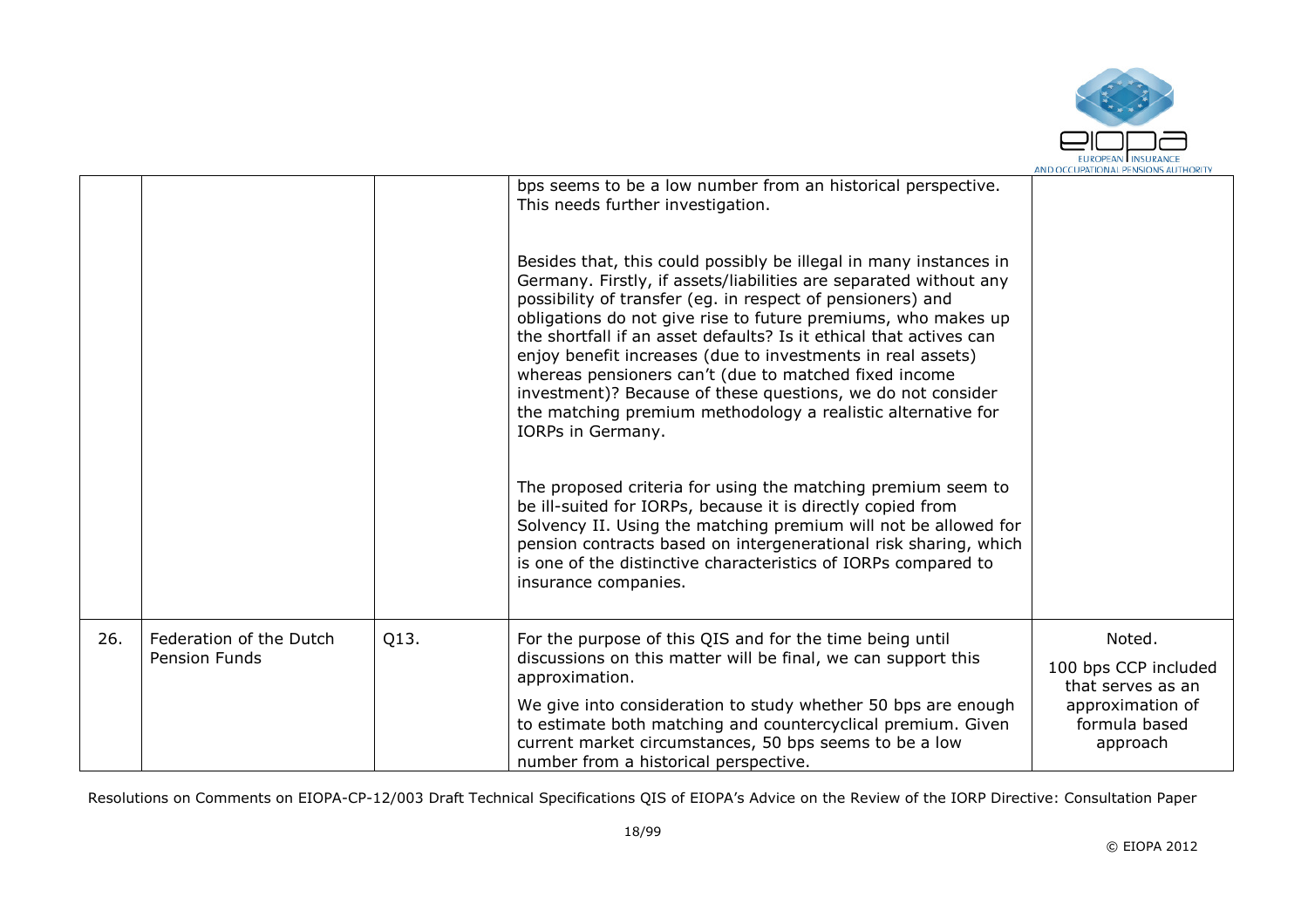

|     |                                    |      | The proposed criteria for using the matching premium seem to<br>be ill-suited for IORPs, because these are directly copied from<br>Solvency II. Using the matching premium will not be allowed for<br>pension contracts based on intergenerational risk sharing, which<br>is a key characteristic of IORPs compared to insurance<br>companies.                                                                                                                                                                                                                                                                                                                                                                                                                                                                                                                                                                                                                                                                                                                                                                                                                                                                                                                                                  | Matching adjustment<br>will be tested as well<br>as its conditions |
|-----|------------------------------------|------|-------------------------------------------------------------------------------------------------------------------------------------------------------------------------------------------------------------------------------------------------------------------------------------------------------------------------------------------------------------------------------------------------------------------------------------------------------------------------------------------------------------------------------------------------------------------------------------------------------------------------------------------------------------------------------------------------------------------------------------------------------------------------------------------------------------------------------------------------------------------------------------------------------------------------------------------------------------------------------------------------------------------------------------------------------------------------------------------------------------------------------------------------------------------------------------------------------------------------------------------------------------------------------------------------|--------------------------------------------------------------------|
|     |                                    |      | Next to the approximation of the so-called matching premium<br>and countercyclical premium, we would also like to draw<br>attention to the third measure that is suggested to account for<br>the long-term nature of pension liabilities, the use of the UFR as<br>extrapolation method where the interest rate markets are less<br>liquid and distorted. We fully support the need for an<br>extrapolation method. Such a method also provides stability to<br>the illiquid part of the interest rate curve. Experience in among<br>others the Netherlands has shown that without such a method,<br>large volatility can result from small transactions in the<br>markets, with substantial consequences for the valuation of<br>technical provisions. As to the question, whether the proposed<br>UFR-method is the best extrapolation method, there are some<br>concerns with respect to the tension between 'regulatory' and<br>'economic' hedging, the possibly severe market imbalances due<br>to the huge demand for fixed income assets around the last<br>liquid point (and selling of shorter and longer dated assets), the<br>negative consequences for economic hedges already set up and<br>the complex methodology. Therefore, more research should be<br>done on the UFR-method. |                                                                    |
| 27. | <b>Financial Reporting Council</b> | Q13. | We consider that it is reasonable to include an upward                                                                                                                                                                                                                                                                                                                                                                                                                                                                                                                                                                                                                                                                                                                                                                                                                                                                                                                                                                                                                                                                                                                                                                                                                                          | Noted.                                                             |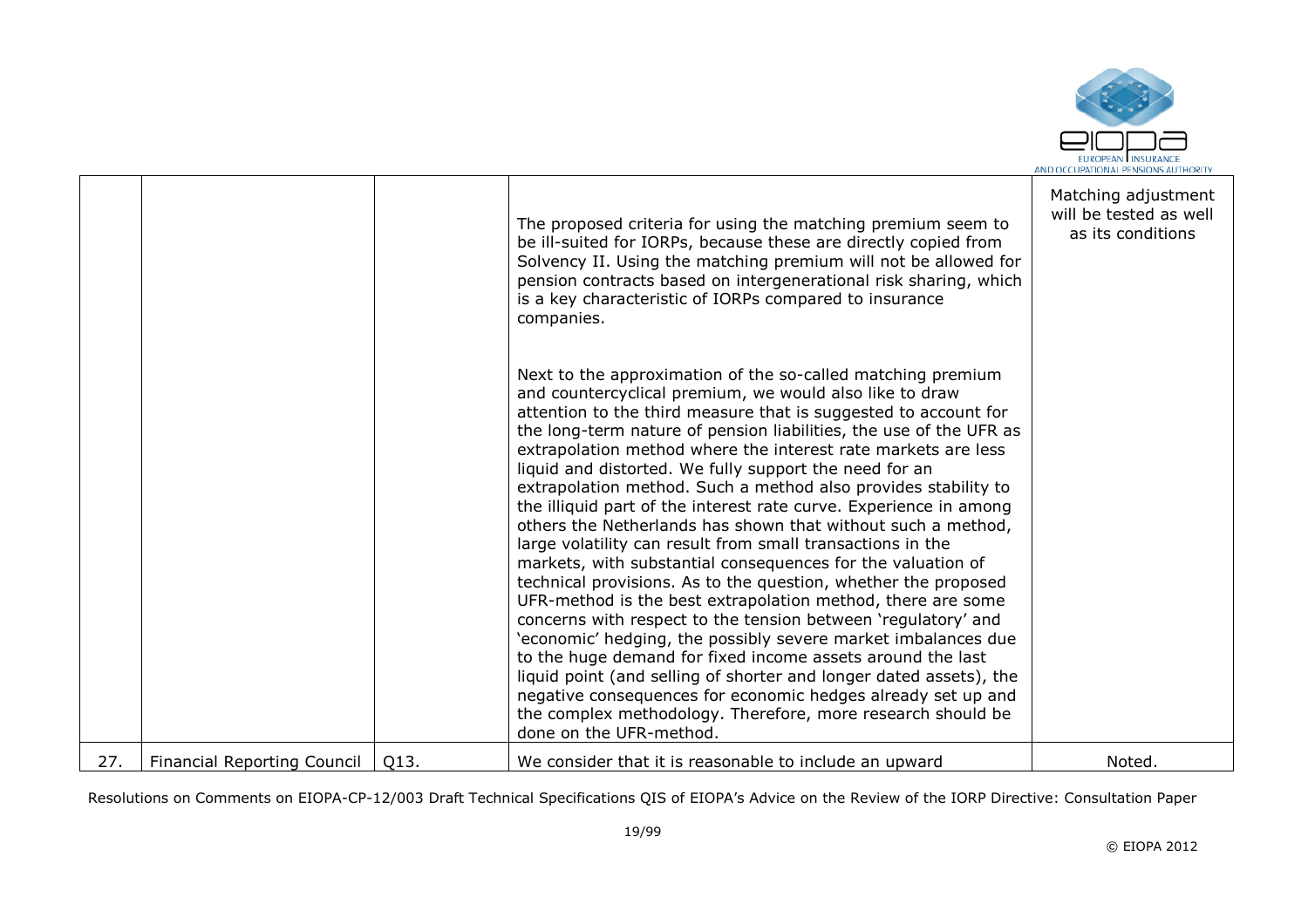

|     | - staff response                                |      | adjustment to the basic risk-free rate to reflect the illiquidity<br>implicit in an IORP's liabilities. This reflects the long term nature<br>of IORPs and is consistent with the approach for Solvency II.                                                                                                                                                                                                                                                                                                                                                                                                                                                                                                                                                                                                                                                                                                                                                                                                                                                                                                                                                                                                                                                                                                                                                                                                                                                                                                              | 100 bps CCP included<br>that serves as an<br>approximation of<br>formula based<br>approach |
|-----|-------------------------------------------------|------|--------------------------------------------------------------------------------------------------------------------------------------------------------------------------------------------------------------------------------------------------------------------------------------------------------------------------------------------------------------------------------------------------------------------------------------------------------------------------------------------------------------------------------------------------------------------------------------------------------------------------------------------------------------------------------------------------------------------------------------------------------------------------------------------------------------------------------------------------------------------------------------------------------------------------------------------------------------------------------------------------------------------------------------------------------------------------------------------------------------------------------------------------------------------------------------------------------------------------------------------------------------------------------------------------------------------------------------------------------------------------------------------------------------------------------------------------------------------------------------------------------------------------|--------------------------------------------------------------------------------------------|
| 28. | German Institute of<br><b>Pension Actuaries</b> | Q13. | No. A simple upward shift of the yield curve does not reflect the<br>long term nature of pension liabilities. The 50bp shift appears to<br>be arbitrary though. Given the historical range of interest rates<br>and the duration of pension liabilities often significantly<br>exceeding 15 or 20 years, a simple vertical shift of 50 basis<br>points is not sufficient to reflect the nature of pension liabilities.<br>Also, a simple vertical shift does not resolve the problem that<br>market-based risk free interest rates are quite volatile whilst<br>the liabilities are not. So, using an interest rate as proposed for<br>'Level A' valuation sets inconsistent management incentives for<br>a pension fund that should be a steady long-term investor in<br>capital markets. In general, a 'best estimate' valuation of<br>pension liabilities should not be based on risk free rates of<br>return but rather - as supposed by IAS19 and US-GAAP (ASC<br>715/FAS 87) - closer to a high quality corporate bond yield. The<br>'Level B' discount rate in this sense much more appropriately (if<br>amended – see comment on $Q14$ ) reflects the nature of pension<br>liabilities.<br>In addition, independently of the measure for the discount rates<br>a long-term moving average of interest rates should be<br>considered where the term for calculating the average should be<br>close to an average duration of pension liabilities.<br>The suggested matching premium concept as specified in Annex | Noted.<br>Matching adjustment<br>will be tested as well<br>as its conditions               |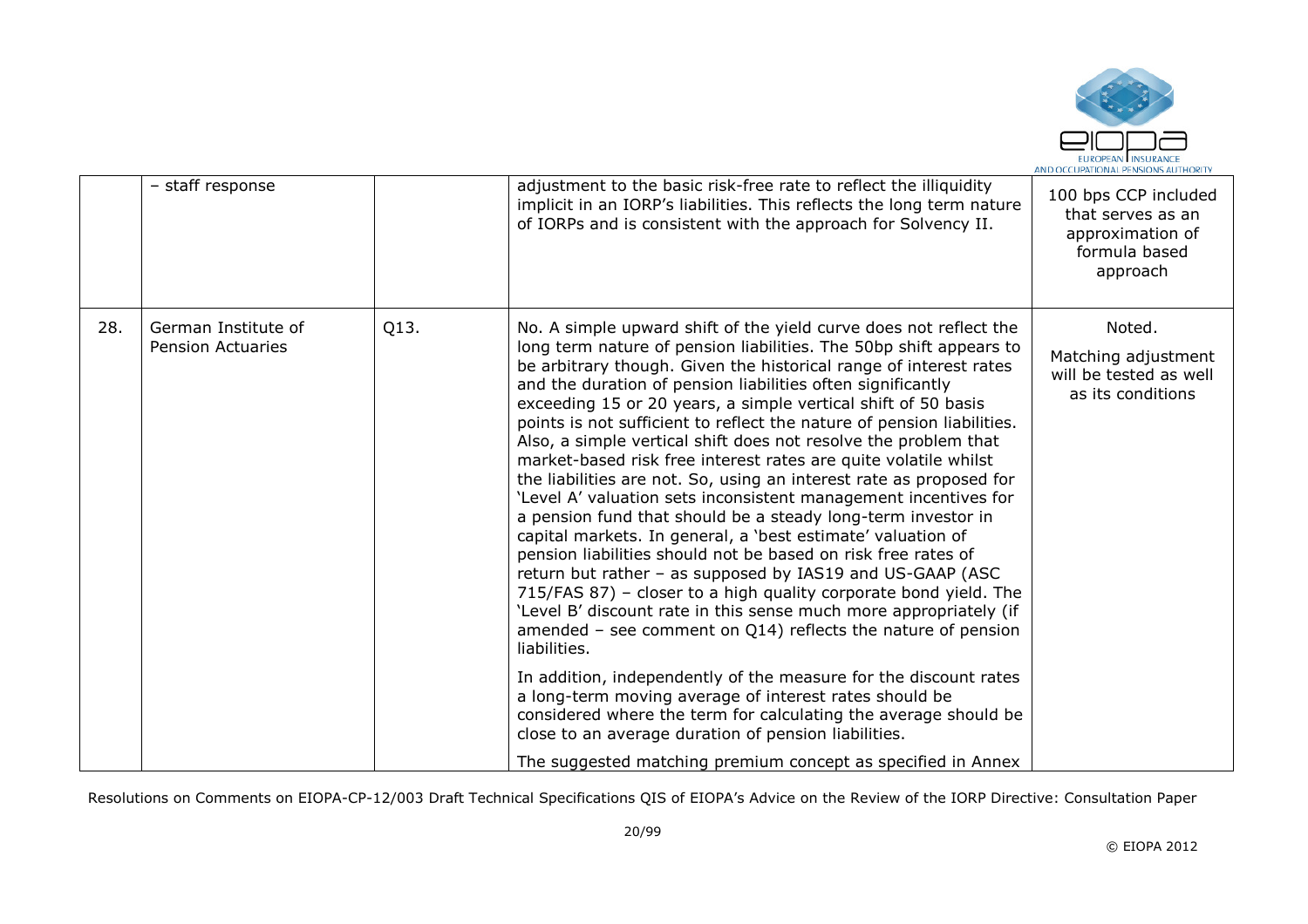

|     |                                                           |      | $2 - at$ least from a German point of view - does not seems to<br>be in step with actual practice and seems to be quite theoretical<br>in nature. Managing a pension fund or part of it under such<br>restrictive conditions may even cause serious danger for the<br>funding level since the management could not react on<br>changing market conditions which are typically difficult to<br>foresee at all times.                                                                                                                                                                                                                                                                                                                                                                                                                                                                                                                                                                                                                                                                                                     |                                                                                                                                                                            |
|-----|-----------------------------------------------------------|------|-------------------------------------------------------------------------------------------------------------------------------------------------------------------------------------------------------------------------------------------------------------------------------------------------------------------------------------------------------------------------------------------------------------------------------------------------------------------------------------------------------------------------------------------------------------------------------------------------------------------------------------------------------------------------------------------------------------------------------------------------------------------------------------------------------------------------------------------------------------------------------------------------------------------------------------------------------------------------------------------------------------------------------------------------------------------------------------------------------------------------|----------------------------------------------------------------------------------------------------------------------------------------------------------------------------|
| 29. | <b>GESAMTMETALL -</b><br>Federation of German<br>employer | Q13. | We endorse any counter cyclical measures in specifying<br>solvency standards. These would be achieved by using valuation<br>assumptions that are based on long-term equilibrium values<br>and not short-term market rates. Shifting the yield curve by 50<br>bps is arbitrary, will have little impact and does not adequately<br>take into account the long-term nature of pension liabilities.<br>The matching premium methodology raises a number of issues<br>with regard to intergenerational equity and could possibly be<br>illegal in many instances in Germany. Firstly, if assets/liabilities<br>are separated without any possibility of transfer (e.g. in respect<br>of pensioners) and obligations do not give rise to future<br>premiums, who makes up the shortfall if an asset defaults? Is it<br>justifiable that actives can enjoy benefit increases (due to<br>investments in real assets) whereas pensioners can't (due to<br>matched fixed income investment)? Because of these questions,<br>we do not consider the matching premium methodology a<br>realistic alternative for IORPs in Germany. | Noted.<br>100 bps CCP included<br>that serves as an<br>approximation of<br>formula based<br>approach<br>Aim is to test matching<br>adjustment as well as<br>its conditions |
| 30. | <b>Groupe Consultatif</b>                                 | Q13. | The draft technical specifications propose performing an upward                                                                                                                                                                                                                                                                                                                                                                                                                                                                                                                                                                                                                                                                                                                                                                                                                                                                                                                                                                                                                                                         | Noted.                                                                                                                                                                     |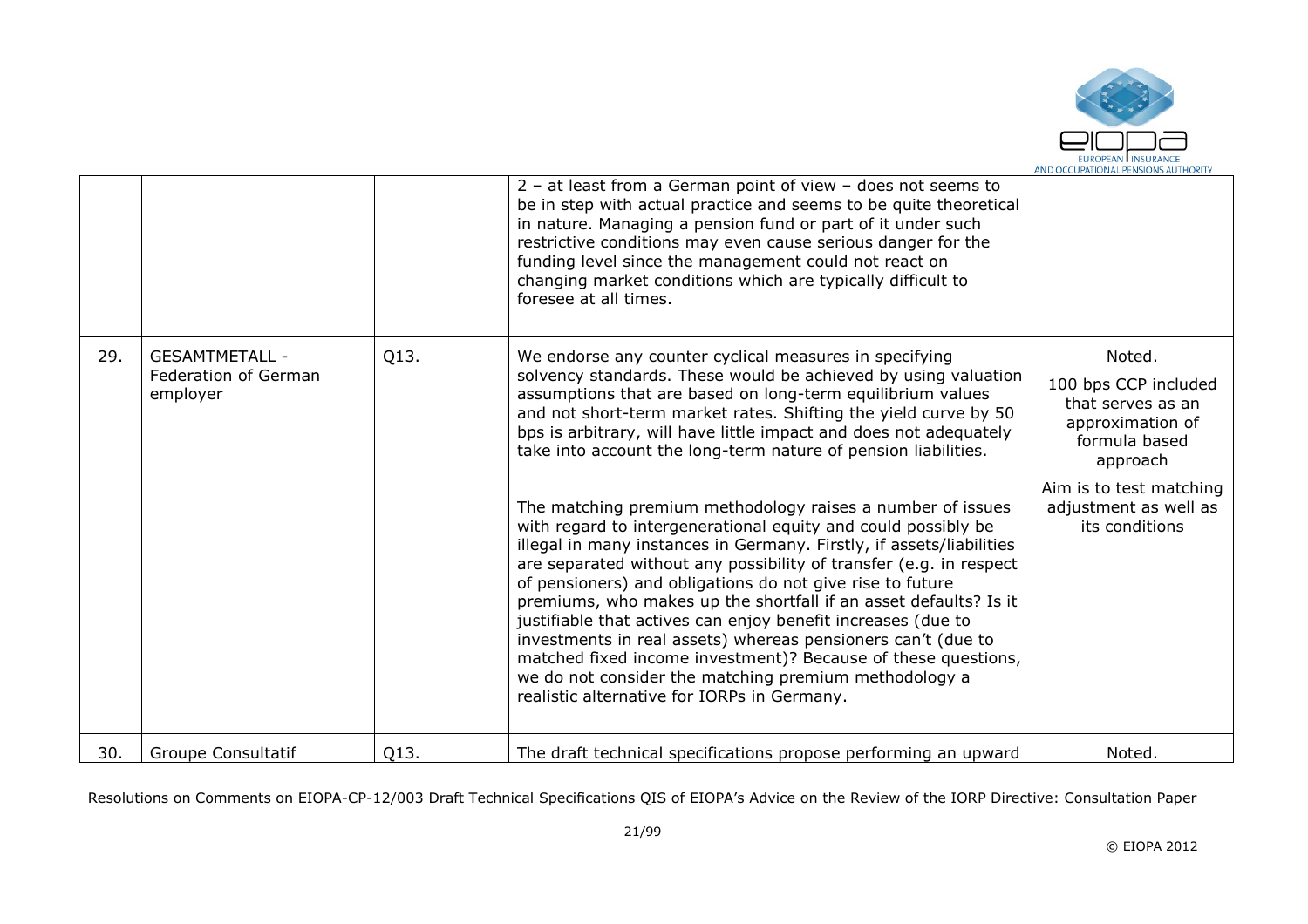

| Actuariel Européen | shift in the                                                                                                                                                                                                                                                                                                                     | 100 bps CCP included                                            |
|--------------------|----------------------------------------------------------------------------------------------------------------------------------------------------------------------------------------------------------------------------------------------------------------------------------------------------------------------------------|-----------------------------------------------------------------|
|                    | basic risk-free interest rate curve to approximate the so-called<br>counter                                                                                                                                                                                                                                                      | that serves as an<br>approximation of                           |
|                    | cyclical premium or to allow IORPs $-$ under conditions $-$ to apply<br>the so-                                                                                                                                                                                                                                                  | formula based<br>approach                                       |
|                    | called matching premium (Section 2.8). Do stakeholders agree<br>with this                                                                                                                                                                                                                                                        | Aim is to test matching<br>adjustment for hedged<br>liabilities |
|                    | approach to take into account the long-term nature of pension<br>liabilities?                                                                                                                                                                                                                                                    |                                                                 |
|                    | We understand that this remains a contentious political issue<br>within Solvency II and suggest that this should be considered<br>for IORPs in light of changes that are introduced within<br>Solvency II. A staged IORP QIS process would facilitate this.                                                                      |                                                                 |
|                    | In relation to the specific upward shift contemplated, we are<br>concerned that this does not support the market consistency of<br>the valuation of the liabilities.                                                                                                                                                             |                                                                 |
|                    | However, if this approach were to be followed, consideration<br>should be given as to whether 50 bps is appropriate to cover<br>both the matching and countercyclical premium.                                                                                                                                                   |                                                                 |
|                    | A third measure contemplated in relation to long-term $-$ such as<br>pension - liabilities is the use of an Ultimate Forward Rate<br>(UFR) as the extrapolation method where the interest rate<br>markets are less liquid. We fully support the need for an<br>extrapolation method that provides stability to the illiquid part |                                                                 |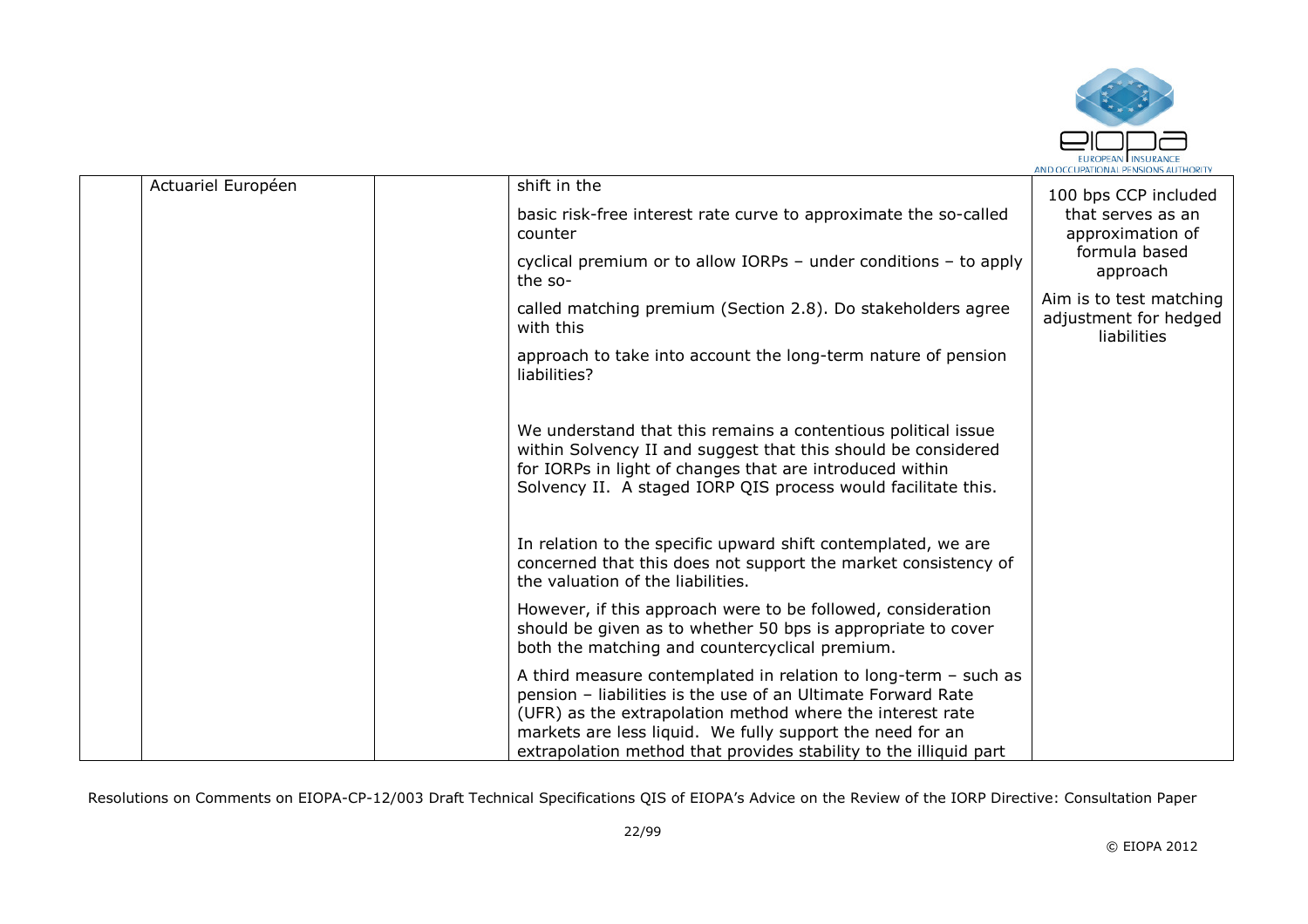

| of the interest rate curve as, without such a method, large<br>volatility can result from small transactions in the markets with<br>substantial consequences for the valuation of technical<br>provisions. However, the UFR method is not the only means of<br>achieving greater stability and, as currently contemplated, it<br>has some important shortcomings, for example: |  |
|--------------------------------------------------------------------------------------------------------------------------------------------------------------------------------------------------------------------------------------------------------------------------------------------------------------------------------------------------------------------------------|--|
| The UFR presents a difficult balance between 'regulatory'<br>П<br>hedging and 'economic' hedging, since it deviates from market<br>prices. To set up a 'regulatory' hedge, IORPs are likely to incur<br>large transaction and operational costs because of the need for<br>dynamic hedging. Setting up an 'economic' hedge may lead to<br>incompliance with regulation.        |  |
| П<br>The UFR can lead to severe market imbalances due to<br>the huge demand for 20-year interest rate (the last liquid<br>point). This may, in itself, exacerbate market illiquidity beyond<br>this 20-year point.                                                                                                                                                             |  |
| IORPs with existing liability hedges might be impacted<br>detrimentally throughout any transition to an UFR.                                                                                                                                                                                                                                                                   |  |
| The method is rather complex, taking a detour via<br>forward rates in order to stabilize spot rates. This detour is, and<br>leads to, less transparency. A method that directly affects the<br>spot rates relevant for valuation might prove to be more<br>appropriate and transparent.                                                                                        |  |
| Our view is that, if the UFR features in this QIS, EIOPA should<br>confirm that this is for the purpose of this QIS only and not<br>does imply any preference for a discount rate within any new<br>IORP Directive. We suggest that considerably more research is                                                                                                              |  |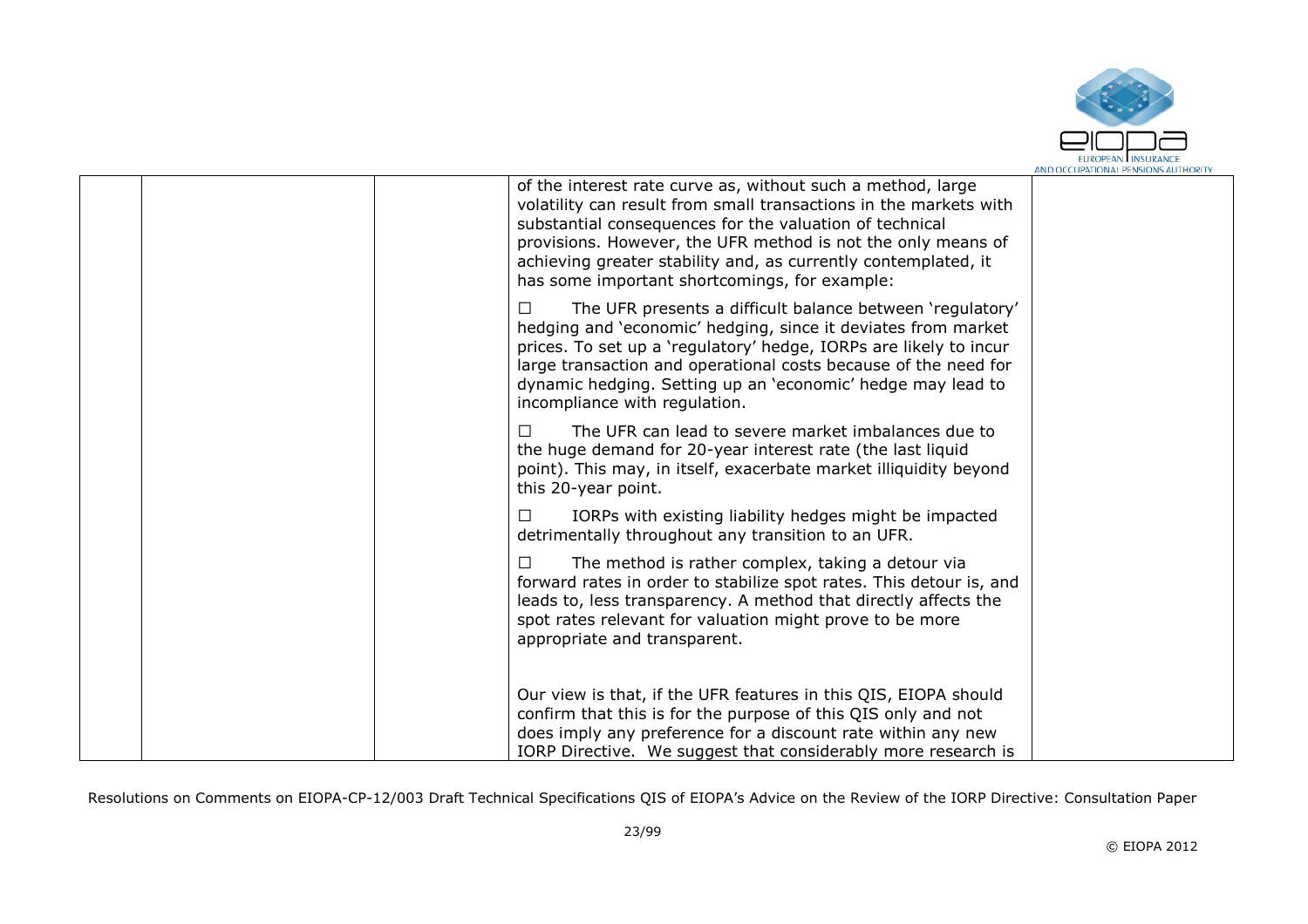

|     |                                              |      | needed on this point.                                                                                                                                                                                                                                                                                                                                                                                                                                                                                                                                     |                                                                                                                                                                            |
|-----|----------------------------------------------|------|-----------------------------------------------------------------------------------------------------------------------------------------------------------------------------------------------------------------------------------------------------------------------------------------------------------------------------------------------------------------------------------------------------------------------------------------------------------------------------------------------------------------------------------------------------------|----------------------------------------------------------------------------------------------------------------------------------------------------------------------------|
| 31. | Hundred Group of Finance<br><b>Directors</b> | Q13. | The draft technical specifications propose performing an upward<br>shift in the basic risk-free interest rate curve to approximate the<br>so-called counter cyclical premium or to allow IORPs - under<br>conditions - to apply the so-called matching premium (Section<br>2.8). Do stakeholders agree with this approach to take into<br>account the long-term nature of pension liabilities?<br>We agree that the calculation should take account of the long-                                                                                          | Noted.<br>Aim is to test matching<br>adjustment as well as<br>its conditions                                                                                               |
|     |                                              |      | term nature of pension liabilities.<br>However, our understanding is that the circumstances in which<br>the matching premium can be used are so restrictive as to be<br>worthless to most UK IORPs, even though there may be a high<br>degree of matching between liabilities and assets.                                                                                                                                                                                                                                                                 |                                                                                                                                                                            |
| 32. | <b>IBM Deutschland</b><br>Pensionsfonds AG   | Q13. | We endorse any counter cyclical measures in specifying<br>solvency standards. These would be achieved by using valuation<br>assumptions that are based on long-term equilibrium values<br>and not short-term market rates. Shifting the yield curve by 50<br>bps is insufficient given the historical range of interest rates and<br>does not adequately take into account the long-term nature of<br>pension liabilities.<br>The matching premium methodology raises a number of issues<br>with regard to intergenerational equity and could possibly be | Noted.<br>100 bps CCP included<br>that serves as an<br>approximation of<br>formula based<br>approach<br>Aim is to test matching<br>adjustment as well as<br>its conditions |
|     |                                              |      | illegal in many instances in Germany. Firstly, if assets/liabilities<br>are separated without any possibility of transfer (eg. in respect                                                                                                                                                                                                                                                                                                                                                                                                                 |                                                                                                                                                                            |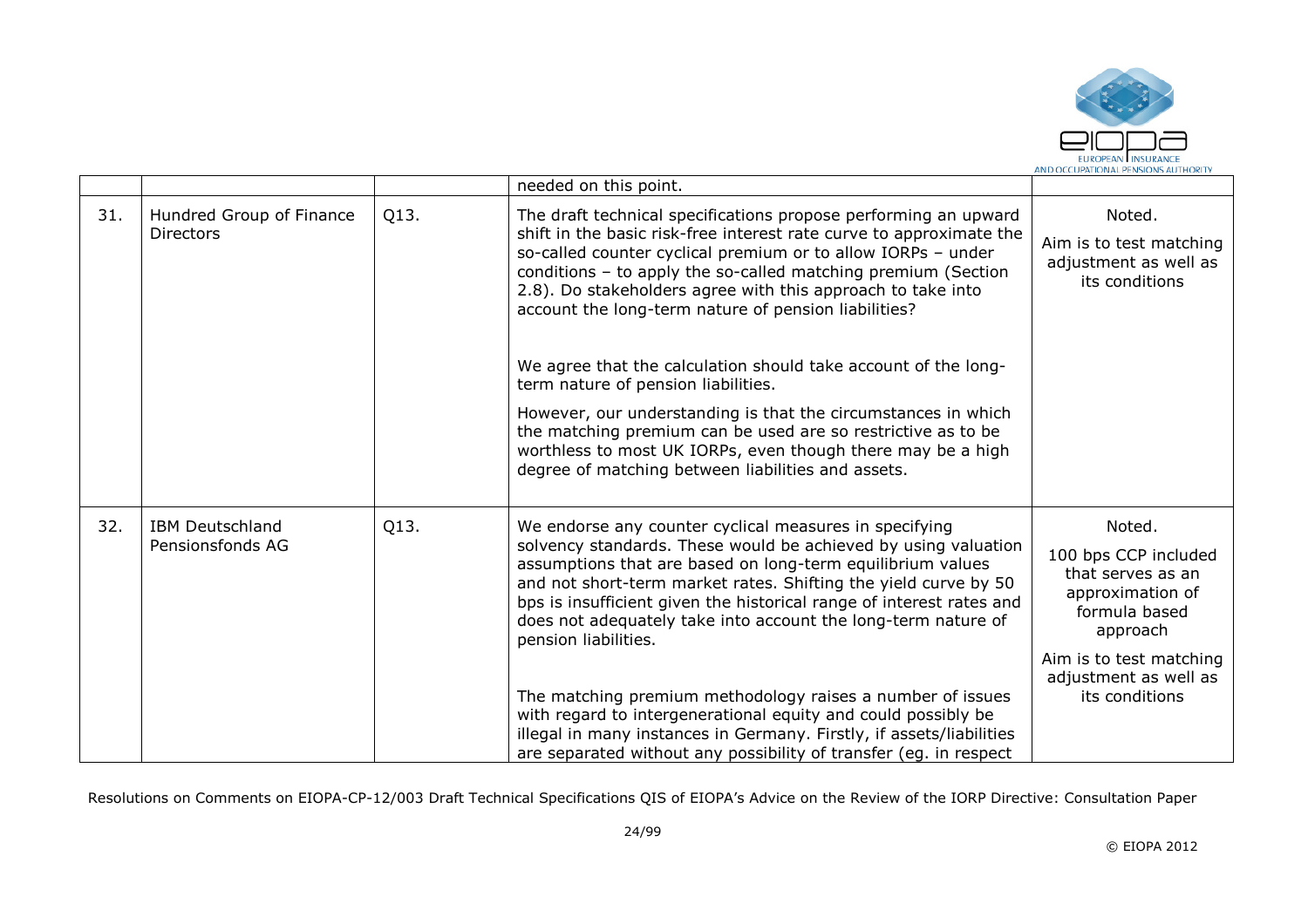

|     |                                       |      | of pensioners) and obligations do not give rise to future<br>premiums, who makes up the shortfall if an asset defaults? Is it<br>ethical that actives can enjoy benefit increases (due to<br>investments in real assets) whereas pensioners can't (due to<br>matched fixed income investment)? Because of these questions,<br>we do not consider the matching premium methodology a<br>realistic alternative for IORPs in Germany.                                                                                                                                                                                                                                                                                                                                                                                                                                                                                                                                                                                                                                                                                   |                                                                                                                                                                                                                      |
|-----|---------------------------------------|------|----------------------------------------------------------------------------------------------------------------------------------------------------------------------------------------------------------------------------------------------------------------------------------------------------------------------------------------------------------------------------------------------------------------------------------------------------------------------------------------------------------------------------------------------------------------------------------------------------------------------------------------------------------------------------------------------------------------------------------------------------------------------------------------------------------------------------------------------------------------------------------------------------------------------------------------------------------------------------------------------------------------------------------------------------------------------------------------------------------------------|----------------------------------------------------------------------------------------------------------------------------------------------------------------------------------------------------------------------|
| 33. | Institute and Faculty of<br>Actuaries | Q13. | The draft technical specifications propose performing an upward<br>shift in the basic risk-free interest rate curve to approximate the<br>so-called counter cyclical premium or to allow IORPs - under<br>conditions - to apply the so-called matching premium (Section<br>2.8). Do stakeholders agree with this approach to take into<br>account the long -term nature of pension liabilities?<br>We consider that EIOPA should investigate all the options for<br>taking into account the long-term nature of pension liabilities.<br>We would be happy to work with EIOPA to identify these but<br>more time will be required than the consultation allows.<br>However, our immediate observations are:<br>Counter-cyclical premium<br>The proposal/option seems to suggest a uniform adjustment<br>(50bp) across all Member States. We wonder whether this<br>should vary by currency and, indeed, by Member State. We<br>also question whether a 50bp adjustment would be large<br>enough to serve the intended purpose.<br>Matching premium<br>We are disappointed that the draft QIS specifications have been | Noted.<br>100 bps CCP included<br>that serves as an<br>approximation of<br>formula based<br>outcome, which may<br>differ between<br>currencies<br>Aim is to test matching<br>adjustment as well as<br>its conditions |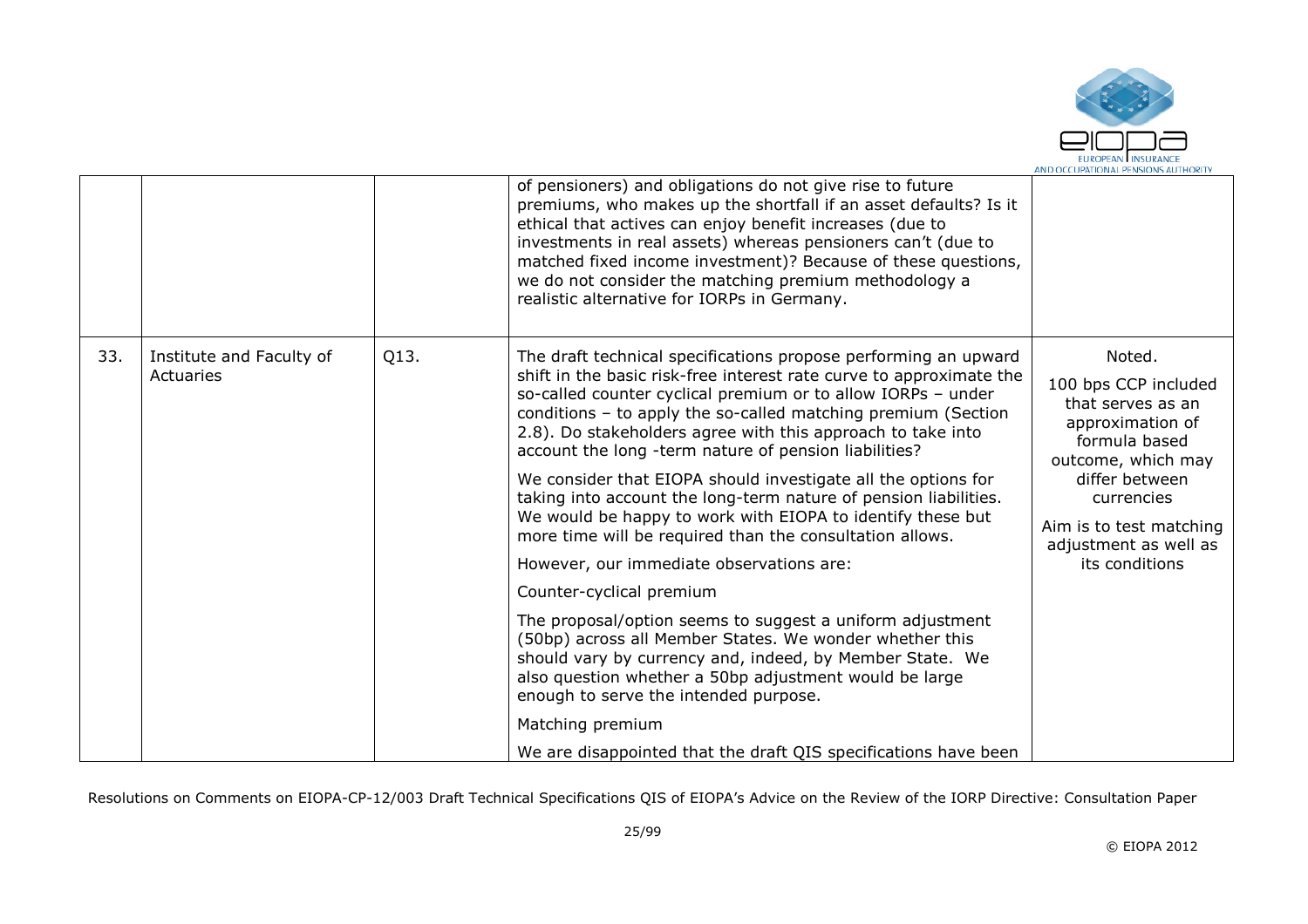

|     |                         |      | imported from Solvency II with minimal adjustment. In<br>particular we are concerned at the limited circumstances in<br>which a matching premium may be used and we remain to be<br>convinced that such restrictive conditions are appropriate.<br>Indeed we would argue that far from resulting in a level playing<br>field, a regime in this form will favour those who can take<br>advantage of the matching premium, which will include few<br>IORPS.                                                                 |                                                     |
|-----|-------------------------|------|---------------------------------------------------------------------------------------------------------------------------------------------------------------------------------------------------------------------------------------------------------------------------------------------------------------------------------------------------------------------------------------------------------------------------------------------------------------------------------------------------------------------------|-----------------------------------------------------|
|     |                         |      | We have a concern that the bond markets are just too small to<br>accommodate a matching premium based approach that<br>depends on the assets held by IORPs. We suggest that EIOPA<br>consider as an alternative an illiquidity adjustment that reflects<br>the (potentially unlimited) size of the sponsor support and<br>which uses a liquidity premium based on, for example, dividend<br>yields with a future increase in line with relatively conservative<br>GDP growth assumptions                                  |                                                     |
| 34. | <b>Insurance Europe</b> | Q13. | Insurance Europe strongly welcomes this approach as it<br>considers it most appropriate and important that the specific<br>features addressing the liabilities with a long-term nature - will<br>be appropriately tested. This could also help to assess the<br>adequacy if the latest proposals for long term guarantee<br>products as under discussion in Solvency II. However, it is very<br>important that solutions are applied both to pension funds and<br>insurers providing products with a long term guarantee. | Noted.<br>Some of latest<br>proposal will be tested |
|     |                         |      | The Commission, Council and European Parliament are currently<br>discussing the issues for insurers providing long-term<br>guarantees in the context of the Omnibus II Directive. The<br>outcomes of these discussions should be the basis in the final<br>technical specifications of the QIS.                                                                                                                                                                                                                           |                                                     |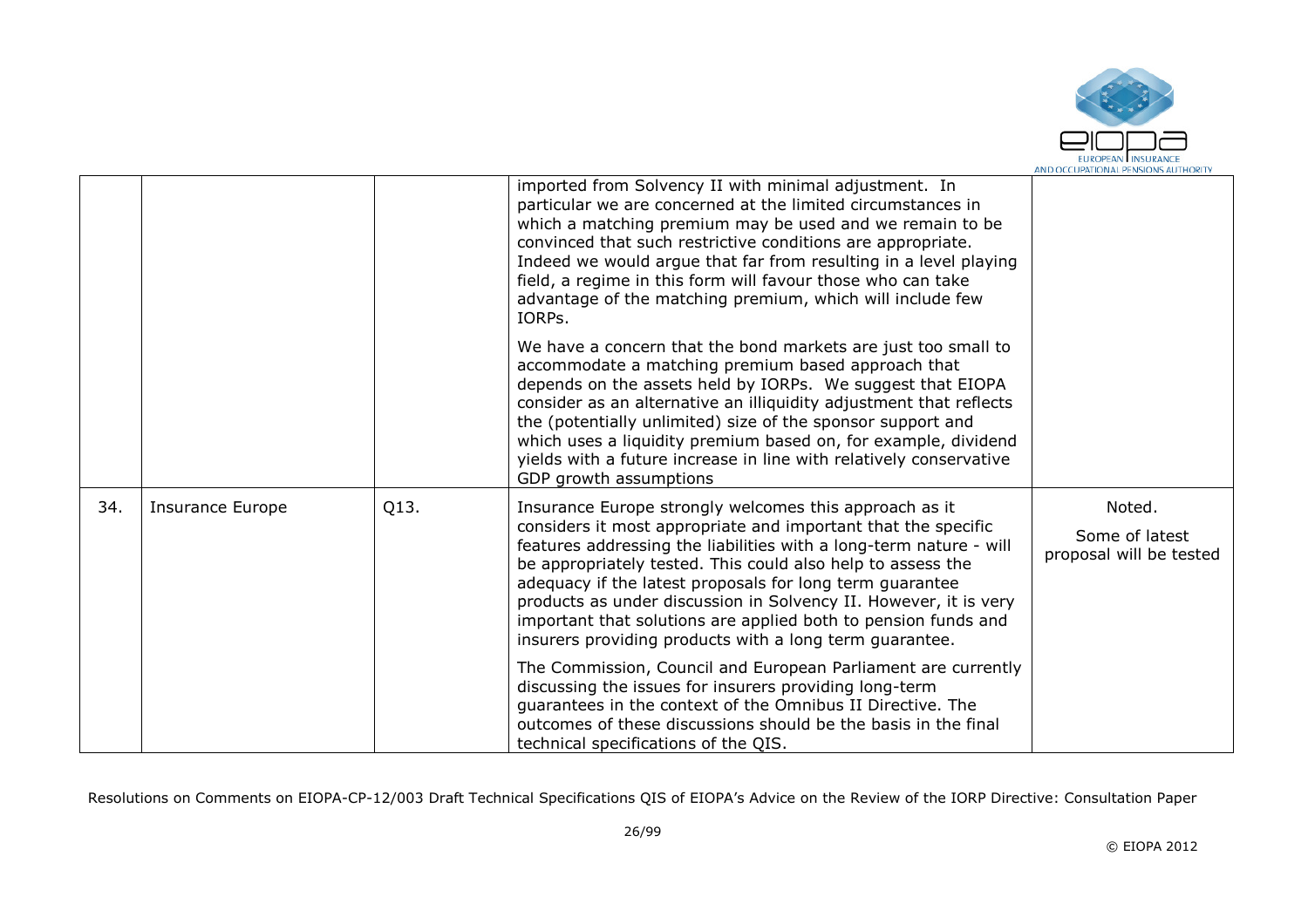

| 35. | KPMG LLP (UK) | Q13. | Yes, we believe that such measures are helpful in recognising<br>the nature of IORPs' liabilities. If the matching premium<br>approach is applied, we would suggest looser criteria than have<br>been proposed for insurers, noting that IORPs may<br>simultaneously wish to use instruments that offer a mark to<br>market hedge as well as a cashflow hedge, as a result of the<br>variety of valuation measures that apply to them (e.g. IFRS,<br>pension protection valuations etc).                                                                                                                                                                                                                                                                                                                                                                                                                                                                                                                                                | Noted.<br>Aim is to test matching<br>adjustment as well as<br>its conditions                                                                                                                                     |
|-----|---------------|------|-----------------------------------------------------------------------------------------------------------------------------------------------------------------------------------------------------------------------------------------------------------------------------------------------------------------------------------------------------------------------------------------------------------------------------------------------------------------------------------------------------------------------------------------------------------------------------------------------------------------------------------------------------------------------------------------------------------------------------------------------------------------------------------------------------------------------------------------------------------------------------------------------------------------------------------------------------------------------------------------------------------------------------------------|------------------------------------------------------------------------------------------------------------------------------------------------------------------------------------------------------------------|
| 36. | Mercer Ltd    | Q13. | The draft technical specifications propose performing an upward<br>shift in the basic risk-free interest rate curve to approximate the<br>so-called counter cyclical premium or to allow IORPs - under<br>conditions -to apply the so called matching premium (Section<br>2.8). Do stakeholders agree with this approach to take into<br>account the long term nature of pension liabilities?<br>First we consider reference to a 'risk-free' interest rate to be<br>misleading and would prefer the use of 'least risk'. Particularly<br>given the recent and ongoing market turmoil, the known<br>inadequacy of market processes and market pricing, and the<br>importance of the language used in communications and<br>regulatory statements, EIOPA should reflect on the degree to<br>which it is possible to have 'risk free' financial markets.<br>We observe, in particular, the contradiction between proposing<br>a so-called 'risk free' rate and the requirement to deduct 10bp<br>from that rate to allow for credit risk. | Noted.<br>100 bps CCP included<br>that serves as an<br>approximation of<br>formula based<br>outcome, which may<br>differ between<br>currencies<br>Solvency II based<br>approach follows from<br>Commission's CfA |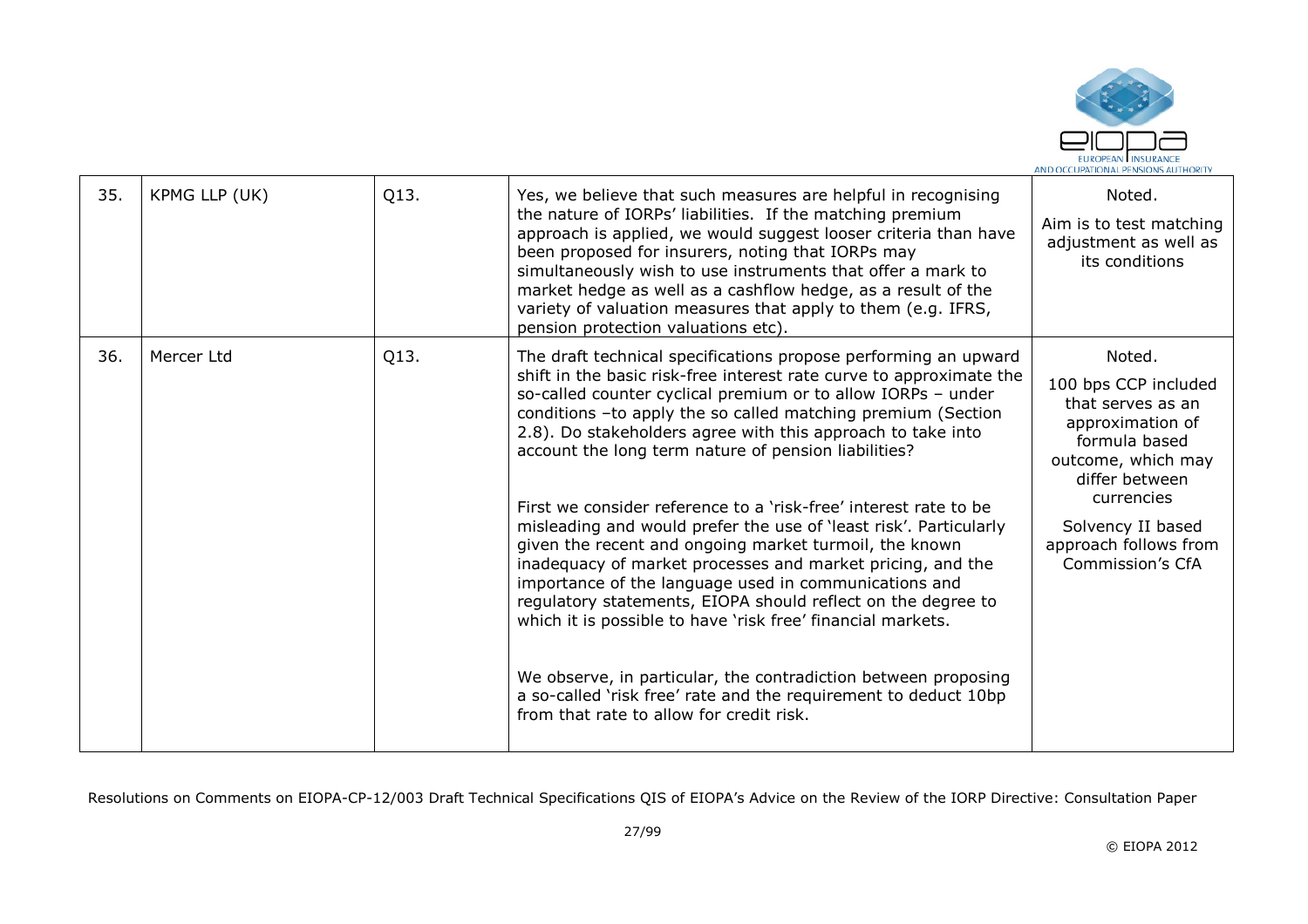

|     |                                                 |      | The proposal to apply a 50bp adjustment at all points of the<br>yield curve and in all member states is unlikely to provide useful<br>information, since the adjustment is arbitrary, unlikely to reflect<br>the 'nature of pension liabilities' in every member state and is<br>clearly irrelevant when considering the transfer price of the<br>liability to a third party. In addition, market illiquidity including<br>potential stress caused by current market conditions, is likely to<br>vary between member states (and in particular across<br>currencies). Further, the impact on liabilities depending on<br>whether this 50 basis points is driven by an increase in inflation<br>expectations or an increase in real interest rates could vary<br>enormously, and this distinction is of immense importance to<br>many defined benefit schemes. |                                    |
|-----|-------------------------------------------------|------|---------------------------------------------------------------------------------------------------------------------------------------------------------------------------------------------------------------------------------------------------------------------------------------------------------------------------------------------------------------------------------------------------------------------------------------------------------------------------------------------------------------------------------------------------------------------------------------------------------------------------------------------------------------------------------------------------------------------------------------------------------------------------------------------------------------------------------------------------------------|------------------------------------|
|     |                                                 |      | We are also concerned by the comment in HBS8.14 that issues<br>relevant to this section are being considered in the context of<br>insurance companies and the results of these discussions will be<br>reflected in the final QIS. This reflects a lot of our concern about<br>the approach to the revisions of the IORP Directive, which<br>appears to be to apply regulatory principles developed for the<br>insurance market to IORPs. Even in those cases where IORPs<br>look very much like insurance companies, there are<br>fundamental differences, particularly in the nature of the<br>contract between the IORP and scheme members and the<br>different ways IORPs access financial support.                                                                                                                                                        |                                    |
| 37. | National Association of<br>Pension Funds (NAPF) | Q13. | The draft technical specifications propose performing an upward<br>shift in the                                                                                                                                                                                                                                                                                                                                                                                                                                                                                                                                                                                                                                                                                                                                                                               | Noted.<br>Potential use of Level B |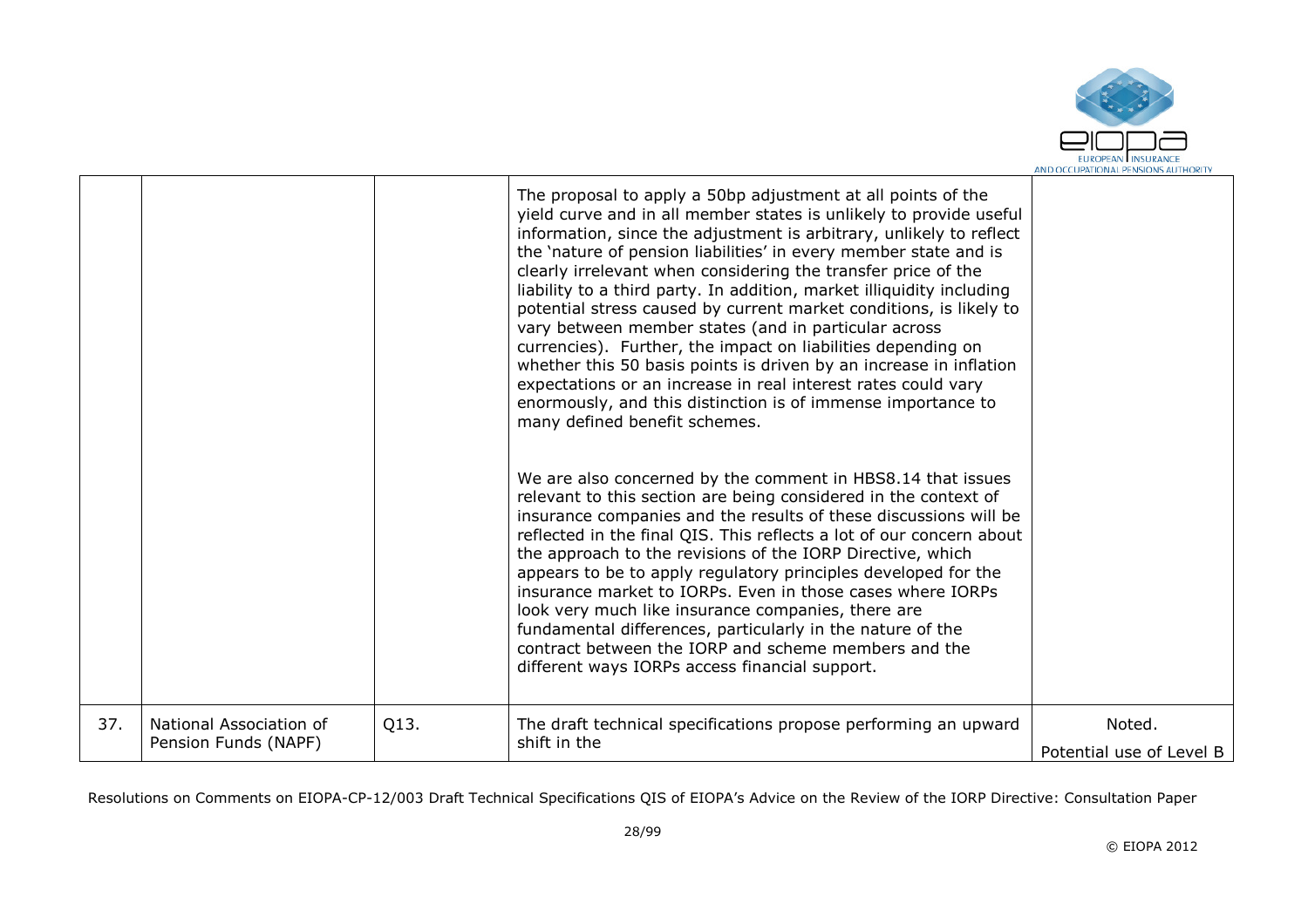

|  | basic risk-free interest rate curve to approximate the so-called<br>counter                                                                                                                                                                                                                                                                                                                                                                                                      | measure has been<br>clarified                                      |
|--|----------------------------------------------------------------------------------------------------------------------------------------------------------------------------------------------------------------------------------------------------------------------------------------------------------------------------------------------------------------------------------------------------------------------------------------------------------------------------------|--------------------------------------------------------------------|
|  | cyclical premium or to allow IORPs - under conditions - to apply<br>the so-                                                                                                                                                                                                                                                                                                                                                                                                      | 100 bps CCP included<br>that serves as an<br>approximation of      |
|  | called matching premium (Section 2.8). Do stakeholders agree<br>with this                                                                                                                                                                                                                                                                                                                                                                                                        | formula based<br>outcome, which may                                |
|  | approach to take into account the long-term nature of pension<br>liabilities?                                                                                                                                                                                                                                                                                                                                                                                                    | differ between<br>currencies                                       |
|  | It is not clear from the consultation how the 'Level A' and 'Level<br>B' measures of Technical Provisions will be used in practice. If -<br>as seems possible $-$ the intention is that Level A would have<br>some kind of precedence, then it would be better to swap the<br>'Level A' and 'level B' measures, so that the principle measure<br>used in the Holistic Balance Sheet would be based on the<br>expected rate of return on assets.                                  | Aim is to test matching<br>adjustment as well as<br>its conditions |
|  | Many pension schemes will inevitably be concerned that the<br>Holistic Balance Sheet calculations will be based on one day's<br>figure for swap bid rates. We note that the regulatory<br>authorities in the Netherlands are about to move to using<br>figures from the last month, which introduces a degree of<br>smoothing and reduces the risk of the Holistic Balance Sheet<br>being based on figures that represent a 'spike' rather than the<br>overall market situation. |                                                                    |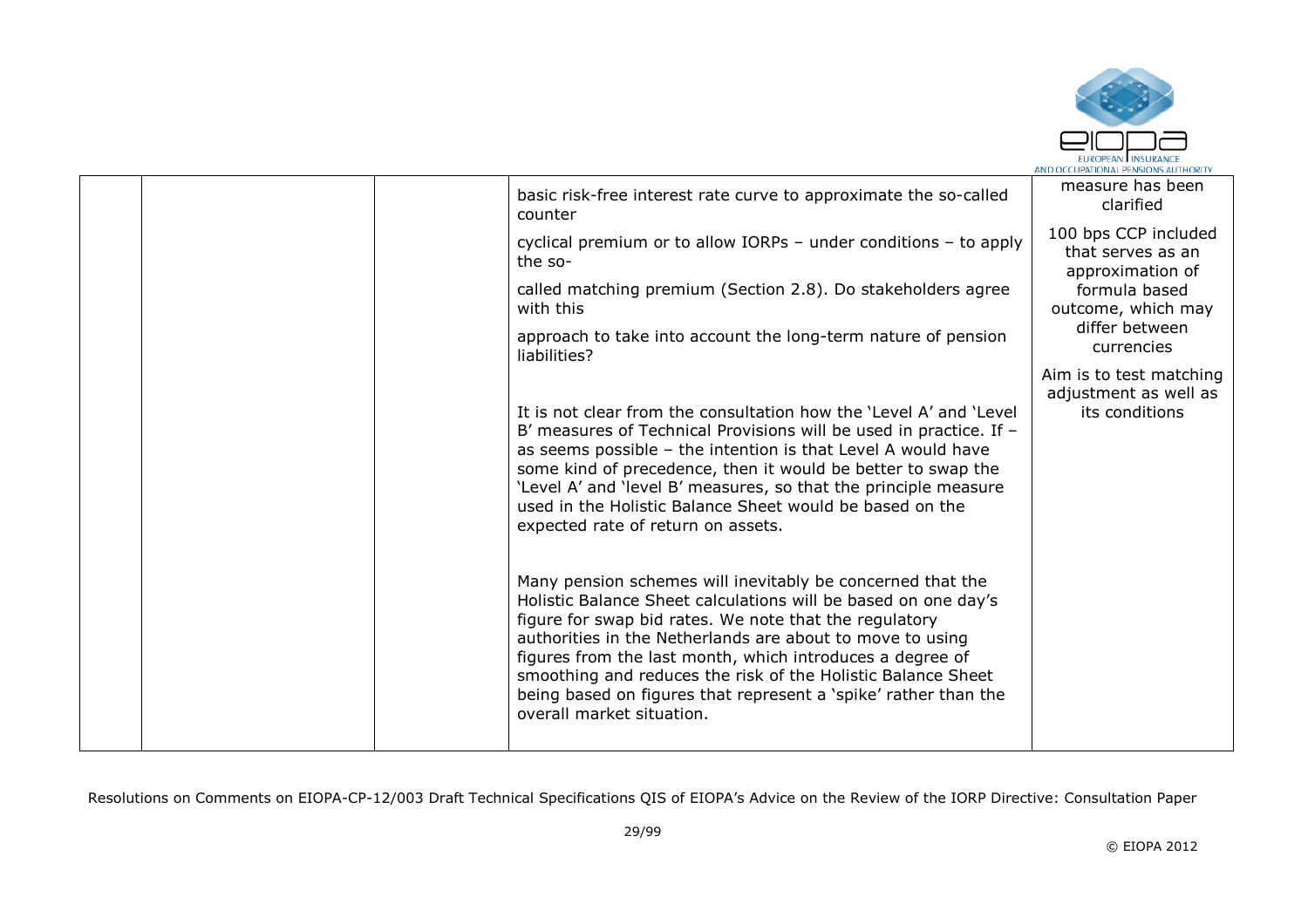

|     |                          |      | In relation to the approximations considered :                                                                                                                                                                                                                                                                             |                                                                    |
|-----|--------------------------|------|----------------------------------------------------------------------------------------------------------------------------------------------------------------------------------------------------------------------------------------------------------------------------------------------------------------------------|--------------------------------------------------------------------|
|     |                          |      | Counter-cyclical premium                                                                                                                                                                                                                                                                                                   |                                                                    |
|     |                          |      | We question whether the adjustment (50 bp) should vary from<br>Member State to Member State to take account of different<br>yields on Member States' sovereign bonds.                                                                                                                                                      |                                                                    |
|     |                          |      | Matching premium                                                                                                                                                                                                                                                                                                           |                                                                    |
|     |                          |      | We are disappointed that the draft QIS specifications have been<br>imported from Solvency II with minimal adjustment. In<br>particular we are concerned at the limited circumstances in<br>which a matching premium may be used and remain to be<br>convinced that such restrictive conditions are necessary for<br>IORPs. |                                                                    |
| 38. | Pension Protection Fund, | Q13. | We understand that the specifications for the Matching Premium                                                                                                                                                                                                                                                             | Noted.                                                             |
|     | UK.                      |      | have been mapped across from Solvency II without many<br>changes. Given the fundamental differences between IORPs and<br>insurance companies, we suggest that further thinking is<br>required as to how and matching Premium, if applied, would<br>operate for IORPs.                                                      | Aim is to test matching<br>adjustment as well as<br>its conditions |
| 39. | <b>Punter Southall</b>   | Q13. | The draft technical specifications propose performing an upward<br>shift in the basic risk-free interest rate curve to approximate the                                                                                                                                                                                     | Noted.                                                             |
|     |                          |      | so-called counter cyclical premium or to allow IORPs - under<br>conditions - to apply the so-called matching premium (Section                                                                                                                                                                                              | Aim is to test matching<br>adjustment as well as                   |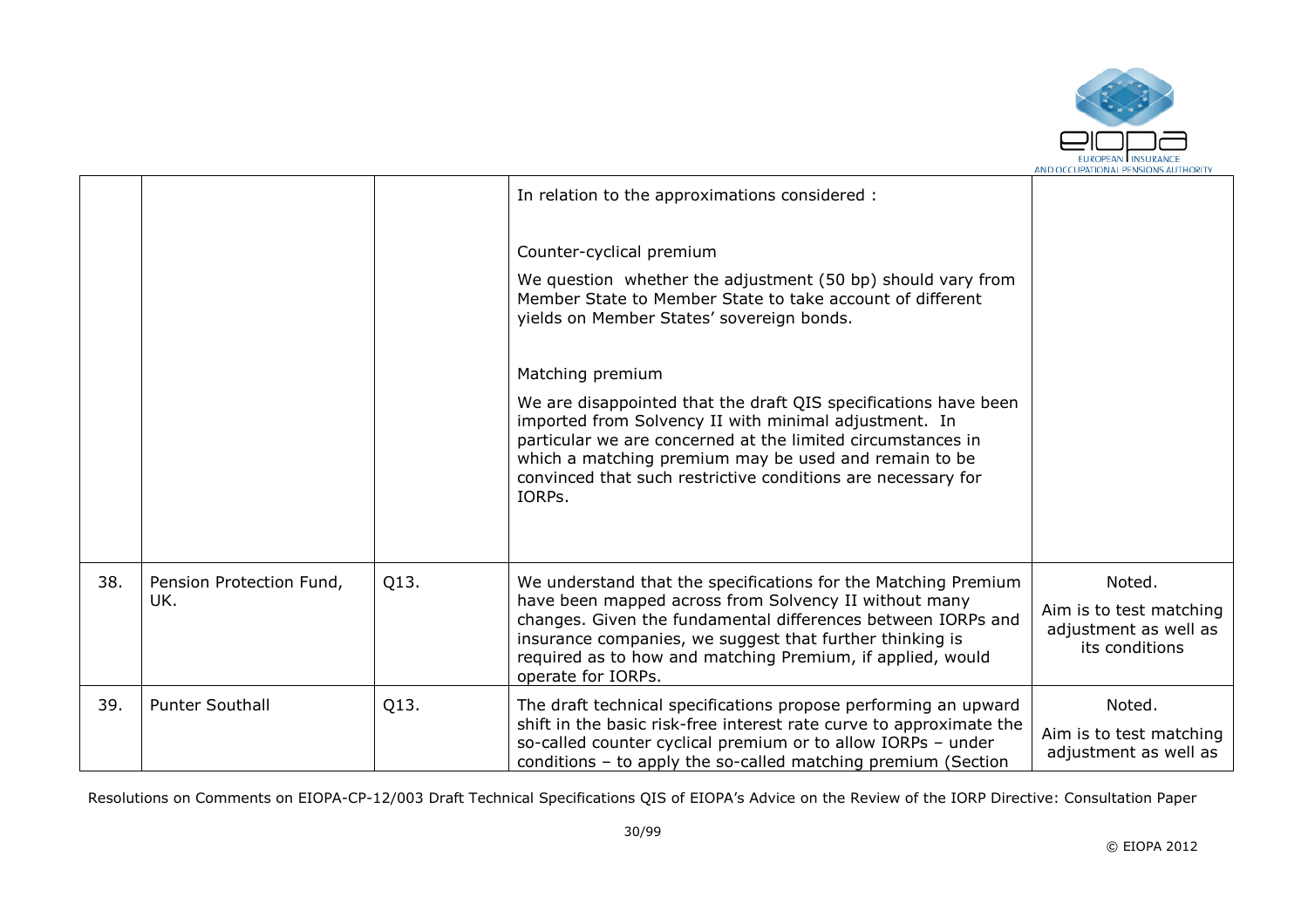

|     |                                                     |      | 2.8). Do stakeholders agree with this approach to take into<br>account the long-term nature of pension liabilities?                                                                                                                                                                                                                                                                                                                                                                                                                                                                                             | its conditions                                                                                       |
|-----|-----------------------------------------------------|------|-----------------------------------------------------------------------------------------------------------------------------------------------------------------------------------------------------------------------------------------------------------------------------------------------------------------------------------------------------------------------------------------------------------------------------------------------------------------------------------------------------------------------------------------------------------------------------------------------------------------|------------------------------------------------------------------------------------------------------|
|     |                                                     |      | We believe that the restrictions in place mean that most UK<br>IORPs will not be able to adopt the so-called matching premium.                                                                                                                                                                                                                                                                                                                                                                                                                                                                                  |                                                                                                      |
| 40. | Railways Pension Trustee<br>Company Limited (RPTCL) | Q13. | RPTCL believes that EIOPA should consider all options for taking<br>into account the long-term nature of pension liabilities within<br>the interest rate adopted for technical provisions.                                                                                                                                                                                                                                                                                                                                                                                                                      | Noted.                                                                                               |
|     |                                                     |      | As it stands, the UK's Occupational Pension Schemes (Scheme<br>Funding) Regulations 2005 requires that the rates of interest<br>used to discount future payments of benefits must be chosen<br>prudently, taking into account either or both of: (i) the yield on<br>assets held by the scheme to fund future benefits and the<br>anticipated future investment returns; and (ii) the market<br>redemption yields on government or other high-quality bonds.<br>This approach generally works well and seems a preferable<br>approach to specifying a particular approach based on risk-free<br>interest rates. |                                                                                                      |
| 43. | Towers Watson B.V.                                  | Q13. | The draft technical specifications propose performing an upward<br>shift in the basic risk-free interest rate curve to approximate the<br>so-called counter cyclical premium or to allow IORPs - under<br>conditions - to apply the so- called matching premium (Section<br>2.8). Do stakeholders agree with this approach to take into<br>account the long_term nature of pension liabilities?                                                                                                                                                                                                                 | Noted.<br>100 bps CCP included<br>that serves as an<br>approximation of<br>formula based<br>approach |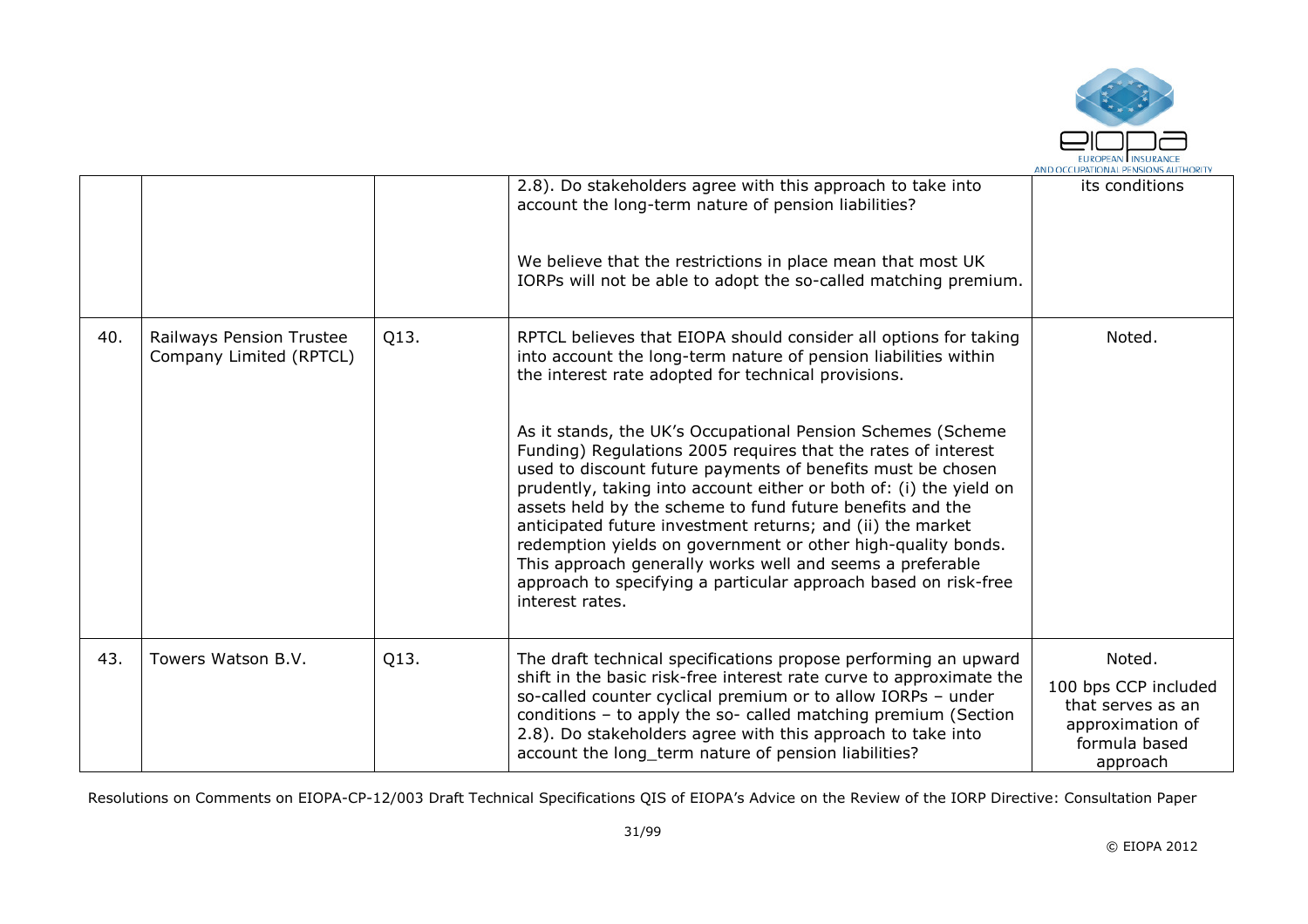

|     |                     |      | We would argue for an approach that takes movements in<br>interest rate markets into account. An approach that doesn't do<br>this would limit the efficiency of interest rate hedges and could<br>therefore be an incentive for risk management behavior that is<br>suboptimal. It has been argued that this is even the case for the<br>currently proposed design of the Ultimate Forward Rate, which<br>creates unhedgeable basis risks. | Aim is to test matching<br>adjustment for hedged<br>liabilities    |
|-----|---------------------|------|--------------------------------------------------------------------------------------------------------------------------------------------------------------------------------------------------------------------------------------------------------------------------------------------------------------------------------------------------------------------------------------------------------------------------------------------|--------------------------------------------------------------------|
| 44. | Towers Watson GmbH, | Q13. |                                                                                                                                                                                                                                                                                                                                                                                                                                            | Noted.                                                             |
|     | Germany             |      | We consider that EIOPA should consider all the options for<br>taking into account the long-term nature of pension liabilities.                                                                                                                                                                                                                                                                                                             | 100 bps CCP included<br>that serves as an                          |
|     |                     |      | Our immediate observations are:                                                                                                                                                                                                                                                                                                                                                                                                            | approximation of<br>formula based<br>outcome, which may            |
|     |                     |      | Counter-cyclical premium                                                                                                                                                                                                                                                                                                                                                                                                                   |                                                                    |
|     |                     |      | The proposal/option seems to suggest a uniform adjustment                                                                                                                                                                                                                                                                                                                                                                                  | differ across currencies                                           |
|     |                     |      | (50bp) across all Member States. We wonder whether this<br>should not vary from Member State to Member State to take<br>account of different yields on Member States' sovereign bonds.                                                                                                                                                                                                                                                     | Aim is to test matching<br>adjustment as well as<br>its conditions |
|     |                     |      | Matching premium                                                                                                                                                                                                                                                                                                                                                                                                                           |                                                                    |
|     |                     |      | We are disappointed that the draft QIS specifications have been<br>imported from Solvency II with minimal adjustment. In<br>particular we are concerned at the limited circumstances in<br>which a matching premium may be used and doubt that such<br>restrictive conditions are appropriate for IORPs.                                                                                                                                   |                                                                    |
| 45. | Towers Watson UK    | Q13. | The draft technical specifications propose performing an upward                                                                                                                                                                                                                                                                                                                                                                            | Noted.                                                             |
|     |                     |      | shift in the basic risk-free interest rate curve to approximate the<br>so-called counter cyclical premium or to allow IORPs - under                                                                                                                                                                                                                                                                                                        | 100 bps CCP included<br>that serves as an                          |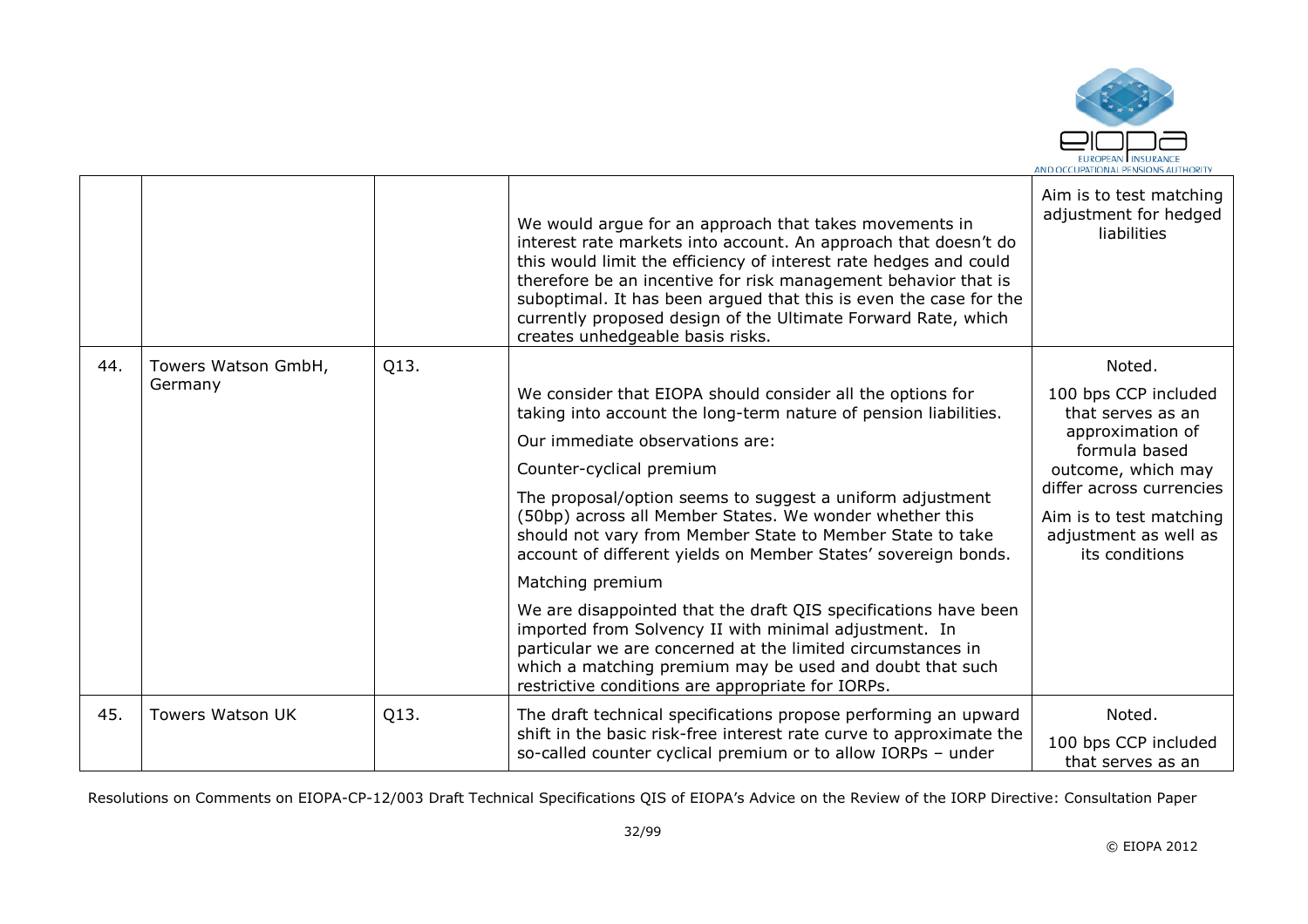

|         |                                       |      | conditions - to apply the so- called matching premium (Section<br>2.8). Do stakeholders agree with this approach to take into<br>account the long-term nature of pension liabilities?<br>We consider that EIOPA should assess all the options for taking<br>into account the long-term nature of pension liabilities. We<br>would be happy to work with EIOPA to identify these but more<br>time will be required than the consultation allows. | approximation of<br>formula based<br>outcome, which may<br>differ across currencies<br>Aim is to test matching<br>adjustment as well as<br>its conditions |
|---------|---------------------------------------|------|-------------------------------------------------------------------------------------------------------------------------------------------------------------------------------------------------------------------------------------------------------------------------------------------------------------------------------------------------------------------------------------------------------------------------------------------------|-----------------------------------------------------------------------------------------------------------------------------------------------------------|
|         |                                       |      | However, our immediate observations are:                                                                                                                                                                                                                                                                                                                                                                                                        |                                                                                                                                                           |
|         |                                       |      | Counter-cyclical premium                                                                                                                                                                                                                                                                                                                                                                                                                        |                                                                                                                                                           |
|         |                                       |      | The proposal/option seems to suggest a uniform adjustment<br>(50bp) across all Member States. We wonder whether this<br>should vary from Member State to Member State to take<br>account of different yields on Member States' sovereign bonds.                                                                                                                                                                                                 |                                                                                                                                                           |
|         |                                       |      | Matching premium                                                                                                                                                                                                                                                                                                                                                                                                                                |                                                                                                                                                           |
|         |                                       |      | We are disappointed that the draft QIS specifications have been<br>imported from Solvency II with minimal adjustment. We note<br>from paragraph I.5.6 that EIOPA will update them as Solvency<br>II evolves but our particular concern is that the circumstances<br>in which a matching premium may be used will be more<br>onerous for IORPs to meet than insurers, so that a level playing<br>field will not be created                       |                                                                                                                                                           |
| 46.     | Universities<br>Superannuation Scheme | Q13. | The draft technical specifications propose performing an upward<br>shift in the                                                                                                                                                                                                                                                                                                                                                                 | Noted.                                                                                                                                                    |
| Limited |                                       |      | basic risk-free interest rate curve to approximate the so-called<br>counter                                                                                                                                                                                                                                                                                                                                                                     | Level B measure will<br>be tested as well                                                                                                                 |
|         |                                       |      | cyclical premium or to allow IORPs $-$ under conditions $-$ to apply<br>the so-                                                                                                                                                                                                                                                                                                                                                                 |                                                                                                                                                           |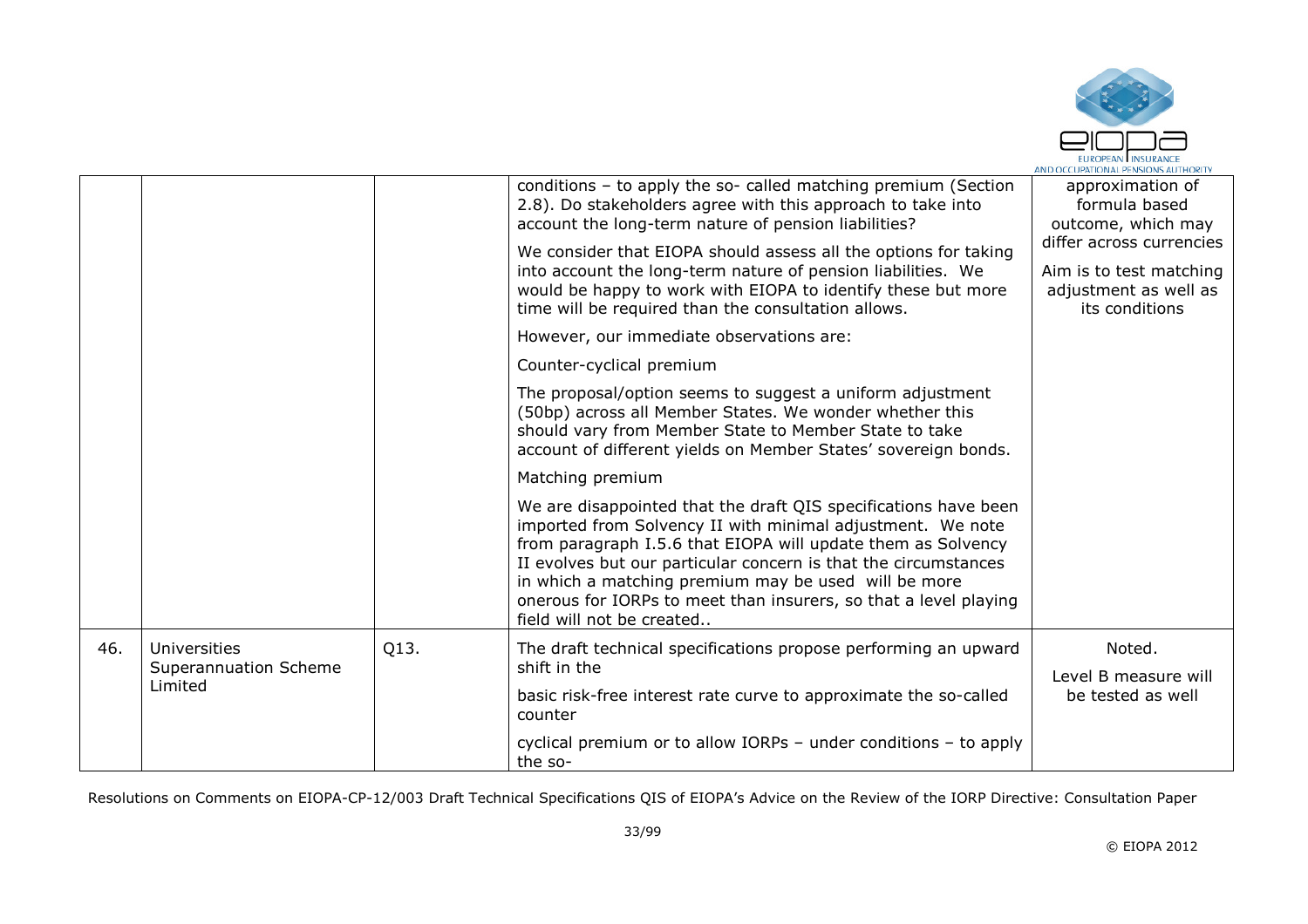

|     |                                                                 |      | called matching premium (Section 2.8). Do stakeholders agree<br>with this                                                                                                                                                                                                                                                                                                                                                                                                                                                |                                                                                                      |
|-----|-----------------------------------------------------------------|------|--------------------------------------------------------------------------------------------------------------------------------------------------------------------------------------------------------------------------------------------------------------------------------------------------------------------------------------------------------------------------------------------------------------------------------------------------------------------------------------------------------------------------|------------------------------------------------------------------------------------------------------|
|     |                                                                 |      | approach to take into account the long-term nature of pension<br>liabilities?                                                                                                                                                                                                                                                                                                                                                                                                                                            |                                                                                                      |
|     |                                                                 |      | We would prefer the adoption of the 'level B' assessment of<br>liabilities, so that the principal measure used in the Holistic<br>Balance Sheet would be the based on expected rate of return on<br>assets. This would follow the methodology adopted by the UK's<br>supervisor.                                                                                                                                                                                                                                         |                                                                                                      |
|     |                                                                 |      | We are concerned that the Holistic Balance Sheet calculations<br>will be based on one day's figure for swap/bid rates. We note<br>that the regulatory authorities in the Netherlands are about to<br>move to using figures smoothed over a period, which reduces<br>the risk of the Holistic Balance Sheet being based on figures<br>that represent a 'spike' rather than the overall market situation,<br>and we would support this approach (and indeed this is<br>something that is also being considered in the US). |                                                                                                      |
| 47. | UVB Vereinigung der<br>Unternehmensverbände in<br><b>Berlin</b> | Q13. | We endorse any counter cyclical measures in specifying<br>solvency standards. These would be achieved by using valuation<br>assumptions that are based on long-term equilibrium values<br>and not short-term market rates. Shifting the yield curve by 50<br>bps is arbitrary, will have little impact and does not adequately<br>take into account the long-term nature of pension liabilities.                                                                                                                         | Noted.<br>100 bps CCP included<br>that serves as an<br>approximation of<br>formula based<br>approach |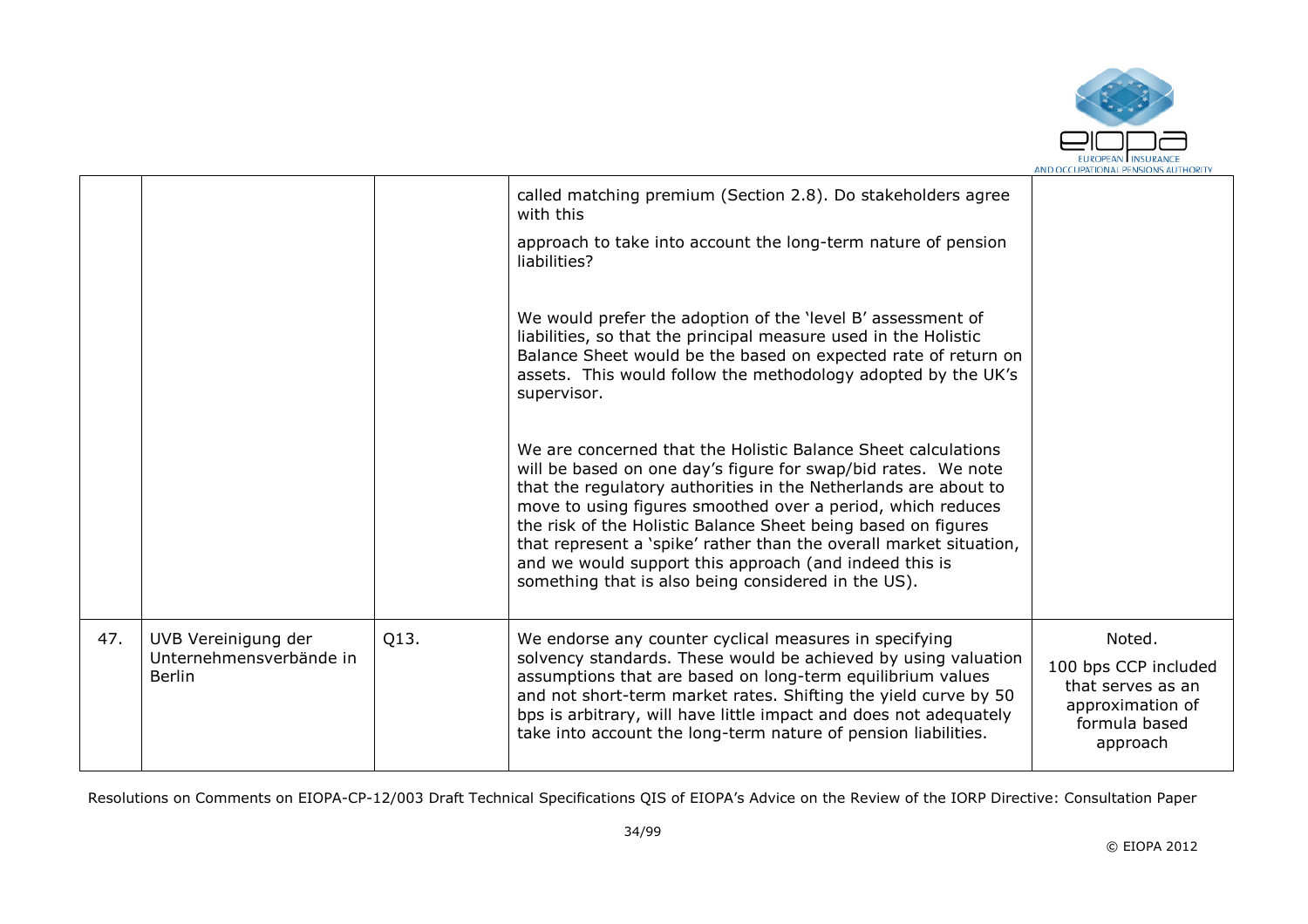

|     |                                                          |      | The matching premium methodology raises a number of issues<br>with regard to intergenerational equity and could possibly be<br>illegal in many instances in Germany. Firstly, if assets/liabilities<br>are separated without any possibility of transfer (e.g. in respect<br>of pensioners) and obligations do not give rise to future<br>premiums, who makes up the shortfall if an asset defaults? Is it<br>justifiable that actives can enjoy benefit increases (due to<br>investments in real assets) whereas pensioners can't (due to<br>matched fixed income investment)? Because of these questions,<br>we do not consider the matching premium methodology a<br>realistic alternative for IORPs in Germany. | Aim is to test matching<br>adjustment as well as<br>its conditions                                   |
|-----|----------------------------------------------------------|------|---------------------------------------------------------------------------------------------------------------------------------------------------------------------------------------------------------------------------------------------------------------------------------------------------------------------------------------------------------------------------------------------------------------------------------------------------------------------------------------------------------------------------------------------------------------------------------------------------------------------------------------------------------------------------------------------------------------------|------------------------------------------------------------------------------------------------------|
| 48. | vbw - Vereinigung der<br>Bayerischen Wirtschaft e.<br>v. | Q13. | We endorse any counter cyclical measures in specifying<br>solvency standards. These would be achieved by using valuation<br>assumptions that are based on long-term equilibrium values<br>and not short-term market rates. Shifting the yield curve by 50<br>bps is arbitrary, will have little impact and does not adequately<br>take into account the long-term nature of pension liabilities.                                                                                                                                                                                                                                                                                                                    | Noted.<br>100 bps CCP included<br>that serves as an<br>approximation of<br>formula based<br>approach |
|     |                                                          |      | The matching premium methodology raises a number of issues<br>with regard to intergenerational equity and could possibly be<br>illegal in many instances in Germany. Firstly, if assets/liabilities<br>are separated without any possibility of transfer (e.g. in respect)<br>of pensioners) and obligations do not give rise to future<br>premiums, who makes up the shortfall if an asset defaults? Is it<br>justifiable that actives can enjoy benefit increases (due to<br>investments in real assets) whereas pensioners can't (due to<br>matched fixed income investment)? Because of these questions,<br>we do not consider the matching premium methodology a                                               | Aim is to test matching<br>adjustment as well as<br>its conditions                                   |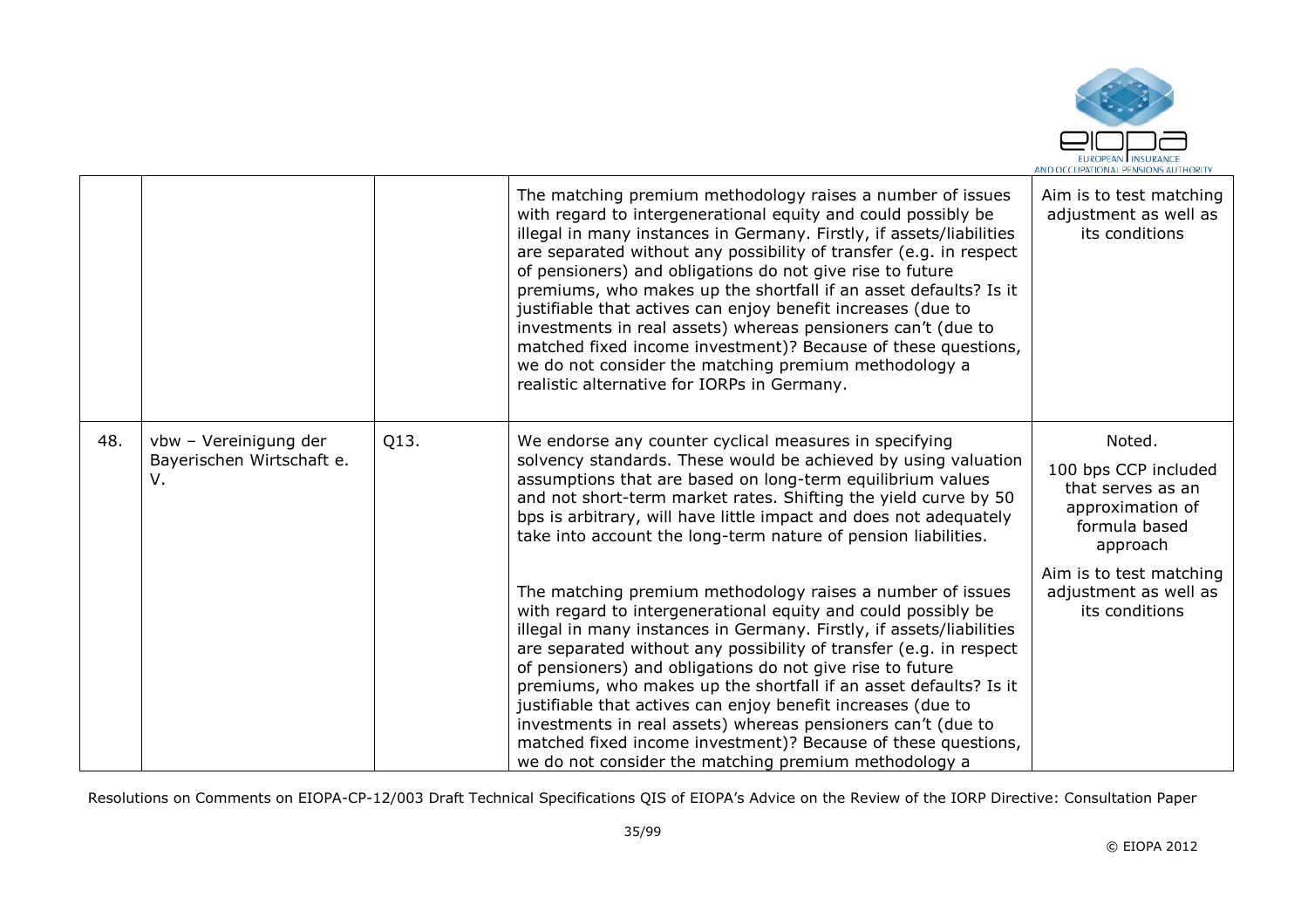

|     |                                                       |      | realistic alternative for IORPs in Germany.                                                                                                                                                                                                                                                                                                                                                                                                                                                                                                                                                                                                                                                                         |                                                                                                      |
|-----|-------------------------------------------------------|------|---------------------------------------------------------------------------------------------------------------------------------------------------------------------------------------------------------------------------------------------------------------------------------------------------------------------------------------------------------------------------------------------------------------------------------------------------------------------------------------------------------------------------------------------------------------------------------------------------------------------------------------------------------------------------------------------------------------------|------------------------------------------------------------------------------------------------------|
| 49. | Vereinigung der hessischen<br>Unternehmerverbände (Vh | Q13. | We endorse any counter cyclical measures in specifying<br>solvency standards. These would be achieved by using valuation<br>assumptions that are based on long-term equilibrium values<br>and not short-term market rates. Shifting the yield curve by 50<br>bps is arbitrary, will have little impact and does not adequately<br>take into account the long-term nature of pension liabilities.                                                                                                                                                                                                                                                                                                                    | Noted.<br>100 bps CCP included<br>that serves as an<br>approximation of<br>formula based<br>approach |
|     |                                                       |      | The matching premium methodology raises a number of issues<br>with regard to intergenerational equity and could possibly be<br>illegal in many instances in Germany. Firstly, if assets/liabilities<br>are separated without any possibility of transfer (e.g. in respect<br>of pensioners) and obligations do not give rise to future<br>premiums, who makes up the shortfall if an asset defaults? Is it<br>justifiable that actives can enjoy benefit increases (due to<br>investments in real assets) whereas pensioners can't (due to<br>matched fixed income investment)? Because of these questions,<br>we do not consider the matching premium methodology a<br>realistic alternative for IORPs in Germany. | Aim is to test matching<br>adjustment as well as<br>its conditions                                   |
| 50. | Zusatzversorgungskasse<br>des Baugewerbes AG          | Q13. | In general ZVK-Bau regards the market-consistent approach as<br>inappropriate for IORPs. In the time buckets beyond 15 years<br>the financial markets are not deep enough to provide reliable<br>data. At the moment markets are heavily distorted due to the<br>financial crisis and the political interventions to solve this crisis.<br>Urging IORPs to comply with a supervisory regime that is based<br>on market valuation pushes IORPs to close a duration gap                                                                                                                                                                                                                                               | Noted.                                                                                               |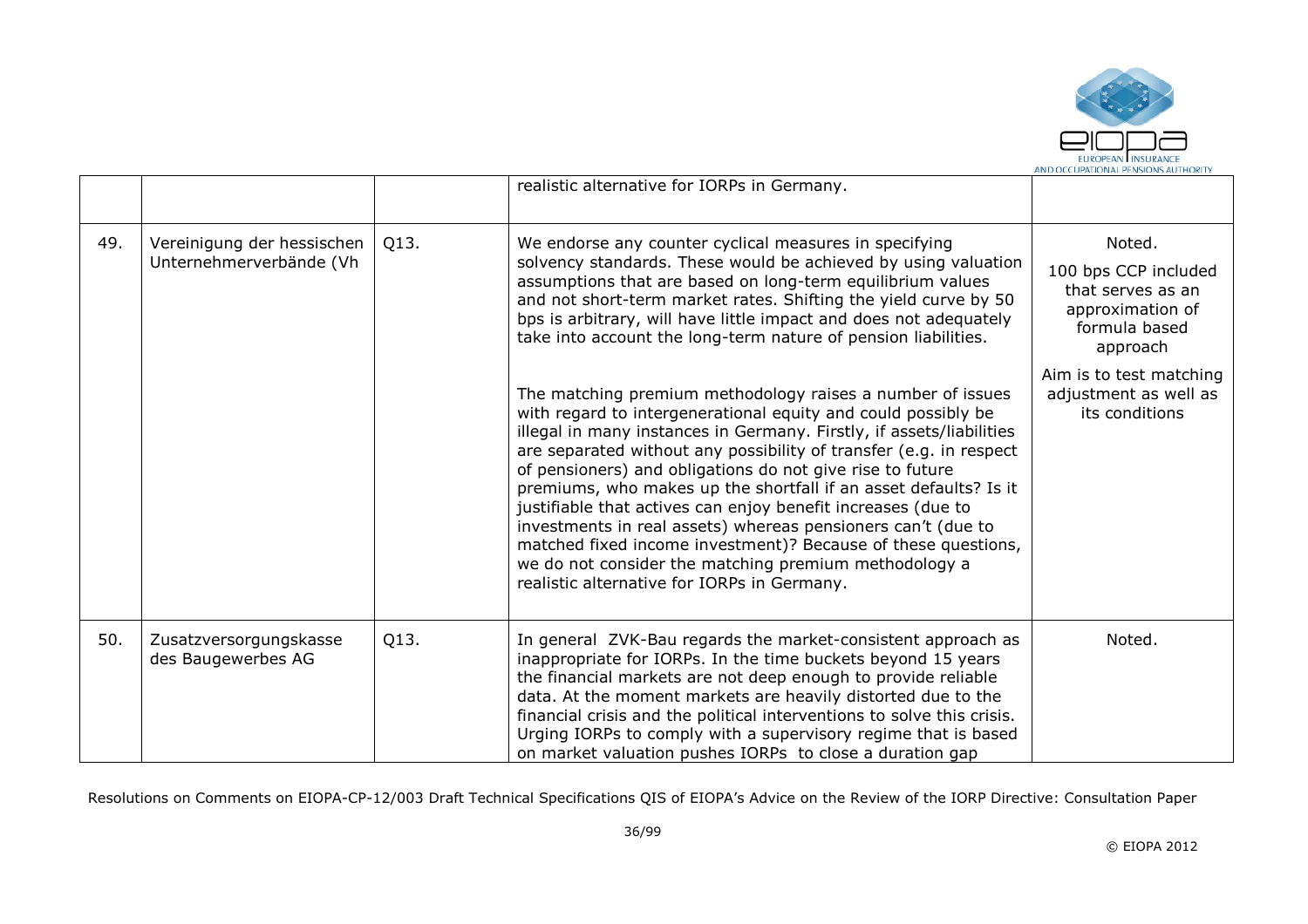

|                            | adequate way is to apply adequate counter cyclical or matching<br>premiums together with an UFR of 4,5 % to be valid after 20<br>years.                                                                                                                                                                                                                                                                                                                                                                                                                                                                                                                                                                                                                                                                                                                                                                                                                                                                                                                                                                                                                                               |                                                                                                                                                                                   |
|----------------------------|---------------------------------------------------------------------------------------------------------------------------------------------------------------------------------------------------------------------------------------------------------------------------------------------------------------------------------------------------------------------------------------------------------------------------------------------------------------------------------------------------------------------------------------------------------------------------------------------------------------------------------------------------------------------------------------------------------------------------------------------------------------------------------------------------------------------------------------------------------------------------------------------------------------------------------------------------------------------------------------------------------------------------------------------------------------------------------------------------------------------------------------------------------------------------------------|-----------------------------------------------------------------------------------------------------------------------------------------------------------------------------------|
| <b>OPSG</b><br>Q14.<br>51. | The OPSG strongly welcomes the proposal that there will also<br>be a "Level B" discount rate in the QIS, based on expected<br>returns of the strategic asset allocation rather than a risk-free<br>discount rate, but it is questionable if the level B discount rate<br>should be derived from bond rates at current levels.<br>A better approximation for the bond yield could be derived from<br>the long-term historical average of the strategic bond mix<br>described in HBS 8.17 (page 58). An alternative to discounting<br>non-fixed income assets might be to build a model on the sum<br>of historic real economic growth rates (g), historic rates of<br>inflation (f) and historical non-fixed income yields $(y)$ -<br>dividends etc. If $g = 2.5\%$ , $f = 2.5\%$ , $y = 3\%$ , then the product<br>is 8%. This might be a more realistic expectation for the long-<br>term return on non-fixed income assets. Of course both long-<br>term averages and the factor model imply that bond yields will<br>rise, creating losses on the fixed income component of portfolios<br>and liability hedges.<br>Furthermore, the fixed risk premium of 3% for all other kind of | Noted. For the purpose<br>of this QIS EIOPA<br>proposes to stick to a<br>simplified approach<br>while recognising that<br>the level B discount<br>rate needs further<br>analysis. |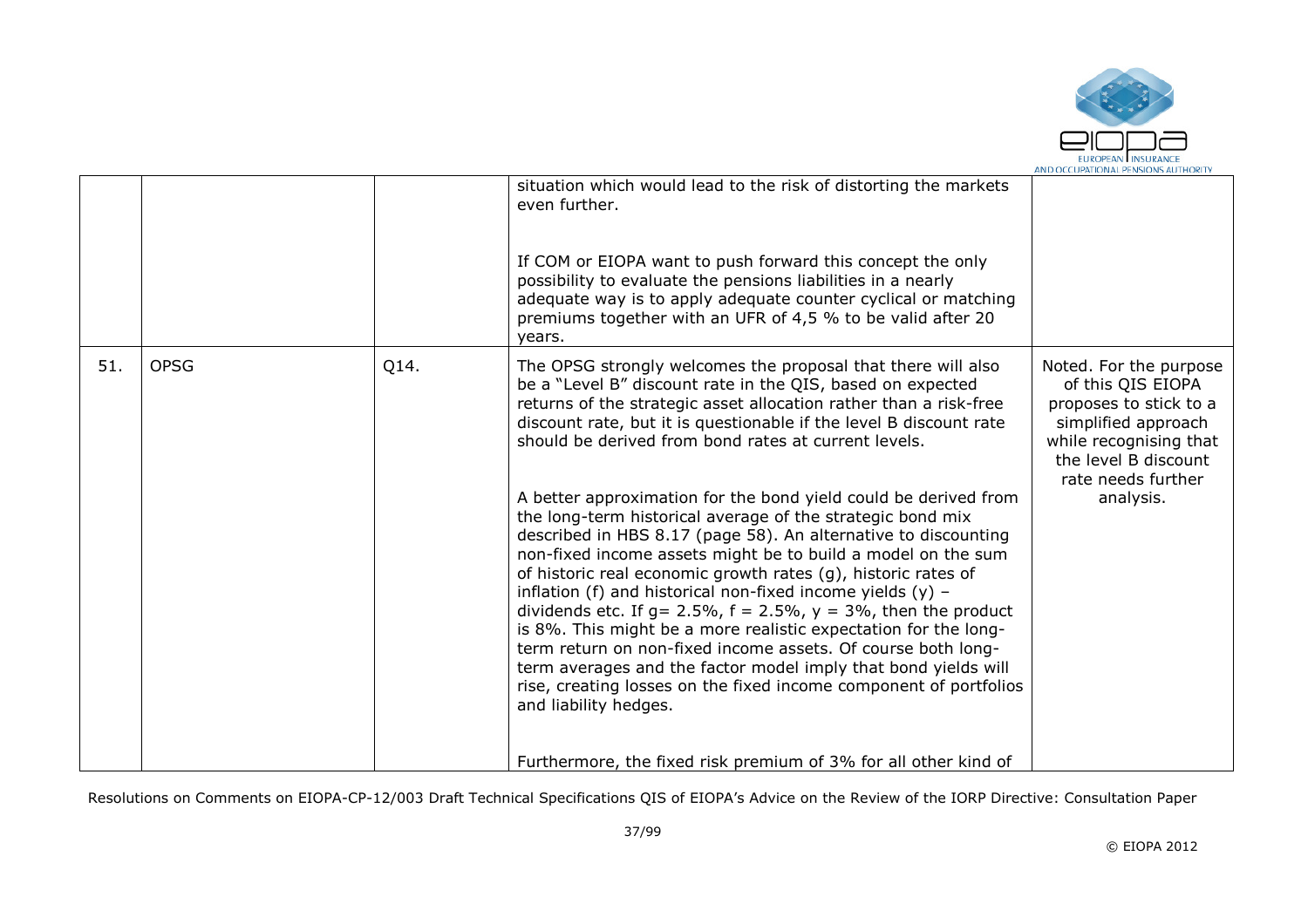

|     |                                                          |      | assets does not correspond with the different level of riskiness<br>of these assets (as prescribed in the SCR standard formula). So,<br>there will be an imbalance in risk-return trade-off creating<br>distortions, such as a strong incentive to invest in property<br>(same expected return, but lower capital requirements than<br>equity).                                                                                                                                                                                                                                                                                                                                                                                                                                                                                                                                                                                                                                   |                                                                                                                                                                                   |
|-----|----------------------------------------------------------|------|-----------------------------------------------------------------------------------------------------------------------------------------------------------------------------------------------------------------------------------------------------------------------------------------------------------------------------------------------------------------------------------------------------------------------------------------------------------------------------------------------------------------------------------------------------------------------------------------------------------------------------------------------------------------------------------------------------------------------------------------------------------------------------------------------------------------------------------------------------------------------------------------------------------------------------------------------------------------------------------|-----------------------------------------------------------------------------------------------------------------------------------------------------------------------------------|
| 52. | aba Arbeitsgemeinschaft<br>für betriebliche Altersver    | Q14. | The level B discount rate seems to be a more appropriate rate<br>to discount liabilities and should represent the base case. It's<br>derivation, however, needs adjustment. The fixed income asset<br>classes listed in HBS 8.18 are not representative of the asset<br>allocation of German IORPs which have significant investments<br>in covered bonds and registered bank bonds that may be rated<br>lower than AA. In addition, many IORPs have significant<br>issuance of mortgage loans to members which are not covered<br>in HBS 8.18. Basing the fixed income portion of the level B<br>discount rate on AAA and AA rated securities is unreasonable<br>given the lack of depth of this market.<br>Importantly, the level B discount rate should represent a long-<br>term equilibrium return on the IORPs assets and not be based<br>on today's yield levels. The fixed income yield should reflect a<br>long-term historical average and the duration of liabilities. | Noted. For the purpose<br>of this QIS EIOPA<br>proposes to stick to a<br>simplified approach<br>while recognising that<br>the level B discount<br>rate needs further<br>analysis. |
| 53. | AEIP - The European<br>Association of Paritarian<br>Inst | Q14. | Although in general AEIP regards the market-consistent<br>approach as inappropriate for IORPs we welcome the possibility<br>for IORPs to calculate Level B technical provision based on the<br>expected return of strategic asset allocation if it comes to this<br>kind of regulation.<br>However, we find the way to derive the Level B discount rate                                                                                                                                                                                                                                                                                                                                                                                                                                                                                                                                                                                                                           | Noted. For the purpose<br>of this QIS EIOPA<br>proposes to stick to a<br>simplified approach<br>while recognising that<br>the level B discount<br>rate needs further              |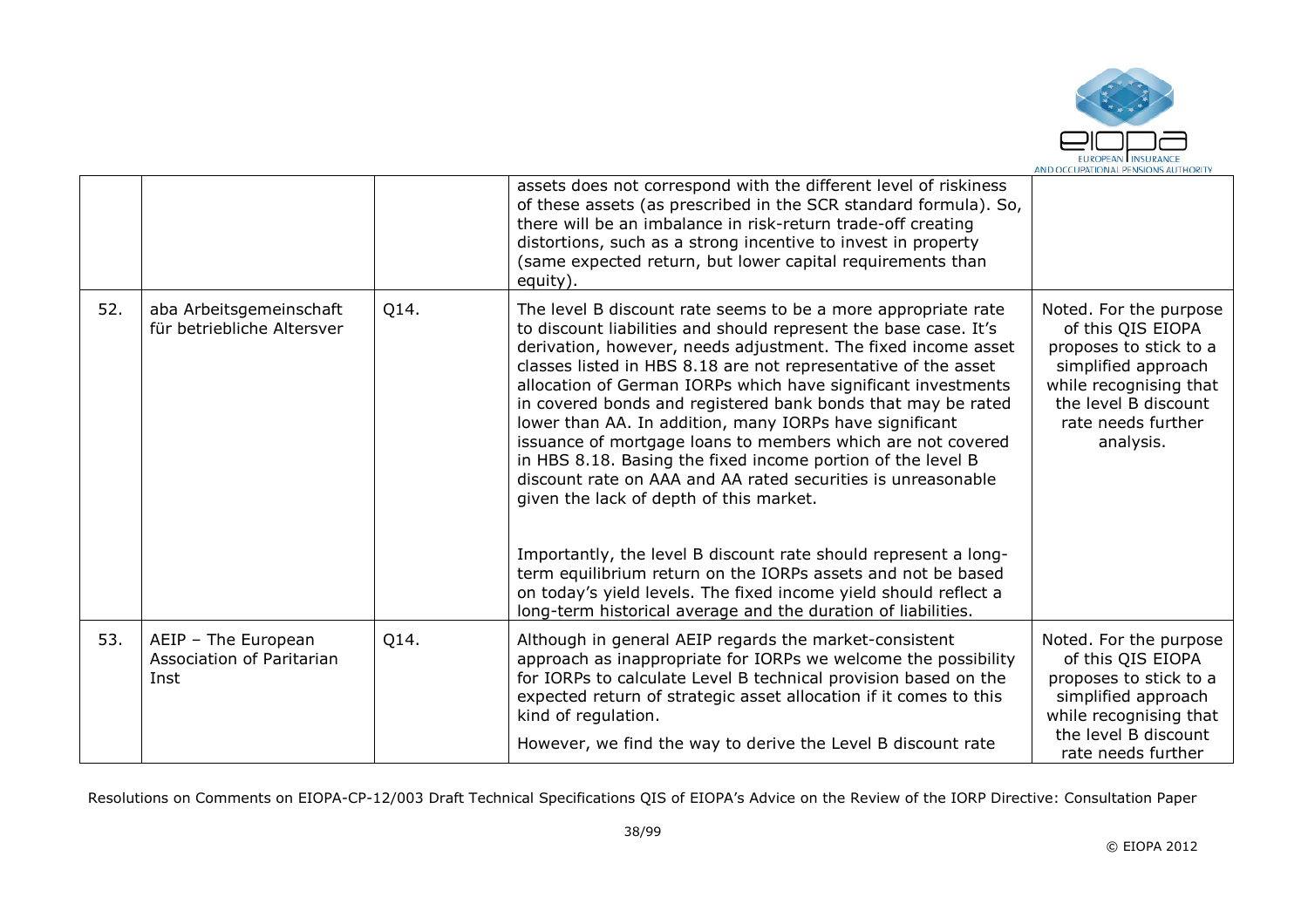

|     |            |      | faulty.                                                                                                                                                                                                                                                                                                                                                                         | analysis.                                                                                                                                      |
|-----|------------|------|---------------------------------------------------------------------------------------------------------------------------------------------------------------------------------------------------------------------------------------------------------------------------------------------------------------------------------------------------------------------------------|------------------------------------------------------------------------------------------------------------------------------------------------|
|     |            |      | The assets used to match the duration of the liabilities should<br>not necessarily consist of fixed income but property and real<br>estate should be allowed too to offset any existing duration gap<br>between assets and liabilities.<br>Finally, we would like EIOPA to clarify the use of Level B                                                                           |                                                                                                                                                |
|     |            |      | technical provision within the proposed Holistic Balance Sheet<br>since only Level A TP are needed to calculate the risk margin<br>and the SCR module.                                                                                                                                                                                                                          |                                                                                                                                                |
| 56. | Aon Hewitt | Q14. | It is not clear how, if at all, IORPs take account of any planned<br>changes to investment strategy in the future (eg strategies or<br>stated policies where the proportion invested in fixed-income<br>will increase over time, as part of de-risking activities).                                                                                                             | Noted. For the purpose<br>of this QIS EIOPA<br>proposes to stick to a<br>simplified approach<br>while recognising that<br>the level B discount |
|     |            |      | For a best estimate, we would suggest that the proposed<br>assumption for non-fixed income investments is too low under<br>current financial conditions. In addition, building a best estimate<br>return for equities from the underlying bond yield is an outdated<br>approach which does not work in the current environment,<br>when bond yields are artificially depressed. | rate needs further<br>analysis.                                                                                                                |
|     |            |      | It is not clear whether non fixed income assets should be 3%<br>above the yield for AAA government bonds (so will vary by                                                                                                                                                                                                                                                       |                                                                                                                                                |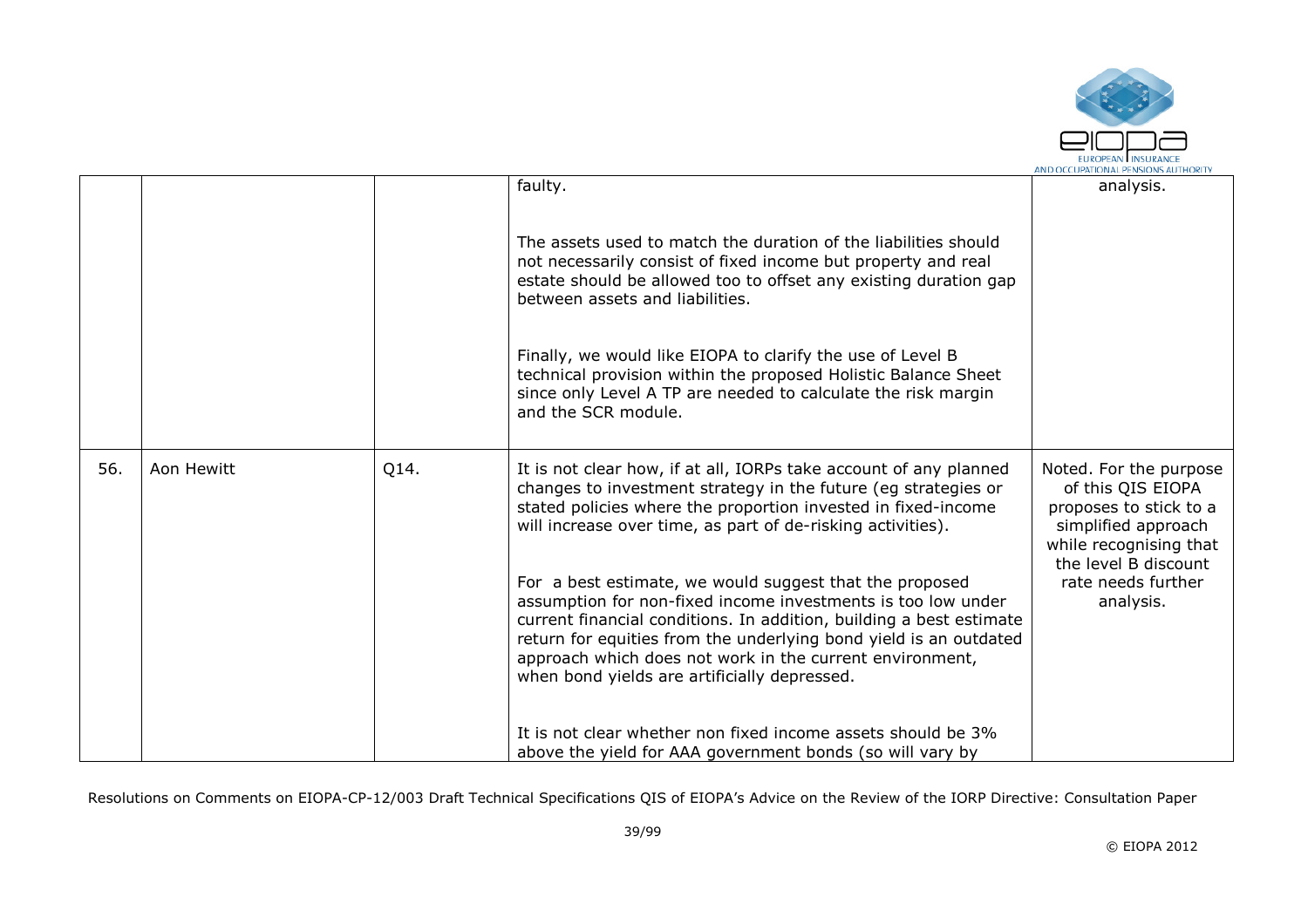

|  | country) or should be 5.98% in all countries. We assume it<br>should be country specific?                                                                                                                                                                                                                                                                                                                                                |  |
|--|------------------------------------------------------------------------------------------------------------------------------------------------------------------------------------------------------------------------------------------------------------------------------------------------------------------------------------------------------------------------------------------------------------------------------------------|--|
|  | We think a more appropriate best estimate equity risk premium<br>should be in the region of 4% to 5% (with a higher premium in<br>the UK to allow for end 2011 valuation levels of equities in the<br>UK relative to the Euro-zone). Different risk premiums should<br>also be considered for other asset classes eg property,<br>infrastructure, and private equity.                                                                    |  |
|  | The yields listed in (a) to (d) of the Level B discount rate section<br>may not be appropriate if the duration or components of the<br>underlying indices are different from those of the fixed-income<br>assets of the IORP. It may be better to state that IORPs can set<br>bond yields based on the actual bonds held by the IORP. IORPs<br>are used to following this type of approach for IAS19 accounting<br>and funding purposes. |  |
|  | Any remaining part of the fixed income portfolio should have a<br>yield based on the actual portfolio - it may not be appropriate<br>to assume the yield equals the average yield of the rest of the<br>portfolio.                                                                                                                                                                                                                       |  |
|  | The assumed return for corporate bonds ought to allow for<br>default risk (ie the expected return will be less than the<br>underlying yield on these bonds given the risk of default)                                                                                                                                                                                                                                                    |  |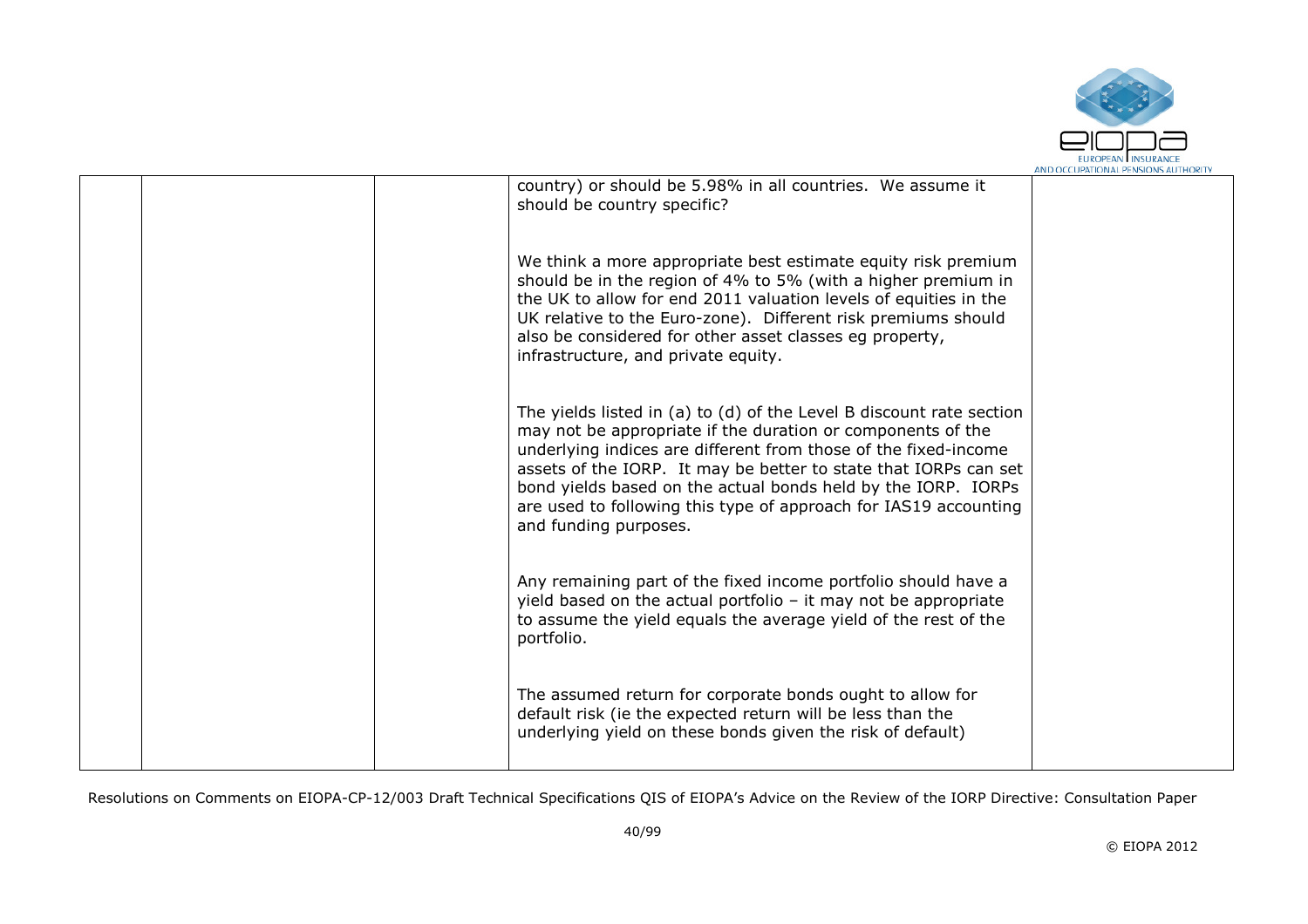

|     |                                                  |      | The level B discount rate should be calculated using a method<br>consistent with the expected return on assets used for IAS19<br>and US GAAP. This should produce a 'neutral estimate' of the<br>funding target - a target equally likely to under or overstate<br>the level of assets like to be required to meet liabilities.                                                                                                                                                                                                                                                                                                                                                                                                                                                                                                                                                                                                                                                                                                                                                   |                                                                                                                                                                                                                                                   |
|-----|--------------------------------------------------|------|-----------------------------------------------------------------------------------------------------------------------------------------------------------------------------------------------------------------------------------------------------------------------------------------------------------------------------------------------------------------------------------------------------------------------------------------------------------------------------------------------------------------------------------------------------------------------------------------------------------------------------------------------------------------------------------------------------------------------------------------------------------------------------------------------------------------------------------------------------------------------------------------------------------------------------------------------------------------------------------------------------------------------------------------------------------------------------------|---------------------------------------------------------------------------------------------------------------------------------------------------------------------------------------------------------------------------------------------------|
| 57. | Association of British<br>Insurers               | Q14. | The ABI finds it difficult to comment on the Level B discount<br>rate without understanding how this will be used in practice.                                                                                                                                                                                                                                                                                                                                                                                                                                                                                                                                                                                                                                                                                                                                                                                                                                                                                                                                                    | Noted. The potential<br>use of the level B best<br>estimate of technical<br>provisions is explained<br>in the technical<br>specifications now.                                                                                                    |
| 58. | Association of Consulting<br><b>Actuaries UK</b> | Q14. | For UK IORPs we suggest using equivalent UK bond data (rather<br>than using Eurozone bond data and adjusting for exchange<br>rates) where the IORPs invest in UK or GBP denominated bonds.<br>Average risk premium of 3% for all non-fixed income assets<br>seems arbitrary and will not reflect the actual investment<br>strategies of the IORPs. The approach also does not appear to<br>allow for de-risking strategies that some schemes have<br>adopted, for example through the use of interest rate, inflation<br>and / or longevity swaps, and designed to reduce the level of<br>mis-match between the assets and the liabilities and thus the<br>risk exposure of the plan.<br>In relation to the risk premium, as regards equities, we note the<br>Credit Suisse Global Investment Returns Sourcebook shows that<br>over the period 1900-2011 the average world equity risk<br>premium was 4.4%. Further, in research carried out by the<br>Research Foundation of the CFA Institute, in December 2011,<br>estimates of the equity risk premium is around the 4% mark. | Partly agreed. The<br>yields for other<br>currencies were<br>included. For the<br>purpose of this QIS<br>EIOPA proposes to<br>stick to a simplified<br>approach while<br>recognising that the<br>level B discount rate<br>needs further analysis. |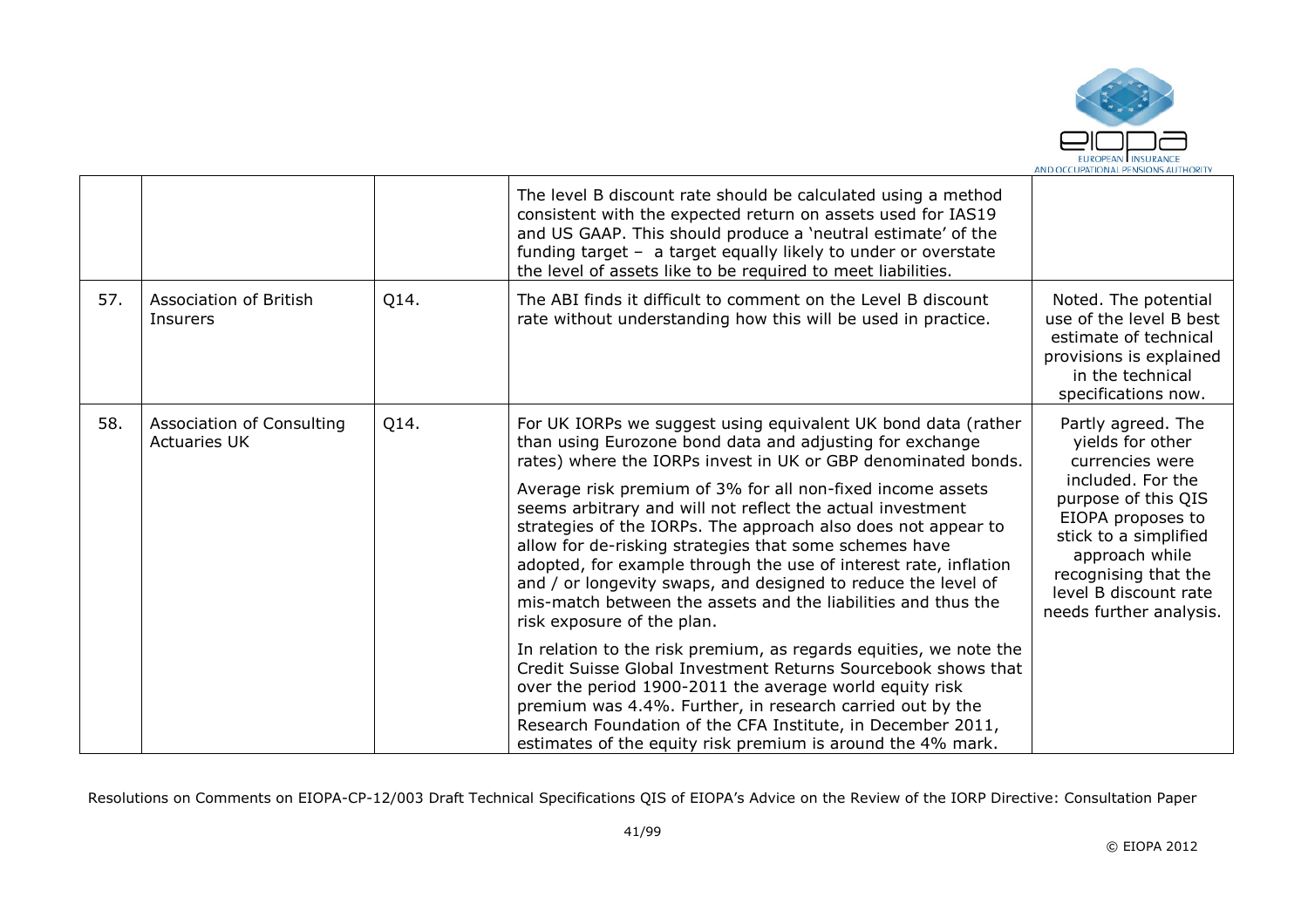

| 59. | Association of French<br>Insurers (FFSA) | Q14. | EIOPA is proposing the introduction of two different levels of<br>best estimate as an option. The level A would be determined<br>according to the principles of Solvency II (swap rates) whereas<br>the second level B would be calculated according to the<br>expected return of assets of the IORP. It would breach the basic<br>valuation principle of market consistency.                                                                                                                                                                                                                                                                                                                                                                                                                                                                                                                                                               | Noted. The potential<br>use of the level B best<br>estimate of technical<br>provisions is explained<br>in the technical<br>specifications now. |
|-----|------------------------------------------|------|---------------------------------------------------------------------------------------------------------------------------------------------------------------------------------------------------------------------------------------------------------------------------------------------------------------------------------------------------------------------------------------------------------------------------------------------------------------------------------------------------------------------------------------------------------------------------------------------------------------------------------------------------------------------------------------------------------------------------------------------------------------------------------------------------------------------------------------------------------------------------------------------------------------------------------------------|------------------------------------------------------------------------------------------------------------------------------------------------|
|     |                                          |      | The level B could appear as an alternative to the level A and it<br>is unclear how would level B be used. In its latest response to<br>the Call for Advice of the Commission (February 2012), EIOPA<br>was proposing that the gap between the valuation of level A and<br>level B could be covered by sponsor support. This considerate<br>appears too restrictive and market specific. FFSA might support<br>the introduction of a non risk free interest rate as it could ease<br>the artificial volatility of solvency ratios and avoid pro-cyclical<br>effects, as long as a level playing field for all participants across<br>Europe is emphasized. It might encourage occupational pension<br>providers to keep a long term investment strategy that<br>contributes to financial stability and supports growth in the real<br>economy through for example infrastructure investment and<br>investment in long dated sovereign bonds. |                                                                                                                                                |
|     |                                          |      | Of course that proposal should be considered on a prudential<br>basis and EIOPA would have to make sure that the prudential<br>regime would not encourage stakeholders to take excessive<br>risks.                                                                                                                                                                                                                                                                                                                                                                                                                                                                                                                                                                                                                                                                                                                                          |                                                                                                                                                |
| 60. | <b>Balfour Beatty plc</b>                | Q14. | Do stakeholders agree that the proposed way to derive the level<br>B discount rate adequately reflect the expected return on assets<br>of IORPs (Section 2.8)? If not, what alternative would you<br>propose?                                                                                                                                                                                                                                                                                                                                                                                                                                                                                                                                                                                                                                                                                                                               | Noted. For the purpose<br>of this QIS EIOPA<br>proposes to stick to a<br>simplified approach<br>while recognising that                         |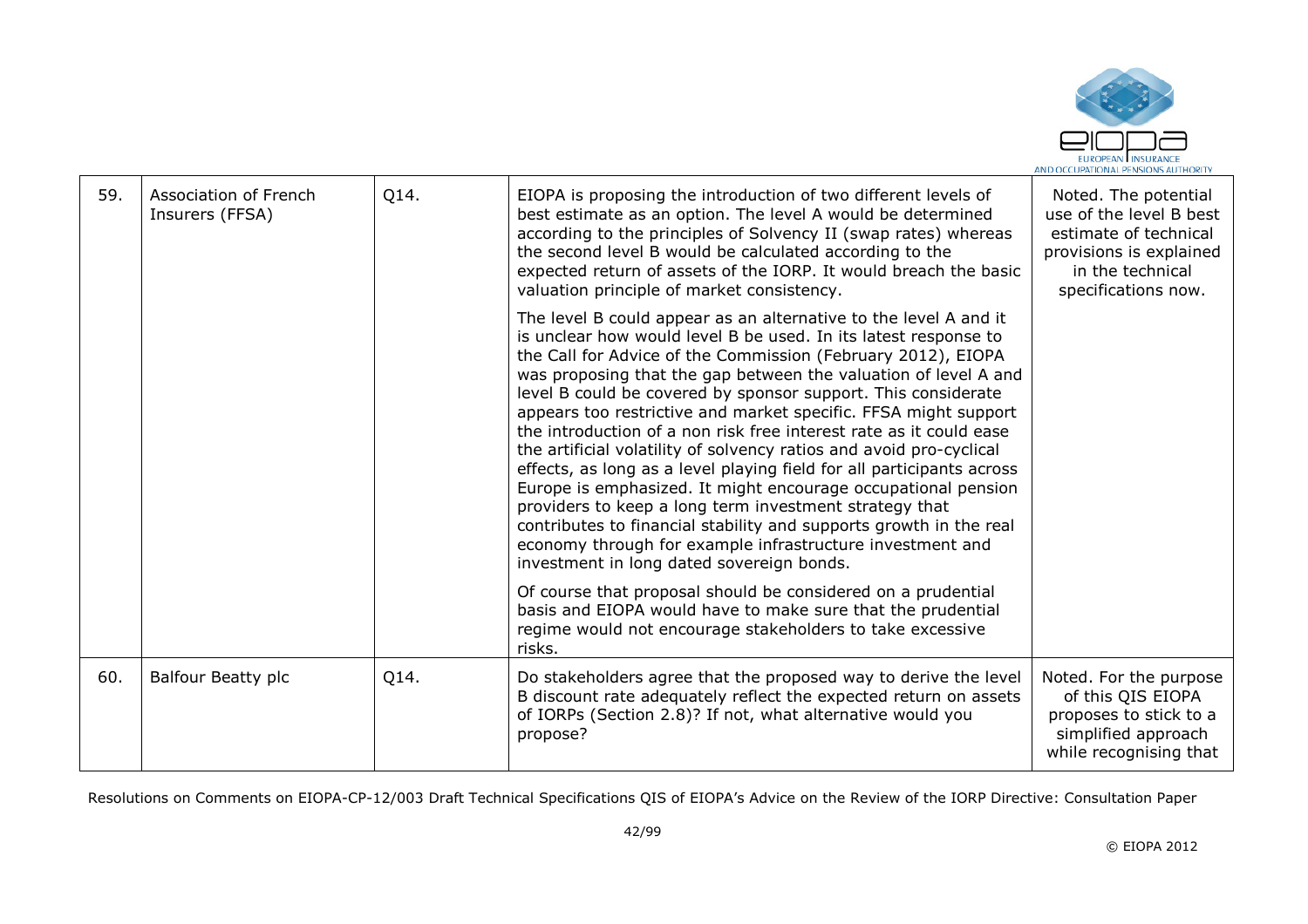

|     |                        |      | We commend the principle of including this approach for<br>determining the discount rate. Indeed, we would very much like<br>to see this approach developed so that it can become the<br>primary method for determining the technical provisions. By<br>doing so, IORPs will be encouraged to continue to develop a<br>more diversified investment strategy, thereby reducing systemic<br>risk in investment markets. We consider that IORPs are well<br>placed to be able to invest in assets that support economic<br>growth, business investment and jobs (including infra-structure<br>projects and European 'project bonds').<br>We would suggest that the proposed approach to derive the<br>level B discount rates should be refined to take account of the<br>range of investment strategies available to IORPs | the level B discount<br>rate needs further<br>analysis.                                                                                        |
|-----|------------------------|------|-------------------------------------------------------------------------------------------------------------------------------------------------------------------------------------------------------------------------------------------------------------------------------------------------------------------------------------------------------------------------------------------------------------------------------------------------------------------------------------------------------------------------------------------------------------------------------------------------------------------------------------------------------------------------------------------------------------------------------------------------------------------------------------------------------------------------|------------------------------------------------------------------------------------------------------------------------------------------------|
| 61. | Barnett Waddingham LLP | Q14. | We are unsure what purpose the Level B technical provisions<br>will serve, and as such it is difficult to comment on an<br>appropriate treatment. We do however believe that the<br>assumed growth rate on equity-like investments should be<br>revised upwards, and that special account needs to be taken of<br>alternative forms of investment such as target return funds or<br>with-profit funds.                                                                                                                                                                                                                                                                                                                                                                                                                  | Noted. The potential<br>use of the level B best<br>estimate of technical<br>provisions is explained<br>in the technical<br>specifications now. |
| 62. | <b>BASF SE</b>         | Q14. | Do stakeholders agree that the proposed way to derive the level<br>B discount rate adequately reflect the expected return on assets<br>of IORPs (Section 2.8)? If not, what alternative would you<br>propose?<br>We endorse EIOPA's proposal to valuate pension liabilities using<br>a "Level B" discount rate based on the expected return.                                                                                                                                                                                                                                                                                                                                                                                                                                                                            | Noted. For the purpose<br>of this QIS EIOPA<br>proposes to stick to a<br>simplified approach<br>while recognising that<br>the level B discount |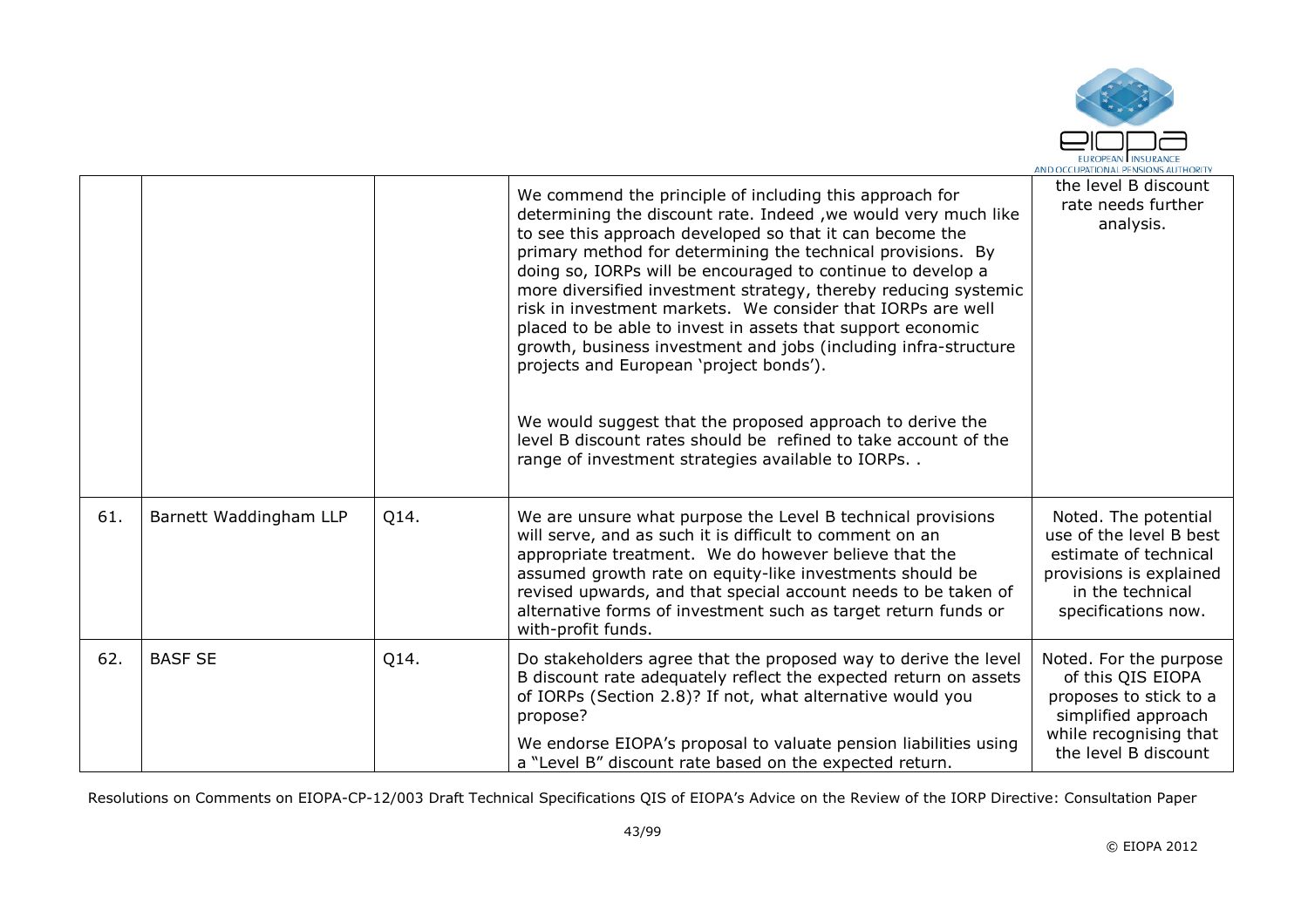

|     |                                                          |      | However, we have some concerns regarding the way to derive<br>the level B discount rate for fixed income investments. The yield<br>for fixed income investments consists of an average yield of<br>government bonds, corporate bonds and bonds issued by<br>banks. Other fixed-income investments are not considered. In<br>Germany many IORPs have significant investments in covered<br>bonds that have to be included when deriving a level B discount<br>rate.                                                                                                                                                                                                                                                                                                                                                                                                                       | rate needs further<br>analysis.                                                                                                                                                   |
|-----|----------------------------------------------------------|------|------------------------------------------------------------------------------------------------------------------------------------------------------------------------------------------------------------------------------------------------------------------------------------------------------------------------------------------------------------------------------------------------------------------------------------------------------------------------------------------------------------------------------------------------------------------------------------------------------------------------------------------------------------------------------------------------------------------------------------------------------------------------------------------------------------------------------------------------------------------------------------------|-----------------------------------------------------------------------------------------------------------------------------------------------------------------------------------|
| 63. | Bayer AG                                                 | Q14. | No, we think, it is in general problematic to use data derived<br>from one special reference date, since this might not be<br>representative for the future development. Perhaps it would be<br>better to use longer term averages.                                                                                                                                                                                                                                                                                                                                                                                                                                                                                                                                                                                                                                                      | Noted. For the purpose<br>of this QIS EIOPA<br>proposes to stick to a<br>simplified approach<br>while recognising that<br>the level B discount<br>rate needs further<br>analysis. |
| 64. | Bayerischer<br>Industrieverband Steine<br>und Erden e.V. | Q14. | We strongly welcome the proposal that there will also be a<br>"Level B" discount rate in the QIS, based on expected returns of<br>the strategic asset allocation rather than a risk-free discount<br>rate, but do not agree with the proposed way to derive the level<br>B discount rate. The level B expected return locks in bond rates<br>at current levels. We propose a long-term historical average of<br>the returns instead, based on bonds with a maturity of at least<br>15 years, to adequately reflect the duration of pension<br>liabilities. Furthermore, the fixed risk premium of 3% for all<br>other kind of assets does not correspond with the different level<br>of riskiness of these assets (as prescribed in the SCR standard<br>formula). So, there will be an imbalance in risk-return trade-off<br>and a strong incentive to invest in property (same expected | Noted. For the purpose<br>of this QIS EIOPA<br>proposes to stick to a<br>simplified approach<br>while recognising that<br>the level B discount<br>rate needs further<br>analysis. |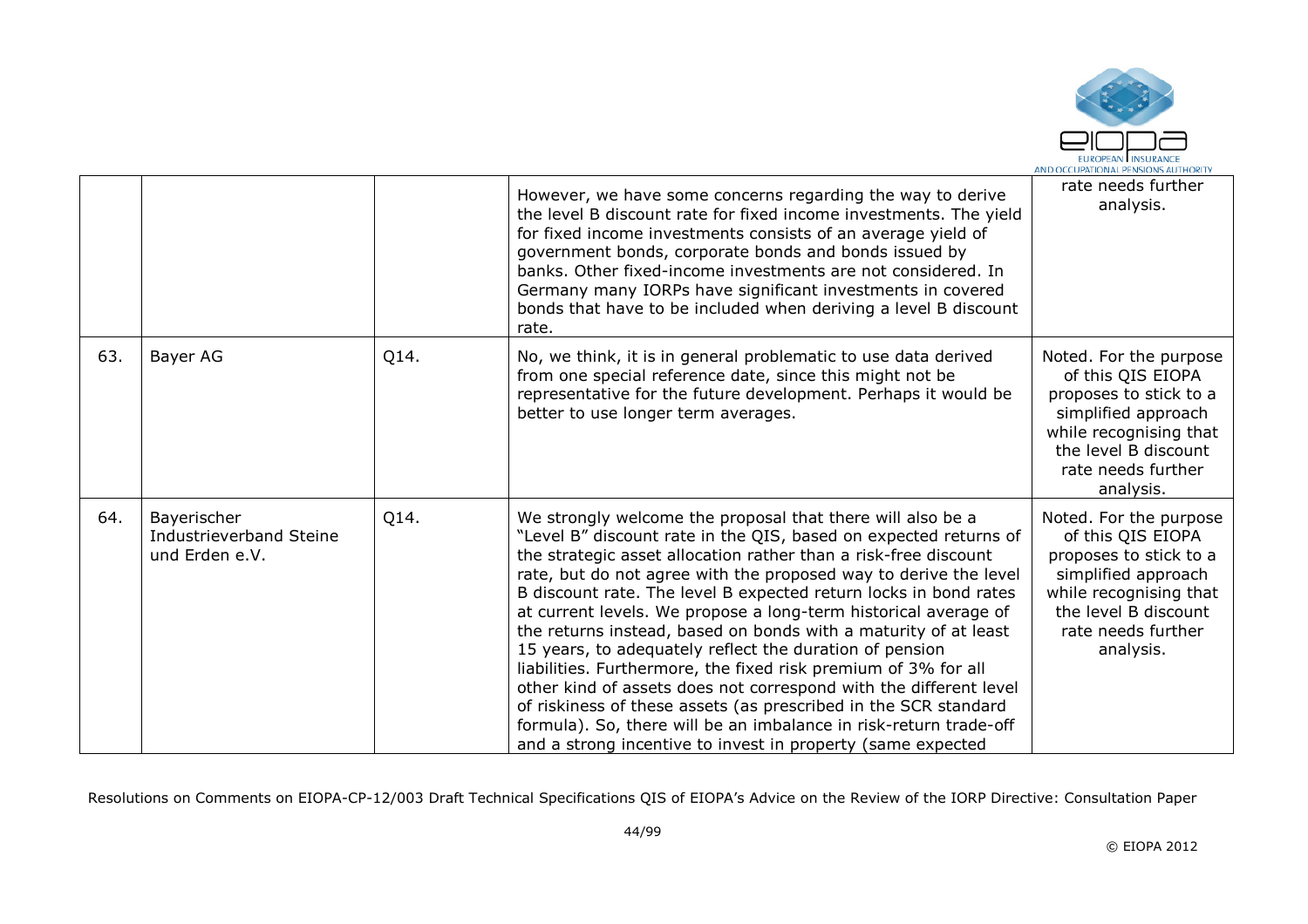

|     |                                                                 |      | return, but lower capital requirements than equity).                                                                                                                                                                                                                                                                                                                                                                                                                                                                                                                                                                                                                                                                                                                                                                                                                                                                                             |                                                                                                                                                                                   |
|-----|-----------------------------------------------------------------|------|--------------------------------------------------------------------------------------------------------------------------------------------------------------------------------------------------------------------------------------------------------------------------------------------------------------------------------------------------------------------------------------------------------------------------------------------------------------------------------------------------------------------------------------------------------------------------------------------------------------------------------------------------------------------------------------------------------------------------------------------------------------------------------------------------------------------------------------------------------------------------------------------------------------------------------------------------|-----------------------------------------------------------------------------------------------------------------------------------------------------------------------------------|
| 65. | <b>BDA Bundesvereinigung</b><br>der Deutschen<br>Arbeitgeberver | Q14. | We strongly welcome the proposal that there will also be a<br>"Level B" discount rate in the QIS, based on expected returns of<br>the strategic asset allocation rather than a risk-free discount<br>rate, but do not agree with the proposed way to derive the level<br>B discount rate. The level B expected return locks in bond rates<br>at current levels. We propose a long-term historical average of<br>the returns instead, based on bonds with a maturity of at least<br>15 years, to adequately reflect the duration of pension<br>liabilities. Furthermore, the fixed risk premium of 3% for all<br>other kind of assets does not correspond with the different level<br>of riskiness of these assets (as prescribed in the SCR standard<br>formula). So, there will be an imbalance in risk-return trade-off<br>and a strong incentive to invest in property (same expected<br>return, but lower capital requirements than equity). | Noted. For the purpose<br>of this QIS EIOPA<br>proposes to stick to a<br>simplified approach<br>while recognising that<br>the level B discount<br>rate needs further<br>analysis. |
| 66. | BdS - Bundesverband der<br>Systemgastronomie e.V.               | Q14. | We strongly welcome the proposal that there will also be a<br>"Level B" discount rate in the QIS, based on expected returns of<br>the strategic asset allocation rather than a risk-free discount<br>rate, but do not agree with the proposed way to derive the level<br>B discount rate. The level B expected return locks in bond rates<br>at current levels. We propose a long-term historical average of<br>the returns instead, based on bonds with a maturity of at least<br>15 years, to adequately reflect the duration of pension<br>liabilities. Furthermore, the fixed risk premium of 3% for all<br>other kind of assets does not correspond with the different level<br>of riskiness of these assets (as prescribed in the SCR standard<br>formula). So, there will be an imbalance in risk-return trade-off                                                                                                                        | Noted. For the purpose<br>of this QIS EIOPA<br>proposes to stick to a<br>simplified approach<br>while recognising that<br>the level B discount<br>rate needs further<br>analysis. |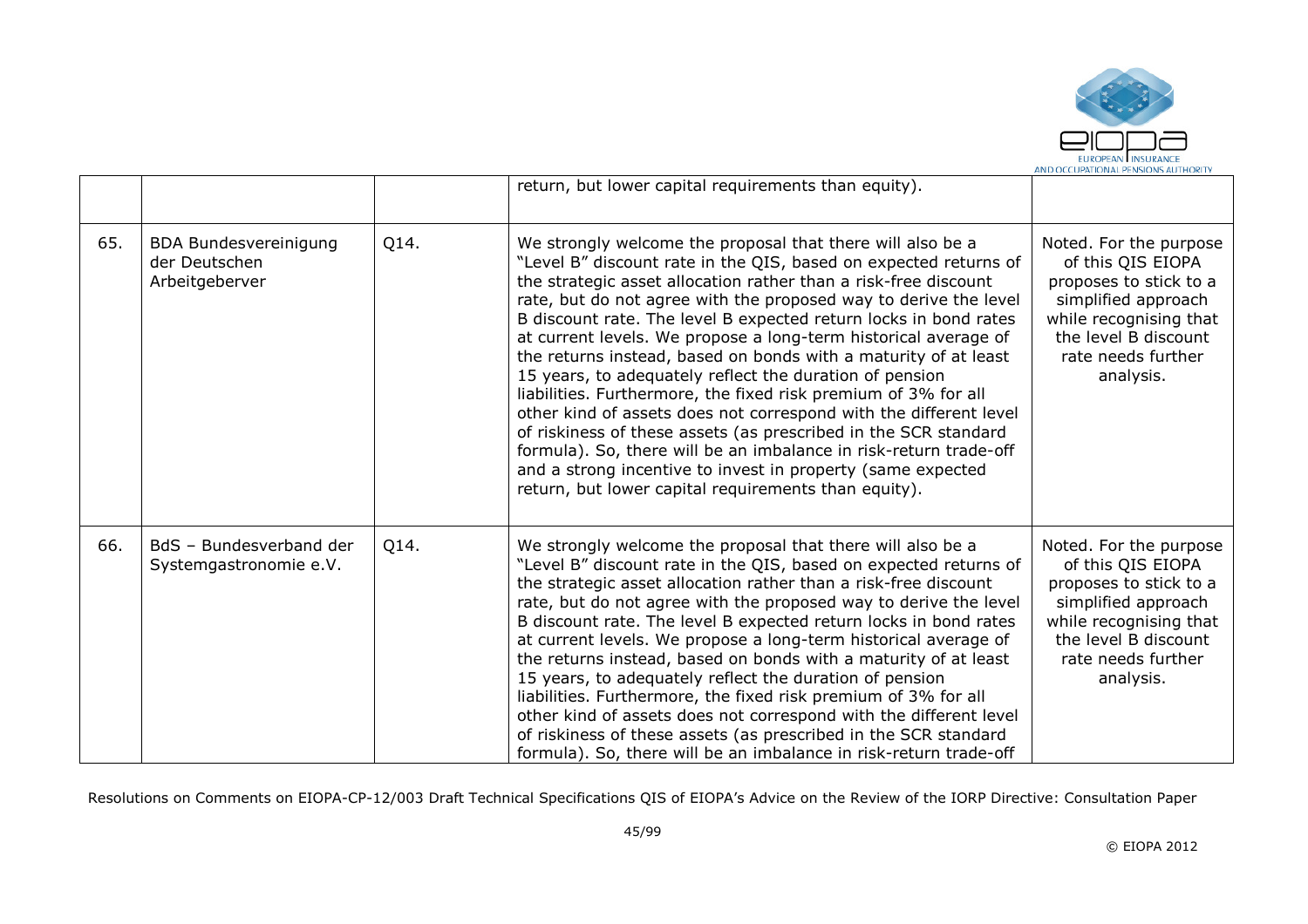

|     |                                                       |      | and a strong incentive to invest in property (same expected<br>return, but lower capital requirements than equity).                                                                                                                                                                                                                                                                                                                                                                                                                        |                                                                                                                                                                                   |
|-----|-------------------------------------------------------|------|--------------------------------------------------------------------------------------------------------------------------------------------------------------------------------------------------------------------------------------------------------------------------------------------------------------------------------------------------------------------------------------------------------------------------------------------------------------------------------------------------------------------------------------------|-----------------------------------------------------------------------------------------------------------------------------------------------------------------------------------|
| 67. | Belgian Association of<br>Pension Institutions (BVPI- | Q14. | No.<br>We welcome the level B approach, but nevertheless it feels<br>strange that the 3% risk premium is fixed and not linked to the<br>specific type of non-fixed income asset. Therefore we would like<br>to invite EIOPA to further elaborate this section.                                                                                                                                                                                                                                                                             | Noted. For the purpose<br>of this QIS EIOPA<br>proposes to stick to a<br>simplified approach<br>while recognising that<br>the level B discount<br>rate needs further<br>analysis. |
|     |                                                       |      | We would prefer to get level B, the expected return on assets,<br>as the default approach.                                                                                                                                                                                                                                                                                                                                                                                                                                                 |                                                                                                                                                                                   |
| 68. | <b>BlackRock</b>                                      | Q14. | Please see our General Comment above.                                                                                                                                                                                                                                                                                                                                                                                                                                                                                                      | Noted.                                                                                                                                                                            |
| 69. | Bosch Pensionsfonds AG                                | Q14. | We strongly welcome the proposal that there will also be a level<br>B discount rate in the QIS, based on expected returns of the<br>strategic asset allocation rather than a risk-free discount rate.<br>However, we don't agree with the proposed way to derive this<br>level B discount rate. Instead of locking in bond rates at current<br>levels, we propose a long-term historical average of returns<br>instead, based on bonds with a maturity of at least 15 years, to<br>adequately reflect the duration of pension liabilities. | Noted. For the purpose<br>of this QIS EIOPA<br>proposes to stick to a<br>simplified approach<br>while recognising that<br>the level B discount<br>rate needs further<br>analysis. |
|     |                                                       |      | Furthermore, using a fixed risk premium of 3% for all non-fixed<br>income assets is not appropriate. A more realistic approach<br>should be used that also takes into account the different levels<br>of riskiness of these assets.                                                                                                                                                                                                                                                                                                        |                                                                                                                                                                                   |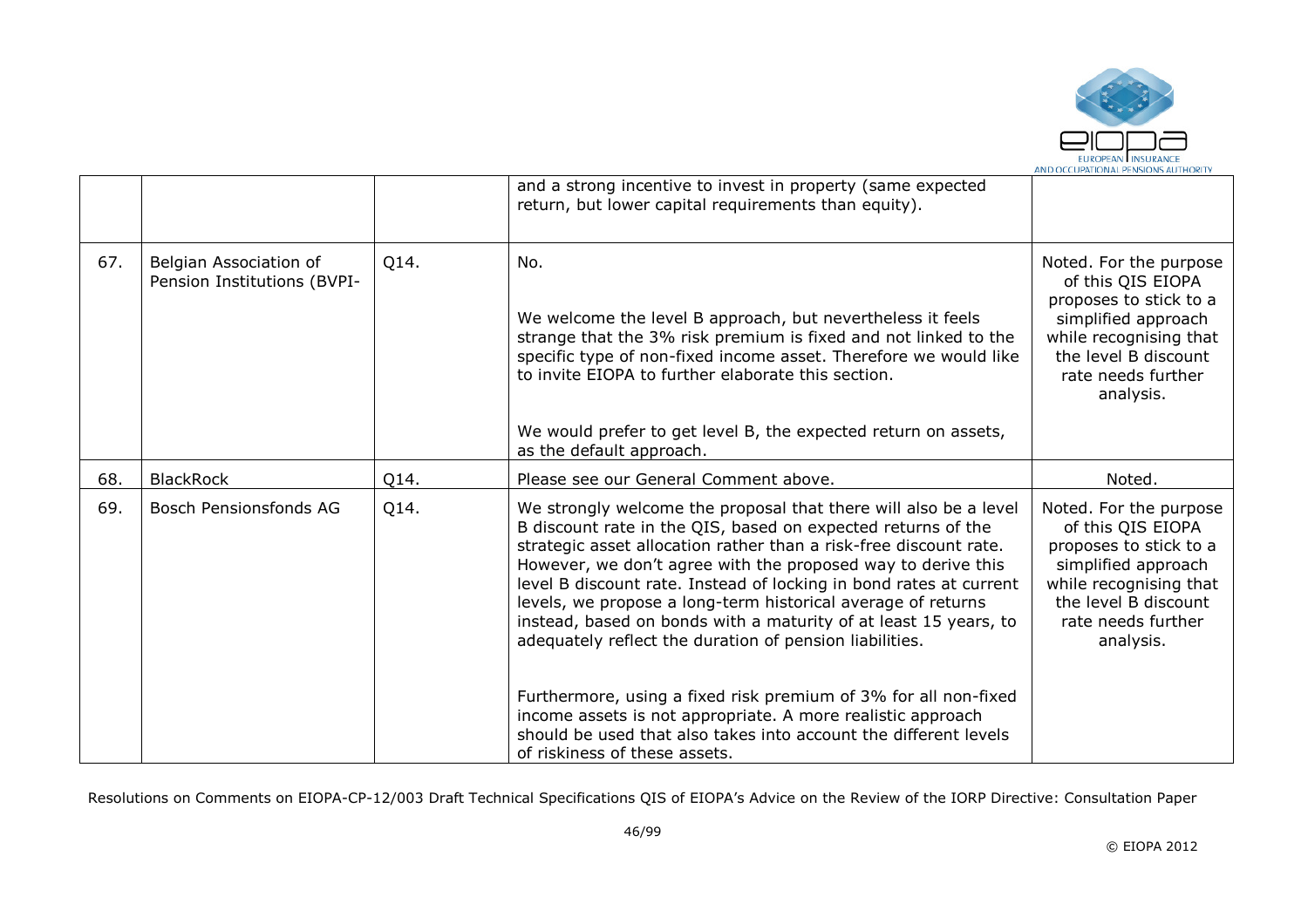

| 70. | Bosch-Group  | Q14. | We strongly welcome the proposal that there will also be a level<br>B discount rate in the QIS, based on expected returns of the<br>strategic asset allocation rather than a risk-free discount rate.<br>However, we don't agree with the proposed way to derive this<br>level B discount rate. Instead of locking in bond rates at current<br>levels, we propose a long-term historical average of returns<br>instead, based on bonds with a maturity of at least 15 years, to<br>adequately reflect the duration of pension liabilities. | Noted. For the purpose<br>of this QIS EIOPA<br>proposes to stick to a<br>simplified approach<br>while recognising that<br>the level B discount<br>rate needs further<br>analysis. |
|-----|--------------|------|--------------------------------------------------------------------------------------------------------------------------------------------------------------------------------------------------------------------------------------------------------------------------------------------------------------------------------------------------------------------------------------------------------------------------------------------------------------------------------------------------------------------------------------------|-----------------------------------------------------------------------------------------------------------------------------------------------------------------------------------|
|     |              |      | Furthermore, using a fixed risk premium of 3% for all non-fixed<br>income assets is not appropriate. A more realistic approach<br>should be used that also takes into account the different levels<br>of riskiness of these assets.                                                                                                                                                                                                                                                                                                        |                                                                                                                                                                                   |
| 71. | BT Group plc | Q14. | Do stakeholders agree that the proposed way to derive the level<br>B discount rate adequately reflect the expected return on assets<br>of IORPs (Section 2.8)?If not, what alternative would you<br>propose?                                                                                                                                                                                                                                                                                                                               | Noted. The potential<br>use of the level B best<br>estimate of technical<br>provisions is explained<br>in the technical<br>specifications now. For                                |
|     |              |      | It is impossible to comment fully without understanding how<br>this measure of liabilities will be used within the HBS.                                                                                                                                                                                                                                                                                                                                                                                                                    | the purpose of this QIS<br>EIOPA proposes to<br>stick to a simplified<br>approach while                                                                                           |
|     |              |      | However, we firmly believe that pension liability measures used<br>for funding need to recognise the different returns on asset<br>classes held. The approach to setting the Level B discount rate<br>is a much more viable approach (with further development to<br>allow for more scheme-specific features) than that used for<br>Level A.                                                                                                                                                                                               | recognising that the<br>level B discount rate<br>needs further analysis.                                                                                                          |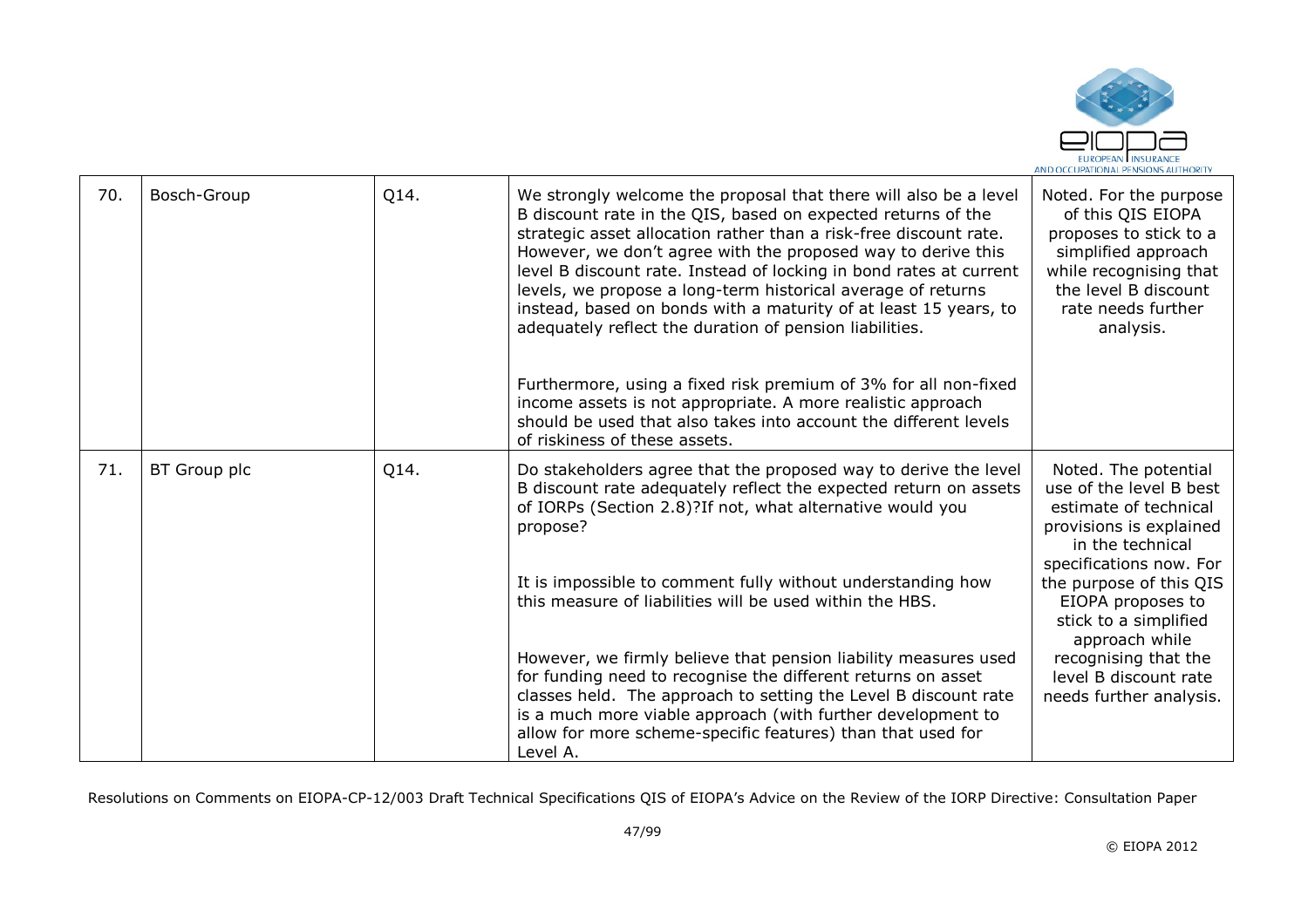

|     |                            |      | Adopting a target based on the Level A discount rate would<br>have a significant economic impact as companies would need to<br>divert their cash away from investing in growth and job<br>creation.<br>There are other likely knock-on impacts of using a Level A<br>discount rate. These include the increased likelihood of IORPs<br>diverting more capital to "risk-free" assets reducing that<br>available for areas such as infrastructure or equity investment,<br>which would likely restrict the growth and prosperity of the<br>European economy (jeopardising the European Commission's<br>'Europe 2020' targets on job creation and investment in<br>growth).                                                                                                                                                                                     |                                                                                                                                                                                   |
|-----|----------------------------|------|--------------------------------------------------------------------------------------------------------------------------------------------------------------------------------------------------------------------------------------------------------------------------------------------------------------------------------------------------------------------------------------------------------------------------------------------------------------------------------------------------------------------------------------------------------------------------------------------------------------------------------------------------------------------------------------------------------------------------------------------------------------------------------------------------------------------------------------------------------------|-----------------------------------------------------------------------------------------------------------------------------------------------------------------------------------|
| 72. | <b>BTPS Management Ltd</b> | Q14. | We strongly welcome the inclusion of this approach as an<br>alternative to risk free rates and would argue that this method<br>should be used as the primary method for calculating technical<br>provisions. We believe that this approach would significantly<br>reduce the stress to IORPs and their sponsors. It would also<br>have the significant benefit that IORPs will be encouraged to<br>maintain coherent and appropriate diversified investment<br>strategies, thereby reducing systemic risk in investment<br>markets through crowding into certain asset classes. This would<br>reduce one significant risk of the overall proposals: that the<br>level of capital available to invest in the growth and prosperity<br>of the European economy would be significantly reduced<br>(jeopardising the European Commission's 'Europe 2020' targets | Noted. For the purpose<br>of this QIS EIOPA<br>proposes to stick to a<br>simplified approach<br>while recognising that<br>the level B discount<br>rate needs further<br>analysis. |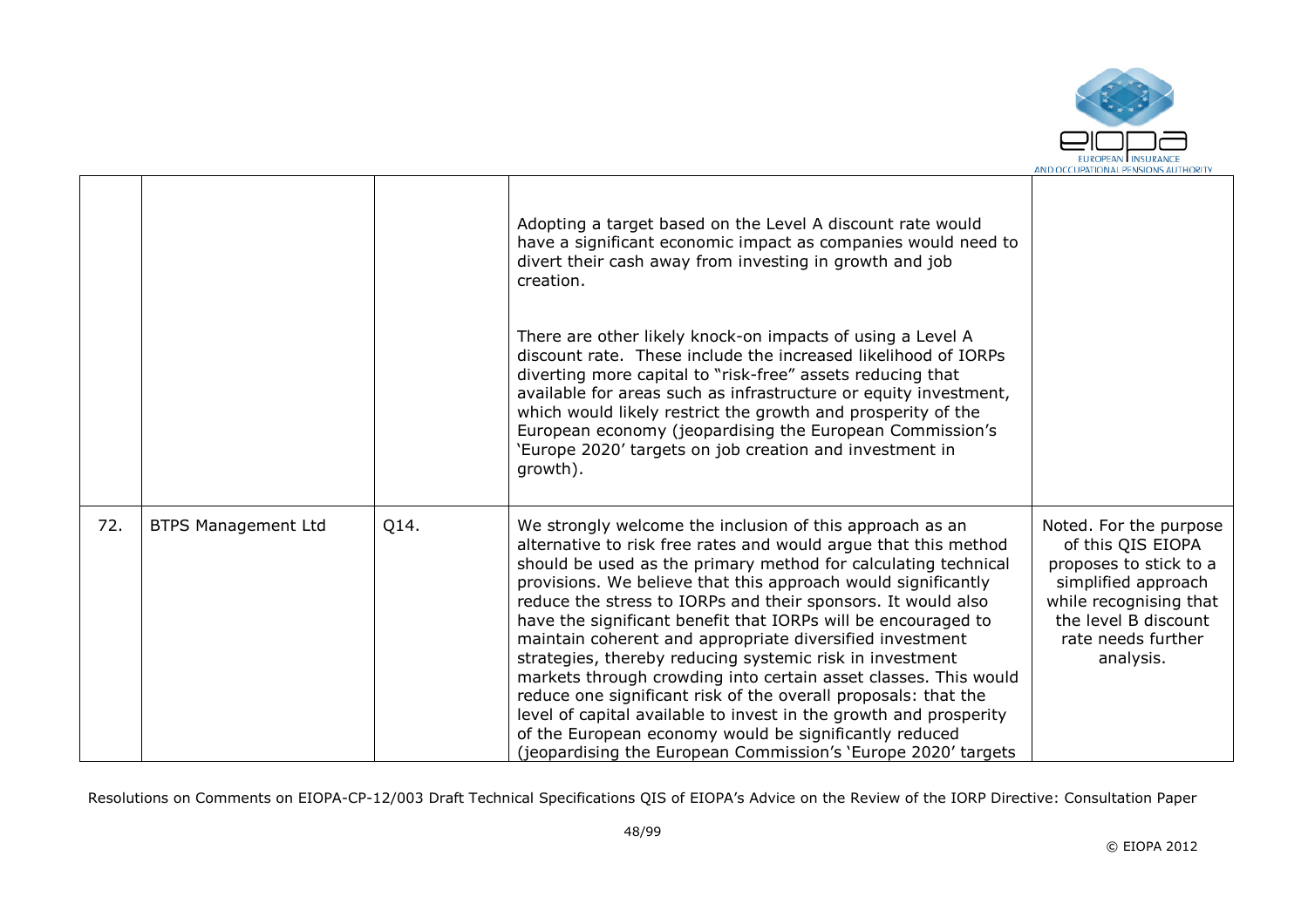

|                                                                                                                                                                                                                                                                                                                                                                                                                                                                                                                                                                                                                                                                                                                                                                          | AND OCCUPATIONAL FENSIONS AUTHONI |
|--------------------------------------------------------------------------------------------------------------------------------------------------------------------------------------------------------------------------------------------------------------------------------------------------------------------------------------------------------------------------------------------------------------------------------------------------------------------------------------------------------------------------------------------------------------------------------------------------------------------------------------------------------------------------------------------------------------------------------------------------------------------------|-----------------------------------|
| on job creation and investment in growth).                                                                                                                                                                                                                                                                                                                                                                                                                                                                                                                                                                                                                                                                                                                               |                                   |
| We note that this proposed method is inflexible and it could be<br>significantly improved through allowing a more scheme-specific<br>calculation. At the least we believe that the proposed approach<br>for deriving level B discount rates should be refined to<br>encompass appropriately the full range of investment strategies<br>available to and used by IORPs, taking account both of other<br>asset classes and the benefits of diversification. The assumption<br>that "other investments is to be a considered non-fixed income"<br>is very restrictive and will lead to significant changes in asset<br>allocations away from low risk, cashflow matching investments<br>such as infrastructure investment which growth in the European<br>economy requires. |                                   |
| The simplification of bond yields focussing mostly on European<br>bonds fails to reflect the reality of IORP investment as most<br>pension schemes have significantly larger holdings of US<br>government and US corporate bonds, not to mention the<br>increasing exposures to emerging market debt. The assumption<br>of a 3% return for all other investments seems a huge<br>simplification; UK pension schemes currently follow a similar<br>calculation to estimate expected returns but with significantly<br>more rigour and accuracy. We note the significant gap of there<br>being no suggested expected return for inflation-linked bonds<br>which are a major allocation for most IORPs, certainly in the<br>UK, and perhaps elsewhere in Europe.            |                                   |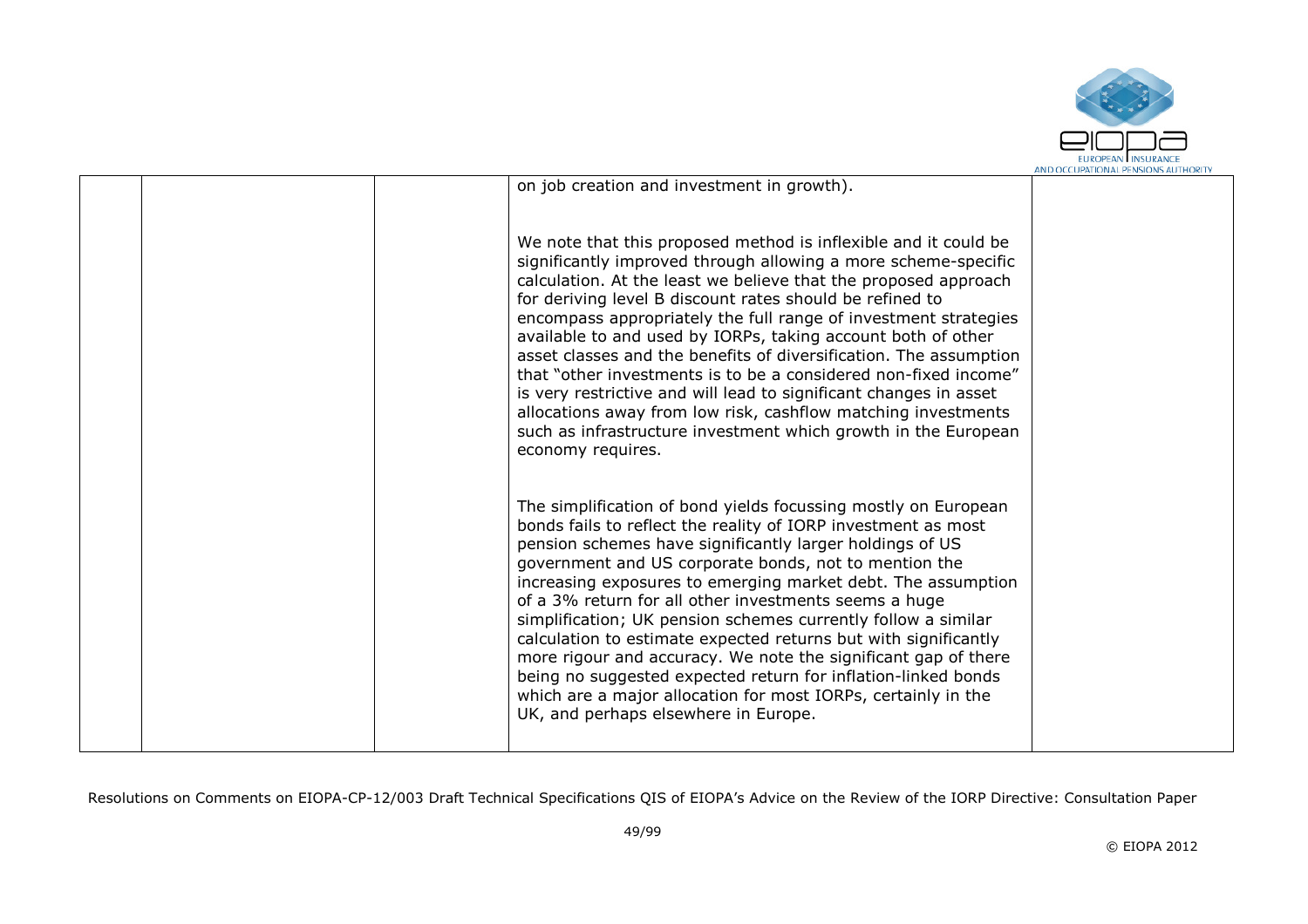

|     |                                                       |      | When considering the two approaches, we believe that the<br>technical, rigid market-led approach upon which the EIOPA (and<br>ultimately Commission) proposal is founded is an unsuitable<br>measure of a pension scheme liabilities - which are ultimately<br>of a long term nature. This approach will also lead to increased<br>and potentially very significant systemic risks.                                                                                                                                                                                                                                     |                                                                                                                                                                                                                                                                                                                           |
|-----|-------------------------------------------------------|------|-------------------------------------------------------------------------------------------------------------------------------------------------------------------------------------------------------------------------------------------------------------------------------------------------------------------------------------------------------------------------------------------------------------------------------------------------------------------------------------------------------------------------------------------------------------------------------------------------------------------------|---------------------------------------------------------------------------------------------------------------------------------------------------------------------------------------------------------------------------------------------------------------------------------------------------------------------------|
| 73. | Consiglio Nazionale degli<br>Attuari and Ordine Nazio | Q14. | About the proposed way to derive the level B discount rate:<br>The underlying concept of the methodology for the "Level B"<br>can be considered adequate because the solution proposed<br>seems to replicate the theoretically IORP's assets portfolio, but<br>in practice the simplified strategic asset mix doesn't reflect the<br>assets hold by the IORP, in particular doesn't consider property<br>and the future trade-off of assets mix.                                                                                                                                                                        | Noted. For the purpose<br>of this QIS EIOPA<br>proposes to stick to a<br>simplified approach<br>while recognising that<br>the level B discount<br>rate needs further<br>analysis.                                                                                                                                         |
| 74. | Deloitte Total Reward and<br>Benefits Limited (UK)    | Q14. | No.<br>The ultimate purpose of the Level B liability calculation is<br>unclear. Is this an additional component to be considered<br>outside of the balance sheet? Is this component an alternative<br>to Level A liabilities within the holistic balance sheet?<br>Given the wide range of assets in which IORPs across the EU<br>invest, we consider the categories of asset proposed are too<br>broad to accurately reflect the diversity of asset characteristics.<br>Again, we believe the timescale for review should be extended<br>to allow all stakeholders (including EIOPA) to assess alternative<br>options. | Noted. The potential<br>use of the level B best<br>estimate of technical<br>provisions is explained<br>in the technical<br>specifications now. For<br>the purpose of this QIS<br>EIOPA proposes to<br>stick to a simplified<br>approach while<br>recognising that the<br>level B discount rate<br>needs further analysis. |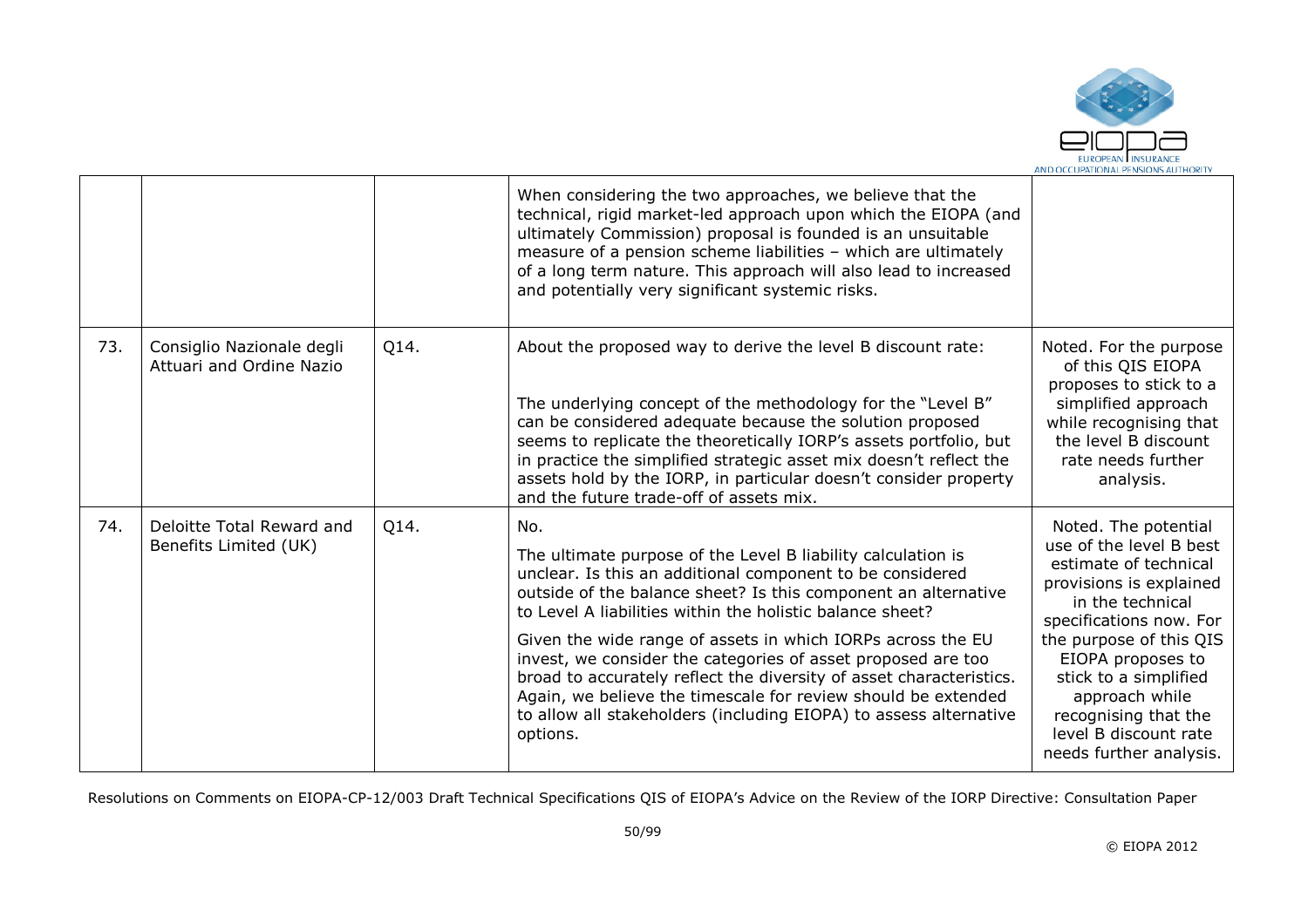

| 75. | Deutsche Post DHL                                            | Q14. | Yes, a level B discount rate in the QIS, based on expected<br>returns of the strategic asset allocation, is more appropriate<br>rather than a "risk-free" discount rate. However, we don't agree<br>with the proposed way to derive this level B discount rate.<br>Instead of locking in bond rates at current levels, we propose a<br>more long-term approach.                                     | Noted. For the purpose<br>of this QIS EIOPA<br>proposes to stick to a<br>simplified approach<br>while recognising that<br>the level B discount<br>rate needs further<br>analysis.                                                                                                                                         |
|-----|--------------------------------------------------------------|------|-----------------------------------------------------------------------------------------------------------------------------------------------------------------------------------------------------------------------------------------------------------------------------------------------------------------------------------------------------------------------------------------------------|---------------------------------------------------------------------------------------------------------------------------------------------------------------------------------------------------------------------------------------------------------------------------------------------------------------------------|
| 76. | Dexia Asset Management                                       | Q14. | Q14. Do stakeholders agree that the proposed way to derive the<br>level B discount rate adequately reflect the expected return on<br>assets of IORPs (Section 2.8)? If not, what alternative would you<br>propose?<br>We lack information on the use of Level B TP. In any case, we<br>suggest making a difference of expected returns according to<br>the perceived riskiness of each asset class. | Noted. The potential<br>use of the level B best<br>estimate of technical<br>provisions is explained<br>in the technical<br>specifications now. For<br>the purpose of this QIS<br>EIOPA proposes to<br>stick to a simplified<br>approach while<br>recognising that the<br>level B discount rate<br>needs further analysis. |
| 77. | European Association of<br><b>Public Sector Pension Inst</b> | Q14. | Do stakeholders agree that the proposed way to derive the level<br>B discount rate adequately reflect the expected return on assets<br>of IORPs (Section 2.8)? If not, what alternative would you<br>propose?<br>EAPSPI in general welcomes the notion of Article 15 (4) lit. b) of<br>the IORP Directive 2003/41/EC in the level B discount rate and                                               | Noted.                                                                                                                                                                                                                                                                                                                    |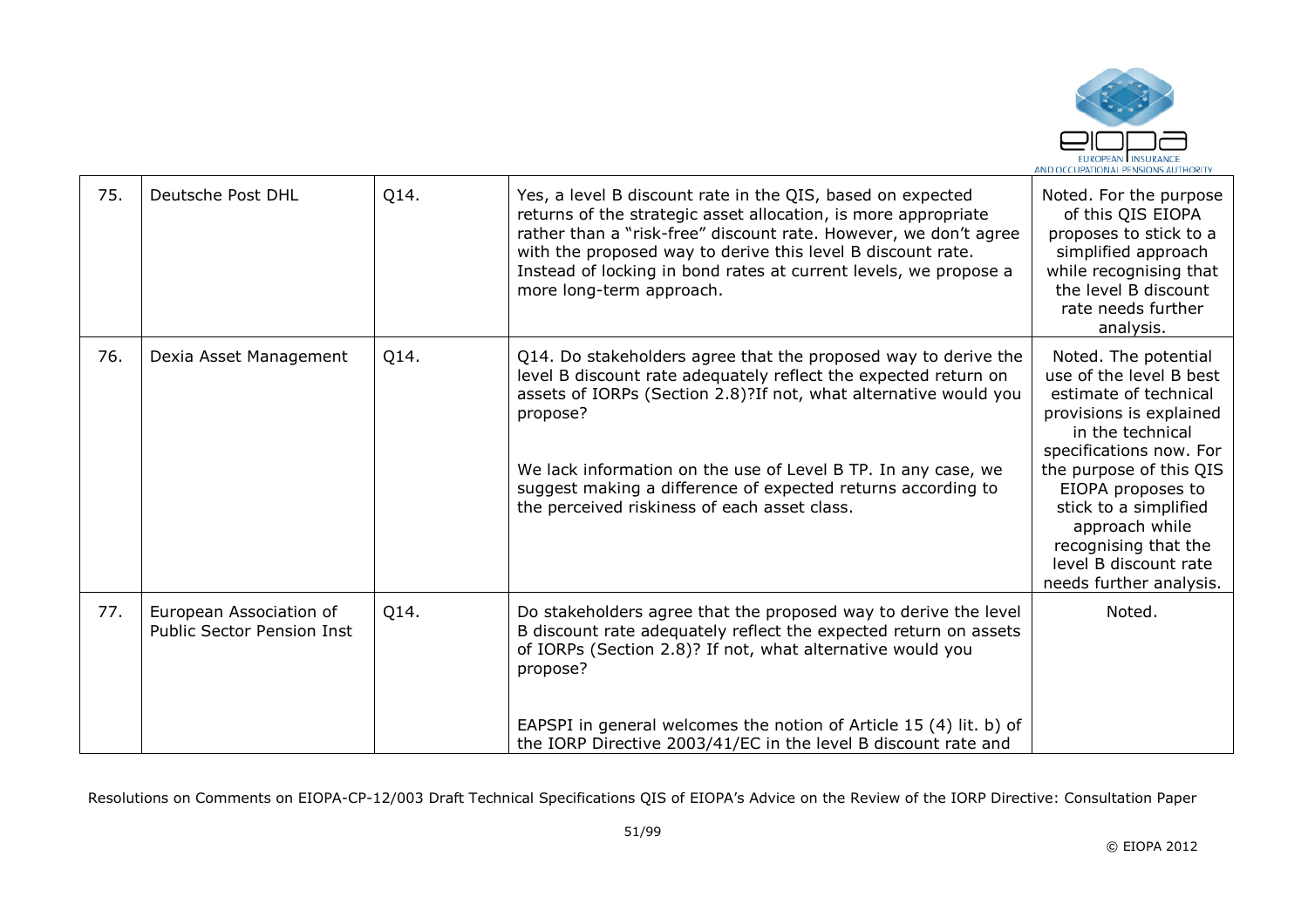

|     |                                                       |      | the reference to the expected long term return onIORPs' assets<br>("the yield on the corresponding assets held by the institution<br>and the future investment returns and/or the market yields of<br>high-quality or government bonds"). In contrast to the intended<br>unification of the calculation of the level B discount rate, EAPSPI<br>is of the opinion that the hitherto reference to the rules of the<br>home member state should be maintained ("the maximum rates<br>of interest used shall be chosen prudently and determined in<br>accordance with any relevant rules of the home Member<br>State").<br>EAPSPI disapproves of using the basic risk-free Level A-interest<br>rate. The current low interest rate environment of swap rates<br>generates uniquely high technical provisions while at the same<br>time the very existence of a "risk-free" asset and interest rate is<br>questionable in the light of current debates concerning i.e. the<br>government bond markets of Euro countries and the volatility of<br>financial markets. EAPSPI suggests only refering to the notion<br>of long term expected returns of IORPs assets and not refering<br>to short term fluctuations in yield levels. |                                                                                                                                                                                                    |
|-----|-------------------------------------------------------|------|------------------------------------------------------------------------------------------------------------------------------------------------------------------------------------------------------------------------------------------------------------------------------------------------------------------------------------------------------------------------------------------------------------------------------------------------------------------------------------------------------------------------------------------------------------------------------------------------------------------------------------------------------------------------------------------------------------------------------------------------------------------------------------------------------------------------------------------------------------------------------------------------------------------------------------------------------------------------------------------------------------------------------------------------------------------------------------------------------------------------------------------------------------------------------------------------------------------------------|----------------------------------------------------------------------------------------------------------------------------------------------------------------------------------------------------|
| 78. | European Federation for<br>Retirement Provision (EFRP | Q14. | Q14. Do stakeholders agree that the proposed way to derive the<br>level B discount rate adequately reflect the expected return on<br>assets of IORPs (Section 2.8)? If not, what alternative would<br>you propose?<br>The use of the Level B discount rate is not very clear yet and<br>further clarification is needed. In the consultation document                                                                                                                                                                                                                                                                                                                                                                                                                                                                                                                                                                                                                                                                                                                                                                                                                                                                        | Noted. The potential<br>use of the level B best<br>estimate of technical<br>provisions is explained<br>in the technical<br>specifications now. For<br>the purpose of this QIS<br>EIOPA proposes to |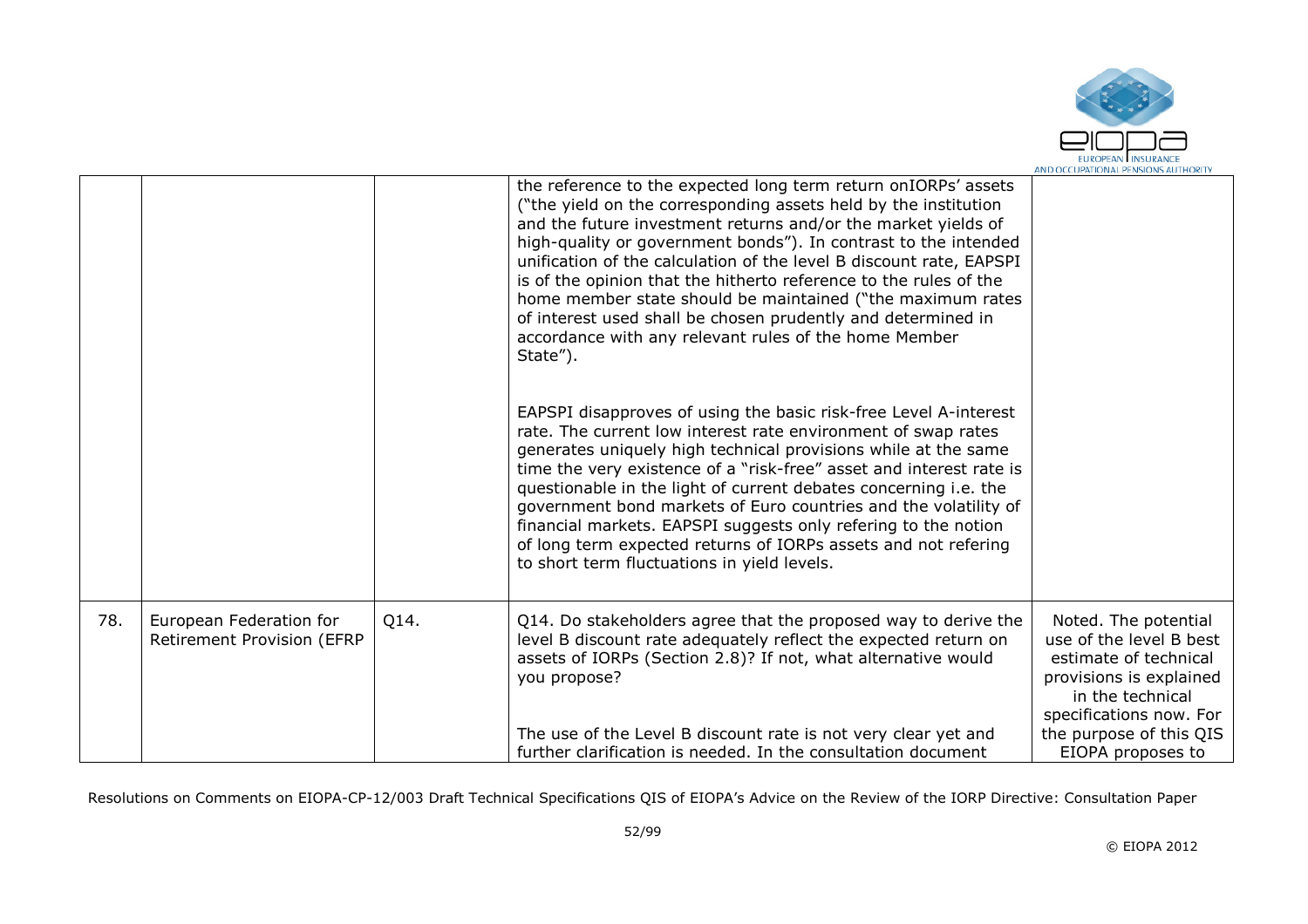

|  | there is no attention paid to how the level B discount rate will<br>operate in connection with other adjustment mechanisms. A<br>higher discount rate will automatically influence the value of the<br>adjustment and/or steering instruments.                                                                                                                                                                                                                                                                                                                                                                                                                                                                                                                                                                                                                                                                                                                                                                               | stick to a simplified<br>approach while<br>recognising that the<br>level B discount rate<br>needs further analysis. |
|--|------------------------------------------------------------------------------------------------------------------------------------------------------------------------------------------------------------------------------------------------------------------------------------------------------------------------------------------------------------------------------------------------------------------------------------------------------------------------------------------------------------------------------------------------------------------------------------------------------------------------------------------------------------------------------------------------------------------------------------------------------------------------------------------------------------------------------------------------------------------------------------------------------------------------------------------------------------------------------------------------------------------------------|---------------------------------------------------------------------------------------------------------------------|
|  | Some Members of the EFRP argue that the level B discount rate<br>is better suitable to the structure of their liabilities than the<br>level A discount rate and would like to propose to use the Level<br>B discount rate as starting basis discount rate.                                                                                                                                                                                                                                                                                                                                                                                                                                                                                                                                                                                                                                                                                                                                                                   |                                                                                                                     |
|  | The calculation of the 'Level B' discount rate should be based on<br>the real asset mix and expected rate of return of each asset<br>class on the portfolio. Regarding the fixed income component:<br>since it includes bonds and deposits, including only the yields of<br>AAA and AA bonds eliminates other components that can have<br>higher rates. Furthermore, we note that the 3% risk premium is<br>fixed for all risk-bearing asset categories and not linked to the<br>specific risk as determined by the asset allocation of the IORP.<br>A rate in line with the IORPs asset allocation would be more<br>appropriate. The level B discount rate should also reflect a long-<br>term equilibrium return on the IORPs assets and not be based<br>on today's yield levels. It should use an average long-term risk-<br>free interest rate. Of course, using an average risk-free interest<br>rate that is higher than the current interest rates will create<br>losses on the fixed income component of portfolios. |                                                                                                                     |
|  | In addition, there are some Member State specific issues. For<br>example, German IORPs have significant investments in                                                                                                                                                                                                                                                                                                                                                                                                                                                                                                                                                                                                                                                                                                                                                                                                                                                                                                       |                                                                                                                     |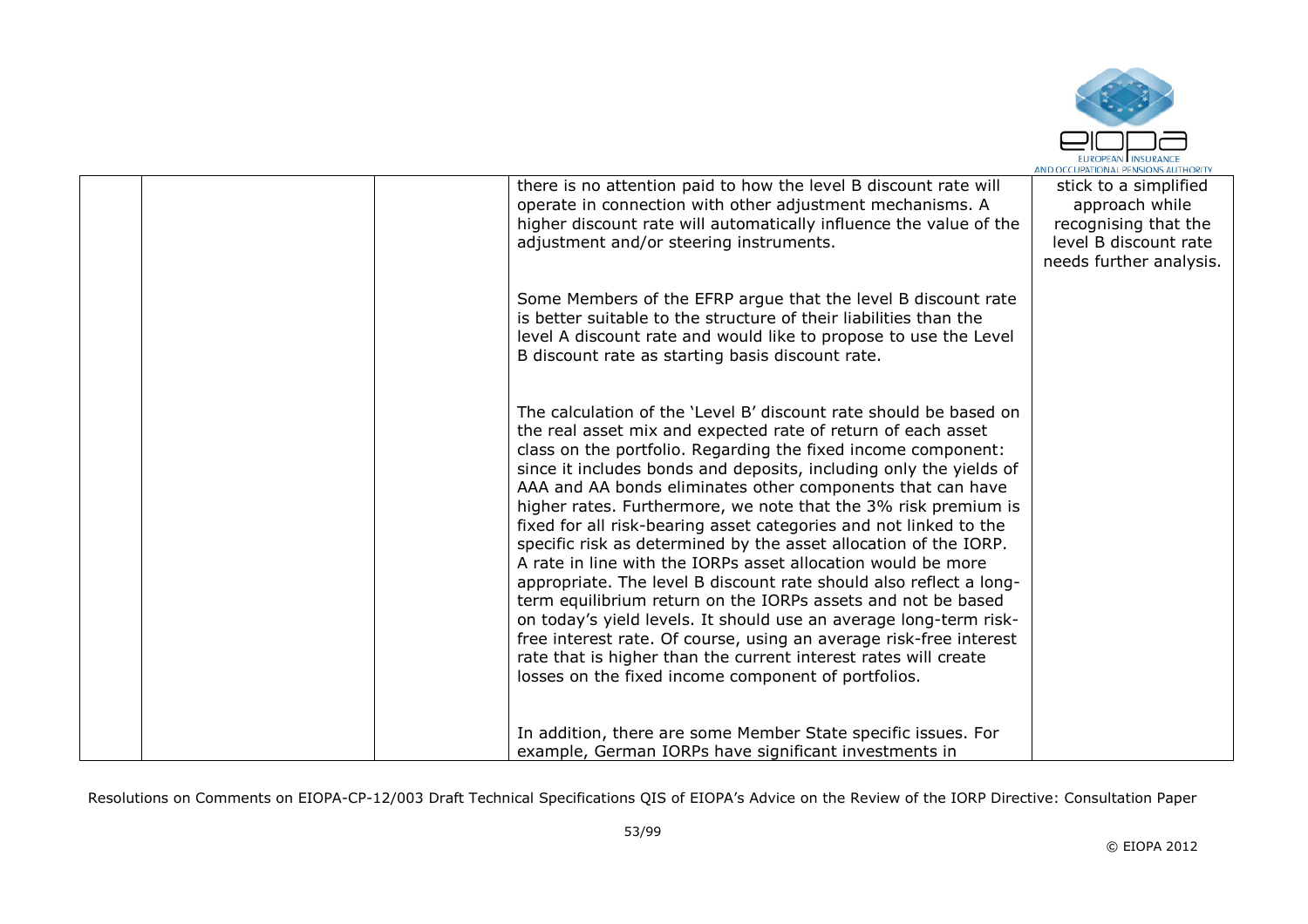

|     |                                                 |      | covered bonds (e.g. Pfandbriefe) which are not listed in HBS<br>8.18. The classification of such bonds would need to be clarified,<br>among other things.                                                                                                                                                                                                                                                                                                                                                                                                                                                                                                                                                                                                                              |                                                                                                                                                                                                                                               |
|-----|-------------------------------------------------|------|----------------------------------------------------------------------------------------------------------------------------------------------------------------------------------------------------------------------------------------------------------------------------------------------------------------------------------------------------------------------------------------------------------------------------------------------------------------------------------------------------------------------------------------------------------------------------------------------------------------------------------------------------------------------------------------------------------------------------------------------------------------------------------------|-----------------------------------------------------------------------------------------------------------------------------------------------------------------------------------------------------------------------------------------------|
| 79. | Federation of the Dutch<br><b>Pension Funds</b> | Q14. | The use of the Level B discount rate is not yet very clear and<br>may not be realistic in case the options IORPs have and can use<br>(such as adjustment and steering mechanisms) are being taken<br>into account. Therefore, at the moment, we cannot provide a<br>proper analysis. As long as the current proposed method is only<br>a first insight into the magnitude of the deviation of a Level A<br>versus Level B technical provision and not for any parameter<br>setting discussion, we can agree with the proposed way.                                                                                                                                                                                                                                                     | Noted. The potential<br>use of the level B best<br>estimate of technical<br>provisions is explained<br>in the technical<br>specifications now. For<br>the purpose of this QIS<br>EIOPA proposes to<br>stick to a simplified<br>approach while |
|     |                                                 |      | The fixed equity premium of 3% for all other kind of assets<br>(e.g. property, equities and alternative investments) does not<br>correspond with the different levels of risk of these assets as<br>described in the SCR standard formula, making some asset<br>classes looking more attractive from the perspective of the HBS<br>(in terms of return/risk). We would like to stress the danger of<br>new quantitative requirements leading to a shift in the<br>investment policy of an IORP and the broad macro-economic<br>impact that may be undesirable in view of the EU strategy for<br>growth and the role of long term investors such as IORPs. Such<br>shifts in investment strategy have already occurred in insurance<br>companies due to the calibration of Solvency II. | recognising that the<br>level B discount rate<br>needs further analysis.                                                                                                                                                                      |
|     |                                                 |      | As soon as EIOPA intends to work towards more detailed<br>parameter setting or usage of the Level B discount rate, we                                                                                                                                                                                                                                                                                                                                                                                                                                                                                                                                                                                                                                                                  |                                                                                                                                                                                                                                               |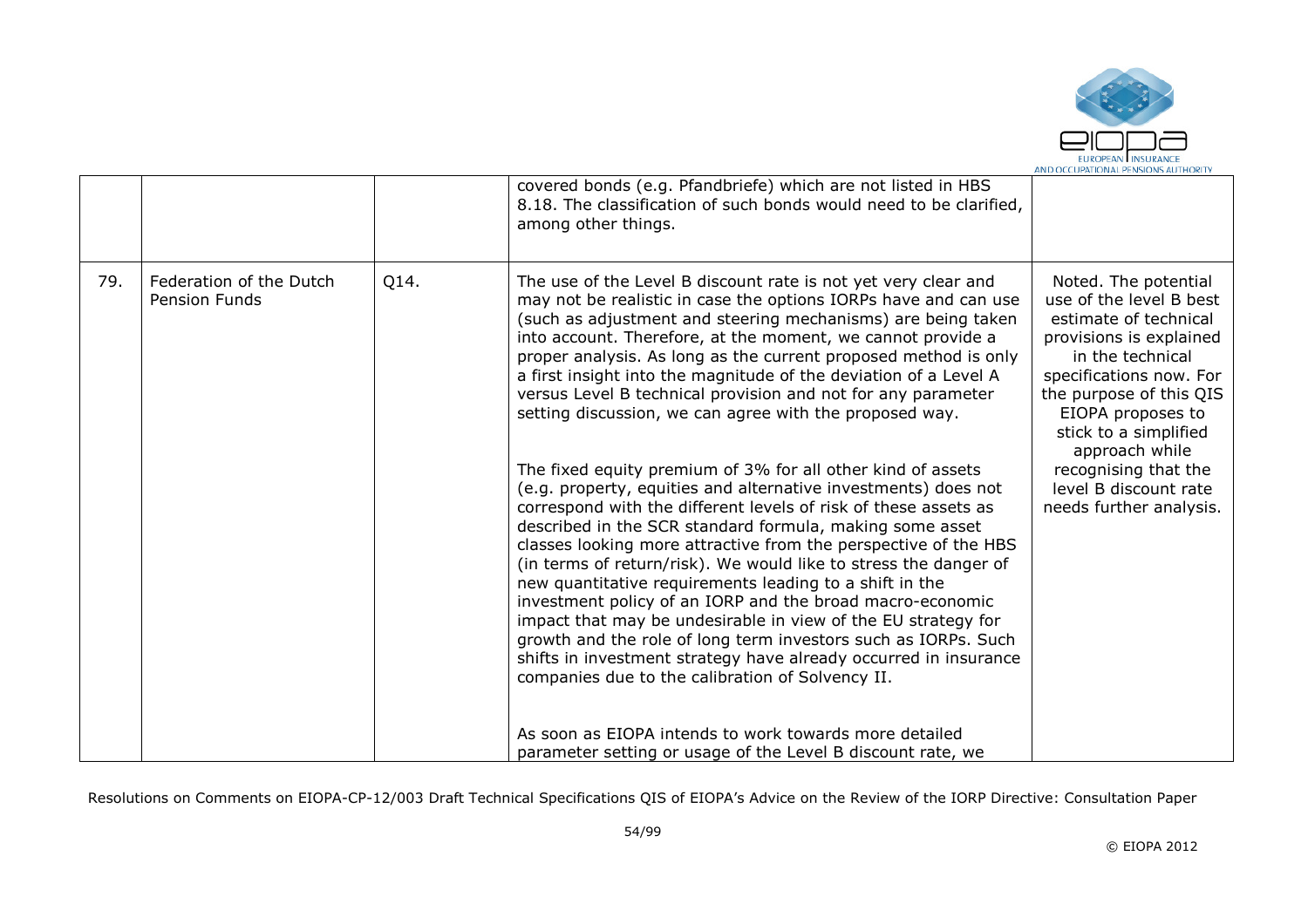

|     |                                                 |      | preserve ourselves the right to backtrack on any comment<br>made on the Level B discount rate.                                                                                                                                                                                                                                                                                                                                                                                                                                                                                                                                                                                                                                                                                                                                                                                                                                             |                                                                                                                                                                                   |
|-----|-------------------------------------------------|------|--------------------------------------------------------------------------------------------------------------------------------------------------------------------------------------------------------------------------------------------------------------------------------------------------------------------------------------------------------------------------------------------------------------------------------------------------------------------------------------------------------------------------------------------------------------------------------------------------------------------------------------------------------------------------------------------------------------------------------------------------------------------------------------------------------------------------------------------------------------------------------------------------------------------------------------------|-----------------------------------------------------------------------------------------------------------------------------------------------------------------------------------|
|     |                                                 |      | A sensitivity analysis would be helpful.                                                                                                                                                                                                                                                                                                                                                                                                                                                                                                                                                                                                                                                                                                                                                                                                                                                                                                   |                                                                                                                                                                                   |
| 80. | Financial Reporting Council<br>- staff response | Q14. | For the purposes of the QIS, the methodology to derive the<br>level B discount rate might be an appropriate simplification.<br>However EIOPA should note that the proposed approach would<br>appear to be based on the existing investment strategy of an<br>IORP and does not take account of possible changes to<br>investment strategy which might occur as the IORP becomes<br>more mature.                                                                                                                                                                                                                                                                                                                                                                                                                                                                                                                                            | Noted. For the purpose<br>of this QIS EIOPA<br>proposes to stick to a<br>simplified approach<br>while recognising that<br>the level B discount<br>rate needs further<br>analysis. |
|     |                                                 |      | We suggest EIOPA consider refining the approach, for example<br>the discount rate might be term-related.                                                                                                                                                                                                                                                                                                                                                                                                                                                                                                                                                                                                                                                                                                                                                                                                                                   |                                                                                                                                                                                   |
| 81. | German Institute of<br><b>Pension Actuaries</b> | Q14. | In principle, the suggested approach for determining 'Level B'<br>discount rates is a step in the right direction (cf. Q13). Actually,<br>we are convinced that the use of a 'Level B' type of discounts<br>rate is an absolute must if the HBS is pursued. However, the<br>clustering in the suggested asset classes seems to be too rough<br>to capture the return characteristics of typical German IORP<br>portfolios. Also, given the restrictions in the depth of the<br>market, IORPs often have to invest to a certain extent in single<br>A rated bonds issued by corporates or financials since there are<br>not enough AA or AAA investment opportunities. The<br>assumption made in HBS.8.18 that the remaining part of the<br>fixed income portfolio is assumed to have the same average<br>yield as the supposed fixed income asset classes thus fails to<br>capture reality. (see also our comment in "General" as to depth | Noted. For the purpose<br>of this QIS EIOPA<br>proposes to stick to a<br>simplified approach<br>while recognising that<br>the level B discount<br>rate needs further<br>analysis. |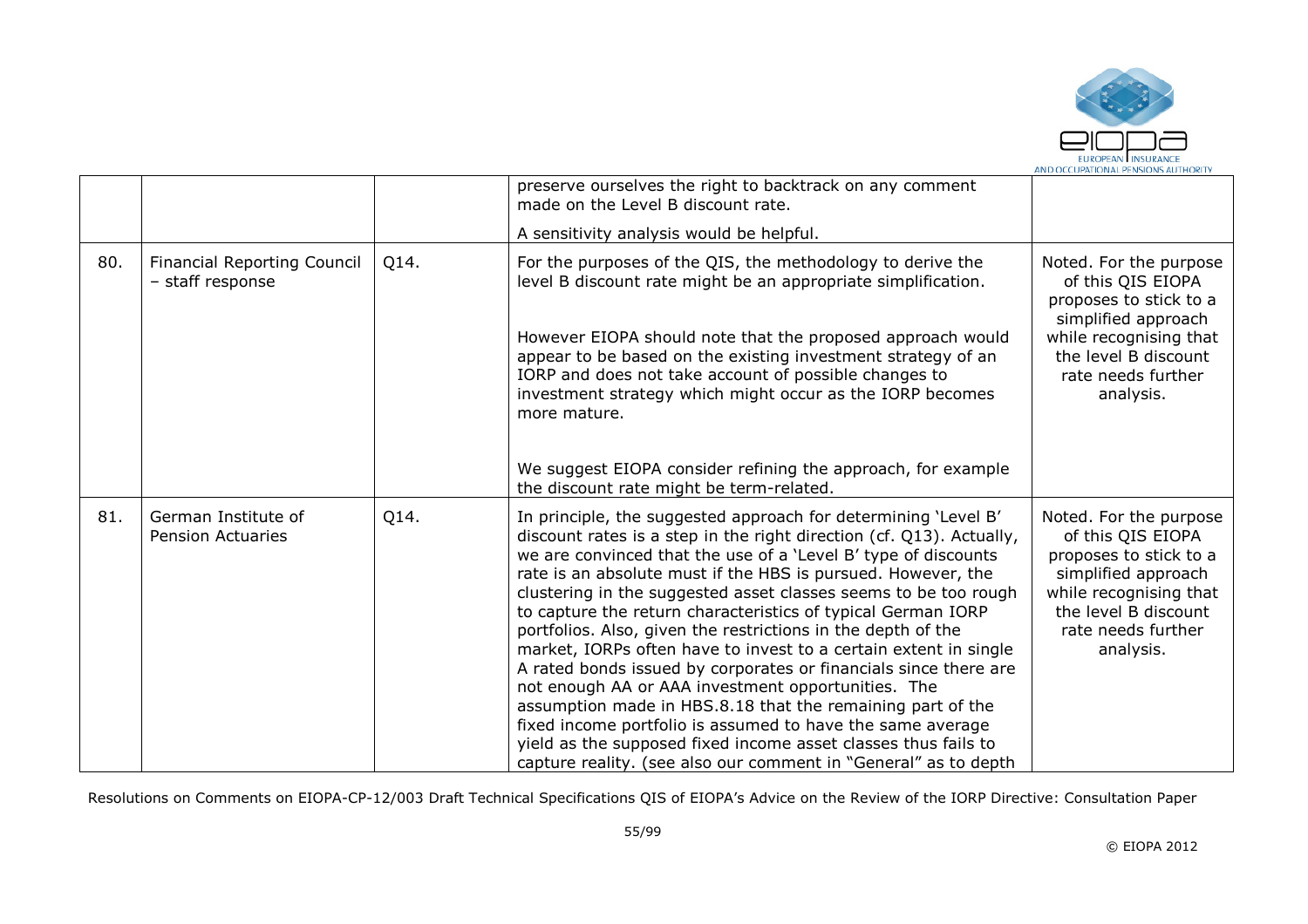

|     |                                                           |      | and efficiency of capital markets)                                                                                                                                                                                                                                                                                                                                                                                                                                                                                                                                                                                                                                                                                                                                                                                                                                                                                                               |                                                                                                                                                                                   |
|-----|-----------------------------------------------------------|------|--------------------------------------------------------------------------------------------------------------------------------------------------------------------------------------------------------------------------------------------------------------------------------------------------------------------------------------------------------------------------------------------------------------------------------------------------------------------------------------------------------------------------------------------------------------------------------------------------------------------------------------------------------------------------------------------------------------------------------------------------------------------------------------------------------------------------------------------------------------------------------------------------------------------------------------------------|-----------------------------------------------------------------------------------------------------------------------------------------------------------------------------------|
|     |                                                           |      | Supposing a 3% risk premium for the whole bundle of non-fixed<br>income assets from historical evidence appears to be too low,<br>especially when added to historically abnormal fixed-income<br>interest rates. At the least, a premium of 3.5% to 4.0% would<br>be recommended. When doing so real estate investment should<br>be segregated and could be accounted for with the suggested<br>risk premium of 3%.                                                                                                                                                                                                                                                                                                                                                                                                                                                                                                                              |                                                                                                                                                                                   |
|     |                                                           |      | As mentioned above, we believe that, given the long-term<br>nature of pension liabilities, the nominal rates used should not<br>be predominantly influenced by the current interest rates' level<br>but rather by expected long-term equilibrium conditions. The<br>fixed income yield should therefore reflect a long-term historical<br>average and the duration of liabilities.                                                                                                                                                                                                                                                                                                                                                                                                                                                                                                                                                               |                                                                                                                                                                                   |
| 82. | <b>GESAMTMETALL -</b><br>Federation of German<br>employer | Q14. | We strongly welcome the proposal that there will also be a<br>"Level B" discount rate in the QIS, based on expected returns of<br>the strategic asset allocation rather than a risk-free discount<br>rate, but do not agree with the proposed way to derive the level<br>B discount rate. The level B expected return locks in bond rates<br>at current levels. We propose a long-term historical average of<br>the returns instead, based on bonds with a maturity of at least<br>15 years, to adequately reflect the duration of pension<br>liabilities. Furthermore, the fixed risk premium of 3% for all<br>other kind of assets does not correspond with the different level<br>of riskiness of these assets (as prescribed in the SCR standard<br>formula). So, there will be an imbalance in risk-return trade-off<br>and a strong incentive to invest in property (same expected<br>return, but lower capital requirements than equity). | Noted. For the purpose<br>of this QIS EIOPA<br>proposes to stick to a<br>simplified approach<br>while recognising that<br>the level B discount<br>rate needs further<br>analysis. |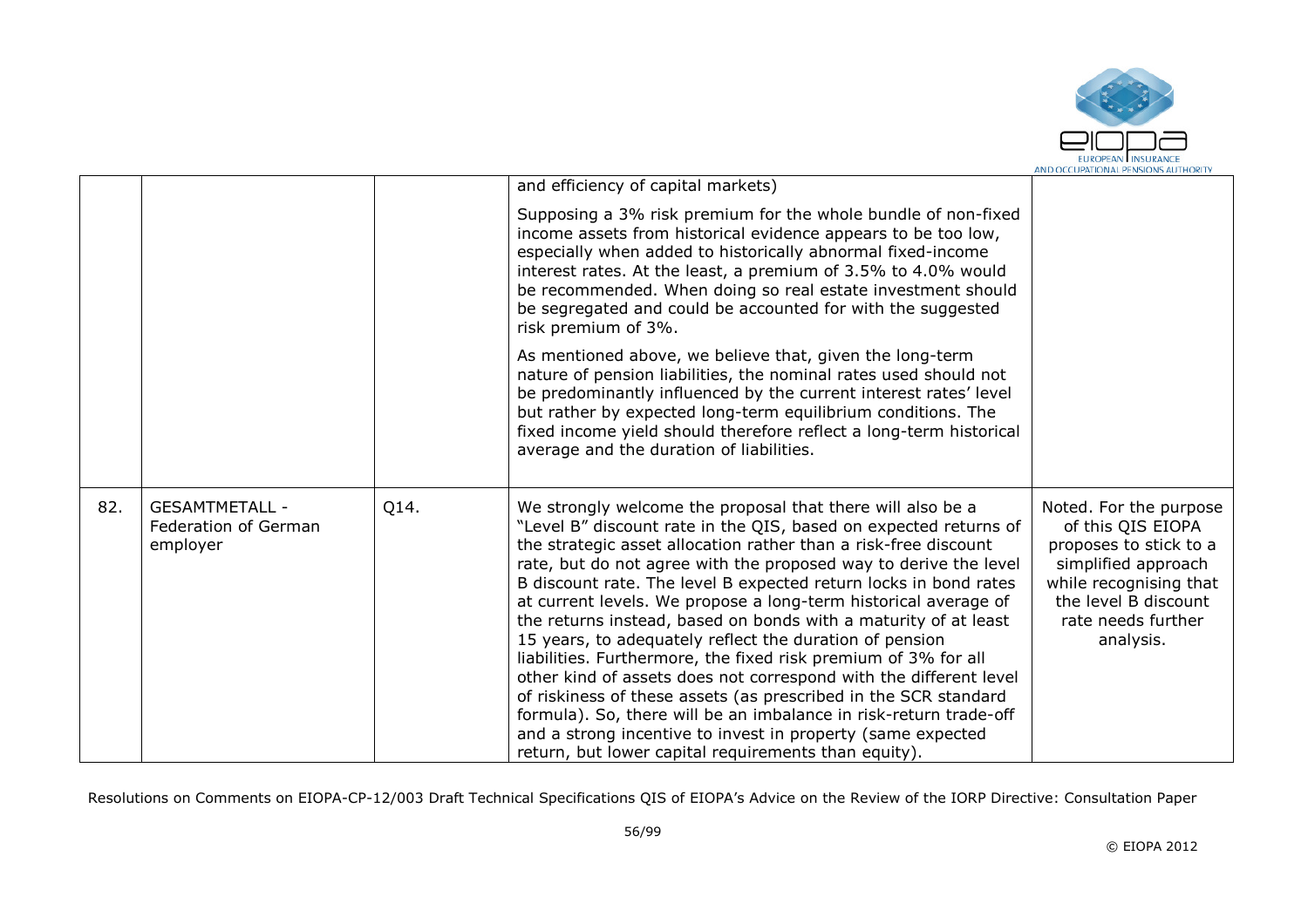

| 83. | Groupe Consultatif<br>Actuariel Européen     | Q14. | Do stakeholders agree that the proposed way to derive the level<br>B discount                                                                                                                                                                                                                                                                                                                                                                                                                                                        | Noted.                                                                                                                                             |
|-----|----------------------------------------------|------|--------------------------------------------------------------------------------------------------------------------------------------------------------------------------------------------------------------------------------------------------------------------------------------------------------------------------------------------------------------------------------------------------------------------------------------------------------------------------------------------------------------------------------------|----------------------------------------------------------------------------------------------------------------------------------------------------|
|     |                                              |      | rate adequately reflect the expected return on assets of IORPs<br>(Section 2.8)?                                                                                                                                                                                                                                                                                                                                                                                                                                                     |                                                                                                                                                    |
|     |                                              |      | If not, what alternative would you propose?                                                                                                                                                                                                                                                                                                                                                                                                                                                                                          |                                                                                                                                                    |
|     |                                              |      | EIOPA has made it clear that the parameters proposed for the<br>purpose of this QIS for determining the Level B discount rate<br>are to provide a first insight into the magnitude of the deviation<br>of Level A versus Level B technical provisions . For this<br>purpose, we think that the proposed simplification of grouping<br>assets in a limited number of categories is acceptable. If a<br>dual-level approach is to be used within a new regime, the<br>approach to deriving the discount rate will need to be reviewed. |                                                                                                                                                    |
| 84. | Hundred Group of Finance<br><b>Directors</b> | Q14. | Do stakeholders agree that the proposed way to derive the level<br>B discount rate adequately reflect the expected return on assets<br>of IORPs (Section 2.8)? If not, what alternative would you<br>propose?                                                                                                                                                                                                                                                                                                                        | Noted. The potential<br>use of the level B best<br>estimate of technical<br>provisions is explained<br>in the technical<br>specifications now. For |
|     |                                              |      | As noted above, as the consultation does not indicate what the<br>level B discount rate is to be used for, it is difficult to respond<br>effectively.                                                                                                                                                                                                                                                                                                                                                                                | the purpose of this QIS<br>EIOPA proposes to<br>stick to a simplified<br>approach while<br>recognising that the                                    |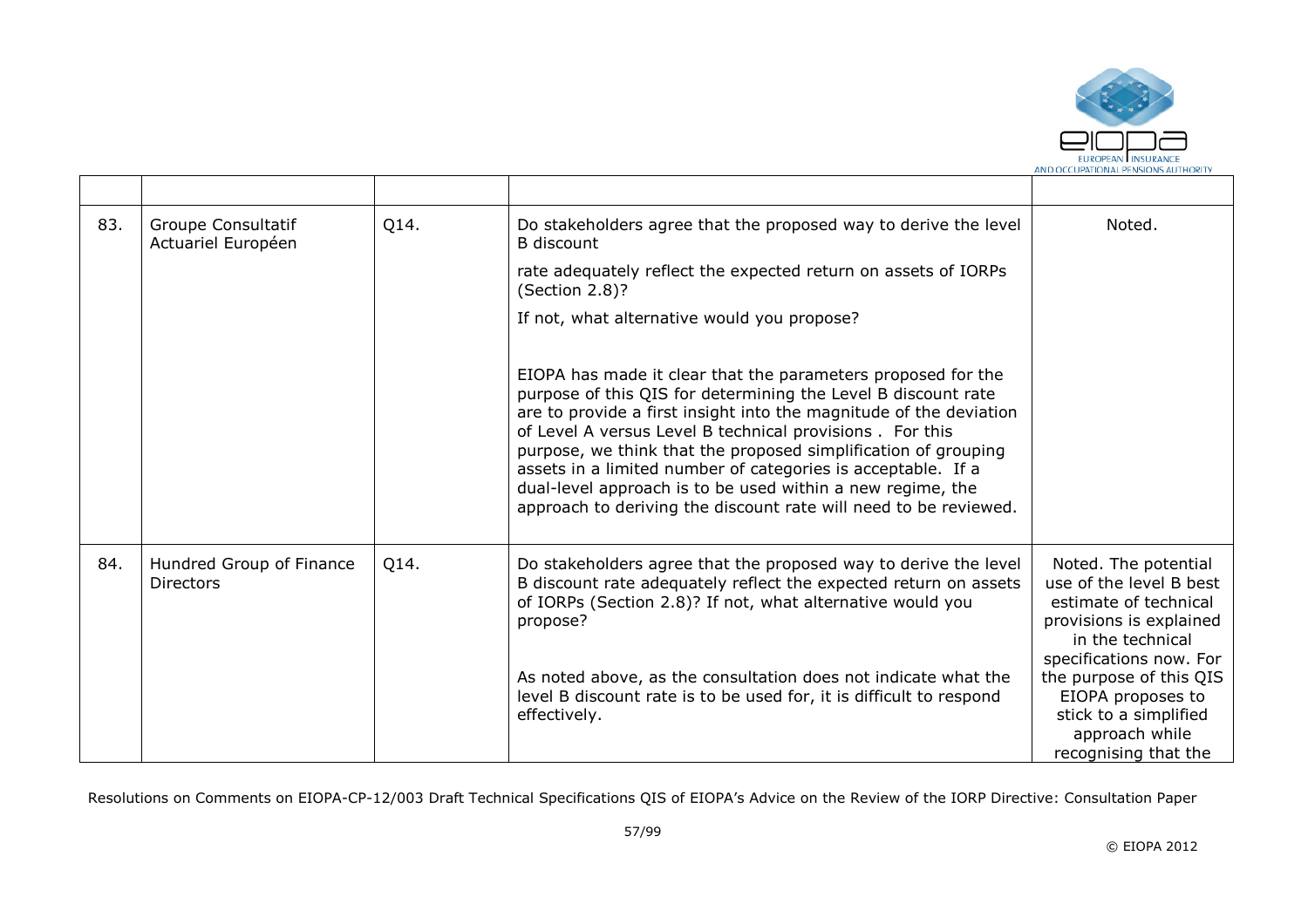

|     |                                            |      | However, we note that there appears to be an odd mixture of<br>spurious accuracy and arbitrariness - for example 2.98% is<br>used for the return on AAA government bonds and then a<br>simple 3% addition is used as an equity risk premium without<br>any justification for this figure.<br>We also question whether the calculation of the expected return<br>on assets will give adequate weight to derisking or hedging<br>strategies.                                                                                                                                                                                                                                                                                                                                                                                                                                                                                                                                       | level B discount rate<br>needs further analysis.                                                                                                                                  |
|-----|--------------------------------------------|------|----------------------------------------------------------------------------------------------------------------------------------------------------------------------------------------------------------------------------------------------------------------------------------------------------------------------------------------------------------------------------------------------------------------------------------------------------------------------------------------------------------------------------------------------------------------------------------------------------------------------------------------------------------------------------------------------------------------------------------------------------------------------------------------------------------------------------------------------------------------------------------------------------------------------------------------------------------------------------------|-----------------------------------------------------------------------------------------------------------------------------------------------------------------------------------|
| 85. | <b>IBM Deutschland</b><br>Pensionsfonds AG | Q14. | The level B discount rate seems to be a more appropriate rate<br>to discount liabilities and should represent the base case. Its<br>derivation, however, needs adjustment. The fixed income asset<br>classes listed in HBS 8.18 are not representative of the asset<br>allocation of German IORPs which have significant investments<br>in covered bonds and registered bank bonds that may be rated<br>lower than AA. In addition, many IORPs have significant<br>issuance of mortgage loans to members which are not covered<br>in HBS 8.18. Basing the fixed income portion of the level B<br>discount rate on AAA and AA rated securities is unreasonable<br>given the lack of depth of this market.<br>Importantly, the level B discount rate should represent a long-<br>term equilibrium return on the IORPs assets and not be based<br>on today's yield levels. The fixed income yield should reflect a<br>long-term historical average and the duration of liabilities. | Noted. For the purpose<br>of this QIS EIOPA<br>proposes to stick to a<br>simplified approach<br>while recognising that<br>the level B discount<br>rate needs further<br>analysis. |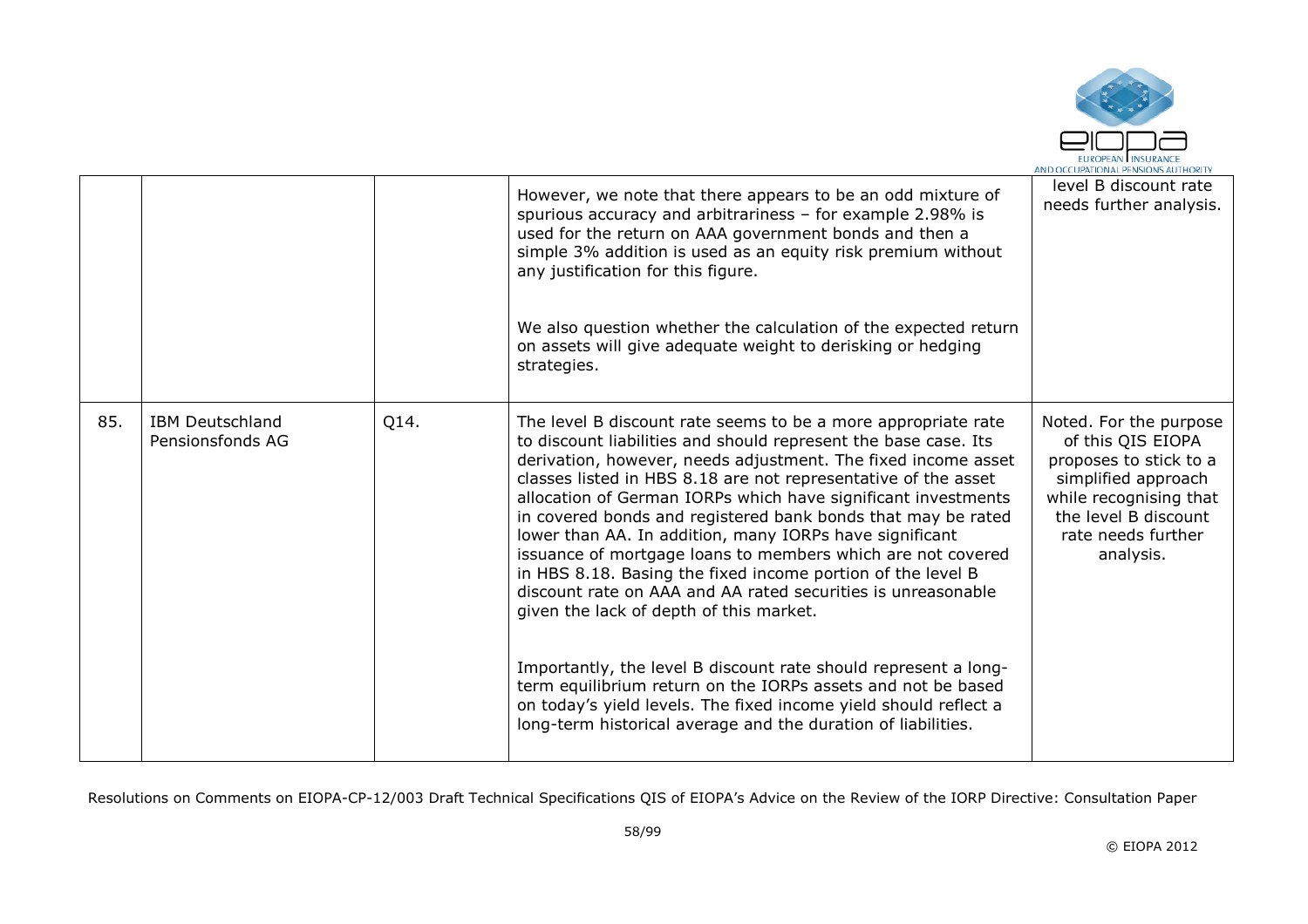

| 86. | Institute and Faculty of<br>Actuaries | Q14. | Do stakeholders agree that the proposed way to derive the level<br>B discount rate adequately reflect the expected return on assets<br>of IORPs (Section 2.8)? If not, what alternative would you<br>propose?<br>We are concerned that the proposed way to derive the level B<br>discount rates may not be sufficiently sophisticated to address<br>the investment strategies of some IORPs and that as a result<br>the QIS calculations may substantially misstate the results. We<br>consider that it would be much better to specify that the<br>approach already followed for the sponsor's pensions accounting                     | Noted. For the purpose<br>of this QIS EIOPA<br>proposes to stick to a<br>simplified approach<br>while recognising that<br>the level B discount<br>rate needs further<br>analysis. |
|-----|---------------------------------------|------|-----------------------------------------------------------------------------------------------------------------------------------------------------------------------------------------------------------------------------------------------------------------------------------------------------------------------------------------------------------------------------------------------------------------------------------------------------------------------------------------------------------------------------------------------------------------------------------------------------------------------------------------|-----------------------------------------------------------------------------------------------------------------------------------------------------------------------------------|
|     |                                       |      | disclosures should be adopted.<br>We note that the proposals seem designed to favour investment<br>in equities and other risky assets.                                                                                                                                                                                                                                                                                                                                                                                                                                                                                                  |                                                                                                                                                                                   |
| 87. | <b>Insurance Europe</b>               | Q14. | Insurance Europe believes that the proposed way to derive a<br>level B discount rate is not suitable to calculate an appropriate<br>value for the technical provisions. It would be contrary to the<br>basic valuation principles mentioned in section 2.3 and in<br>EIOPA's answer to the Call for Advice. Especially, the principle<br>of a market-consistent valuation is not fulfilled.<br>Insurance Europe believes that alternatives to the market<br>consistent valuation should be discussed and developed within<br>the Solvency II framework. Insurers providing long-term<br>guarantees face the same difficulties as IORPs. | Noted.                                                                                                                                                                            |
| 88. | KPMG LLP (UK)                         | Q14. | No. It is far too simplistic to assume that all non-fixed-income<br>investments will return the same risk premium. If Level B is<br>meant to equate to the present prudent principle regime under<br>the current IORP Directive, then the same wordings should be                                                                                                                                                                                                                                                                                                                                                                       | Noted. For the purpose<br>of this QIS EIOPA<br>proposes to stick to a<br>simplified approach                                                                                      |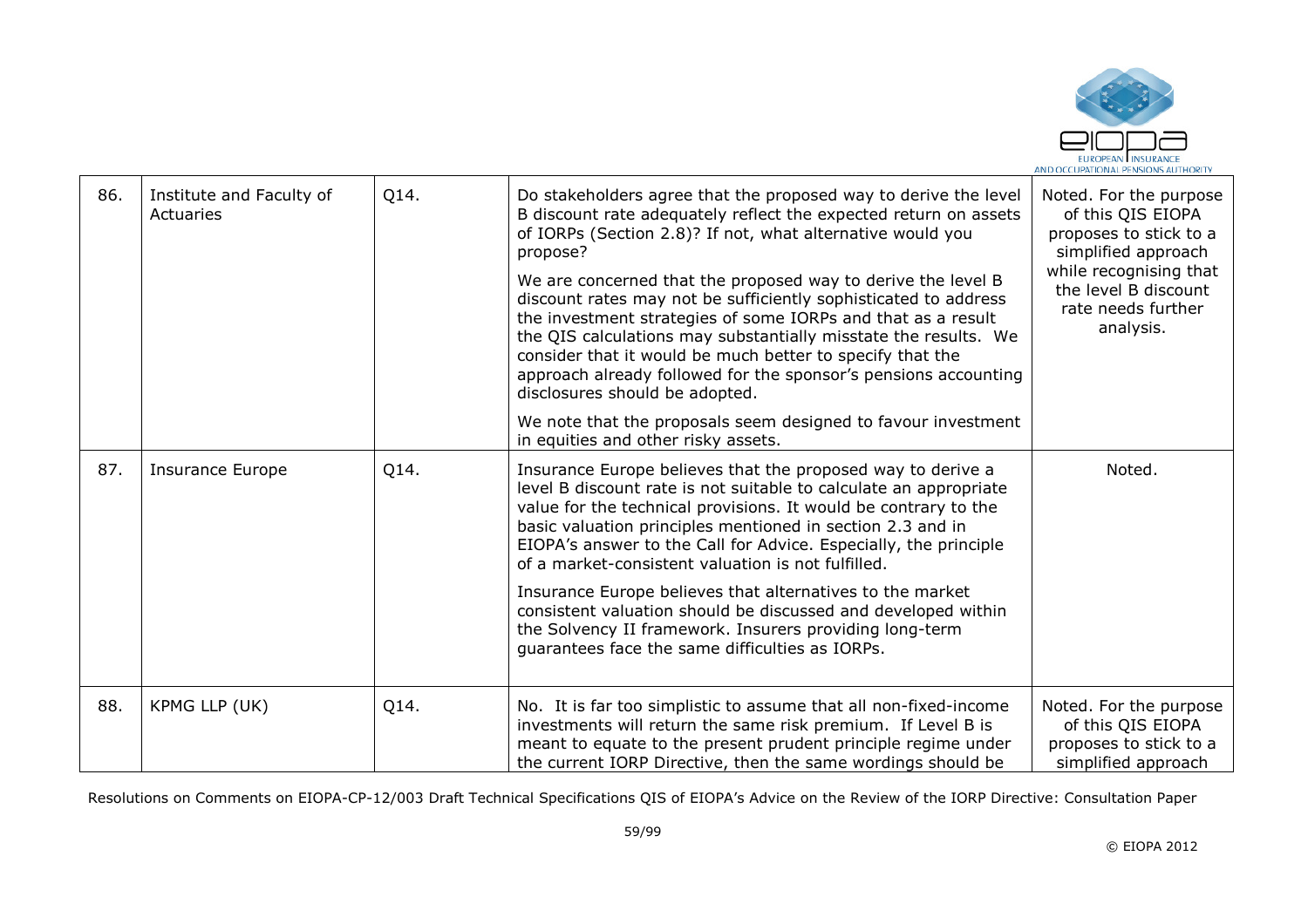

|     |            |      | used, to allow schemes to determine technical provisions on a<br>suitable basis.                                                                                                                                                                                                                                                                                                                                                                                                                                                                                                                                                                                                                                                                                                             | while recognising that<br>the level B discount<br>rate needs further<br>analysis.                                                              |
|-----|------------|------|----------------------------------------------------------------------------------------------------------------------------------------------------------------------------------------------------------------------------------------------------------------------------------------------------------------------------------------------------------------------------------------------------------------------------------------------------------------------------------------------------------------------------------------------------------------------------------------------------------------------------------------------------------------------------------------------------------------------------------------------------------------------------------------------|------------------------------------------------------------------------------------------------------------------------------------------------|
| 89. | Mercer Ltd | Q14. | Do stakeholders agree that the proposed way to derive the level<br>B discount rate adequately reflect the expected return on assets<br>of IORPs (Section 2.8)? If not, what alternative would you<br>propose?                                                                                                                                                                                                                                                                                                                                                                                                                                                                                                                                                                                | Noted. For the purpose<br>of this QIS EIOPA<br>proposes to stick to a<br>simplified approach<br>while recognising that<br>the level B discount |
|     |            |      | We are pleased that the 'Level B' measure of technical<br>provisions is reflected in the QIS. However, although we would<br>like to see less complexity elsewhere, the approach adopted<br>here is very simplistic and unlikely to reflect the variety of<br>investment strategies adopted by IORPs, or the different returns<br>available from different investment products in different<br>member states.                                                                                                                                                                                                                                                                                                                                                                                 | rate needs further<br>analysis.                                                                                                                |
|     |            |      | If it genuinely is the case that no decisions have been made<br>regarding the application of the quantitative measures of<br>Solvency II to IORPs, then we do not understand why such little<br>regard has been given to the measurement of level B technical<br>provisions, compared to level A. In particular, rather than<br>imposing an arbitrary 'investment related' discount rate, it<br>would seem more appropriate for the Level B measure to be set<br>using the existing principles and rules that apply in each<br>member state. These are likely to have been set in the context<br>of the market, social and economic conditions that apply in each<br>member state and such an approach would ensure that local<br>knowledge and experience in each member state is developed |                                                                                                                                                |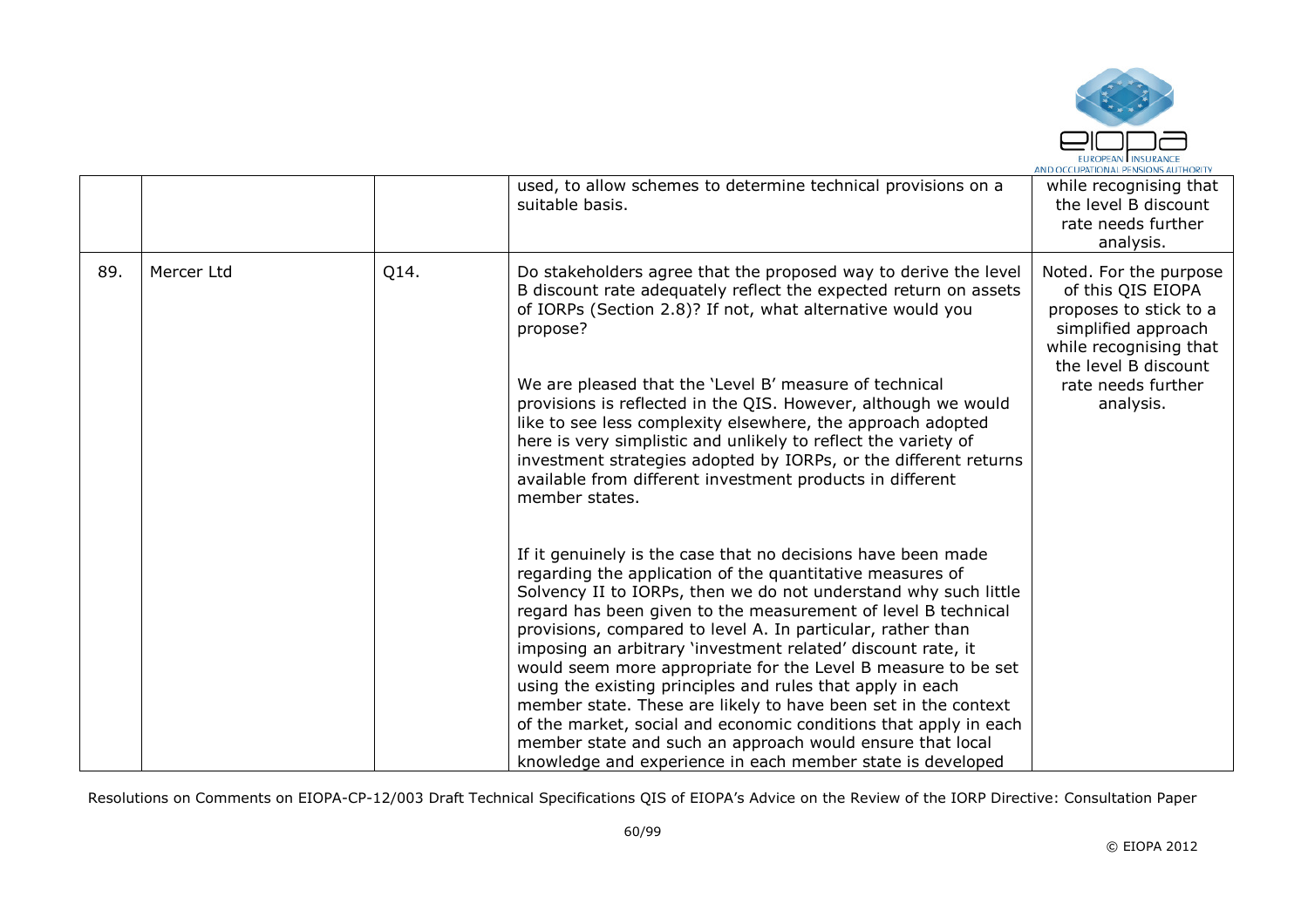

|     |                                                 |      | appropriately, rather than lost. In particular, it seems unlikely<br>to us that IORPs or local regulators would concede to a funding<br>level that was based on weaker principles than those that<br>applied currently.                                                                                                                                                                                                                                                                                                                                                                                                                                                                                                                                                                                                                                                                                          |                                                                                                                                                                                   |
|-----|-------------------------------------------------|------|------------------------------------------------------------------------------------------------------------------------------------------------------------------------------------------------------------------------------------------------------------------------------------------------------------------------------------------------------------------------------------------------------------------------------------------------------------------------------------------------------------------------------------------------------------------------------------------------------------------------------------------------------------------------------------------------------------------------------------------------------------------------------------------------------------------------------------------------------------------------------------------------------------------|-----------------------------------------------------------------------------------------------------------------------------------------------------------------------------------|
| 90. | National Association of<br>Pension Funds (NAPF) | Q14. | Do stakeholders agree that the proposed way to derive the level<br><b>B</b> discount<br>rate adequately reflects the expected return on assets of IORPs<br>(Section 2.8)? If not, what alternative would you propose?<br>Further clarity is required over how the Level B discount rate<br>will operate and refinement is needed to take accont of the<br>range of investment strategies available to IORPs.<br>The NAPF is concerned that the current proposals would lock in<br>returns on government bonds at current levels, which could<br>easily prove inappropriate over the long term.<br>Paras HBS 8.18-8.21 set out values to be used for the return on<br>a range of assets. It is highly unlikely that these will be<br>appropriate for all the economies in the EU, and the NAPF would<br>propose separate assumptiosn for individual Member States - or<br>at last for those outside the Eurozone. | Noted. For the purpose<br>of this QIS EIOPA<br>proposes to stick to a<br>simplified approach<br>while recognising that<br>the level B discount<br>rate needs further<br>analysis. |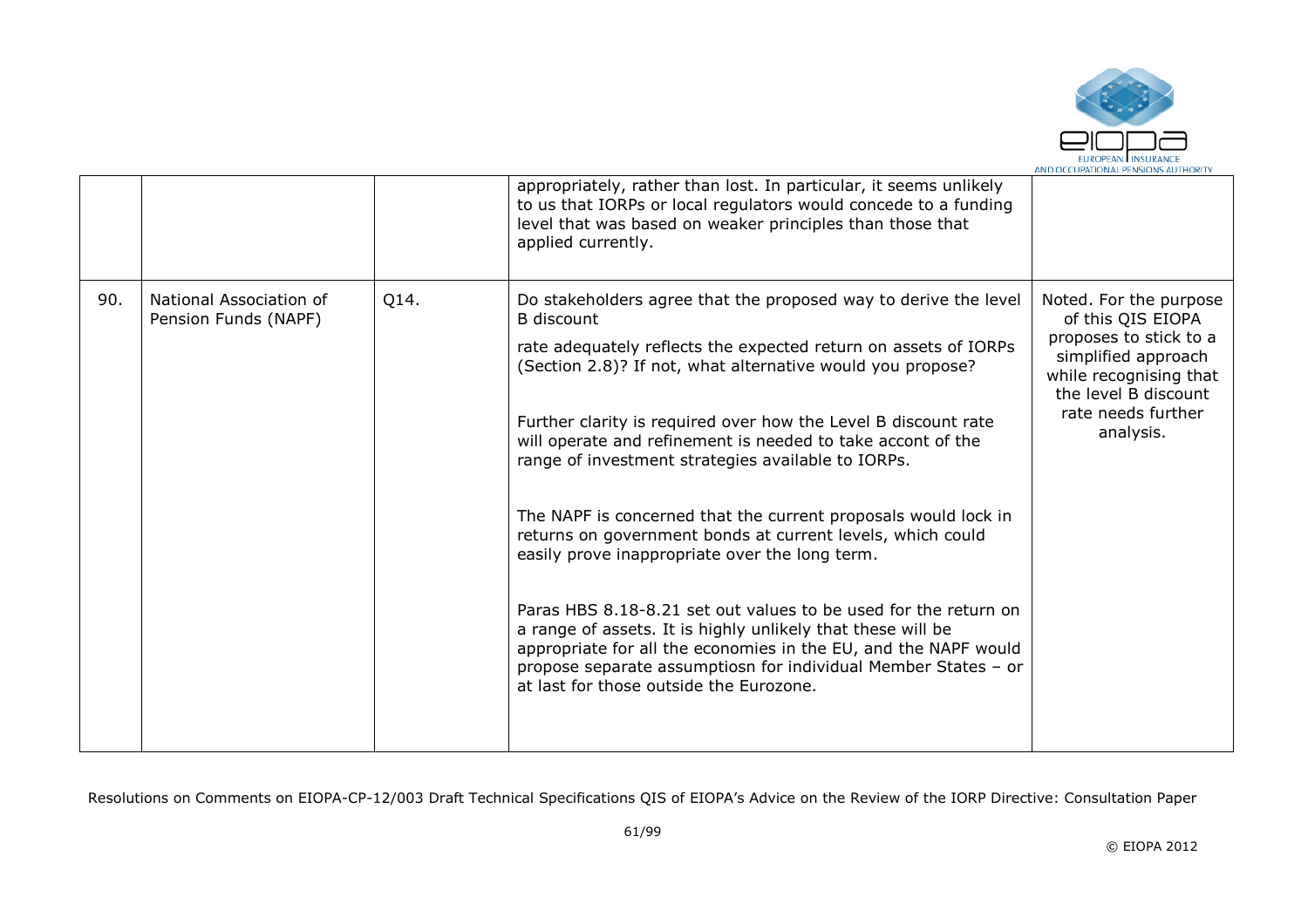

| 91. | Pensions-Sicherungs-<br>Verein VVaG                 | Q14. | Do stakeholders agree that the proposed way to derive the level<br>B discount rate adequately reflect the expected return on assets<br>of IORPs (Section 2.8)? If not, what alternative would you<br>propose?<br>In our view, technical provisions of IORPs protected by a<br>pension protection institution can be calculated with the level B<br>discount rate. If the IORP is protected by the PPS, it would need<br>only assets equal to the amount of the provision. | Noted.                                                                                                                                                                            |
|-----|-----------------------------------------------------|------|---------------------------------------------------------------------------------------------------------------------------------------------------------------------------------------------------------------------------------------------------------------------------------------------------------------------------------------------------------------------------------------------------------------------------------------------------------------------------|-----------------------------------------------------------------------------------------------------------------------------------------------------------------------------------|
| 92. | <b>Punter Southall</b>                              | Q14. | Do stakeholders agree that the proposed way to derive the level<br>B discount rate adequately reflects the expected return on<br>assets of IORPs (Section 2.8)? If not, what alternative would<br>you propose?<br>We would encourage the use of more relevant proposals<br>including the use of country-specific bond data and greater<br>consideration to the equity risk premium. The current proposal<br>of 3% simple seems arbitrary.                                 | Noted. For the purpose<br>of this QIS EIOPA<br>proposes to stick to a<br>simplified approach<br>while recognising that<br>the level B discount<br>rate needs further<br>analysis. |
| 93. | Railways Pension Trustee<br>Company Limited (RPTCL) | Q14. | RPTCL agrees with the approach set out and would like to see<br>this approach developed further so that it can become the main<br>method for determining the technical provisions, in the event<br>that any revised IORP Directive covers changes to valuation and<br>capital requirements.                                                                                                                                                                               | Noted. For the purpose<br>of this QIS EIOPA<br>proposes to stick to a<br>simplified approach<br>while recognising that                                                            |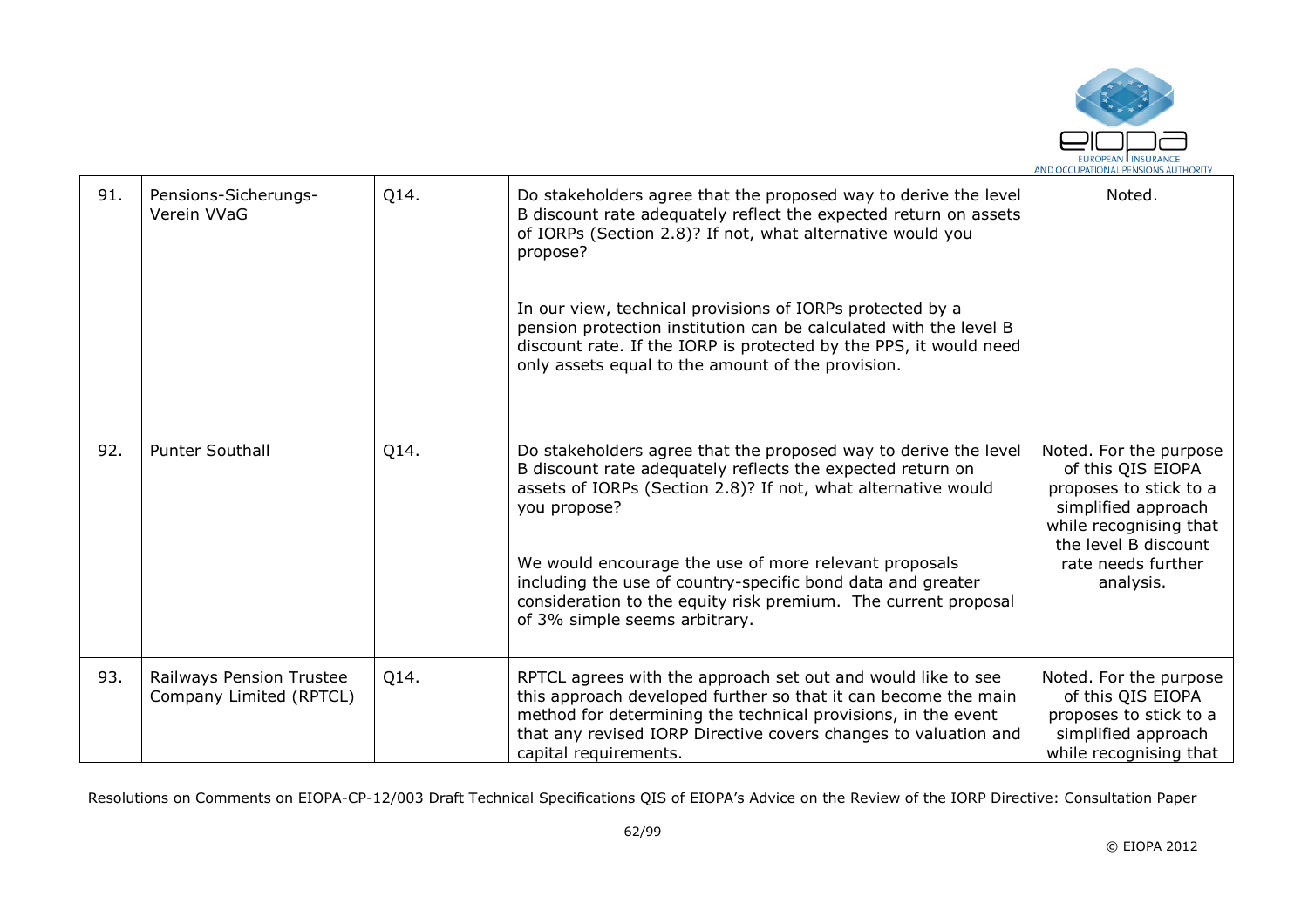

|     |                             |      | RPTCL believes a 'level B' approach would assist and encourage<br>IORPs to develop diversified investment strategies which can<br>support economic growth, business investment and jobs within<br>the EU.<br>By contrast, we consider that a 'level A' approach is likely to<br>discourage employers from providing supplementary (Pillar II)<br>occupational pension arrangements on anything other than a<br>defined contribution basis. Consequently, there may be greater<br>reliance placed on Member States' Pillar I arrangements. | the level B discount<br>rate needs further<br>analysis. |
|-----|-----------------------------|------|-------------------------------------------------------------------------------------------------------------------------------------------------------------------------------------------------------------------------------------------------------------------------------------------------------------------------------------------------------------------------------------------------------------------------------------------------------------------------------------------------------------------------------------------|---------------------------------------------------------|
| 94. | <b>RWE Pensionsfonds AG</b> | Q14. | For this QIS the expected return can be calculated as<br>suggested. A final regulation should leave this definition more<br>open, may be referring to the agreement with the actuary. The<br>reason is the numerous possibilities to define asset classes.                                                                                                                                                                                                                                                                                | Noted.                                                  |
| 97. | <b>Tesco Plc</b>            | Q14. | We welcome the principle of including the Level B discount rate,<br>and believe more time should be given to explore and<br>understand how this will be used in the HBS.                                                                                                                                                                                                                                                                                                                                                                  | Noted.                                                  |
| 98. | Towers Watson B.V.          | Q14. | Do stakeholders agree that the proposed way to derive the level<br>B discount rate adequately reflect the expected return on assets<br>of IORPs (Section 2.8)? If not, what alternative would you<br>propose?                                                                                                                                                                                                                                                                                                                             | Noted.                                                  |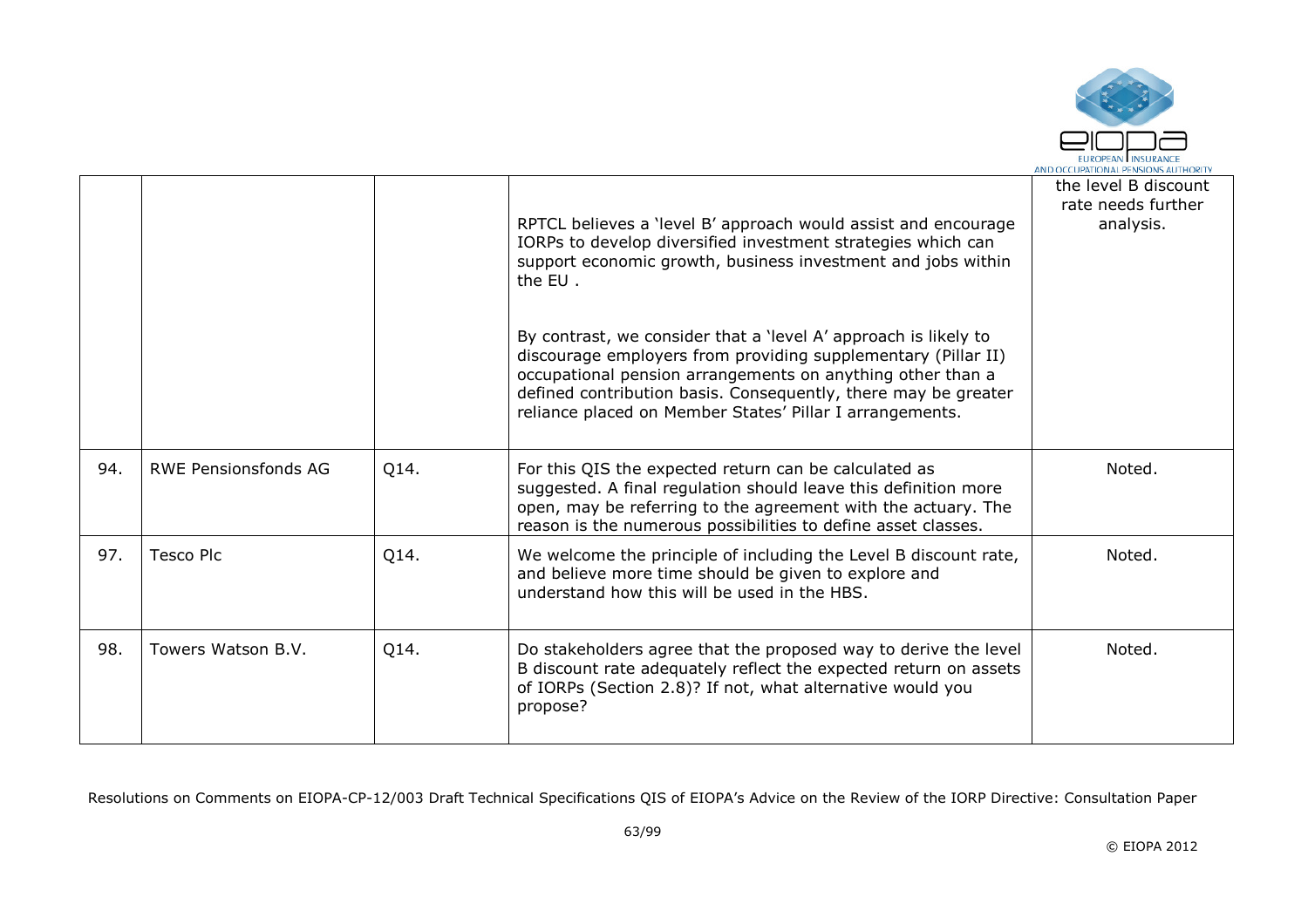

|      |                                |      | We appreciate that based on macro-economic considerations,<br>there may be arguments to prefer the level B approach over the<br>level A approach. Other than in other legislations, if the level B<br>approach would come to apply for benefits accrued under Dutch<br>legislation, this would lead to sizeable redistributions.                                                                                                                                                                                                                                                                                                                                                                                                                                                                                                                                  |                                                                                                                                                                                   |
|------|--------------------------------|------|-------------------------------------------------------------------------------------------------------------------------------------------------------------------------------------------------------------------------------------------------------------------------------------------------------------------------------------------------------------------------------------------------------------------------------------------------------------------------------------------------------------------------------------------------------------------------------------------------------------------------------------------------------------------------------------------------------------------------------------------------------------------------------------------------------------------------------------------------------------------|-----------------------------------------------------------------------------------------------------------------------------------------------------------------------------------|
| 99.  | Towers Watson GmbH,<br>Germany | Q14. | We very much approve of including this approach for<br>determining the discount rate. Indeed, we would very much like<br>to see this approach developed so that it can become the<br>primary method for determining the technical provisions. By<br>doing so, IORPs will be encouraged to continue to develop a<br>more diversified investment strategy, thereby reducing systemic<br>risk in investment markets. We consider that IORPs are well<br>placed to be able to invest in assets that support economic<br>growth, business investment and jobs (including infra-structure<br>projects and European 'project bonds'), in line with the 2020<br>Growth Strategy.<br>However, we suggest that the proposed approach to derive the<br>level B discount rates should be refined to take account of the<br>range of investment strategies available to IORPs. | Noted. For the purpose<br>of this QIS EIOPA<br>proposes to stick to a<br>simplified approach<br>while recognising that<br>the level B discount<br>rate needs further<br>analysis. |
| 100. | <b>Towers Watson UK</b>        | Q14. | Do stakeholders agree that the proposed way to derive the level<br>B discount rate adequately reflect the expected return on assets<br>of IORPs (Section 2.8)? If not, what alternative would you<br>propose?<br>We commend the principle of including this approach for                                                                                                                                                                                                                                                                                                                                                                                                                                                                                                                                                                                          | Noted. For the purpose<br>of this QIS EIOPA<br>proposes to stick to a<br>simplified approach<br>while recognising that<br>the level B discount                                    |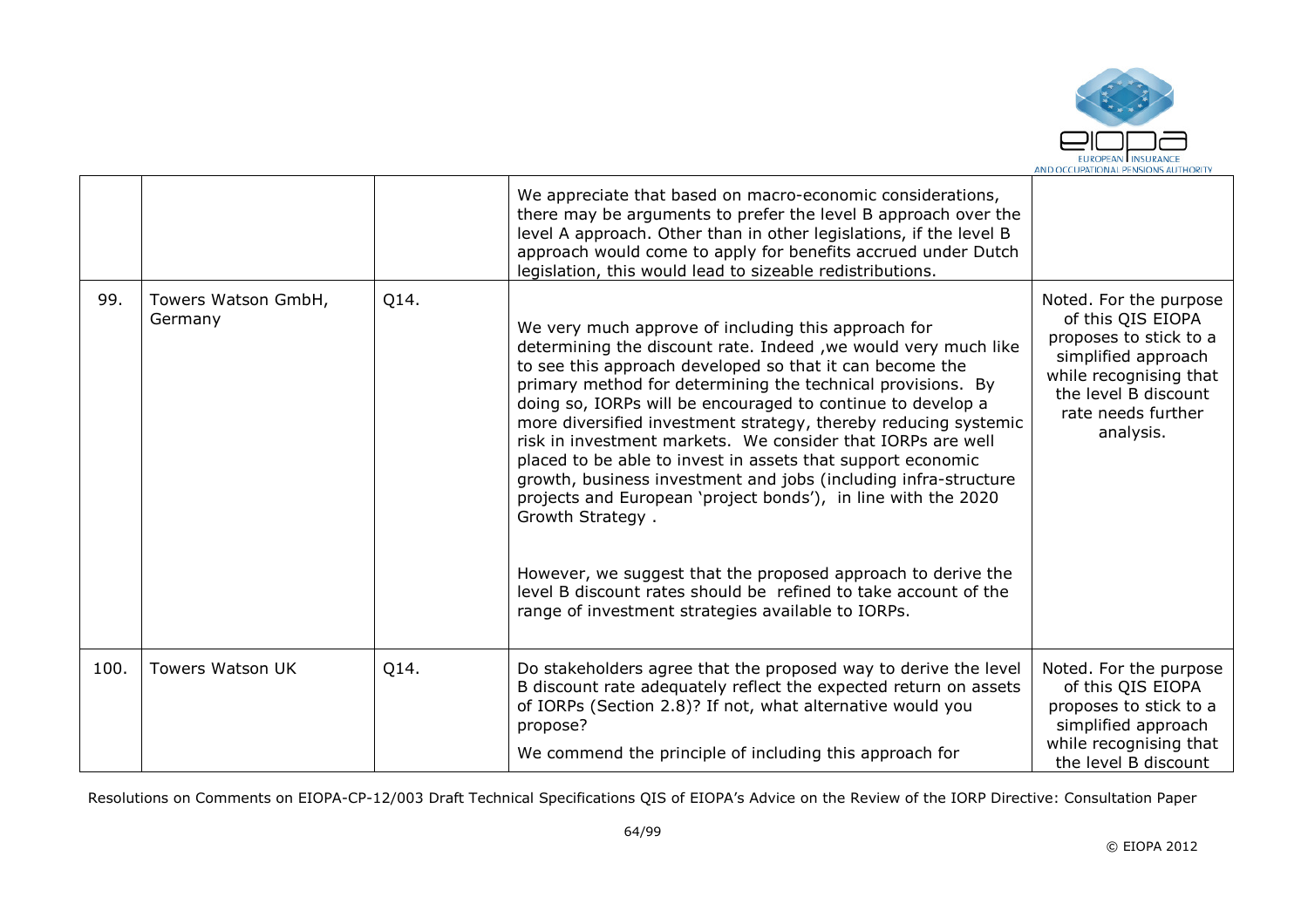

|      |                                              |      | determining the discount rate. Indeed we think this component                                                                                                                                                                                                                                                                                                                                                                                                                                                                                                                                                                                                                                                                                                                                                                                                               | rate needs further                          |
|------|----------------------------------------------|------|-----------------------------------------------------------------------------------------------------------------------------------------------------------------------------------------------------------------------------------------------------------------------------------------------------------------------------------------------------------------------------------------------------------------------------------------------------------------------------------------------------------------------------------------------------------------------------------------------------------------------------------------------------------------------------------------------------------------------------------------------------------------------------------------------------------------------------------------------------------------------------|---------------------------------------------|
|      |                                              |      | of the technical specification is strangely short on detail relative<br>to other sections and would very much like to see it developed<br>so that it can become the primary method for determining the<br>technical provisions. By doing so, IORPs will be encouraged to<br>continue to develop a more diversified investment strategy,<br>thereby reducing systemic risk in investment markets. We<br>consider that IORPs are well placed to be able to invest in<br>assets that support economic growth, business investment and<br>jobs (including infra-structure projects and European 'project<br>bonds'), in line with the 2020 Growth Strategy.                                                                                                                                                                                                                     | analysis.                                   |
|      |                                              |      | We would suggest that the proposed approach to derive the<br>level B discount rates should be refined to take account of the<br>range of investment strategies available to IORPs.                                                                                                                                                                                                                                                                                                                                                                                                                                                                                                                                                                                                                                                                                          |                                             |
|      |                                              |      | When considering these two aspects, we believe that the<br>technical, market-consistent approach upon which the EIOPA<br>(and ultimately Commission) proposals are founded, are anti-<br>growth, anti-investment and anti-jobs. The interaction of the<br>calculation of sponsor support and the SCR will militate in<br>favour of investment in sovereign debt rather than the growth-<br>fuelling asset classes such as equities and infrastructure. We<br>consider that this would be undesirable, increasing systemic<br>risk. Moreover, it discourages employers from providing<br>supplementary (Pillar II) occupational pension arrangements<br>that are anything other than 'pure DC'. This, in turn, places<br>greater reliance on Member States' Pillar I arrangements, which<br>are already recognised as placing an unacceptable burden on<br>national budgets. |                                             |
| 101. | <b>Universities</b><br>Superannuation Scheme | Q14. | Do stakeholders agree that the proposed way to derive the level<br><b>B</b> discount                                                                                                                                                                                                                                                                                                                                                                                                                                                                                                                                                                                                                                                                                                                                                                                        | Noted. For the purpose<br>of this QIS EIOPA |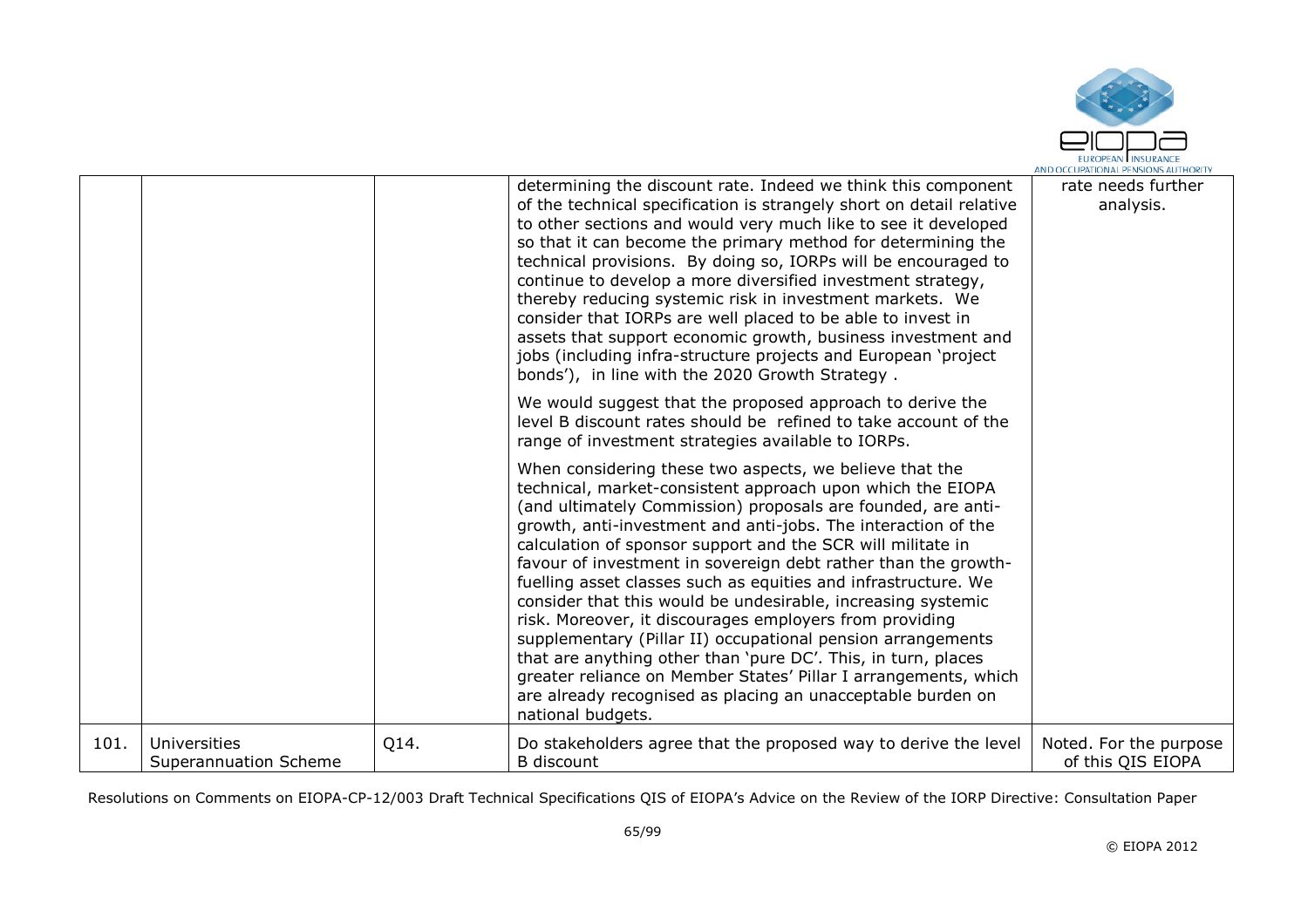

|      | Limited                                                         |      | rate adequately reflects the expected return on assets of IORPs<br>(Section 2.8)? If not, what alternative would you propose?                                                                                                                                                                                                                                                                                                                                                                                                                                                                                                                                                                                                                                                                                                                                                                                                                    | proposes to stick to a<br>simplified approach<br>while recognising that<br>the level B discount                                                                                   |
|------|-----------------------------------------------------------------|------|--------------------------------------------------------------------------------------------------------------------------------------------------------------------------------------------------------------------------------------------------------------------------------------------------------------------------------------------------------------------------------------------------------------------------------------------------------------------------------------------------------------------------------------------------------------------------------------------------------------------------------------------------------------------------------------------------------------------------------------------------------------------------------------------------------------------------------------------------------------------------------------------------------------------------------------------------|-----------------------------------------------------------------------------------------------------------------------------------------------------------------------------------|
|      |                                                                 |      | We are concerned that the current proposals would lock in<br>returns on government bonds at current levels, which could<br>easily prove inappropriate over the long term.                                                                                                                                                                                                                                                                                                                                                                                                                                                                                                                                                                                                                                                                                                                                                                        | rate needs further<br>analysis.                                                                                                                                                   |
|      |                                                                 |      | In HBS.8.19 the proposal for the risk premium on non-fixed<br>income assets is 3% above AAA government bonds, however<br>we believe that it would be entirely justifiable to adopt a higher<br>figure (ie 4%) based on long term returns from these asset<br>classes.                                                                                                                                                                                                                                                                                                                                                                                                                                                                                                                                                                                                                                                                            |                                                                                                                                                                                   |
| 102. | UVB Vereinigung der<br>Unternehmensverbände in<br><b>Berlin</b> | Q14. | We strongly welcome the proposal that there will also be a<br>"Level B" discount rate in the QIS, based on expected returns of<br>the strategic asset allocation rather than a risk-free discount<br>rate, but do not agree with the proposed way to derive the level<br>B discount rate. The level B expected return locks in bond rates<br>at current levels. We propose a long-term historical average of<br>the returns instead, based on bonds with a maturity of at least<br>15 years, to adequately reflect the duration of pension<br>liabilities. Furthermore, the fixed risk premium of 3% for all<br>other kind of assets does not correspond with the different level<br>of riskiness of these assets (as prescribed in the SCR standard<br>formula). So, there will be an imbalance in risk-return trade-off<br>and a strong incentive to invest in property (same expected<br>return, but lower capital requirements than equity). | Noted. For the purpose<br>of this QIS EIOPA<br>proposes to stick to a<br>simplified approach<br>while recognising that<br>the level B discount<br>rate needs further<br>analysis. |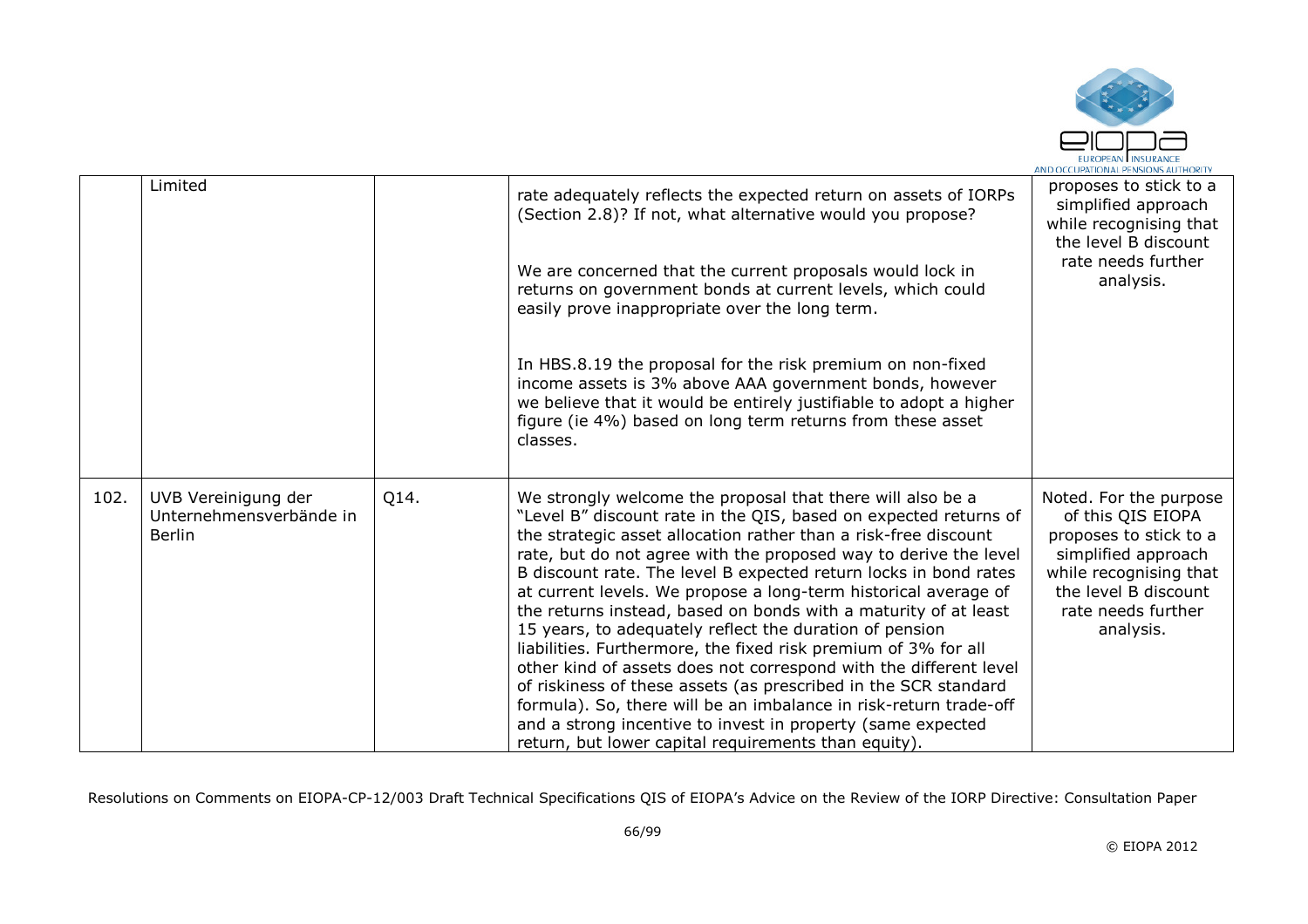

| 103. | vbw - Vereinigung der<br>Bayerischen Wirtschaft e.<br>V. | Q14. | We strongly welcome the proposal that there will also be a<br>"Level B" discount rate in the QIS, based on expected returns of<br>the strategic asset allocation rather than a risk-free discount<br>rate, but do not agree with the proposed way to derive the level<br>B discount rate. The level B expected return locks in bond rates<br>at current levels. We propose a long-term historical average of<br>the returns instead, based on bonds with a maturity of at least<br>15 years, to adequately reflect the duration of pension<br>liabilities. Furthermore, the fixed risk premium of 3% for all<br>other kind of assets does not correspond with the different level<br>of riskiness of these assets (as prescribed in the SCR standard<br>formula). So, there will be an imbalance in risk-return trade-off<br>and a strong incentive to invest in property (same expected<br>return, but lower capital requirements than equity). | Noted. For the purpose<br>of this QIS EIOPA<br>proposes to stick to a<br>simplified approach<br>while recognising that<br>the level B discount<br>rate needs further<br>analysis. |
|------|----------------------------------------------------------|------|--------------------------------------------------------------------------------------------------------------------------------------------------------------------------------------------------------------------------------------------------------------------------------------------------------------------------------------------------------------------------------------------------------------------------------------------------------------------------------------------------------------------------------------------------------------------------------------------------------------------------------------------------------------------------------------------------------------------------------------------------------------------------------------------------------------------------------------------------------------------------------------------------------------------------------------------------|-----------------------------------------------------------------------------------------------------------------------------------------------------------------------------------|
| 104. | Vereinigung der hessischen<br>Unternehmerverbände (Vh    | Q14. | We strongly welcome the proposal that there will also be a<br>"Level B" discount rate in the QIS, based on expected returns of<br>the strategic asset allocation rather than a risk-free discount<br>rate, but do not agree with the proposed way to derive the level<br>B discount rate. The level B expected return locks in bond rates<br>at current levels. We propose a long-term historical average of<br>the returns instead, based on bonds with a maturity of at least<br>15 years, to adequately reflect the duration of pension<br>liabilities. Furthermore, the fixed risk premium of 3% for all<br>other kind of assets does not correspond with the different level<br>of riskiness of these assets (as prescribed in the SCR standard<br>formula). So, there will be an imbalance in risk-return trade-off<br>and a strong incentive to invest in property (same expected                                                         | Noted. For the purpose<br>of this QIS EIOPA<br>proposes to stick to a<br>simplified approach<br>while recognising that<br>the level B discount<br>rate needs further<br>analysis. |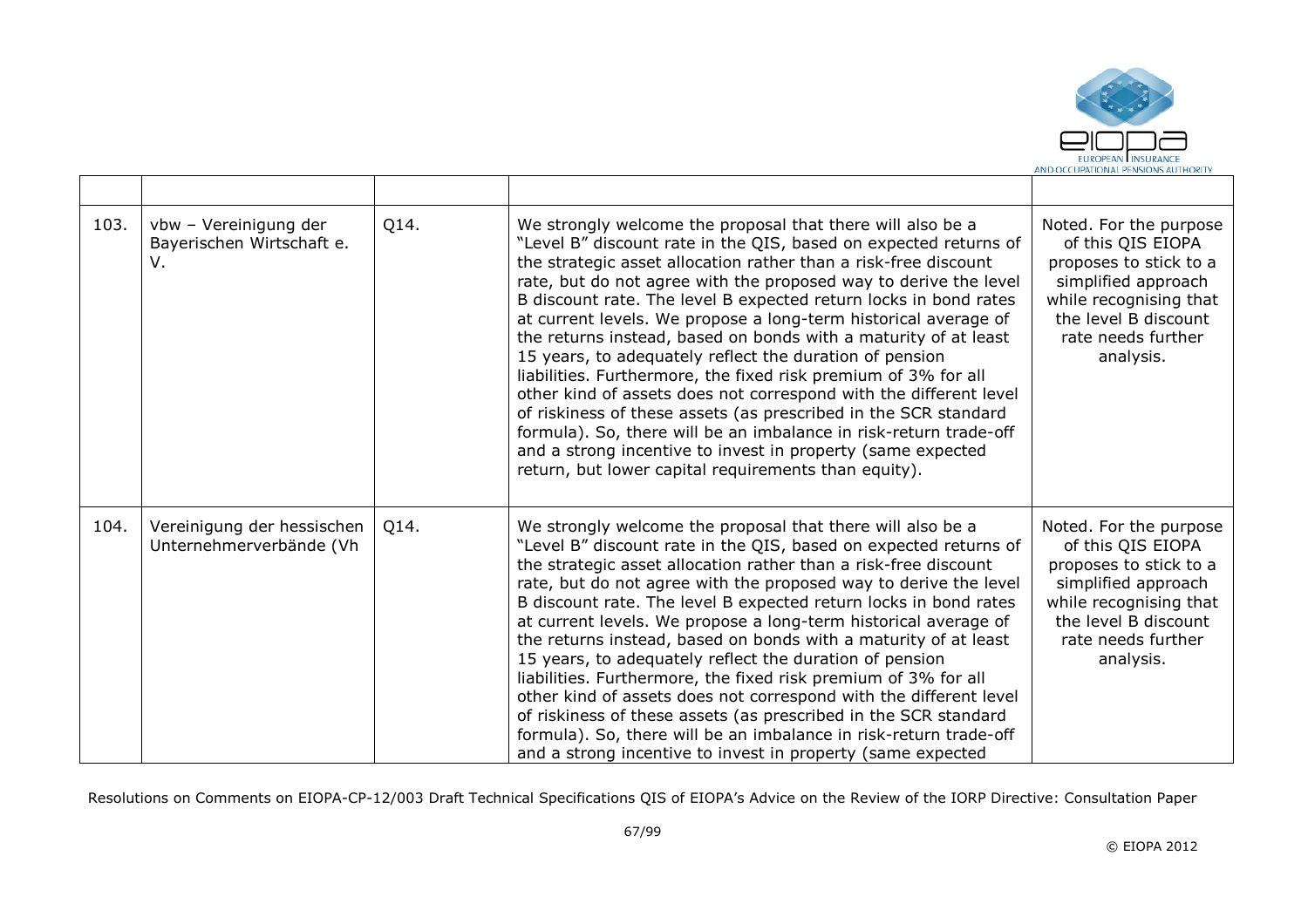

|      |                                              |      | return, but lower capital requirements than equity).                                                                                                                                                                                                                                                                                                                                                                                                                  |                                                                                                                                                |
|------|----------------------------------------------|------|-----------------------------------------------------------------------------------------------------------------------------------------------------------------------------------------------------------------------------------------------------------------------------------------------------------------------------------------------------------------------------------------------------------------------------------------------------------------------|------------------------------------------------------------------------------------------------------------------------------------------------|
| 105. | Zusatzversorgungskasse<br>des Baugewerbes AG | Q14. | Although in general ZVK-Bau regards the market-consistent<br>approach as inappropriate for IORPs we offer an opinion about<br>Level A versus Level B technical provisions: to give IORPs the<br>possibility to calculate Level B technical provision based on the<br>expected return of the strategic asset allocation seems<br>reasonable if it comes to this kind of regulation.                                                                                    | Noted. For the purpose<br>of this QIS EIOPA<br>proposes to stick to a<br>simplified approach<br>while recognising that<br>the level B discount |
|      |                                              |      | However, we find the way to derive the Level B discount rate<br>faulty and would suggest to adopt a methodology that would<br>allow IORPs to derive a Level B discount rate with assets that<br>match the duration of the liabilities. These assets should not<br>necessarily consist of fixed income only but property and real<br>estate should be allowed too to offset any existing duration gap<br>between assets and liabilities.                               | rate needs further<br>analysis.                                                                                                                |
| 106. | <b>OPSG</b>                                  | Q15. | The OPSG does not agree with the draft technical specifications<br>for expected annual inflation and salary growth, currently set<br>respectively at 2% and 3%. It is quite remarkable that the core<br>principle of market valuation is not used for one of the most<br>important risks for a pension fund.                                                                                                                                                          | Agreed, fixed inflation<br>assumption has been<br>replaced by market-<br>implied rates.<br>IORPs may apply real                                |
|      |                                              |      | The OPSG suggests applying break-even inflation assumptions<br>implied by financial markets. These will lead to valuations<br>consistent with financial markets - using 2% and 3% will not. If<br>and when financial markets discount for rising inflation (they<br>will be more responsive to actual events), these will be reflected<br>in the HBS. Since there is no market for wage inflation, using<br>break-even inflation for price inflation plus 1% could be | wage rate in line with<br>their situation<br>Inflation risk module<br>added                                                                    |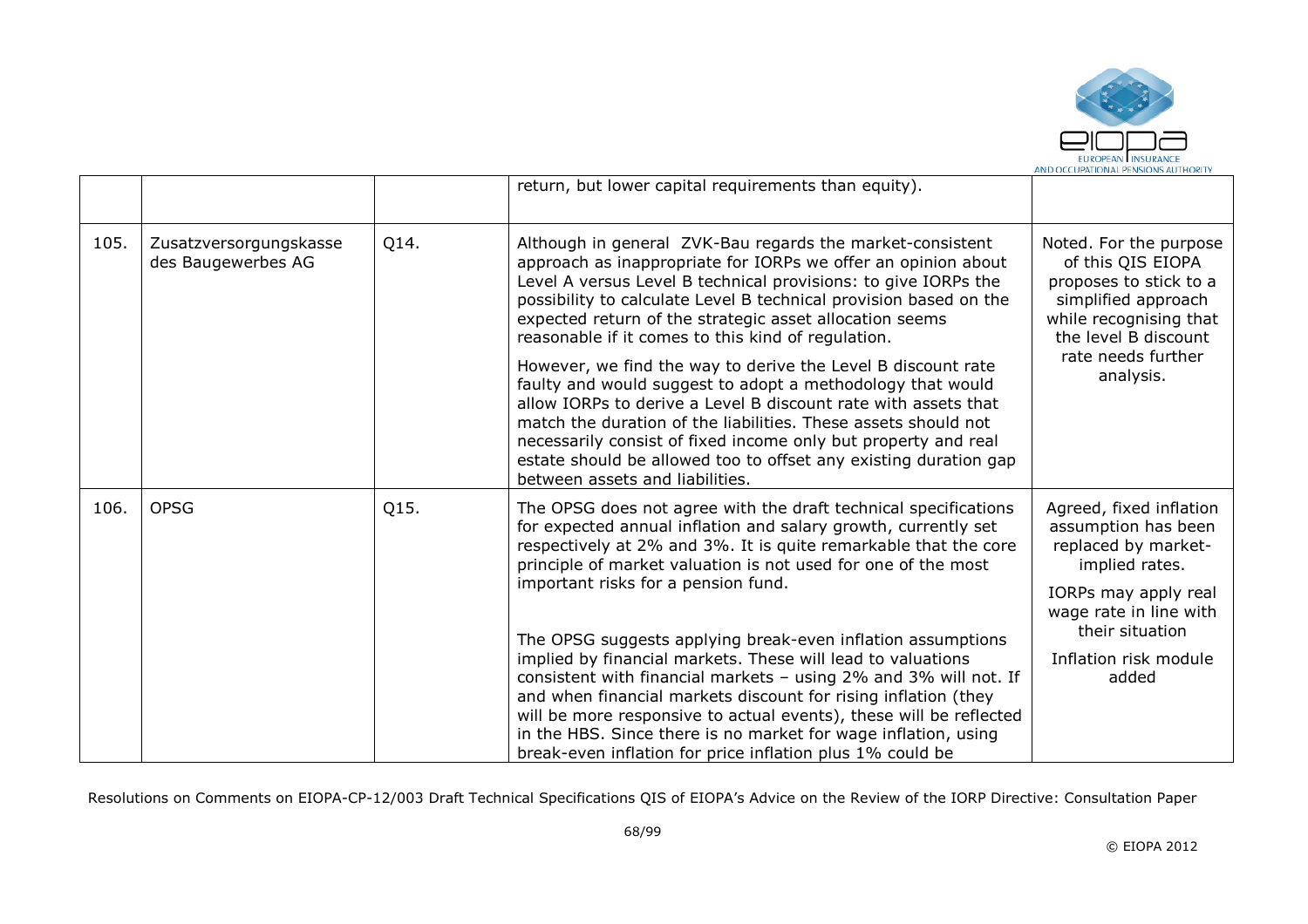

|      |                                                       |      | suggested. A further study on the market impact of using<br>break-even inflation assumptions will be required.<br>In general, the OPSG would like to ask EIOPA to pay much more<br>attention to inflation risk in the QIS given the importance of<br>(wage) inflation for IORPs. |                                                                                                                                                      |
|------|-------------------------------------------------------|------|----------------------------------------------------------------------------------------------------------------------------------------------------------------------------------------------------------------------------------------------------------------------------------|------------------------------------------------------------------------------------------------------------------------------------------------------|
| 107. | aba Arbeitsgemeinschaft<br>für betriebliche Altersver | Q15. | We believe that all assumptions should be based on long-term<br>equilibrium values.                                                                                                                                                                                              | Noted.                                                                                                                                               |
| 108. | AEIP - The European<br>Association of Paritarian      | Q15. | No, AEIP does not agree with the proposed fixed values for the<br>inflation rate and the salary growth.                                                                                                                                                                          | Noted.                                                                                                                                               |
|      | Inst                                                  |      | Although in general AEIP regards the market-consistent<br>approach as inappropriate for IORPs we are surprised that such<br>crucial elements for this exercise are proposed as fixed<br>assumptions while all other elements are based on "market-<br>consistent" values.        | Fixed inflation<br>assumption has been<br>replaced by market-<br>implied rates.<br>IORPs may apply real<br>wage rate in line with<br>their situation |
|      |                                                       |      | However, AEIP believes that a fixed inflation rate provision<br>might be accepted, but only if adapted to the actual economic<br>situation for each Member State. We would refrain from using<br>market rates as there is a high risk of distortion for inflation<br>market.     |                                                                                                                                                      |
|      |                                                       |      | Regarding the fixed percentage proposed for salary growth, this<br>seems to be not justifiable and does not reflect reality. We<br>would thus prefer to give IORPs and Member States the                                                                                         |                                                                                                                                                      |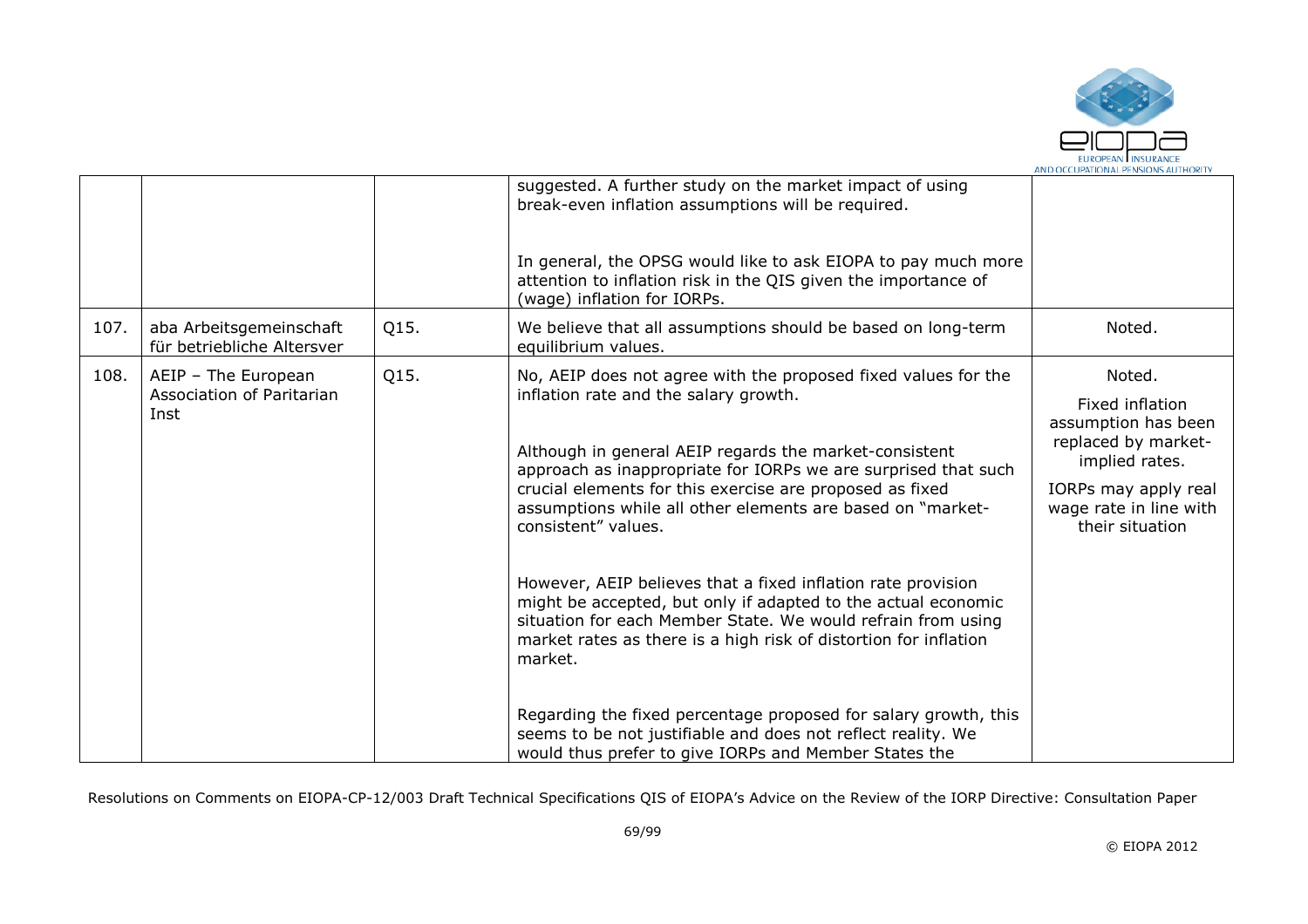

|     |            |      | opportunity to apply real values.                                                                                                                                                                                                                                                                                                                                                                                                                                                                                                                                                                                |                                                                                                                                                                                      |
|-----|------------|------|------------------------------------------------------------------------------------------------------------------------------------------------------------------------------------------------------------------------------------------------------------------------------------------------------------------------------------------------------------------------------------------------------------------------------------------------------------------------------------------------------------------------------------------------------------------------------------------------------------------|--------------------------------------------------------------------------------------------------------------------------------------------------------------------------------------|
| 111 | Aon Hewitt | Q15. | The outlook for inflation is likely to vary significantly between<br>countries, and even between different measures of inflation<br>within the same country. Setting a single rate across all<br>countries is far too simplistic, particularly considering the huge<br>complexities introduced elsewhere in the modelling. In practice<br>inflation and salary growth expectations can vary significantly<br>between countries and between economic scenarios under<br>consideration. The assumptions should be market driven, based<br>on observable market information on breakeven inflation<br>expectations. | Partially agreed.<br>Fixed inflation<br>assumption has been<br>replaced by market-<br>implied rates.<br>IORPs may apply<br>adjustments to<br>accommodate other<br>inflation measures |
|     |            |      | Also, there are different levels of inflation within each country.<br>For example, in the UK, there is inflation measured with<br>reference to the Consumers Price Index and that measured with<br>reference to the Retail Prices Index. In the UK, we think a more<br>appropriate inflation assumption (for Retail Price Index<br>inflation) would be just above 3% at end 2011. This would then<br>be consistent with what UK companies used as a best estimate<br>inflation assumption for IAS19 accounting disclosures at end<br>2011.                                                                       | IORPs may apply real<br>wage rate in line with<br>their situation<br>National supervisors<br>will clarify inclusion of<br>salary increases based<br>on specific situation            |
|     |            |      | We also note that another critical assumption is pension<br>increases, and revaluation of accrued benefits. For cash<br>balance plans, a critical assumption is the annual rate of<br>increase to cash balance accounts. These increases are often<br>linked to inflation but are not the same as inflation (eg in the<br>UK, there are maximum limits for some type of pension                                                                                                                                                                                                                                  |                                                                                                                                                                                      |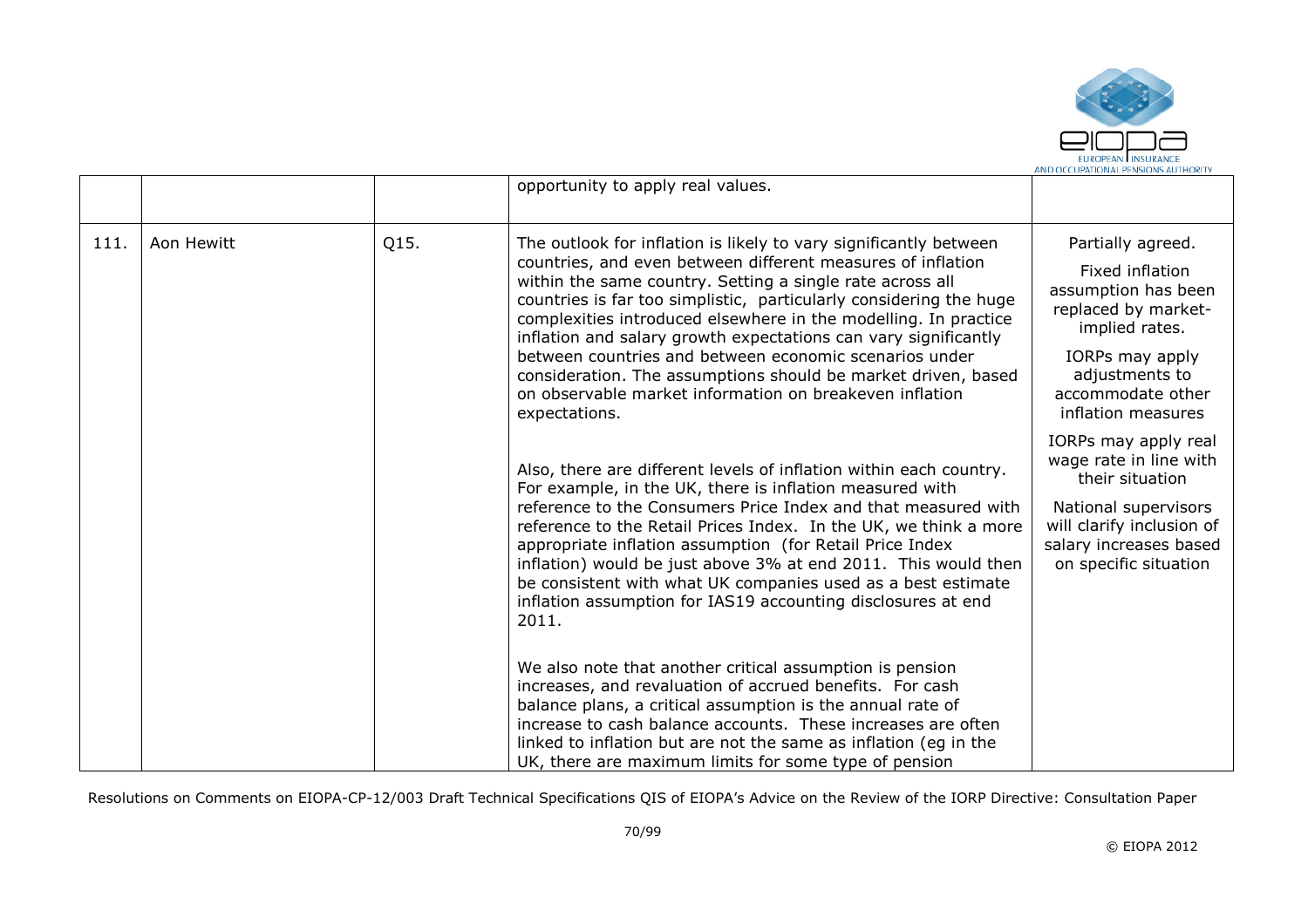

|      |                                           |      | increases). EIOPA should provide additional guidance on how to<br>set assumptions for increases to benefits.                                                                                                                                                                                                                                                                                                                                                                                                                                                                                                                                                                                                                                                                                                                                                                        |                                                                          |
|------|-------------------------------------------|------|-------------------------------------------------------------------------------------------------------------------------------------------------------------------------------------------------------------------------------------------------------------------------------------------------------------------------------------------------------------------------------------------------------------------------------------------------------------------------------------------------------------------------------------------------------------------------------------------------------------------------------------------------------------------------------------------------------------------------------------------------------------------------------------------------------------------------------------------------------------------------------------|--------------------------------------------------------------------------|
|      |                                           |      | For salary increases, we think there is a strong argument to<br>only allow for this in Level B, and for the Level A technical<br>provisions to be based on accrued benefits only (since, in the<br>event of plan termination, the link to salary increases would<br>cease).                                                                                                                                                                                                                                                                                                                                                                                                                                                                                                                                                                                                         |                                                                          |
|      |                                           |      | If the purpose of Level A is come up with an estimate of the<br>value of accrued benefits, then it is important to note that, in<br>many countries, accrued benefits are often regarded as those<br>payable based on salary at the calculation date; plus any<br>increases that are required to be given by<br>statute/regulations/scheme rules between date of leaving and<br>the date benefits commence. As such, a number of countries<br>do not require accrued benefits to include an allowance for<br>future salary increases. The issue of whether to include an<br>allowance for salary increases is one that has been discussed at<br>length by accounting standard setters for many years, and<br>EIOPA should at least acknowledge that it has considered this in<br>formulating its proposals (and if it hasn't we recommend this<br>issue is explored in more detail). |                                                                          |
| 112. | <b>Association of British</b><br>Insurers | Q15. | The assumptions used for inflation and salary increases seem<br>arbitrary and unsuitable.                                                                                                                                                                                                                                                                                                                                                                                                                                                                                                                                                                                                                                                                                                                                                                                           | Agreed.<br>Fixed inflation<br>assumption has been<br>replaced by market- |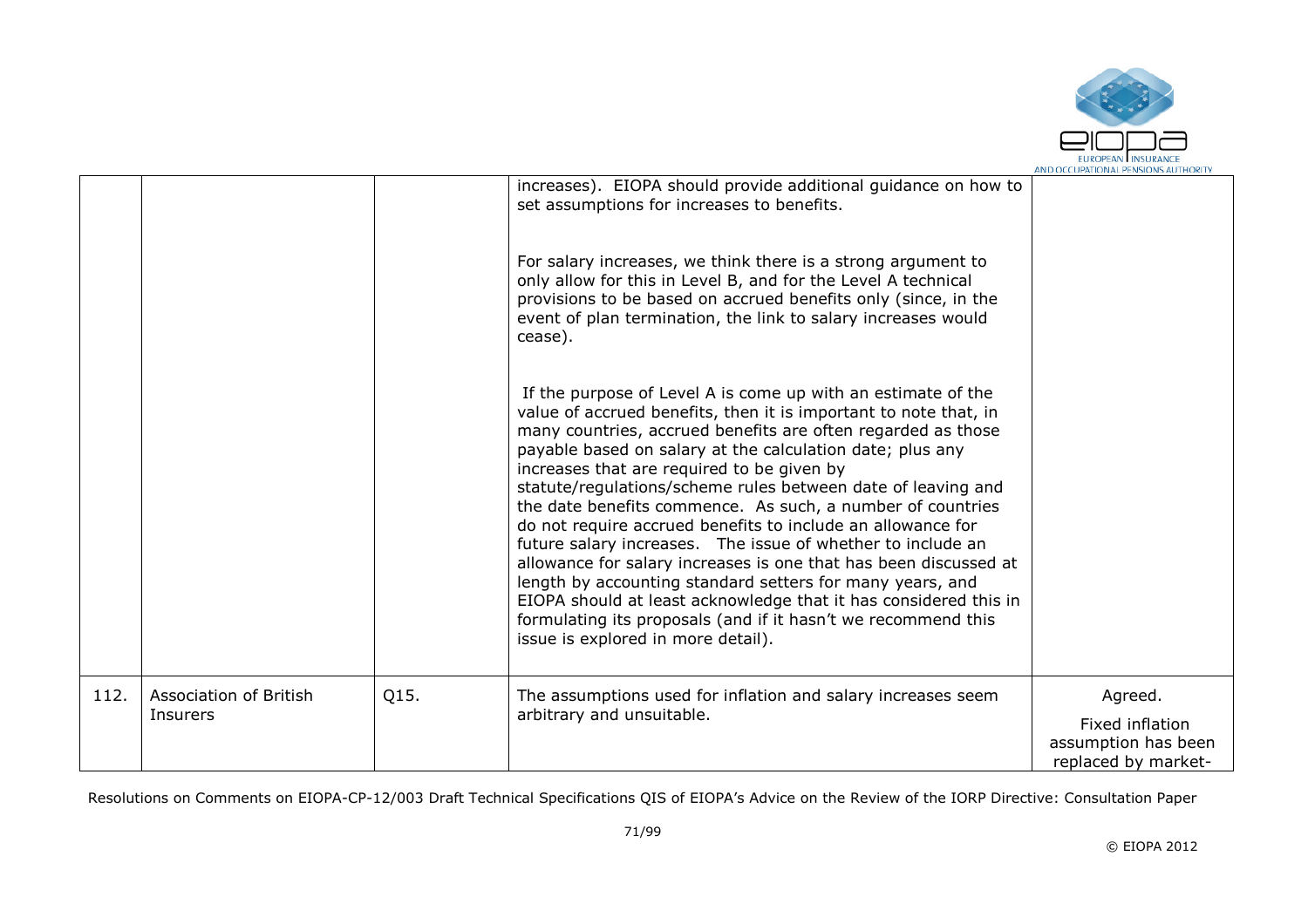

|      |                                                  |                                                                                                                                                                                                                                                                                                                                                                                            | Using the same expected salary increases for the whole<br>Eurozone does not seem to be appropriate or consistent in a<br>prudent framework.                                                                                                                                                                                                       | implied rates.<br>IORPs may apply real<br>wage rate in line with<br>their situation                                    |
|------|--------------------------------------------------|--------------------------------------------------------------------------------------------------------------------------------------------------------------------------------------------------------------------------------------------------------------------------------------------------------------------------------------------------------------------------------------------|---------------------------------------------------------------------------------------------------------------------------------------------------------------------------------------------------------------------------------------------------------------------------------------------------------------------------------------------------|------------------------------------------------------------------------------------------------------------------------|
|      |                                                  |                                                                                                                                                                                                                                                                                                                                                                                            | Inflation and salary increases should be market-linked,<br>nationally specified and account for the rules outlined for each<br>IORP.                                                                                                                                                                                                              |                                                                                                                        |
| 113. | Association of Consulting<br><b>Actuaries UK</b> | Q15.                                                                                                                                                                                                                                                                                                                                                                                       | Again the use of fixed 2% and 3% assumptions appears entirely<br>inappropriate.                                                                                                                                                                                                                                                                   | Partially agreed.<br>Fixed inflation                                                                                   |
|      |                                                  |                                                                                                                                                                                                                                                                                                                                                                                            | In particular, UK IORPs use two different inflation rates (CPI<br>and RPI), calculated using different methods and components,<br>that would need to be reflected. A single assumption of 2% pa<br>does not meet this need. Separate inflation assumptions need<br>to be set for the UK if a simplified approach is being adopted for<br>the QIS. | assumption has been<br>replaced by market-<br>implied rates.<br>IORPs may apply<br>adjustments to<br>accommodate other |
|      |                                                  | Similarly, as regards salary growth assumptions IORPs should<br>be able, with expert advice, to select a more appropriate salary<br>growth assumption for the actual membership of the IORP, as it<br>is an assumption that will vary by plan and the nature of its<br>membership (whether open for a cross-section of the workforce<br>or a select subgroup, e.g. a plan for executives). | inflation measures<br>IORPs may apply real<br>wage rate in line with<br>their situation<br>National supervisors                                                                                                                                                                                                                                   |                                                                                                                        |
|      |                                                  |                                                                                                                                                                                                                                                                                                                                                                                            | IORPs should base their estimates of these critical assumptions<br>on the underlying purpose of the valuation, using assumptions<br>implied within the current market or long-term expectations as<br>appropriate. You have asked for an explanation $-$ it is simply<br>that the expert, professional, regulated, judgement of an                | will clarify inclusion of<br>salary increases based<br>on specific situation                                           |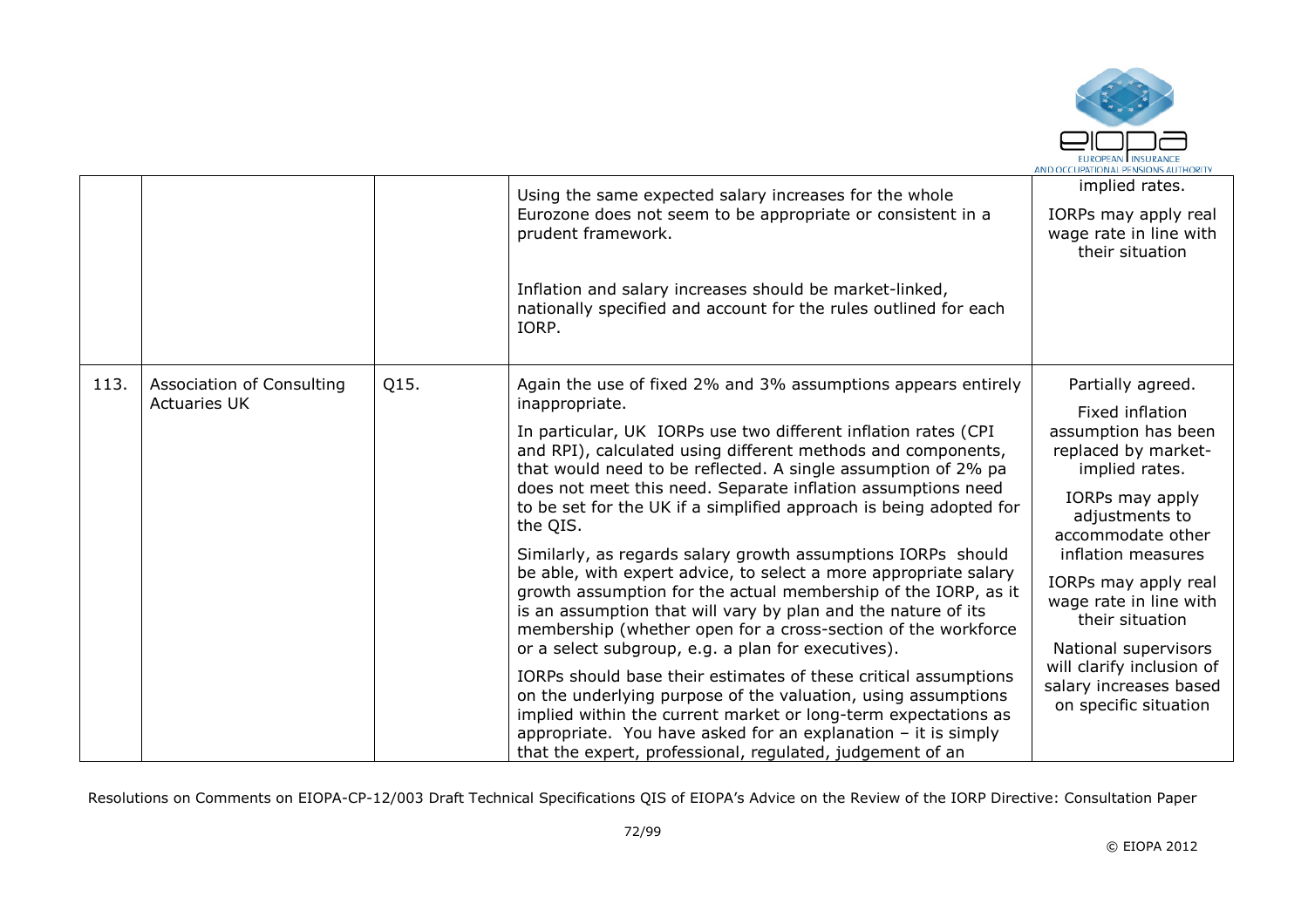

|      |                        |      | appropriately experienced and qualified individual or firm of<br>advisors is far more likely to reflect the economic conditions<br>faced by an IORP and the risks entailed, than the slavish<br>following of a formulaic approach.                                                              |                                                                                 |
|------|------------------------|------|-------------------------------------------------------------------------------------------------------------------------------------------------------------------------------------------------------------------------------------------------------------------------------------------------|---------------------------------------------------------------------------------|
|      |                        |      | Finally, there needs to be greater clarity as regards how salary<br>increases should be considered within the calculation of<br>Technical Provisions (i.e. to what extent is their impact to be<br>considered conditional or discretionary).                                                    |                                                                                 |
| 114. | Balfour Beatty plc     | Q15. | Do stakeholders agree that the draft technical specifications                                                                                                                                                                                                                                   | Agreed.                                                                         |
|      |                        |      | specify a fixed yearly percentage of respectively 2% and 3%<br>for the expected inflation rate and salary growth? Or should<br>IORPs also be allowed to expected inflation implied by financial<br>markets? Could you explain?                                                                  | Fixed inflation<br>assumption has been<br>replaced by market-<br>implied rates. |
|      |                        |      | The fixing of these variables is in stark contrast to the highly-<br>detailed approach adopted in other areas of the specification in<br>the name of achieving market consistency. It is unclear why<br>IORPs are not required to set their inflation assumption in a<br>market-consistent way. | IORPs may apply real<br>wage rate in line with<br>their situation               |
|      |                        |      | We are also strongly of the view that salary growth should only<br>be allowed for to the extent that future salary-linkage is<br>guaranteed (and cannot be limited or terminated by the IORP or<br>sponsor).                                                                                    |                                                                                 |
| 115. | Barnett Waddingham LLP | Q15. | We do not believe that specifying a fixed inflation rate and                                                                                                                                                                                                                                    | Partially agreed.                                                               |
|      |                        |      | salary growth assumption is consistent with the idea of a<br>market-consistent valuation. We are also unclear in what<br>circumstances salary growth should be taken into account. In<br>most cases in the UK, accrued benefits would not be considered                                         | Fixed inflation<br>assumption has been<br>replaced by market-<br>implied rates. |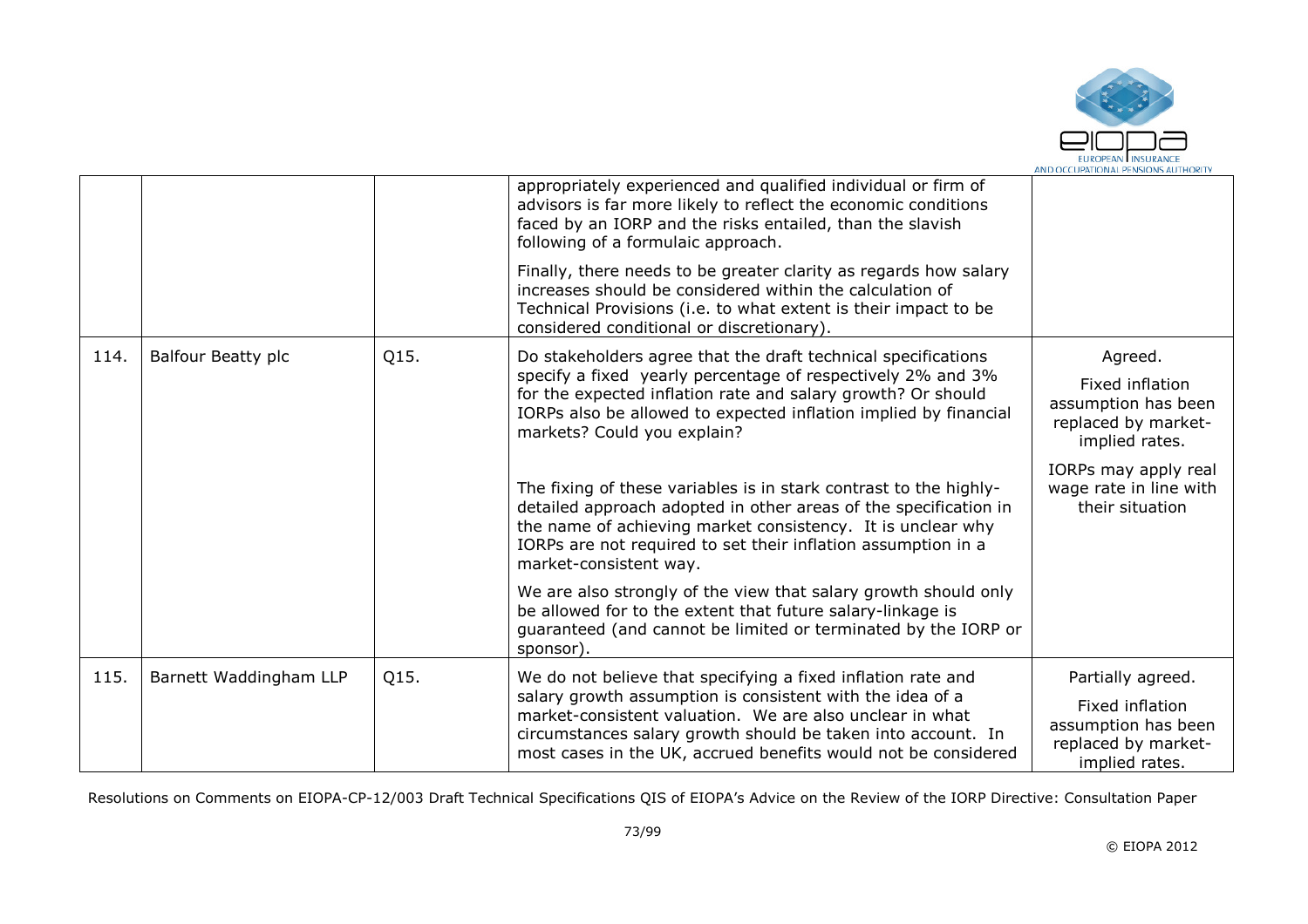

|      |                                        |      | to include future salary inflation. Should this perhaps be<br>included for the Level B technical provisions only, or not at all?<br>Clarification is needed as to what the fixed inflation assumption<br>represents (i.e. whether different assumptions should be made<br>for non-HICP inflation indices), and sponsors of IORPs will be in<br>the best position to judge a future salary growth assumption.                                                                                                                                                                                     | IORPs may apply<br>adjustments to<br>accommodate other<br>inflation measures<br>IORPs may apply real<br>wage rate in line with<br>their situation<br>National supervisors<br>will clarify inclusion of<br>salary increases based<br>on specific situation |
|------|----------------------------------------|------|--------------------------------------------------------------------------------------------------------------------------------------------------------------------------------------------------------------------------------------------------------------------------------------------------------------------------------------------------------------------------------------------------------------------------------------------------------------------------------------------------------------------------------------------------------------------------------------------------|-----------------------------------------------------------------------------------------------------------------------------------------------------------------------------------------------------------------------------------------------------------|
| 116. | <b>BASF SE</b>                         | Q15. | Do stakeholders agree that the draft technical specifications<br>specify a fixed yearly percentage of respectively 2% and 3% for<br>the expected inflation rate and salary growth? Or should IORPs<br>also be allowed to expected inflation implied by financial<br>markets? Could you explain?<br>We believe that the expected inflation rate should be derived by<br>using long-term historical values. With regard to the salary<br>growth we do not believe that it is appropriate to determine a<br>standard rate. The salary growth must refer to the type and<br>nature of the workplace. | Partially agreed.<br>IORPs may apply real<br>wage rate in line with<br>their situation                                                                                                                                                                    |
| 117. | Bayer AG                               | Q15. | No, see previous answers.                                                                                                                                                                                                                                                                                                                                                                                                                                                                                                                                                                        |                                                                                                                                                                                                                                                           |
| 118. | Bayerischer<br>Industrieverband Steine | Q15. | We do not agree with the draft technical specifications for a<br>fixed yearly percentage of respectively 2% and 3% for the                                                                                                                                                                                                                                                                                                                                                                                                                                                                       | Agreed.<br>Fixed inflation                                                                                                                                                                                                                                |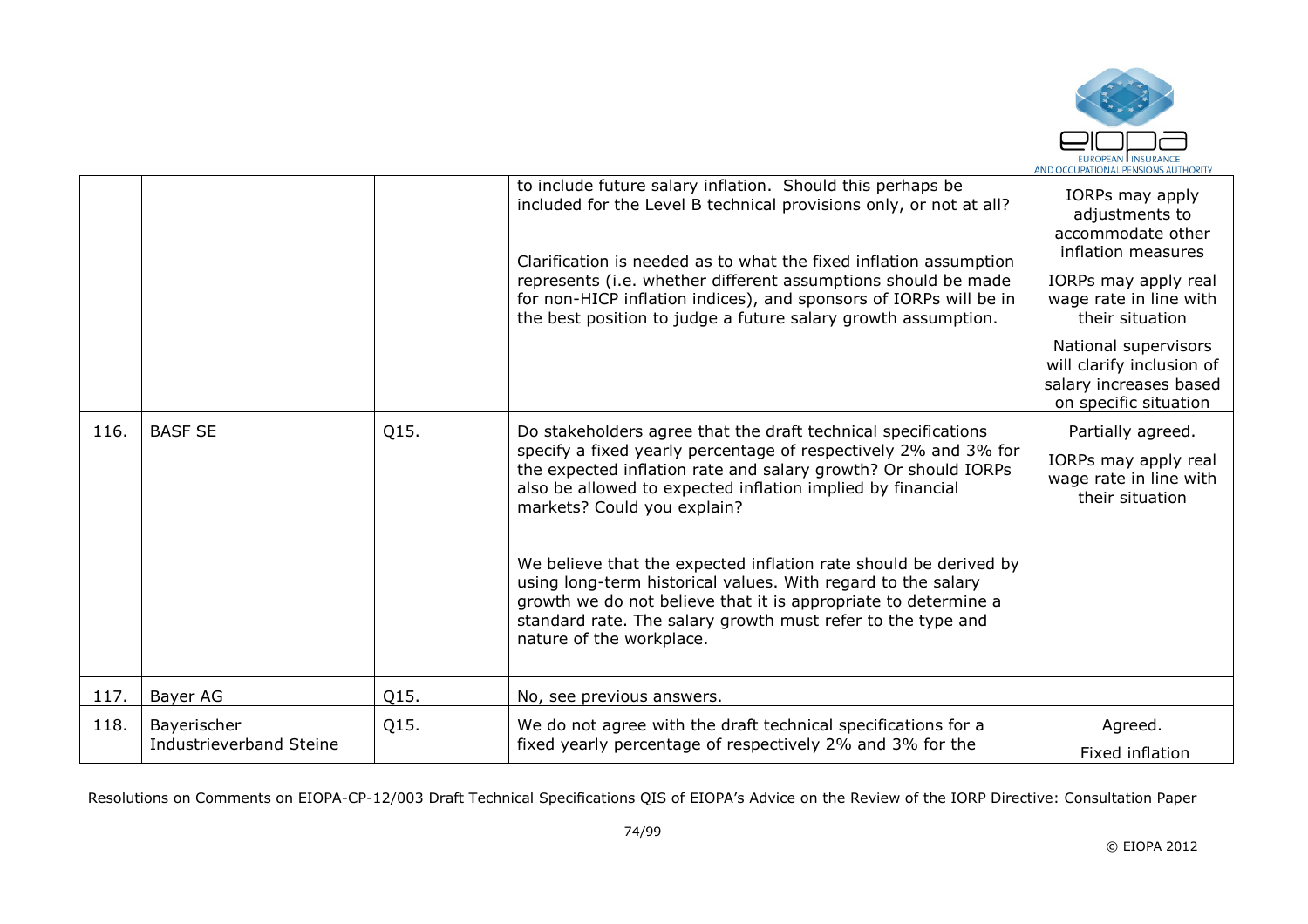

|      | und Erden e.V.                                                  |      | expected inflation rate and salary growth. It is quite remarkable<br>that the core principle of market valuation is not used for one of<br>the most important risks for a pension fund.                                                                                                                               | assumption has been<br>replaced by market-<br>implied rates.<br>IORPs may apply real<br>wage rate in line with<br>their situation                               |
|------|-----------------------------------------------------------------|------|-----------------------------------------------------------------------------------------------------------------------------------------------------------------------------------------------------------------------------------------------------------------------------------------------------------------------|-----------------------------------------------------------------------------------------------------------------------------------------------------------------|
| 119. | <b>BDA Bundesvereinigung</b><br>der Deutschen<br>Arbeitgeberver | Q15. | We do not agree with the draft technical specifications for a<br>fixed yearly percentage of respectively 2% and 3% for the<br>expected inflation rate and salary growth. It is quite remarkable<br>that the core principle of market valuation is not used for one of<br>the most important risks for a pension fund. | Agreed.<br>Fixed inflation<br>assumption has been<br>replaced by market-<br>implied rates.<br>IORPs may apply real<br>wage rate in line with<br>their situation |
| 120. | BdS - Bundesverband der<br>Systemgastronomie e.V.               | Q15. | We do not agree with the draft technical specifications for a<br>fixed yearly percentage of respectively 2% and 3% for the<br>expected inflation rate and salary growth. It is quite remarkable<br>that the core principle of market valuation is not used for one of<br>the most important risks for a pension fund. | Agreed.<br>Fixed inflation<br>assumption has been<br>replaced by market-<br>implied rates.<br>IORPs may apply real<br>wage rate in line with<br>their situation |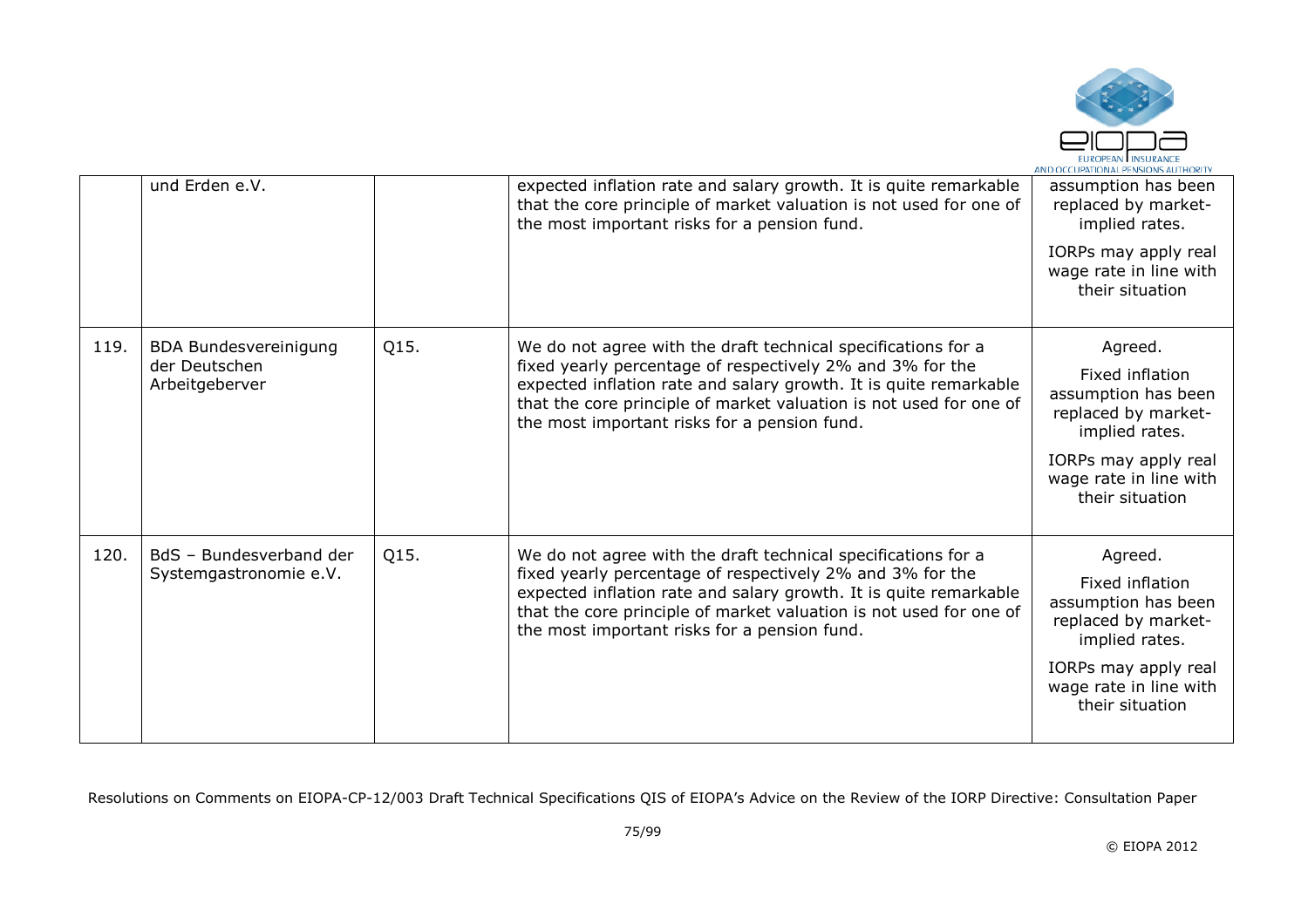

| 121. | Belgian Association of<br>Pension Institutions (BVPI- | Q15. | No.<br>We believe the 1% salary increase above inflation is not<br>appropriate for all IORPs. Why fixing it at 1%? Why not<br>referring to real salary increases? We prefer the IORP to decide<br>on the salary assumptions making use of objective justifications<br>to underpin the decision.                                                                                                                                                                                                                                                                                                                                                                                                                               | Agreed.<br>IORPs may apply real<br>wage rate in line with<br>their situation |
|------|-------------------------------------------------------|------|-------------------------------------------------------------------------------------------------------------------------------------------------------------------------------------------------------------------------------------------------------------------------------------------------------------------------------------------------------------------------------------------------------------------------------------------------------------------------------------------------------------------------------------------------------------------------------------------------------------------------------------------------------------------------------------------------------------------------------|------------------------------------------------------------------------------|
| 122. | <b>BlackRock</b>                                      | Q15. | Please see our General Comment above.                                                                                                                                                                                                                                                                                                                                                                                                                                                                                                                                                                                                                                                                                         |                                                                              |
| 123. | BT Group plc                                          | Q15. | Do stakeholders agree that the draft technical specifications<br>specify a fixed yearly percentage of respectively 2% and 3% for<br>the expected inflation rate and salary growth? Or should IORPs<br>also be allowed to expected inflation implied by financial<br>markets? Could you explain?<br>For the first QIS, it seems reasonable to include some<br>simplifications and we believe that further simplification should<br>be included throughout the QIS, which is then refined in later<br>QISs.<br>As noted earlier, current bond yields are currently at historic<br>lows and market consistent measures are not currently likely to<br>be appropriate given the long term nature of pension scheme<br>investment. | Noted.                                                                       |
| 124. | <b>BTPS Management Ltd</b>                            | Q15. | The use of fixed value non-market consistent assumptions for                                                                                                                                                                                                                                                                                                                                                                                                                                                                                                                                                                                                                                                                  | Agreed.                                                                      |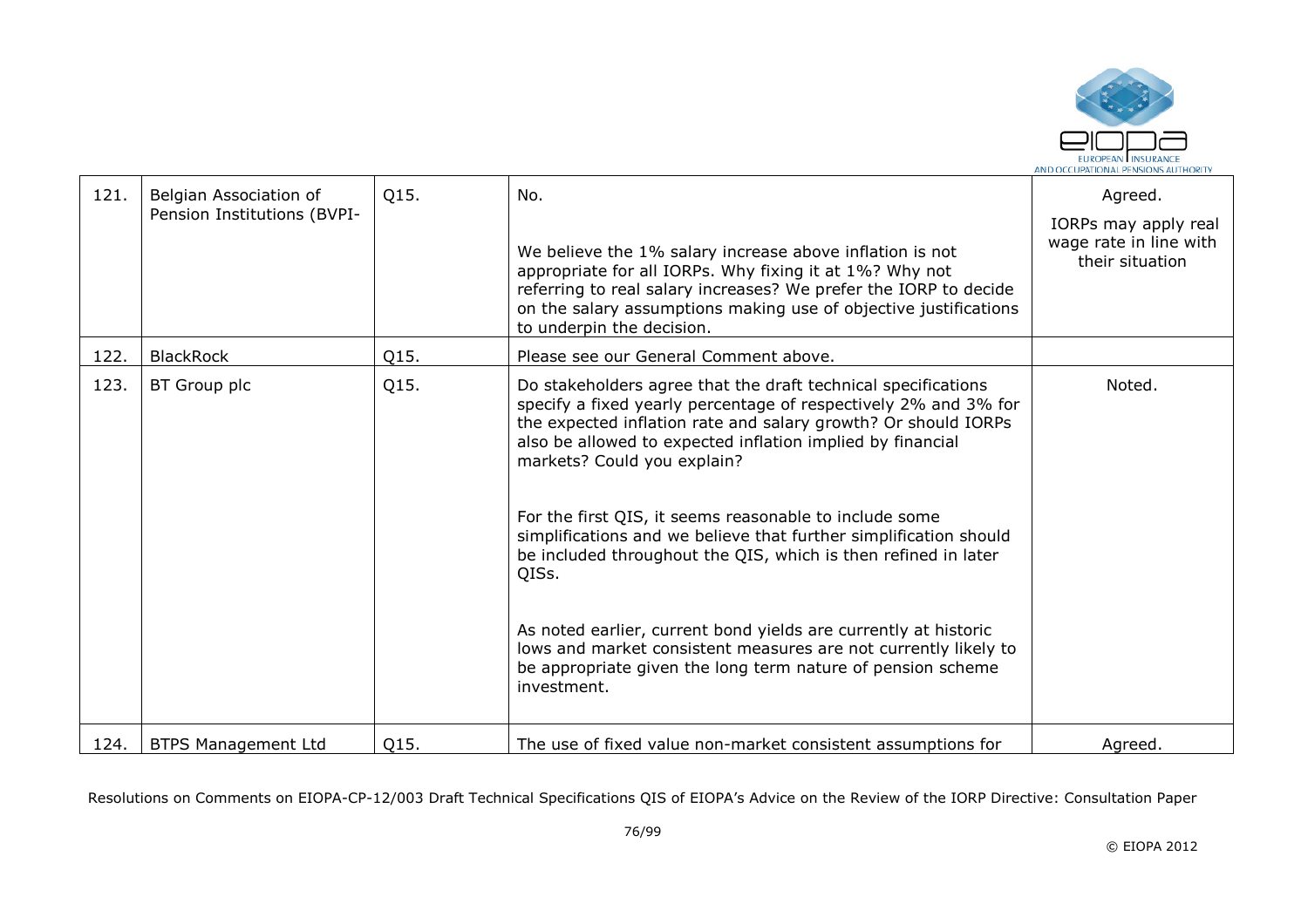

|  | inflation will potentially give rise to very significant issues of<br>mismatches between the valuations of assets and liabilities<br>which are in practice matched closely. For example in our case,<br>the method suggests that our inflation-linked liabilities should<br>be valued using this 2% assumption while our inflation-linked                                                                                                                                                                                                                                                              | Fixed inflation<br>assumption has been<br>replaced by market-<br>implied rates. |
|--|--------------------------------------------------------------------------------------------------------------------------------------------------------------------------------------------------------------------------------------------------------------------------------------------------------------------------------------------------------------------------------------------------------------------------------------------------------------------------------------------------------------------------------------------------------------------------------------------------------|---------------------------------------------------------------------------------|
|  | assets will be valued according to market valuations. It also<br>makes the calculations complex as we face a prescribed curve<br>for interest rates yet a flat inflation value.                                                                                                                                                                                                                                                                                                                                                                                                                        | IORPs may apply<br>adjustments to<br>accommodate other<br>inflation measures    |
|  | This issue is exacerbated for us and for other UK schemes, and<br>possibly for IORPs in other European markets, because we face<br>two different forms of inflation for different portions of our<br>liabilities. We are obliged to apply both RPI and CPI to different<br>liabilities and we wonder which of these should be deemed to be<br>2%, or whether it is both. The practical fact is that even were<br>one of these measures of inflation 2% at any given point the<br>other would not be. The potential for mismatching is thus<br>greatly increased under what is deemed a simplification. | IORPs may apply real<br>wage rate in line with<br>their situation               |
|  | Inflation is one of the largest risks that our pension scheme<br>faces and to assume it is fixed at a non-market level results in<br>all the numbers calculated under the QIS as being little more<br>than meaningless.                                                                                                                                                                                                                                                                                                                                                                                |                                                                                 |
|  | We are also of the view that including an assumption for salary<br>growth should be an option reflecting the specific pension<br>scheme circumstances, and particularly any agreement with the<br>sponsor and the associated employment contract.                                                                                                                                                                                                                                                                                                                                                      |                                                                                 |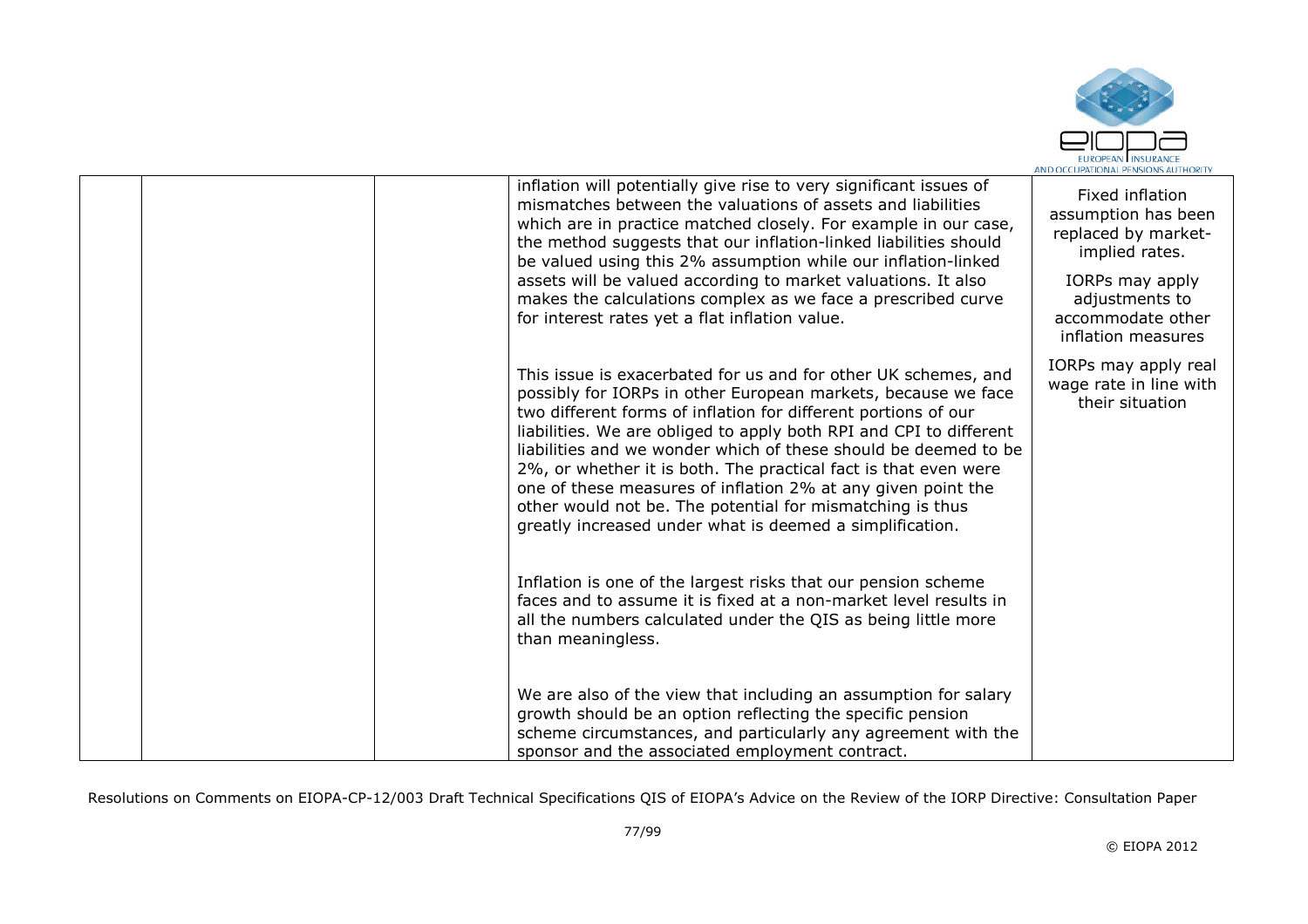

| 125. | Consiglio Nazionale degli<br>Attuari and Ordine Nazio | Q15. | About the proposed fixed values for inflation rate and salary<br>growth:                                                                                                                                                                                                                                                  | Agreed.<br>Fixed inflation                                                      |
|------|-------------------------------------------------------|------|---------------------------------------------------------------------------------------------------------------------------------------------------------------------------------------------------------------------------------------------------------------------------------------------------------------------------|---------------------------------------------------------------------------------|
|      |                                                       |      | We do not agree with the proposed fixed values for inflation<br>rate and salary growth.                                                                                                                                                                                                                                   | assumption has been<br>replaced by market-<br>implied rates.                    |
|      |                                                       |      | We are surprised that such crucial elements for this exercise are<br>proposed as fixed assumptions while for most of other elements<br>are used "market- consistent" data.                                                                                                                                                | IORPs may apply real<br>wage rate in line with<br>their situation               |
|      |                                                       |      | A fixed inflation rate provision might be accepted, but adapted<br>to the actual economic situation for each Member State.                                                                                                                                                                                                |                                                                                 |
|      |                                                       |      | Regarding the fixed percentage proposed for salary growth, we<br>would thus give IORPs the opportunity to use real values.                                                                                                                                                                                                |                                                                                 |
| 126. | Deloitte Total Reward and                             | Q15. | Given the discount rate proposals are based on a mark to                                                                                                                                                                                                                                                                  | Agreed.                                                                         |
|      | Benefits Limited (UK)                                 |      | market approach, it would seem appropriate to adopt a mark to<br>market approach for both the inflation and salary increase<br>assumptions. It should also be noted by EIOPA that varying<br>measures of inflation are used in the UK; some pensions<br>increases in line with the Retail Prices Index and others in line | Fixed inflation<br>assumption has been<br>replaced by market-<br>implied rates. |
|      |                                                       |      | with the Consumer Prices Index. The long-term differences<br>between these indices are generally assumed to be material.<br>Further, pension increases can often be subject to caps and<br>floors and the impact of these should be incorporated into the                                                                 | IORPs may apply<br>adjustments to<br>accommodate other<br>inflation measures    |
|      |                                                       |      | calculations, where possible.<br>We believe the timescale for review should be extended to allow<br>all stakeholders (including EIOPA) to assess alternative options.                                                                                                                                                     | IORPs may apply real<br>wage rate in line with<br>their situation               |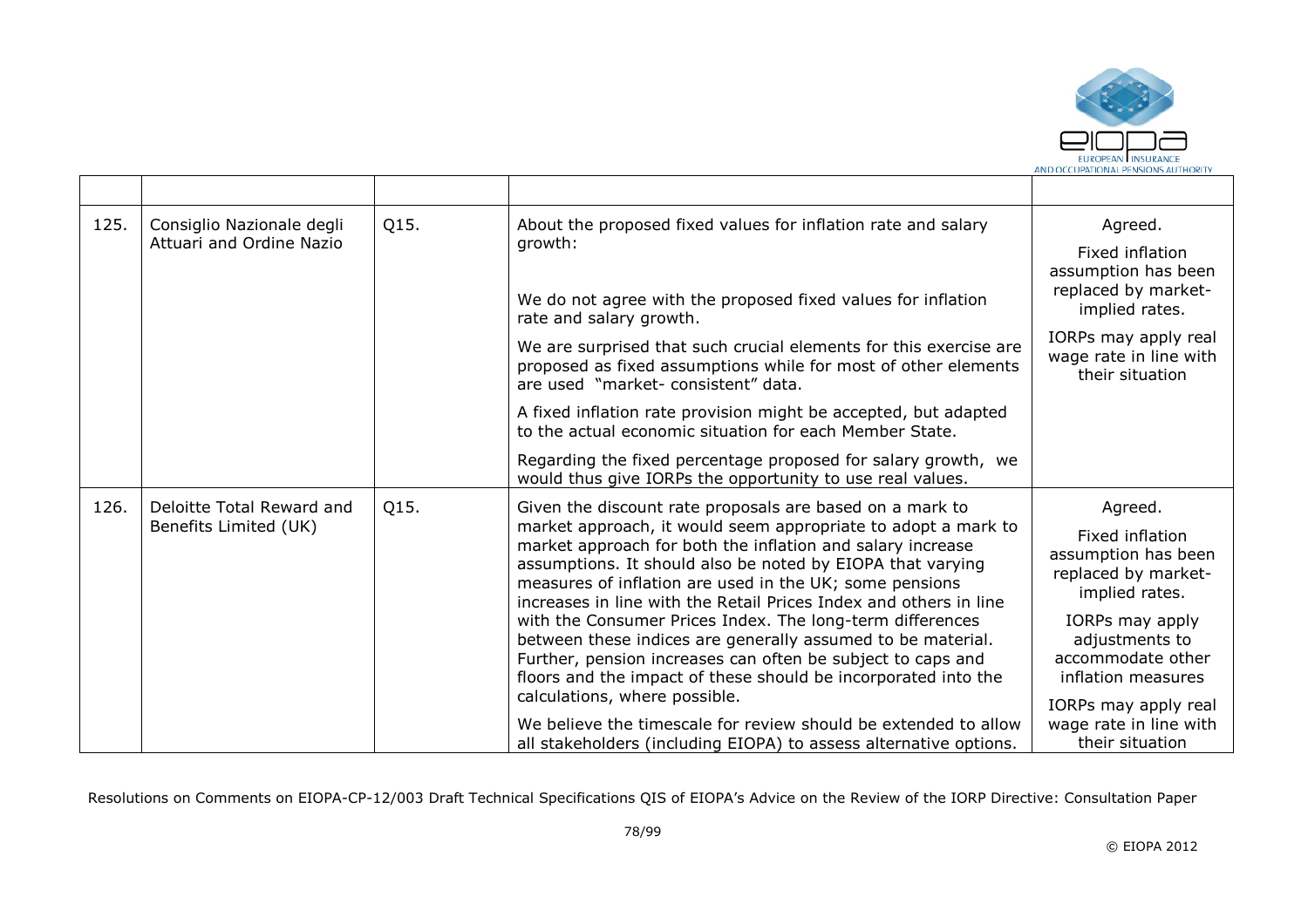

| 127. | Deutsche Post DHL                                            | Q15. | No, the selection of the inflation assumption should be<br>consistent to the selection of other valuation assumptions, i.e.<br>should be based on a more long-term view.                                                                                                                                                                                                                                                                                                                                                                                                                                                                                                                                                                                                                                                                                    | Noted. |
|------|--------------------------------------------------------------|------|-------------------------------------------------------------------------------------------------------------------------------------------------------------------------------------------------------------------------------------------------------------------------------------------------------------------------------------------------------------------------------------------------------------------------------------------------------------------------------------------------------------------------------------------------------------------------------------------------------------------------------------------------------------------------------------------------------------------------------------------------------------------------------------------------------------------------------------------------------------|--------|
| 128. | Dexia Asset Management                                       | Q15. | Q15. Do stakeholders agree that the draft technical<br>specifications specify a fixed yearly percentage of respectively<br>2% and 3% for the expected inflation rate and salary growth?<br>Or should IORPs also be allowed to expected inflation implied by<br>financial markets? Could you explain?<br>We agree with the use of a fixed (2%) inflation. In the euro<br>zone, inflation implied by financial markets is the euro zone<br>average inflation while the pension cash-flows are sensitive to<br>the inflation in the country where the IORP operates. Even if a<br>fixed rate is not always satisfactory, implied inflation would not<br>add much information. Moreover, in some countries the inflation<br>market is not deep enough to hedge the indexed pension<br>liabilities. Regulation should not sharpen supply and demand<br>mismatch. | Noted. |
| 129. | European Association of<br><b>Public Sector Pension Inst</b> | Q15. | Do stakeholders agree that the draft technical specifications<br>specify a fixed yearly percentage of respectively 2% and 3% for<br>the expected inflation rate and salary growth? Or should IORPs<br>also be allowed to expected inflation implied by financial<br>markets? Could you explain?                                                                                                                                                                                                                                                                                                                                                                                                                                                                                                                                                             | Noted. |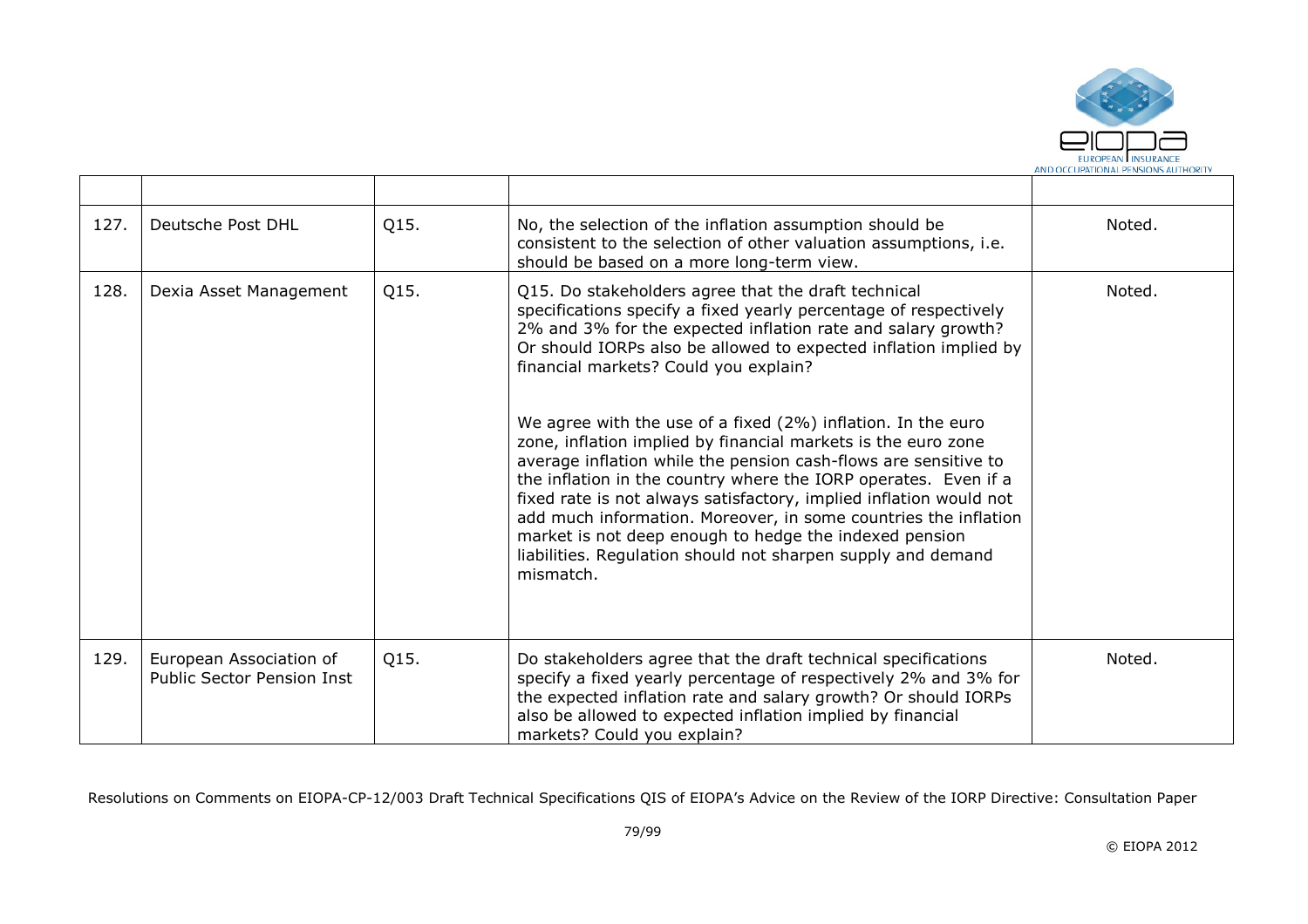

|      |                                                       |      | EAPSPI believes that all assumptions should be based on a<br>stable and long-term perspective.                                                                                                                                                                                                                                                                                                                                                                                                                                                                                                                                                                                                                                                                                                                                                                                                                                                                                                                                                                                                                                                                                        |                                                                                                                                                                                                   |
|------|-------------------------------------------------------|------|---------------------------------------------------------------------------------------------------------------------------------------------------------------------------------------------------------------------------------------------------------------------------------------------------------------------------------------------------------------------------------------------------------------------------------------------------------------------------------------------------------------------------------------------------------------------------------------------------------------------------------------------------------------------------------------------------------------------------------------------------------------------------------------------------------------------------------------------------------------------------------------------------------------------------------------------------------------------------------------------------------------------------------------------------------------------------------------------------------------------------------------------------------------------------------------|---------------------------------------------------------------------------------------------------------------------------------------------------------------------------------------------------|
| 130. | European Federation for<br>Retirement Provision (EFRP | Q15. | Q15. Do stakeholders agree that the draft technical<br>specifications specify a fixed yearly percentage of respectively<br>2% and 3% for the expected inflation rate and salary growth?<br>Or should IORPs also be allowed to expected inflation implied by<br>financial markets? Could you explain?<br>In more general terms, the EFRP regrets that provisions in the<br>consultation document that do not come from the Solvency II<br>directive have not been given sufficient consideration. A lot of<br>new items need more in-depth research. Inflation risk is among<br>the most important considerations for IORPs and the EFRP is<br>surprised that they are not examined in greater depth by the<br>QIS. More time will be necessary in order to set up an<br>appropriate inflation risk module.<br>The EFRP feels that wages and prices are national matters and<br>that it would be inappropriate to prescribe a harmonised<br>specification for these in order to calculate the expected<br>inflation rate and wage growth. In some Member States, the<br>IORP itself can adopt assumptions for these rates, or national or<br>sectoral level mechanisms determine them. | Agreed.<br>Fixed inflation<br>assumption has been<br>replaced by market-<br>implied rates.<br>IORPs may apply real<br>wage rate in line with<br>their situation<br>Inflation risk module<br>added |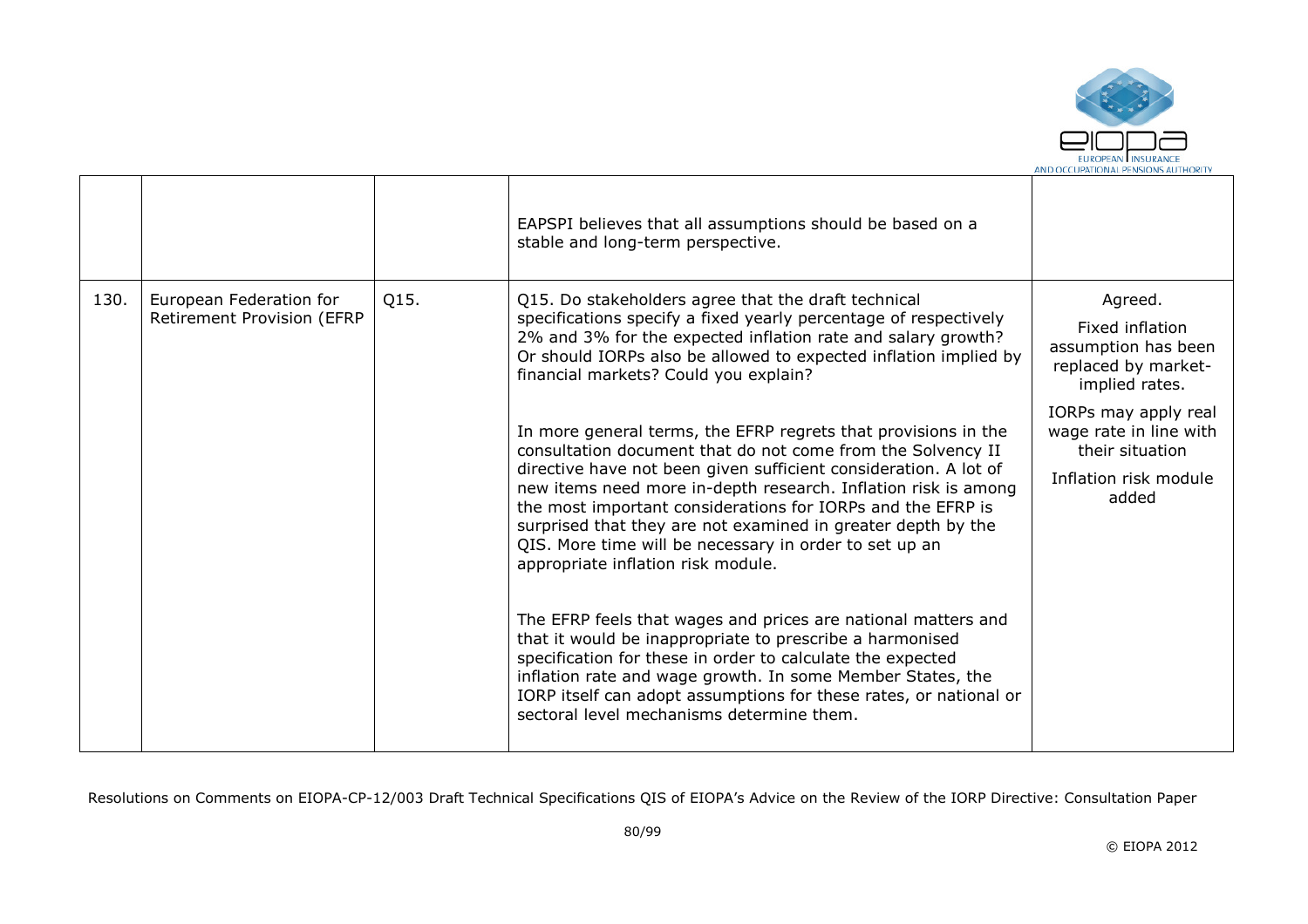

|      |                                                 |      | The EFRP also believes that the 1% salary increase above<br>inflation is not appropriate for all IORPs. A reference to real<br>salary increases would be more realistic and appropriate.                                                                                                                                                                                                                                                                                                                                                                                                                                                        |                                                                          |
|------|-------------------------------------------------|------|-------------------------------------------------------------------------------------------------------------------------------------------------------------------------------------------------------------------------------------------------------------------------------------------------------------------------------------------------------------------------------------------------------------------------------------------------------------------------------------------------------------------------------------------------------------------------------------------------------------------------------------------------|--------------------------------------------------------------------------|
|      |                                                 |      | An alternative could be to take break-even inflations implied by<br>financial markets into consideration in an inflation risk module.<br>These will lead to valuations consistent with financial markets,<br>instead of the present proposal to use a valuation method<br>inconsistent with financial market prices. Since there is no<br>market for wage inflation, we would suggest using break-even<br>inflation for price inflation plus x%, where the Member State<br>and social partners should decide on the relevant factor x for<br>the IORPs, thereby recognising that expectations on wages can<br>be quite disperces across Europe. |                                                                          |
|      |                                                 |      | Furthermore EIOPA should recognise that prices and wages are<br>a national matter, possibly differing substantially between<br>countries, and sometimes between companies or sectors. The<br>EFRP would like to see a study to examine if this really can be<br>applied across Europe without risking market distortions. The<br>market for inflation-linked products is limited in Europe, which<br>implies that there is the risk of market distortions.                                                                                                                                                                                      |                                                                          |
| 131. | Federation of the Dutch<br><b>Pension Funds</b> | Q15. | We suggest to use break-even inflations implied by financial<br>markets. These will lead to valuations consistent with financial<br>markets (we were surprised to see EIOPA proposing valuation<br>methods inconsistent with financial market prices). If and when<br>financial markets discount for rising/declining inflations (they                                                                                                                                                                                                                                                                                                          | Agreed.<br>Fixed inflation<br>assumption has been<br>replaced by market- |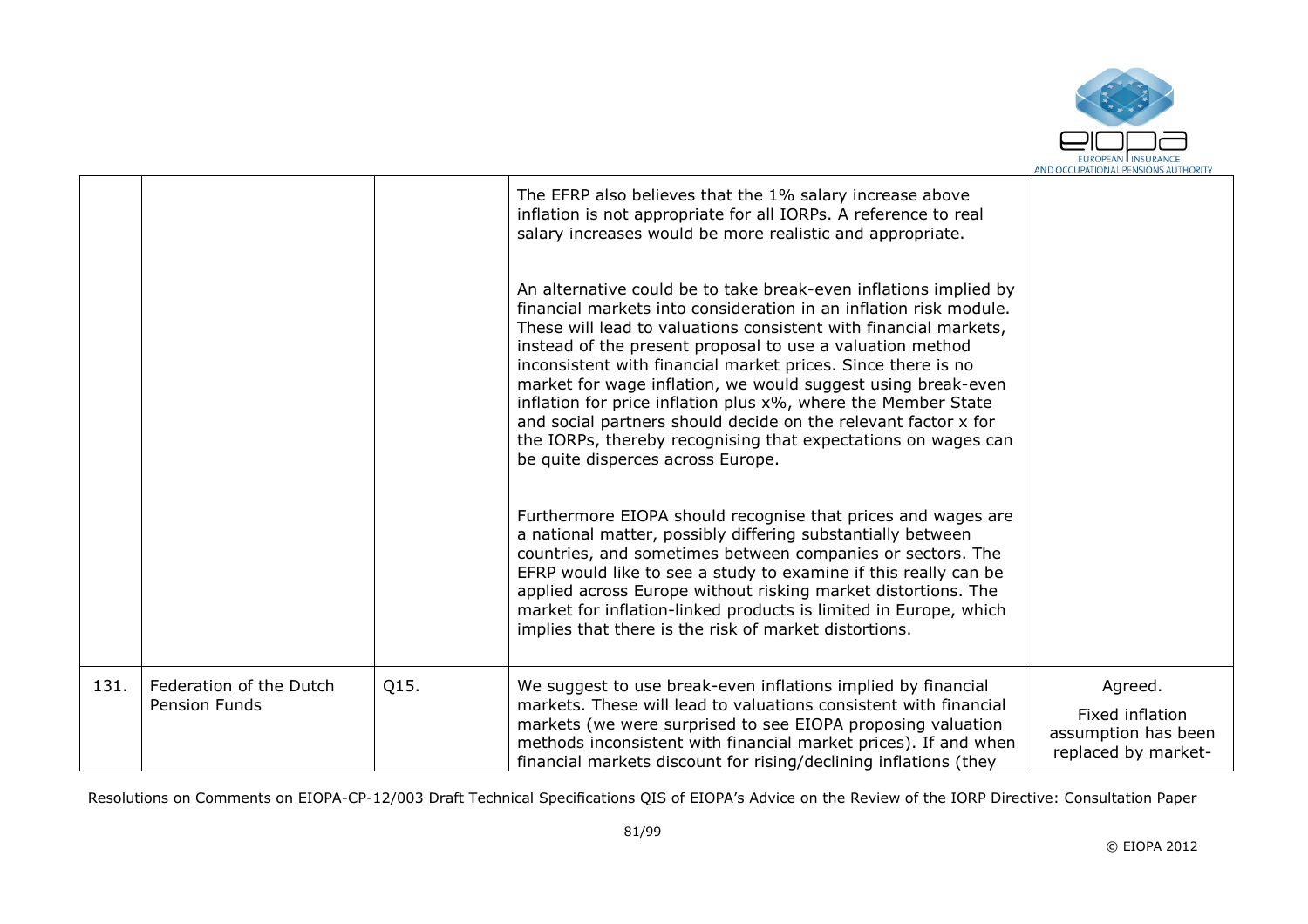

|  | will be more responsive to actual events), these will be reflected<br>in the HBS. If assumptions are applied that deviate from the<br>market value (inflation or UFR) and the HBS is evaluated based<br>on market valuation, this may all in all lead to discrepancies. If<br>some balance sheet items are inconsistent with market prices,<br>other items have to be inconsistent as well in order to<br>compensate for that (by definition the balance sheet has to<br>balance). Since there is no market for wage inflation, we would<br>suggest using break-even inflation for price inflation plus x%<br>(where the value of x is decided per country). Furthermore,<br>EIOPA has to recognise that prices and wages are a national<br>matter, potentially deviating substantially between countries,<br>but even between companies/sectors. Since the wages in the<br>company/sector are most relevant, IORPs should be allowed to<br>deviate from local assumptions in case their situation/exposure<br>is different.<br>However, we understand that using break-even inflation may | implied rates.<br>Extrapolation will be<br>done using Smith-<br>Wilson procedure<br>IORPs may apply real<br>wage rate in line with<br>their situation |
|--|--------------------------------------------------------------------------------------------------------------------------------------------------------------------------------------------------------------------------------------------------------------------------------------------------------------------------------------------------------------------------------------------------------------------------------------------------------------------------------------------------------------------------------------------------------------------------------------------------------------------------------------------------------------------------------------------------------------------------------------------------------------------------------------------------------------------------------------------------------------------------------------------------------------------------------------------------------------------------------------------------------------------------------------------------------------------------------------------|-------------------------------------------------------------------------------------------------------------------------------------------------------|
|  | lead to valuation issues as there is not always a liquid market<br>available for all inflation rates, as is the case for Dutch price<br>inflation.<br>As an alternative we would suggest EIOPA to prescribe a<br>procedure (like the Smith-Wilson used for the yield curve) for<br>break-even inflation rates by using an UFR, as is also used for<br>interest rates.<br>If this is not feasible within the given time frame, we would                                                                                                                                                                                                                                                                                                                                                                                                                                                                                                                                                                                                                                                     |                                                                                                                                                       |
|  | suggest using any last liquid point per currency as the break-<br>even inflation rate for higher maturities.                                                                                                                                                                                                                                                                                                                                                                                                                                                                                                                                                                                                                                                                                                                                                                                                                                                                                                                                                                               |                                                                                                                                                       |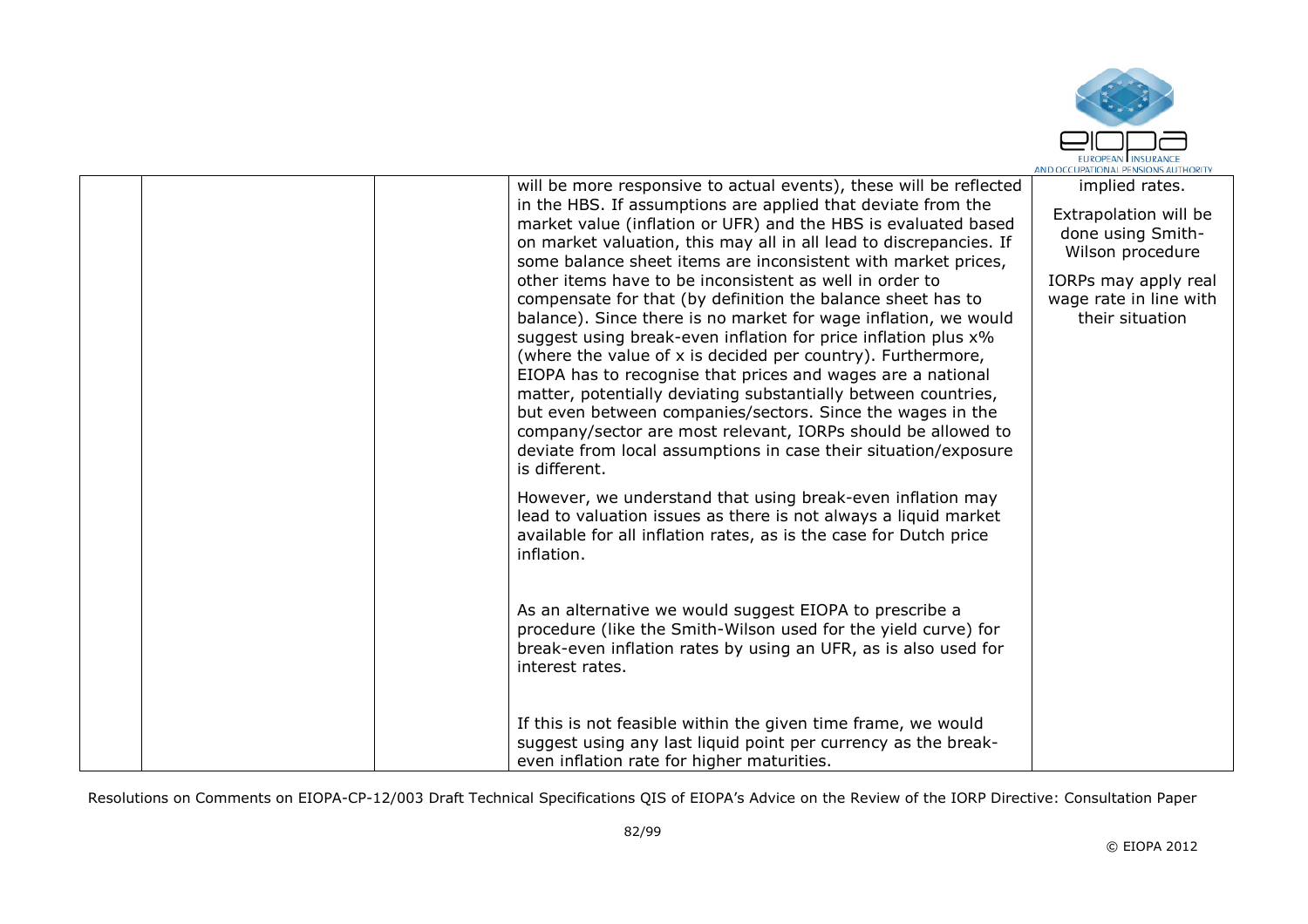

|      |                                    |      | More research on the impact of using these assumptions will be<br>needed before the first QIS (and also later QISs). A study<br>should be done to establish whether this really can be applied<br>across Europe, without running the risk of market distortions.<br>The market for inflation-linked products is at present limited in<br>Europe.                                                            |                                                                                 |
|------|------------------------------------|------|-------------------------------------------------------------------------------------------------------------------------------------------------------------------------------------------------------------------------------------------------------------------------------------------------------------------------------------------------------------------------------------------------------------|---------------------------------------------------------------------------------|
|      |                                    |      | In our opinion. EIOPA has not enough time to make the<br>necessary calculations given the short timeframe. We think that<br>inflation (both price and wage) is an important aspect that<br>influences the financial healthiness of an IORP and therefore<br>sufficient time for calibration is required. Given the nature of<br>the liabilities, this aspect has less impact for insurance<br>undertakings. |                                                                                 |
| 132. | <b>Financial Reporting Council</b> | Q15. | We support the use of a market consistent inflation rate in line                                                                                                                                                                                                                                                                                                                                            | Agreed.                                                                         |
|      | - staff response                   |      | with other economic assumptions such as the discount rate.<br>Given that the relevant inflation factors are likely to be IORP<br>specific we suggest that IORPs be allowed to determine the<br>relevant inflation factors but based on relevant market data.                                                                                                                                                | Fixed inflation<br>assumption has been<br>replaced by market-<br>implied rates. |
|      |                                    |      | If a salary growth assumption is used it should be consistent<br>with the inflation assumption and appropriate for the IORP.<br>However we question whether there should be any allowance                                                                                                                                                                                                                   | IORPs may apply<br>adjustments to<br>accommodate other<br>inflation measures    |
|      |                                    |      | for increases to salary which are not guaranteed and are<br>dependent on future decisions of the sponsor.                                                                                                                                                                                                                                                                                                   | IORPs may apply real<br>wage rate in line with<br>their situation               |
| 133. | German Institute of                | Q15. | Setting these two assumptions without any justification appears                                                                                                                                                                                                                                                                                                                                             | Agreed.                                                                         |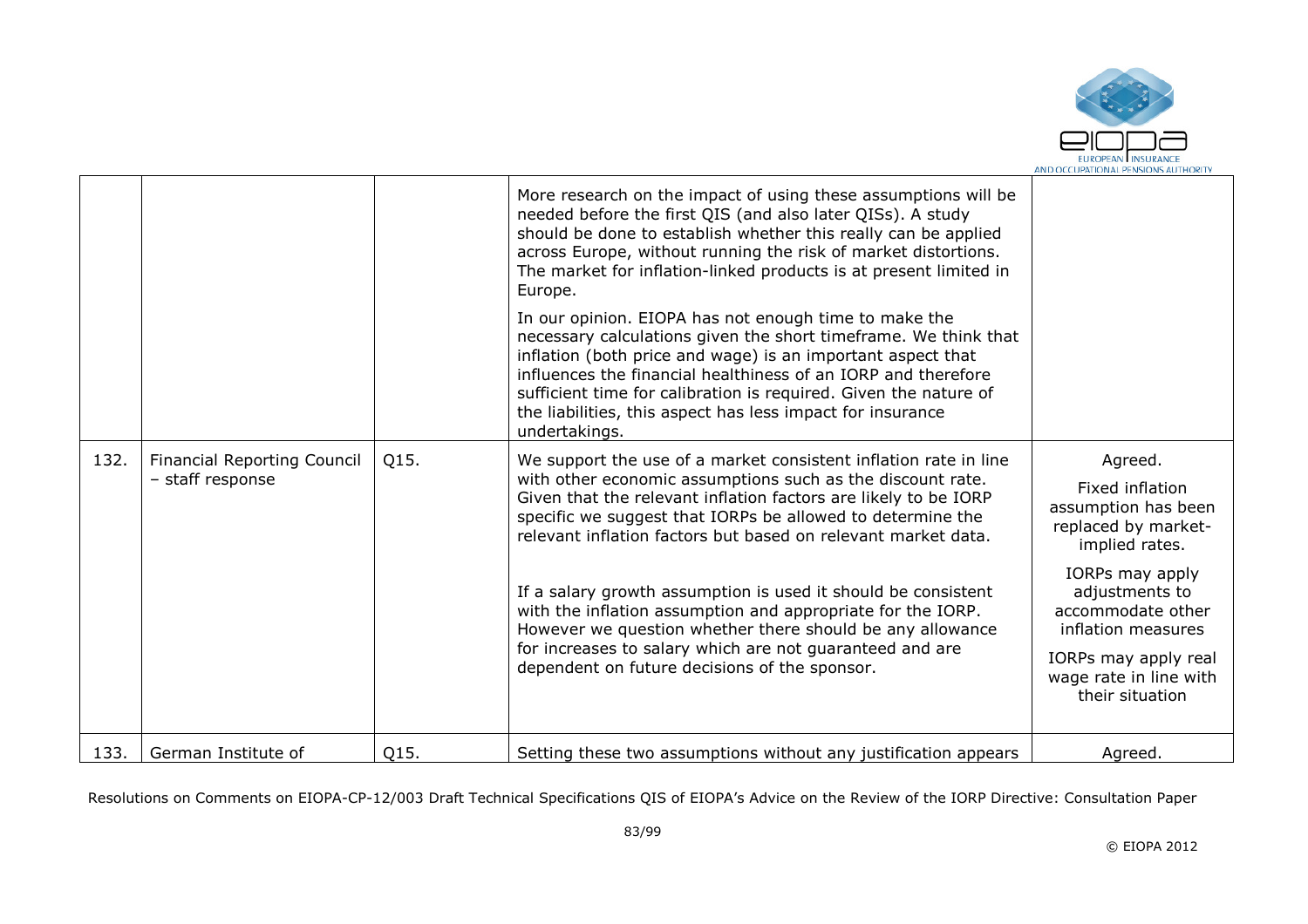

|      | <b>Pension Actuaries</b>                                  |      | very arbitrary indeed! Given the variety of plan rules with<br>respect to the degree to which benefits and thus liabilities are<br>influenced by inflation and salary development, the assumptions<br>as to these two parameters can be very important or not at all<br>with respect to pension liabilities. They may significantly differ<br>between countries and economies, with respect to salary<br>increases, even between industries within one country. Also,<br>depending on the economical dynamics and developments they<br>may even change significantly their level over time. Thus IORPs<br>themselves should be allowed to select appropriate<br>assumptions, for instance as implied by financial markets.<br>However, this must be consistent to the method of deriving a<br>discount (smoothing, equilibrium rates, etc. $-$ cf. comments on<br>Q13). Alternatively, if more standardisation is desired, inflation<br>and salary assumptions should be set on a country specific basis<br>by member states' supervisory authorities. | Fixed inflation<br>assumption has been<br>replaced by market-<br>implied rates.<br>IORPs may apply<br>adjustments to<br>accommodate other<br>inflation measures<br>IORPs may apply real<br>wage rate in line with<br>their situation |
|------|-----------------------------------------------------------|------|--------------------------------------------------------------------------------------------------------------------------------------------------------------------------------------------------------------------------------------------------------------------------------------------------------------------------------------------------------------------------------------------------------------------------------------------------------------------------------------------------------------------------------------------------------------------------------------------------------------------------------------------------------------------------------------------------------------------------------------------------------------------------------------------------------------------------------------------------------------------------------------------------------------------------------------------------------------------------------------------------------------------------------------------------------|--------------------------------------------------------------------------------------------------------------------------------------------------------------------------------------------------------------------------------------|
| 134. | <b>GESAMTMETALL -</b><br>Federation of German<br>employer | Q15. | We do not agree with the draft technical specifications for a<br>fixed yearly percentage of respectively 2% and 3% for the<br>expected inflation rate and salary growth. It is quite remarkable<br>that the core principle of market valuation is not used for one of<br>the most important risks for a pension fund.                                                                                                                                                                                                                                                                                                                                                                                                                                                                                                                                                                                                                                                                                                                                  | Agreed.<br>Fixed inflation<br>assumption has been<br>replaced by market-<br>implied rates.                                                                                                                                           |
|      |                                                           |      |                                                                                                                                                                                                                                                                                                                                                                                                                                                                                                                                                                                                                                                                                                                                                                                                                                                                                                                                                                                                                                                        | IORPs may apply real<br>wage rate in line with<br>their situation                                                                                                                                                                    |
| 135. | <b>Groupe Consultatif</b>                                 | Q15. | Do stakeholders agree that the draft technical specifications                                                                                                                                                                                                                                                                                                                                                                                                                                                                                                                                                                                                                                                                                                                                                                                                                                                                                                                                                                                          | Agreed.                                                                                                                                                                                                                              |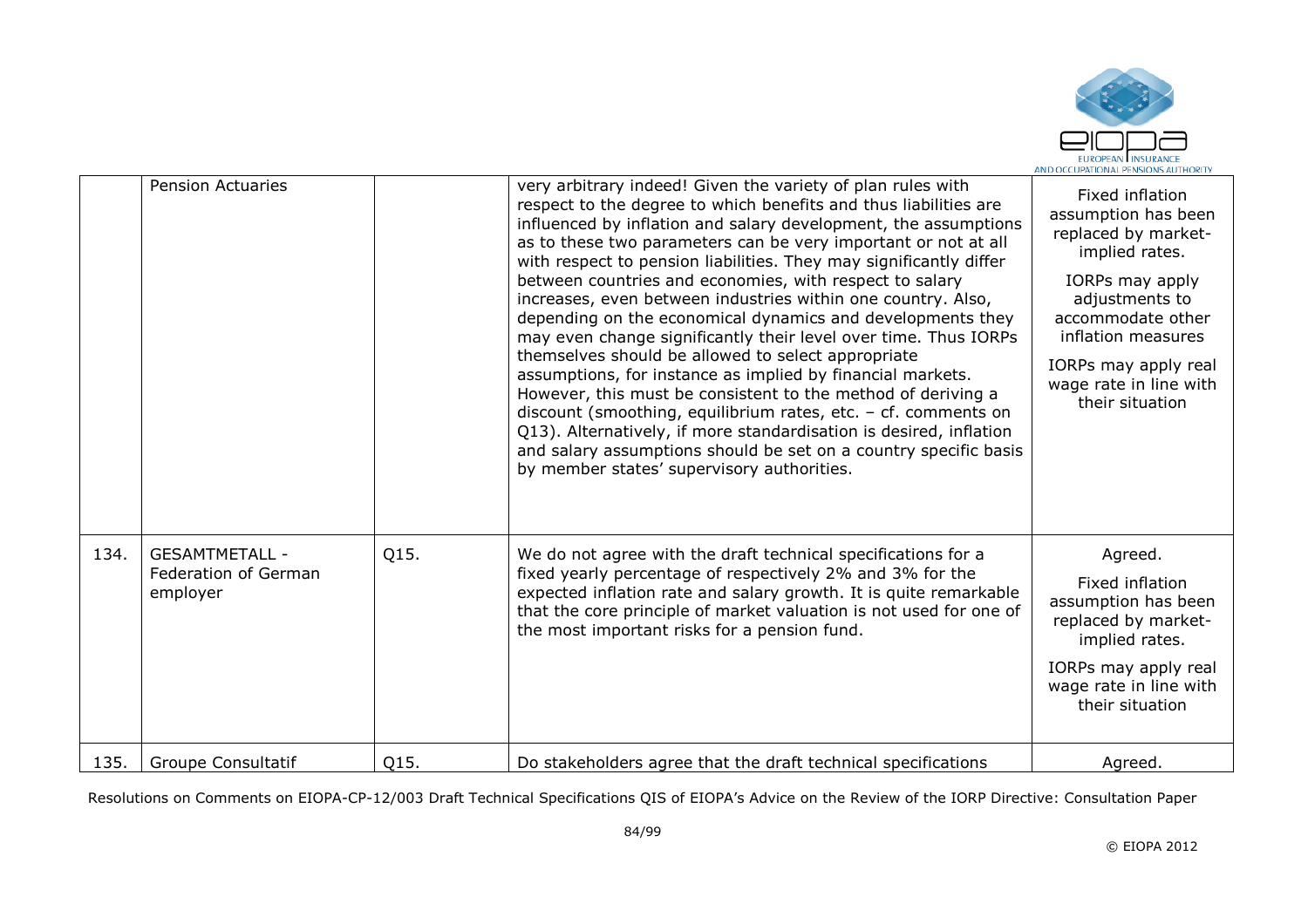

|      | Actuariel Européen       |      | specify a fixedyearly percentage of respectively 2% and 3% for<br>the expected inflation rate<br>and salary growth? Or should IORPs also be allowed to expected                                                                                                                                                                                                                                                                                                                                      | Fixed inflation<br>assumption has been<br>replaced by market-     |
|------|--------------------------|------|------------------------------------------------------------------------------------------------------------------------------------------------------------------------------------------------------------------------------------------------------------------------------------------------------------------------------------------------------------------------------------------------------------------------------------------------------------------------------------------------------|-------------------------------------------------------------------|
|      |                          |      | inflation                                                                                                                                                                                                                                                                                                                                                                                                                                                                                            | implied rates.                                                    |
|      |                          |      | implied by financial markets? Could you explain?                                                                                                                                                                                                                                                                                                                                                                                                                                                     | Extrapolation will be<br>done using Smith-<br>Wilson procedure    |
|      |                          |      | Ideally these should not be constant but where possible set by<br>reference to suitable market observables and/or consistent with<br>other economic factors such as the discount yield curve<br>applicable to the member state in question. We suggest that<br>this should be by taking break-even inflations implied by<br>financial markets. These will lead to valuations consistent with<br>financial markets, a requirement that EIOPA itself asks of IORPs<br>in HBS.3.1, HBS.3.8 and further. | IORPs may apply real<br>wage rate in line with<br>their situation |
|      |                          |      | However, we understand that using break-even inflation may<br>lead to valuation issues as there is not always a liquid market<br>available for all inflation rates. We therefore suggest EIOPA<br>should prescribe a procedure much like the Smith-Wilson<br>procedure used for the interest rate curve for break-even<br>inflation.                                                                                                                                                                 |                                                                   |
|      |                          |      | For wage inflation an add-on of 1% on price inflation seems<br>reasonable, but it seems logical that Member State specific<br>differences can occur. We therefore suggest that this specific<br>add-on is to be set by the national supervisor.                                                                                                                                                                                                                                                      |                                                                   |
| 136. | Hundred Group of Finance | Q15. | Do stakeholders agree that the draft technical specifications                                                                                                                                                                                                                                                                                                                                                                                                                                        | Agreed.                                                           |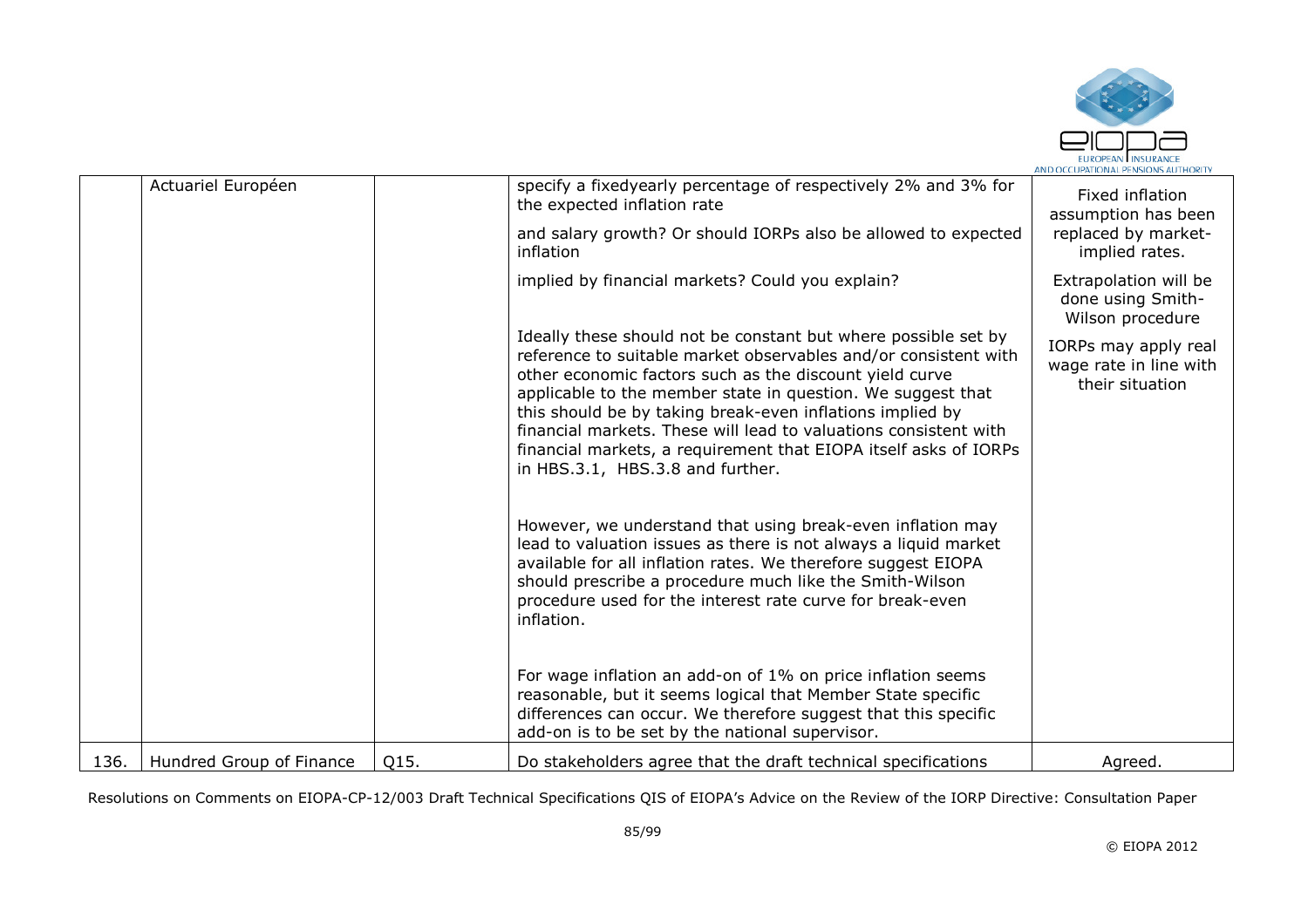

|                  |                                                                                                                                                                                                                                                                                                                                     | AND OCCUPATIONAL PENSIONS AUTHORIT                                              |
|------------------|-------------------------------------------------------------------------------------------------------------------------------------------------------------------------------------------------------------------------------------------------------------------------------------------------------------------------------------|---------------------------------------------------------------------------------|
| <b>Directors</b> | specify a fixed yearly percentage of respectively 2% and 3% for<br>the expected inflation rate and salary growth? Or should IORPS<br>also be allowed to expected inflation implied by financial<br>markets? Could you explain?                                                                                                      | Fixed inflation<br>assumption has been<br>replaced by market-<br>implied rates. |
|                  | The wording of this question is plainly faulty, but we presume<br>we are being asked whether the assumptions of 2% and 3% for<br>inflation and salary increases respectively are reasonable.                                                                                                                                        | IORPs may apply<br>adjustments to<br>accommodate other<br>inflation measures    |
|                  | The 2% inflation assumption seems very arbitrary for one of the<br>most crucial of the financial assumptions and no justification is<br>provided as to why this is an appropriate assumption as at 31<br>December 2011. We think much more thought and attention<br>should be applied to the derivation of this assumption.         | IORPs may apply real<br>wage rate in line with<br>their situation               |
|                  | We also think that member states (particularly those outside<br>the Euro) should be able to set individual assumptions for an<br>appropriate inflation assumption. For example, there are two<br>different measures in the UK (RPI and CPI) used for pension<br>increases and different assumptions are currently used for<br>them. |                                                                                 |
|                  | We do not think there should be a prescribed salary increase<br>assumption. The actual rate of salary growth will vary<br>considerably depending on the nature of the workforce and the<br>industry within which the employer operates and should<br>therefore be set on an employer-specific basis.                                |                                                                                 |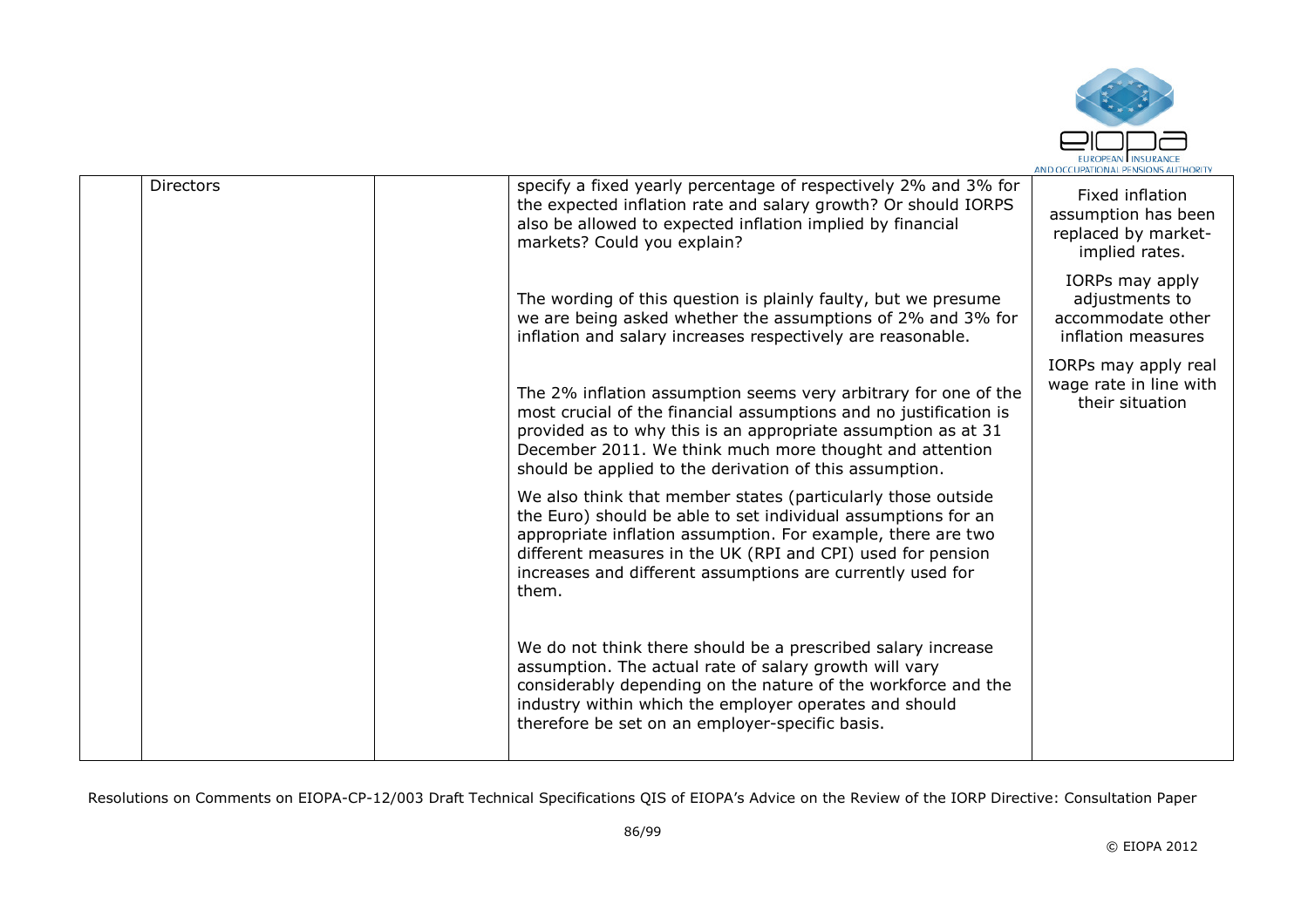

| 137. | <b>IBM Deutschland</b><br>Pensionsfonds AG | Q15. | We believe that all assumptions should be based on long-term<br>equilibrium values.                                                                                                                                                                                                                                                                                                                                                                                                                                                                                                                                                                                                                                                                                                                                                                                                                              | Noted.                                                                                                                                                          |
|------|--------------------------------------------|------|------------------------------------------------------------------------------------------------------------------------------------------------------------------------------------------------------------------------------------------------------------------------------------------------------------------------------------------------------------------------------------------------------------------------------------------------------------------------------------------------------------------------------------------------------------------------------------------------------------------------------------------------------------------------------------------------------------------------------------------------------------------------------------------------------------------------------------------------------------------------------------------------------------------|-----------------------------------------------------------------------------------------------------------------------------------------------------------------|
| 138. | Institute and Faculty of<br>Actuaries      | Q15. | Do stakeholders agree that the draft technical specifications<br>specify a fixed yearly percentage of respectively 2% and 3% for<br>the expected inflation rate and salary growth? Or should IORPs<br>also be allowed to expected inflation implied by financial<br>markets? Could you explain?<br>We are strongly of the view that the valuation of inflation-linked<br>pensions would not be market-consistent if IORPs were not<br>expected to adopt assumptions consistent with market-implied<br>inflation. Consistent with this, if there is to be an SCR, we<br>believe that it should include a component for inflation stress<br>(although we remain unclear what purpose the SCR would<br>serve).<br>We are also strongly of the view that salary growth should only<br>be allowed for to the extent that salaries are guaranteed to<br>increase and benefits are guaranteed to remain linked to them. | Agreed.<br>Fixed inflation<br>assumption has been<br>replaced by market-<br>implied rates.<br>Inflation risk module<br>has been added                           |
| 139. | Insurance Europe                           | Q15. | The future inflation assumption used in the calculations should<br>be consistent with the target inflation for each currency's<br>central bank. These assumptions cannot be the same for all<br>member states. It should allow for the national trends in salary<br>increases and inflation.<br>Insurance Europe believes that the salary increases should<br>reflect the expected salary increases of a company. It is also<br>unclear whether the salary increase is already taken into<br>account the expected inflation or is coming on top of it.                                                                                                                                                                                                                                                                                                                                                           | Agreed.<br>Fixed inflation<br>assumption has been<br>replaced by market-<br>implied rates.<br>IORPs may apply real<br>wage rate in line with<br>their situation |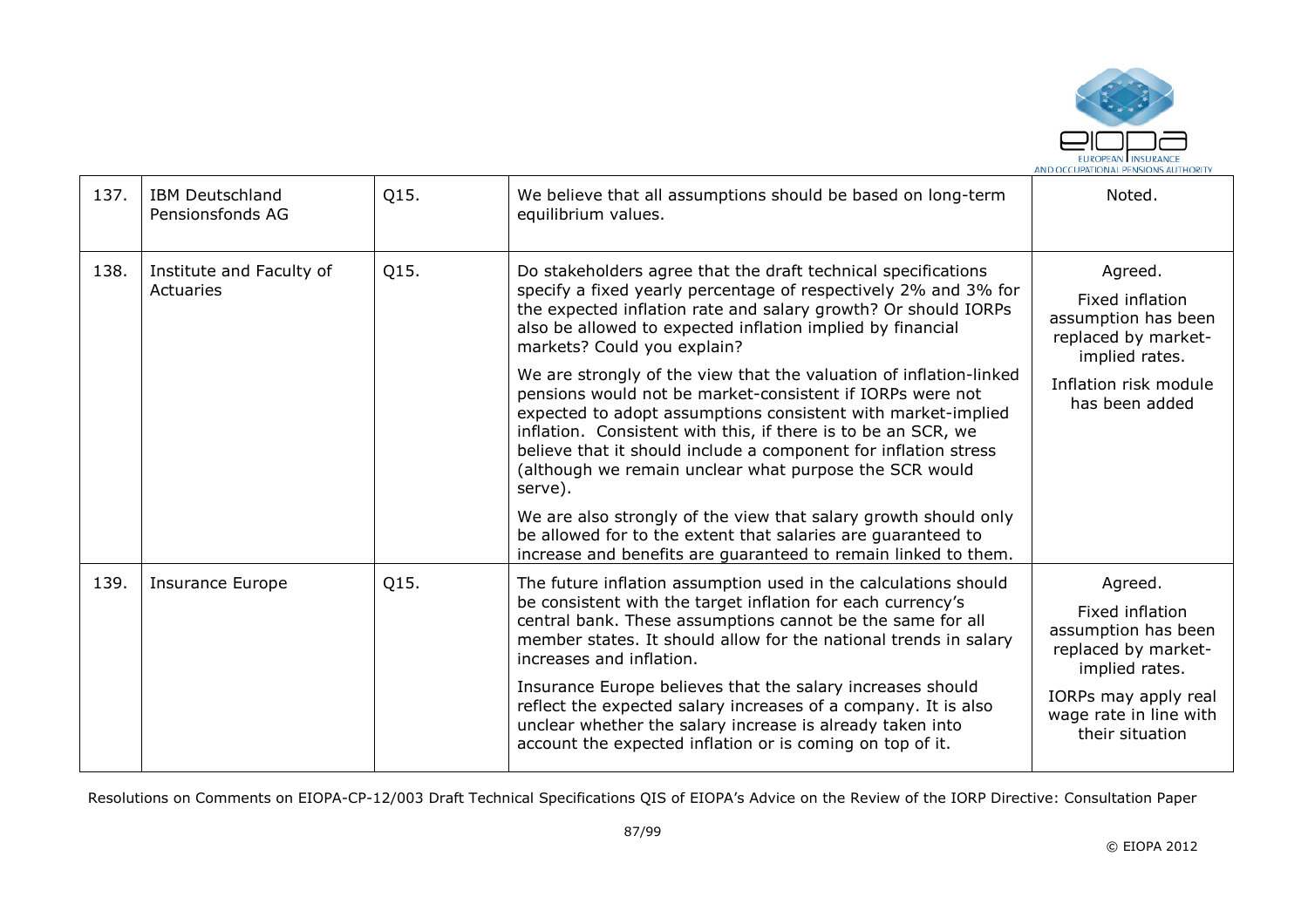

|      |               |      | Furthermore, equalising the expected salary increases for the<br>whole Eurozone does not seem to be appropriate or consistent<br>in a prudent framework. For example in Belgium, the long term<br>salary increase rate is similar to the expected inflation rate due<br>to its salary indexation mechanism. It should be also clarified<br>whether and how a career has to be included into the salary<br>increase.<br>Insurance Europe would therefore consider an adjustment for<br>inflation implied by financial markets as reasonable.                                                                                                                                                                                                 |                                                                                                                                                                                                    |
|------|---------------|------|---------------------------------------------------------------------------------------------------------------------------------------------------------------------------------------------------------------------------------------------------------------------------------------------------------------------------------------------------------------------------------------------------------------------------------------------------------------------------------------------------------------------------------------------------------------------------------------------------------------------------------------------------------------------------------------------------------------------------------------------|----------------------------------------------------------------------------------------------------------------------------------------------------------------------------------------------------|
| 140. | KPMG LLP (UK) | Q15. | We were very surprised to see such a simplistic approach for<br>inflation being proposed, particularly since inflation is such a<br>significant assumption, and indeed risk, for UK defined benefit<br>IORPs. No doubt it is because there is not an appropriate part<br>of the insurance Solvency II documentation to copy across. It<br>is important that there is consistency between inflation<br>assumptions and discount rates, as it is the differences between<br>the two which are of real significance to UK IORPs. If inflation<br>is to be allowed for as a single flat number, then discount rates<br>should equally be set on a simplistic basis (e.g. 4%).<br>There is the further technical point that (in the UK at least) | Agreed.<br>Fixed inflation<br>assumption has been<br>replaced by market-<br>implied rates.<br>IORPs may apply<br>adjustments to<br>accommodate other<br>inflation measures<br>IORPs may apply real |
|      |               |      | there is more than one measure of inflation (RPI and CPI), and<br>distinction between the two should be made.<br>As an extension of this, IORPs which hedge inflation exposure<br>will not have this risk reduction explicitly recognised through<br>the SCR, meaning that risk reduction is not incentivised.                                                                                                                                                                                                                                                                                                                                                                                                                              | wage rate in line with<br>their situation<br>Inflation risk module<br>has been added                                                                                                               |
|      |               |      | A further point is that no differentiation has been made in the<br>inflation assumptions for Level A and Level B calculations.<br>Again, we would recommend that inflation (and salary increase)                                                                                                                                                                                                                                                                                                                                                                                                                                                                                                                                            |                                                                                                                                                                                                    |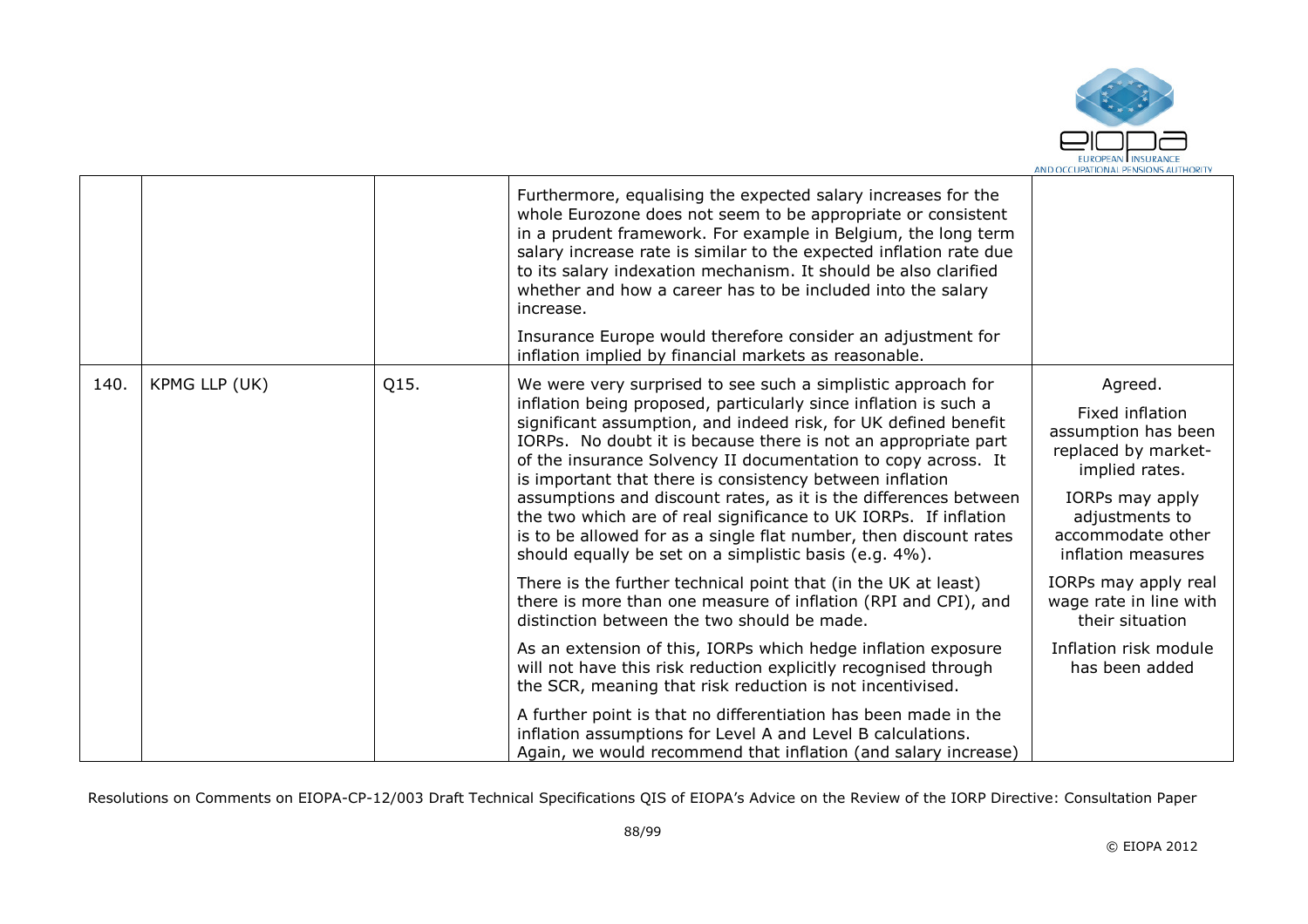

|      |            |      | assumptions should be set to be consistent with discount rates.                                                                                                                                                                                                                                                                                                                                                                                                                                                                                                                                                                                                                                                                                     |                                                                                                                                                                                                                      |
|------|------------|------|-----------------------------------------------------------------------------------------------------------------------------------------------------------------------------------------------------------------------------------------------------------------------------------------------------------------------------------------------------------------------------------------------------------------------------------------------------------------------------------------------------------------------------------------------------------------------------------------------------------------------------------------------------------------------------------------------------------------------------------------------------|----------------------------------------------------------------------------------------------------------------------------------------------------------------------------------------------------------------------|
| 141. | Mercer Ltd | Q15. | Do stakeholders agree that the draft technical specifications<br>specify a fixed yearly percentage of respectively 2% and 3% for<br>the expected inflation rate and salary growth? Or should IORPs<br>also be allowed to expected inflation implied by financial<br>markets? Could you explain?                                                                                                                                                                                                                                                                                                                                                                                                                                                     | Agreed.<br>Fixed inflation<br>assumption has been<br>replaced by market-<br>implied rates.                                                                                                                           |
|      |            |      | Assuming a fixed assumption for inflation and salary growth<br>that is not related to market pricing will result (for those<br>schemes with inflation and/or salary linked benefits) in a<br>measure for technical provisions that is meaningless. Whilst we<br>doubt whether it is possible to achieve 'market consistent'<br>measures for many aspects of the holistic balance sheet, we do<br>agree with the principle of starting with market prices for<br>determining the assumptions to use. Although in many member<br>states this might not be possible in relation to inflation, there is<br>information in the UK and the Euro zone that should be taken<br>into account.<br>We recognise (and appeal to EIOPA to recognise) that market | IORPs may apply real<br>wage rate in line with<br>their situation<br>Inflation risk module<br>has been added<br>National supervisors<br>will clarify inclusion of<br>salary increases based<br>on specific situation |
|      |            |      | pricing is an imperfect measure in general and currently will be<br>compromised by behaviours driven by the Euro zone crisis.<br>However, although it is important to recognise these<br>imperfections, it seems perverse to ignore the information<br>entirely, particularly in an approach that is attempting to<br>achieve 'market consistency'.<br>We have a similar concern in relation to the salary growth                                                                                                                                                                                                                                                                                                                                   |                                                                                                                                                                                                                      |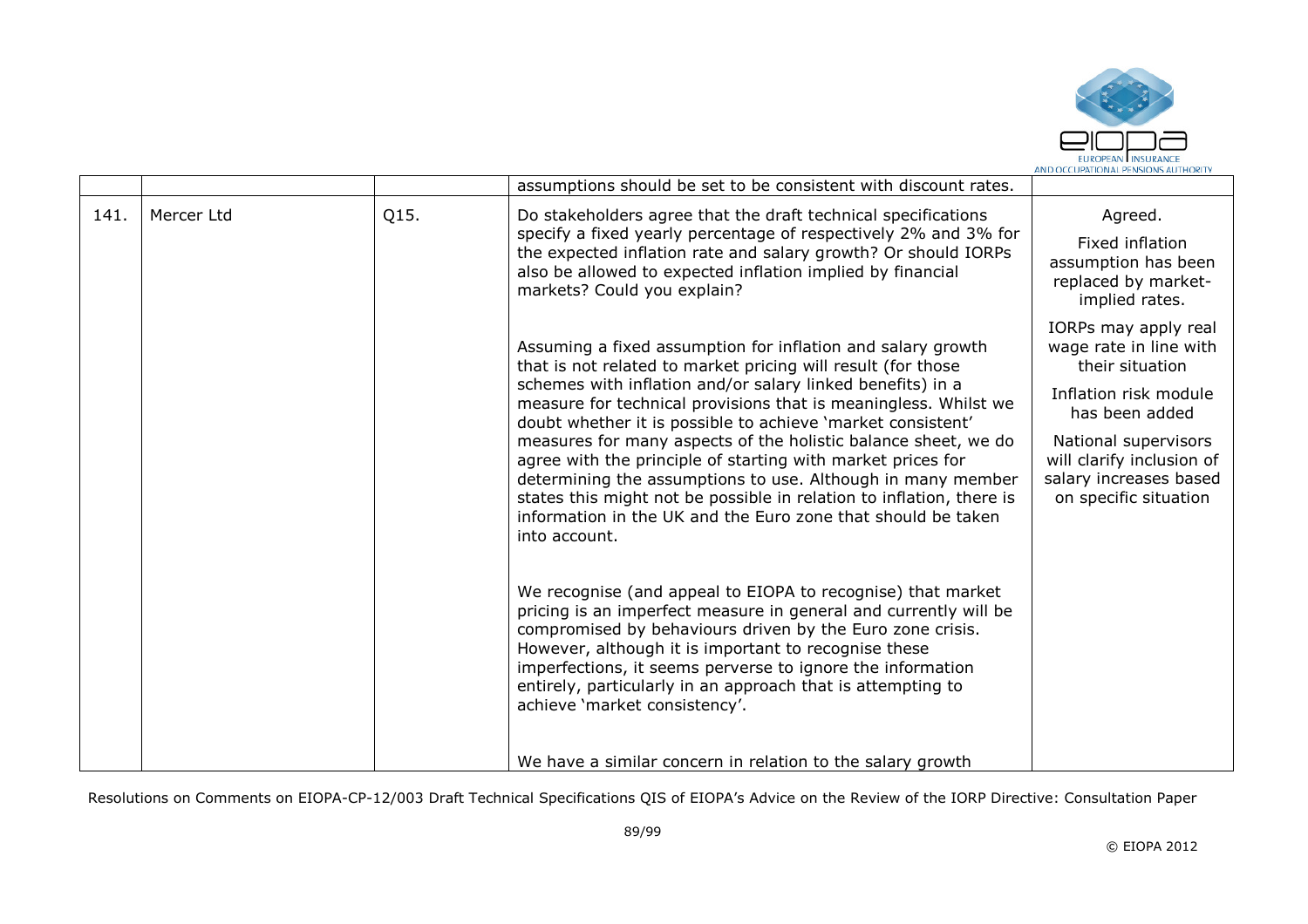

|      |                                                 |      | assumption. The rates of salary growth likely to be experienced<br>over the short term will vary considerably between member<br>states but, in particular, in many industries throughout the<br>European Community are likely to be less than inflation. No<br>information is provided about the derivation of the 3% figure<br>(nor the 2% inflation assumption), but a more considered<br>approach is needed for the QIS to provide useful information. |                                                               |
|------|-------------------------------------------------|------|-----------------------------------------------------------------------------------------------------------------------------------------------------------------------------------------------------------------------------------------------------------------------------------------------------------------------------------------------------------------------------------------------------------------------------------------------------------|---------------------------------------------------------------|
|      |                                                 |      | More generally, we do not believe it is appropriate to include a<br>salary growth assumption for the type A liabilities, since salary<br>growth will only necessarily be granted if the scheme remains<br>open, which presupposes a solvency employer. However, we<br>would agree that they should be included for the Type B<br>calculation.                                                                                                             |                                                               |
|      |                                                 |      | Finally, changes in inflation expectations are a real economic<br>risk for schemes and should have a specific risk module or, at a<br>minimum, be incorporated in the interest rate module.                                                                                                                                                                                                                                                               |                                                               |
| 142. | National Association of<br>Pension Funds (NAPF) | Q15. | Do stakeholders agree that the draft technical specifications<br>specify a fixed                                                                                                                                                                                                                                                                                                                                                                          | Agreed.                                                       |
|      |                                                 |      | yearly percentage of respectively 2% and 3% for the expected<br>inflation rate                                                                                                                                                                                                                                                                                                                                                                            | Fixed inflation<br>assumption has been<br>replaced by market- |
|      |                                                 |      | and salary growth? Or should IORPs also be allowed to expect<br>inflation                                                                                                                                                                                                                                                                                                                                                                                 | implied rates.<br>IORPs may apply                             |
|      |                                                 |      | implied by financial markets? Could you explain?                                                                                                                                                                                                                                                                                                                                                                                                          | adjustments to<br>accommodate other                           |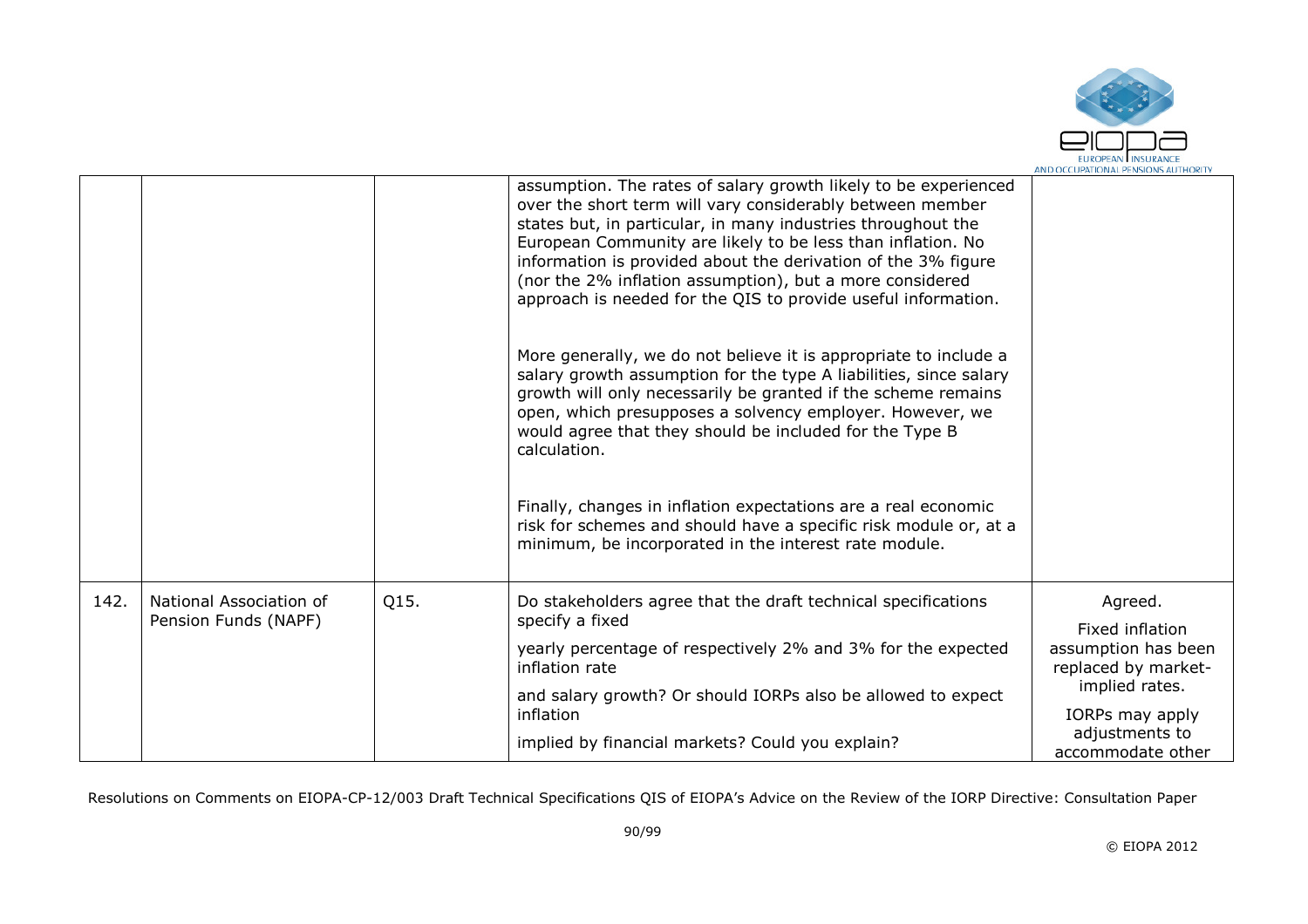

|  |                                                                                                                                                                                                                                                                                                                                                                                                                                      | inflation measures                                                                                   |
|--|--------------------------------------------------------------------------------------------------------------------------------------------------------------------------------------------------------------------------------------------------------------------------------------------------------------------------------------------------------------------------------------------------------------------------------------|------------------------------------------------------------------------------------------------------|
|  | The issue of salary growth, and the assumption to be adopted<br>for it by IORPs, is a matter for trustee boards in the UK, and in<br>setting this assumption they must have reference to the type                                                                                                                                                                                                                                    | IORPs may apply real<br>wage rate in line with<br>their situation                                    |
|  | and nature of the workforce that forms part of the scheme. It<br>is, of course, for employers to set salaries; trustees will,                                                                                                                                                                                                                                                                                                        | Inflation risk module<br>has been added                                                              |
|  | therefore, have regard to employers' intentions when setting<br>their assumptions. It seems inappropriate for the QIS exercise<br>to determine a standard rate for the salary increase<br>assumption.                                                                                                                                                                                                                                | National supervisors<br>will clarify inclusion of<br>salary increases based<br>on specific situation |
|  | Inflation and interest rate risks are among the most important<br>considerations for IORPs, and the NAPF is astonished that they<br>are not examined in greater depth by the QIS. In fact the EIOPA<br>draft is at its weakest and least detailed on this - one of the<br>issues of greatest importance to UK IORPS. It is unclear why<br>IORPs are not required to set their inflation assumption in a<br>market-consistent manner. |                                                                                                      |
|  | It is also the case that UK IORPs typically apply inflationary<br>adjustments based on two different inflation measures, RPI and<br>CPI. It is not clear what measure of inflation the fixed 2% is<br>targeting and it would not be appropriate to use the same<br>assumption for CPI and RPI.                                                                                                                                       |                                                                                                      |
|  | EIOPA should also consider the potential market impact of<br>'standardising' expected inflation and interest rates in this way.                                                                                                                                                                                                                                                                                                      |                                                                                                      |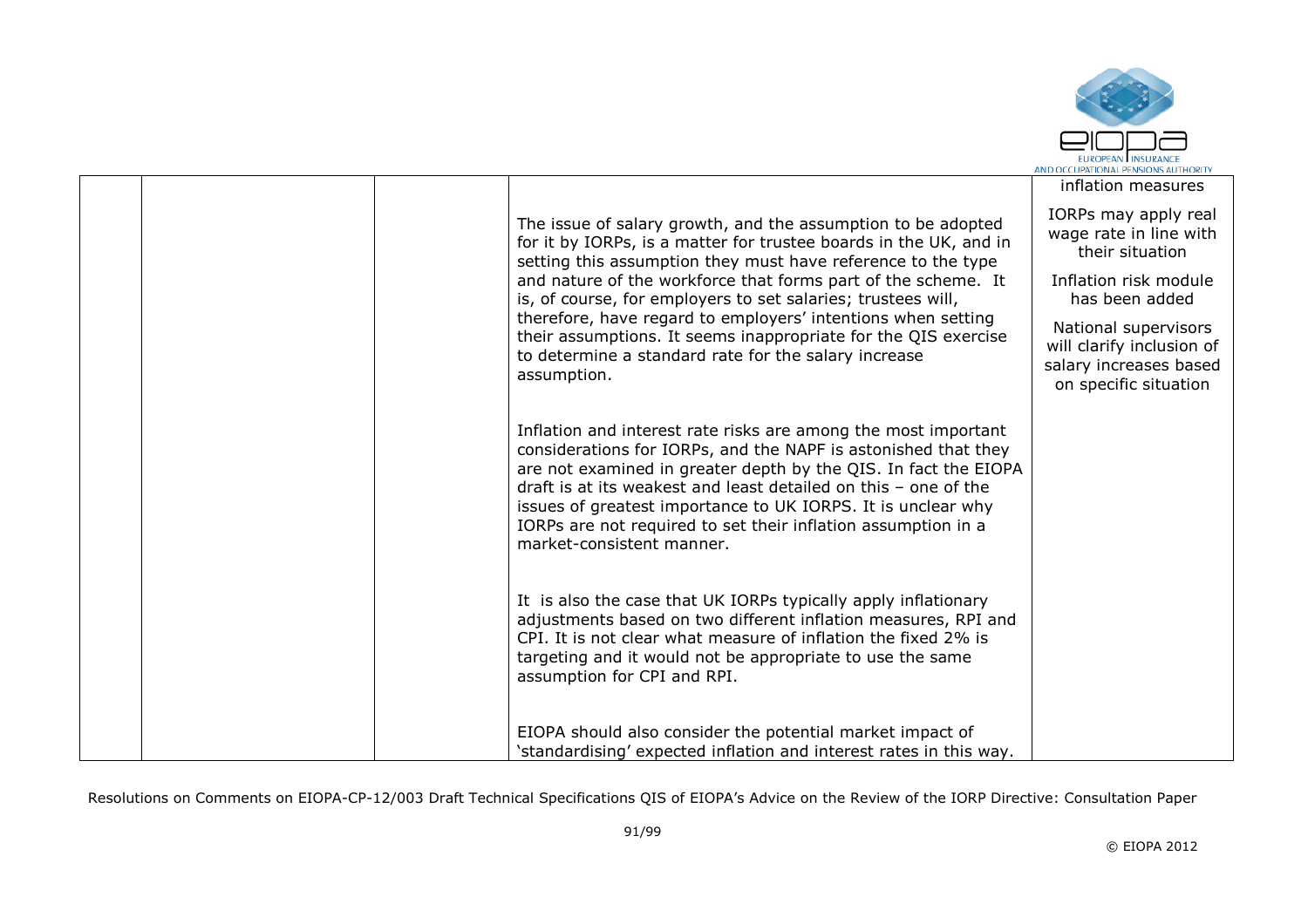

|      |                                 |      | There would inevitably be consequences in terms of demand for<br>different types of bonds and securities, and these impacts would<br>need to be fully evaluated.                                                                                                                                                                                                                                                                                             |                                                                                            |
|------|---------------------------------|------|--------------------------------------------------------------------------------------------------------------------------------------------------------------------------------------------------------------------------------------------------------------------------------------------------------------------------------------------------------------------------------------------------------------------------------------------------------------|--------------------------------------------------------------------------------------------|
| 143. | Pension Protection Fund,<br>UK. | Q15. | Inflation can have a significant impact on IORPs' costs and we<br>therefore believe that IORPs should be allowed to adopt<br>expected inflation implied by financial markets, rather than<br>using a fixed assumption of 2% pa. This would better reflect the<br>different economic conditions across different member states. It<br>would also be in line with generally accepted practice of using<br>market-derived financial assumptions where possible. | Agreed.<br>Fixed inflation<br>assumption has been<br>replaced by market-<br>implied rates. |
| 144. | <b>Punter Southall</b>          | Q15. | Do stakeholders agree that the draft technical specifications<br>specify a fixed yearly percentage of respectively 2% and 3% for<br>the expected inflation rate and salary growth? Or should IORPS<br>also be allowed to expect inflation implied by financial markets?<br>Could you explain?                                                                                                                                                                | Agreed.<br>Fixed inflation<br>assumption has been<br>replaced by market-<br>implied rates. |
|      |                                 |      | We do not agree with the proposed fixed yearly percentage of<br>2% and 3% for the expected inflation rate and salary growth<br>rate respectively.                                                                                                                                                                                                                                                                                                            | IORPs may apply<br>adjustments to<br>accommodate other<br>inflation measures               |
|      |                                 |      | UK IORPs use two different inflation rates (RPI and CPI) and two<br>separate assumptions are required for these inflation rates. If<br>inflation rates are to be prescribed, this should be done for each<br>member state individually, reflecting the actual circumstances<br>applying in that country.                                                                                                                                                     | IORPs may apply real<br>wage rate in line with<br>their situation                          |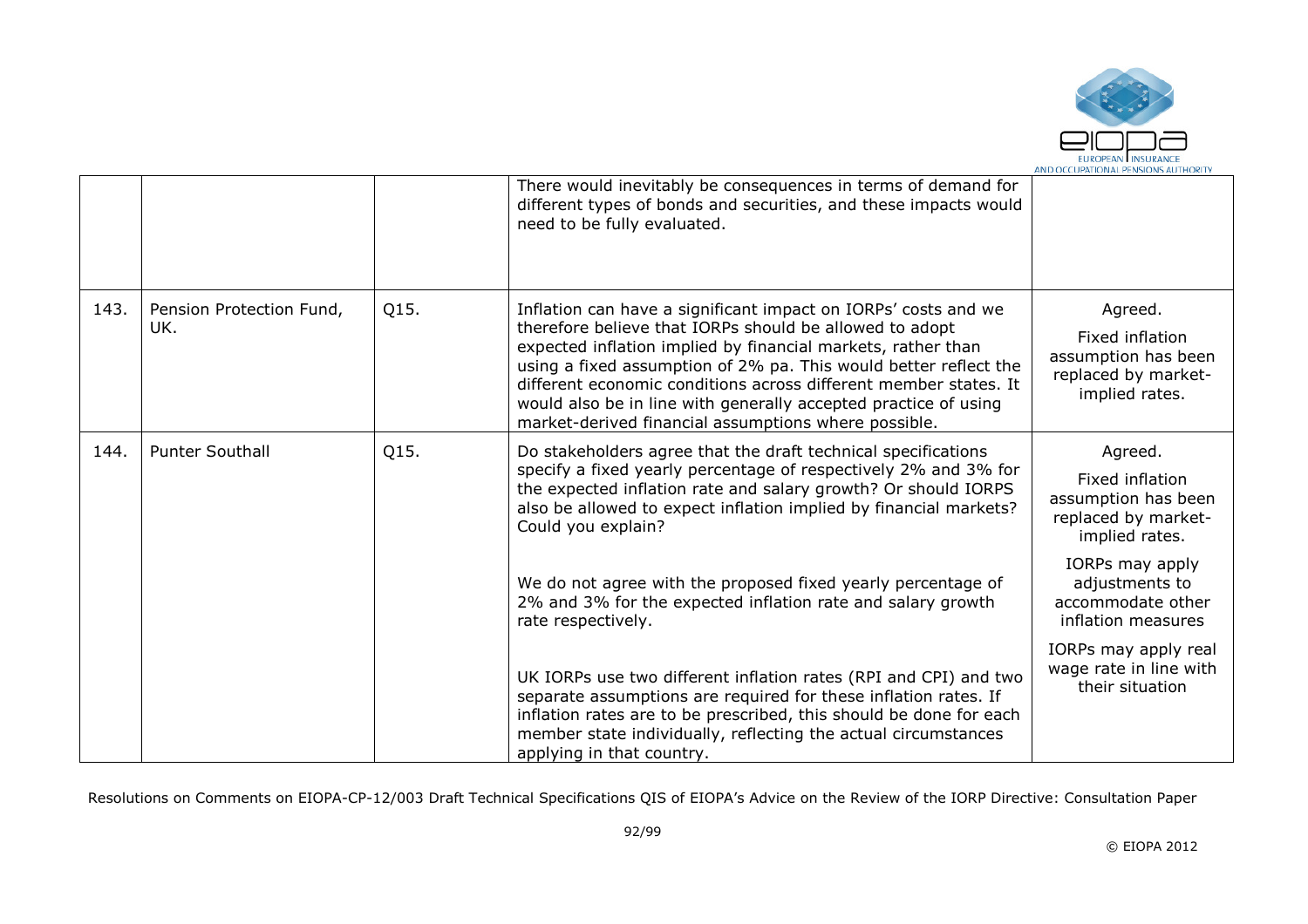

|      |                                                     |      | Salary growth assumptions should reflect the actual<br>membership of the IORP and the exact circumstances of the<br>employer.                                                                                                                                                                                                                                                                                                                                                                                                                                                                                                                                                                                                                                                                                                                                    |                                                                                            |
|------|-----------------------------------------------------|------|------------------------------------------------------------------------------------------------------------------------------------------------------------------------------------------------------------------------------------------------------------------------------------------------------------------------------------------------------------------------------------------------------------------------------------------------------------------------------------------------------------------------------------------------------------------------------------------------------------------------------------------------------------------------------------------------------------------------------------------------------------------------------------------------------------------------------------------------------------------|--------------------------------------------------------------------------------------------|
| 145. | Railways Pension Trustee<br>Company Limited (RPTCL) | Q15. | RPTCL believes that expected inflation implied by financial<br>markets and applicable to the duration of the liabilities of the<br>IORP should be used. In our case, the liabilities of our IORPs are<br>mainly inflation-linked. Therefore, the inflation rate assumed<br>within the calculation of the technical provisions will be a key<br>item if used alongside a risk-free interest rate. Other than by<br>chance, using a fixed rate would not result in technical<br>provisions being on a market consistent basis.<br>Further, in our experience, the expected long-term inflation rate<br>implied by financial markets can, and often does, fall outside of<br>the range of 2% to 3% per annum. Therefore, in the event that<br>a fixed yearly percentage were to be adopted, the range of<br>acceptable values would probably need to be much wider. | Agreed.<br>Fixed inflation<br>assumption has been<br>replaced by market-<br>implied rates. |
| 146. | <b>RWE Pensionsfonds AG</b>                         | Q15. | These variables should be set in a market consistent way.                                                                                                                                                                                                                                                                                                                                                                                                                                                                                                                                                                                                                                                                                                                                                                                                        | Agreed.<br>Fixed inflation<br>assumption has been<br>replaced by market-<br>implied rates. |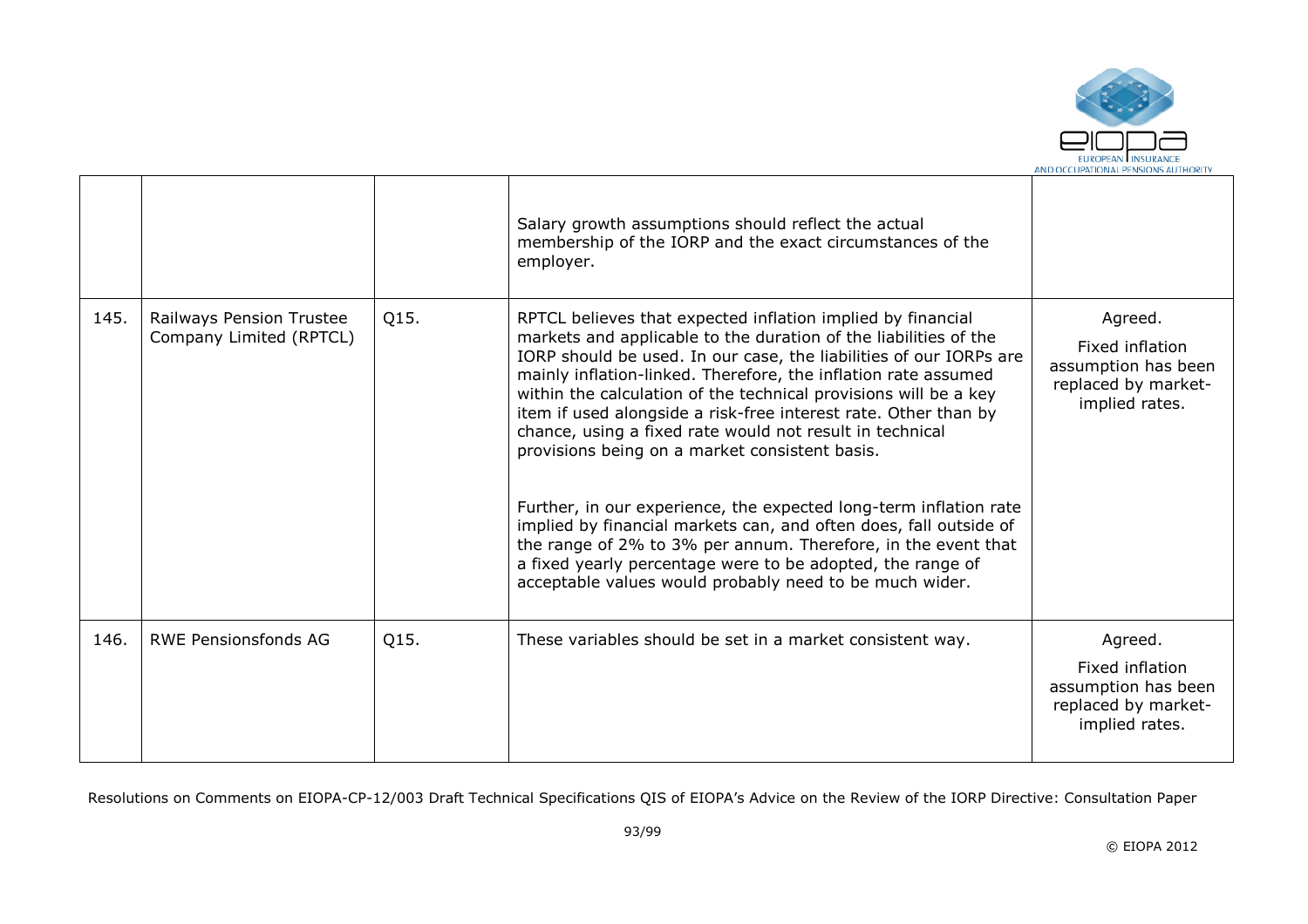

| 149. | <b>Tesco Plc</b>    | Q15. | No. As stated in Question 3, the 2% inflation rate is arbitrary,<br>with no clear rationale behind the figure. Inflation should be<br>market-related. The 3% expected salary growth is also arbitrary<br>and should instead be set on a case-by-case basis, depending<br>on what pension fund Trustees and the company deem<br>appropriate.<br>More generally, we question whether it is possible and even<br>wise to prescribe such figures given we are operating in an<br>uncertain economic climate. EIOPA should take a less<br>prescriptive approach.              | Noted.                                                                                     |
|------|---------------------|------|--------------------------------------------------------------------------------------------------------------------------------------------------------------------------------------------------------------------------------------------------------------------------------------------------------------------------------------------------------------------------------------------------------------------------------------------------------------------------------------------------------------------------------------------------------------------------|--------------------------------------------------------------------------------------------|
| 150. | Towers Watson B.V.  | Q15. | Do stakeholders agree that the draft technical specifications<br>specify a fixed yearly percentage of respectively 2% and 3%<br>for the expected inflation rate and salary growth? Or should<br>IORPs also be allowed to expected inflation implied by financial<br>markets? Could you explain?<br>The fixing of these variables is in stark contrast to the highly-<br>detailed approach adopted in other areas of the specification in<br>the name of achieving market consistency. It is unclear why<br>IORPs are not required to set their inflation assumption in a | Agreed.<br>Fixed inflation<br>assumption has been<br>replaced by market-<br>implied rates. |
|      |                     |      | market-consistent way to the extent that market information is<br>available.                                                                                                                                                                                                                                                                                                                                                                                                                                                                                             |                                                                                            |
| 151. | Towers Watson GmbH, | Q15. |                                                                                                                                                                                                                                                                                                                                                                                                                                                                                                                                                                          | Agreed.                                                                                    |
|      | Germany             |      | It is apparent, that these variables were picked arbitrarily. Their<br>fixing is in stark contrast to the intricate approach adopted in<br>other areas of the specification in the name of achieving market                                                                                                                                                                                                                                                                                                                                                              | Fixed inflation<br>assumption has been<br>replaced by market-                              |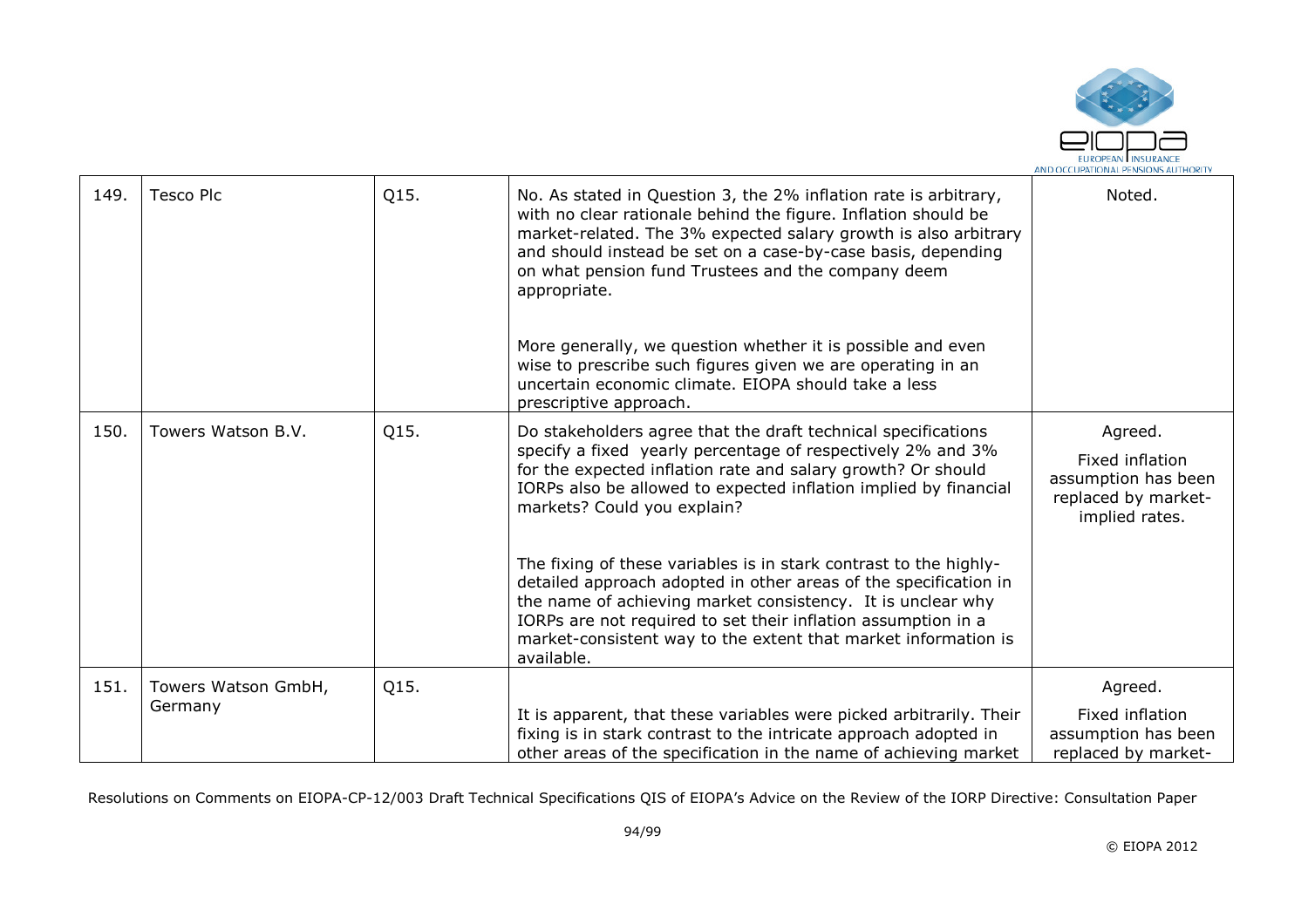

|      |                         |      | consistency. We would even state that doing so renders the<br>whole regulatory construction obsolete, because the model is<br>thereby simply rendered inconsistent.<br>We strongly believe that significantly more work is required<br>here.                                                                                                                                                                                                                                                                    | implied rates.                                                                                                                                                                               |
|------|-------------------------|------|-----------------------------------------------------------------------------------------------------------------------------------------------------------------------------------------------------------------------------------------------------------------------------------------------------------------------------------------------------------------------------------------------------------------------------------------------------------------------------------------------------------------|----------------------------------------------------------------------------------------------------------------------------------------------------------------------------------------------|
| 152. | <b>Towers Watson UK</b> | Q15. | Do stakeholders agree that the draft technical specifications<br>specify a fixed yearly percentage of respectively 2% and 3%<br>for the expected inflation rate and salary growth? Or should<br>IORPs also be allowed to expected inflation implied by financial<br>markets? Could you explain?                                                                                                                                                                                                                 | Agreed.<br>Fixed inflation<br>assumption has been<br>replaced by market-<br>implied rates.                                                                                                   |
|      |                         |      | The fixing of these variables is in stark contrast to the highly-<br>detailed approach adopted in other areas of the specification in<br>the name of achieving market consistency. We note that EIOPA<br>is "considering including an inflation risk module" and this<br>appears to us to be necessary if IORPs are to be required to set<br>their inflation assumption in a market-consistent way.                                                                                                             | IORPs may apply<br>adjustments to<br>accommodate other<br>inflation measures<br>IORPs may apply real                                                                                         |
|      |                         |      | In doing so, it needs to be clear what inflation linkage is under<br>consideration. UK IORPs typically apply inflationary<br>adjustments based on two different inflation measures, RPI and<br>CPI. In addition, further changes under consideration could<br>result in a third (or more) inflation measures. The assumptions<br>adopted should, as far as possible, be market-consistent<br>relative to the inflation measure used. It would not be<br>appropriate to use the same assumption for CPI and RPI. | wage rate in line with<br>their situation<br>Inflation risk module<br>has been added<br>National supervisors<br>will clarify inclusion of<br>salary increases based<br>on specific situation |
|      |                         |      | We are also strongly of the view that salary growth should only<br>be allowed for to the extent that future salary-linkage is<br>guaranteed (and cannot be limited or terminated by the IORP or                                                                                                                                                                                                                                                                                                                 |                                                                                                                                                                                              |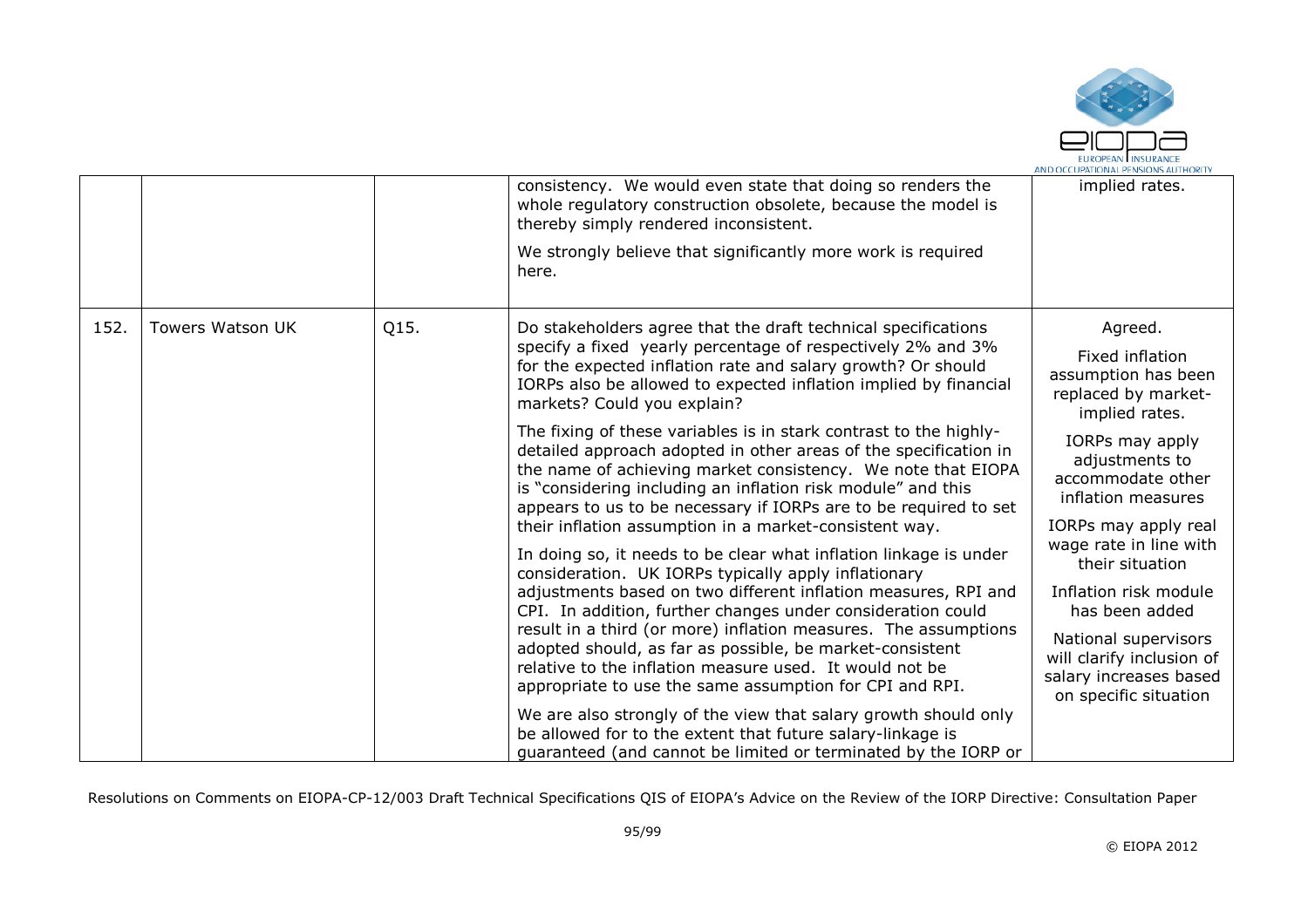

|      |                                       |      | sponsor).                                                                                                                                                                                                                                                          |                                                                                 |
|------|---------------------------------------|------|--------------------------------------------------------------------------------------------------------------------------------------------------------------------------------------------------------------------------------------------------------------------|---------------------------------------------------------------------------------|
| 153. | <b>Trades Union Congress</b>          | Q15. |                                                                                                                                                                                                                                                                    | Agreed.                                                                         |
|      | (TUC)                                 |      | The issue of salary growth, and the assumption to be adopted<br>for it by IORPs, is a matter for trustee boards in the UK. In<br>setting the assumptions boards must have reference to the type<br>and nature of the workforce in question. It therefore seems     | Fixed inflation<br>assumption has been<br>replaced by market-<br>implied rates. |
|      |                                       |      | inappropriate that the QIS exercise determines a standard rate<br>for salary growth.                                                                                                                                                                               | IORPs may apply<br>adjustments to<br>accommodate other<br>inflation measures    |
|      |                                       |      | Similarly, we believe that the inflation and interest rate risks<br>should be examined in more depth by the QIS or subsequent<br>QIS exercises, given their importance to retirement provision.                                                                    | IORPs may apply real<br>wage rate in line with<br>their situation               |
| 154. | Universities<br>Superannuation Scheme | Q15. | Do stakeholders agree that the draft technical specifications<br>specify a fixed                                                                                                                                                                                   | Agreed.                                                                         |
|      | Limited                               |      | yearly percentage of respectively 2% and 3% for the expected<br>inflation rate<br>and salary growth? Or should IORPs also be allowed to expect                                                                                                                     | Fixed inflation<br>assumption has been<br>replaced by market-<br>implied rates. |
|      |                                       |      | inflation                                                                                                                                                                                                                                                          | IORPs may apply<br>adjustments to                                               |
|      |                                       |      | implied by financial markets? Could you explain?                                                                                                                                                                                                                   | accommodate other<br>inflation measures                                         |
|      |                                       |      | The issue of salary growth, and the assumption to be adopted<br>for it by IORPs, is a matter for trustee boards in the UK, and in<br>setting this assumption they must have reference to the type<br>and nature of the workforce that forms part of the scheme. It | IORPs may apply real<br>wage rate in line with<br>their situation               |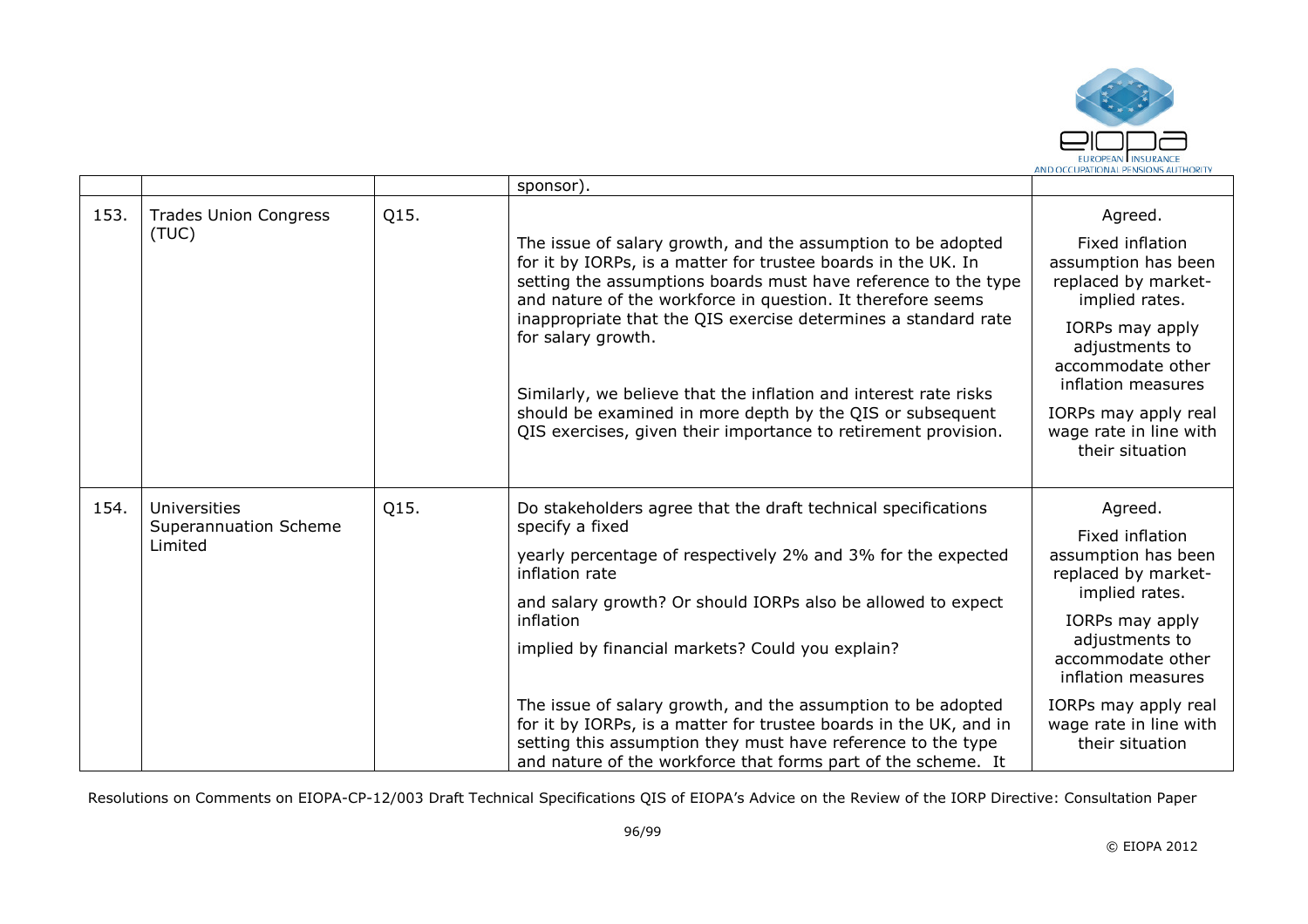

|      |                                                                 |      | seems inappropriate for the QIS exercise to determine a<br>standard rate for the salary increase assumption.                                                                                                                                                                                                          |                                                                                                                                                                 |
|------|-----------------------------------------------------------------|------|-----------------------------------------------------------------------------------------------------------------------------------------------------------------------------------------------------------------------------------------------------------------------------------------------------------------------|-----------------------------------------------------------------------------------------------------------------------------------------------------------------|
|      |                                                                 |      | Inflation and interest rate risks are among the most important<br>considerations for IORPs, and we are surprised that they are not<br>examined in greater depth by the QIS. In fact the EIOPA draft<br>is at its weakest and least detailed on this - one of the issues of<br>greatest importance to IORPS.           |                                                                                                                                                                 |
|      |                                                                 |      | EIOPA should also consider the potential market impact of<br>'standardising' expected inflation and interest rates in this way.<br>There would inevitably be consequences in terms of demand for<br>different types of bonds and securities, and these should be<br>fully evaluated.                                  |                                                                                                                                                                 |
| 155. | UVB Vereinigung der<br>Unternehmensverbände in<br><b>Berlin</b> | Q15. | We do not agree with the draft technical specifications for a<br>fixed yearly percentage of respectively 2% and 3% for the<br>expected inflation rate and salary growth. It is quite remarkable<br>that the core principle of market valuation is not used for one of<br>the most important risks for a pension fund. | Agreed.<br>Fixed inflation<br>assumption has been<br>replaced by market-<br>implied rates.<br>IORPs may apply real<br>wage rate in line with<br>their situation |
|      |                                                                 |      |                                                                                                                                                                                                                                                                                                                       |                                                                                                                                                                 |
| 156. | vbw - Vereinigung der<br>Bayerischen Wirtschaft e.              | Q15. | We do not agree with the draft technical specifications for a<br>fixed yearly percentage of respectively 2% and 3% for the                                                                                                                                                                                            | Agreed.                                                                                                                                                         |
|      |                                                                 |      |                                                                                                                                                                                                                                                                                                                       | Fixed inflation                                                                                                                                                 |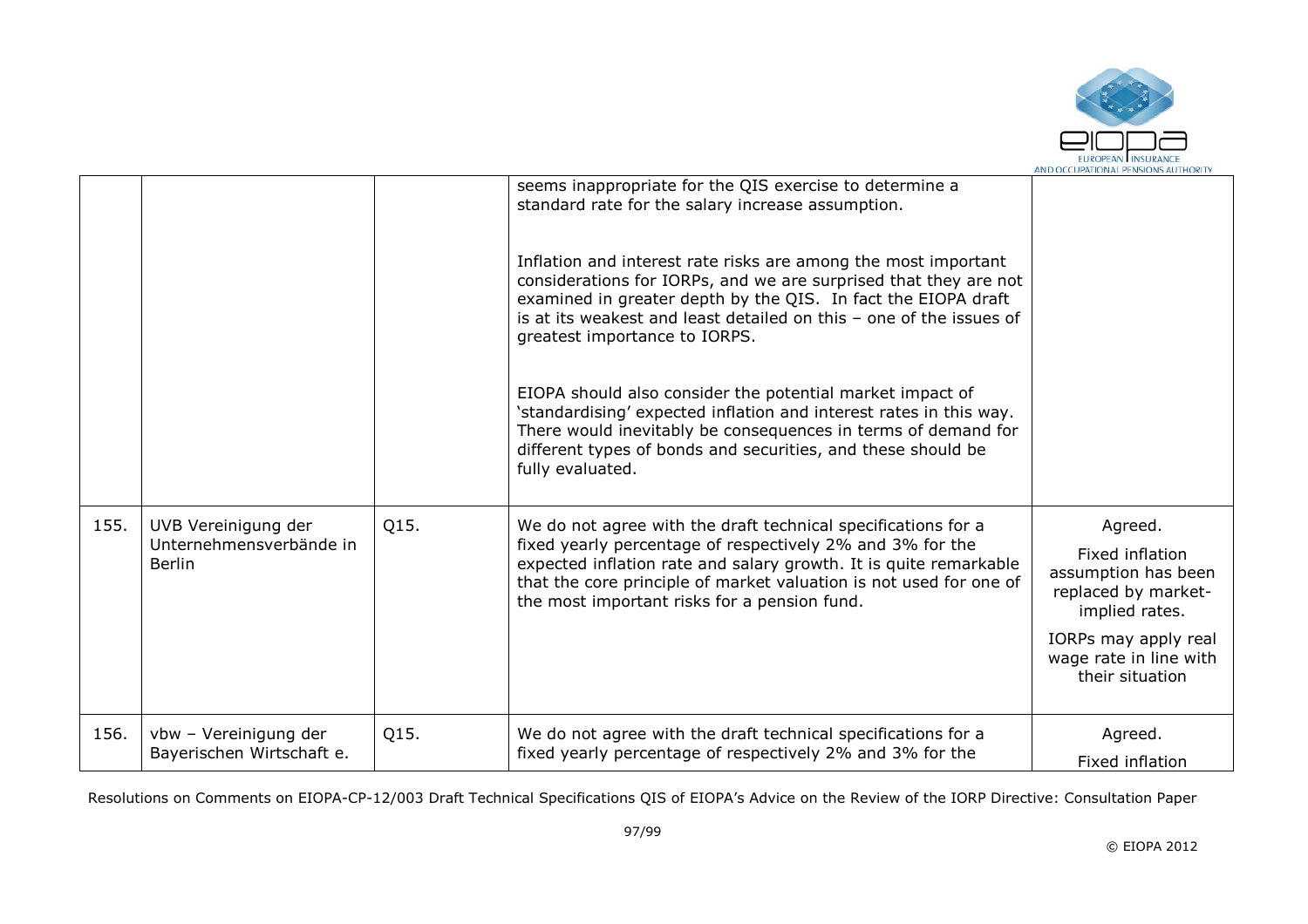

|      | $V_{\cdot}$                                           |      | expected inflation rate and salary growth. It is quite remarkable<br>that the core principle of market valuation is not used for one of<br>the most important risks for a pension fund.                                                                                                                                                                                                                                                                                                                                                                                                                                                                                                                                                                                             | assumption has been<br>replaced by market-<br>implied rates.<br>IORPs may apply real<br>wage rate in line with<br>their situation                               |
|------|-------------------------------------------------------|------|-------------------------------------------------------------------------------------------------------------------------------------------------------------------------------------------------------------------------------------------------------------------------------------------------------------------------------------------------------------------------------------------------------------------------------------------------------------------------------------------------------------------------------------------------------------------------------------------------------------------------------------------------------------------------------------------------------------------------------------------------------------------------------------|-----------------------------------------------------------------------------------------------------------------------------------------------------------------|
| 157. | Vereinigung der hessischen<br>Unternehmerverbände (Vh | Q15. | We do not agree with the draft technical specifications for a<br>fixed yearly percentage of respectively 2% and 3% for the<br>expected inflation rate and salary growth. It is quite remarkable<br>that the core principle of market valuation is not used for one of<br>the most important risks for a pension fund.                                                                                                                                                                                                                                                                                                                                                                                                                                                               | Agreed.<br>Fixed inflation<br>assumption has been<br>replaced by market-<br>implied rates.<br>IORPs may apply real<br>wage rate in line with<br>their situation |
| 158. | Zusatzversorgungskasse<br>des Baugewerbes AG          | Q15. | No, ZVK-Bau does not believe that inflation rate and salary<br>increases are dealt with correctly in the proposed model. For<br>the pension schemes that ZVK-Bau operate inflation rate and<br>salary increases do not influence benefits and their<br>adjustments. But there are other calculations where a fixed or<br>floating inflation rate and salary development might be of<br>interest: As mentioned above IORPs contribution rate - which is<br>a percentage of gross wage- is part of the bargaining package<br>and therefore in a way dependent from inflation and salary<br>increases. Because benefits do not have to react neither to<br>inflation nor to salary increases every inflation basis point and<br>every salary increase helps ZVK-Bau to comply with its | Noted.<br>Fixed inflation<br>assumption has been<br>replaced by market-<br>implied rates.<br>IORPs may apply real<br>wage rate in line with<br>their situation  |